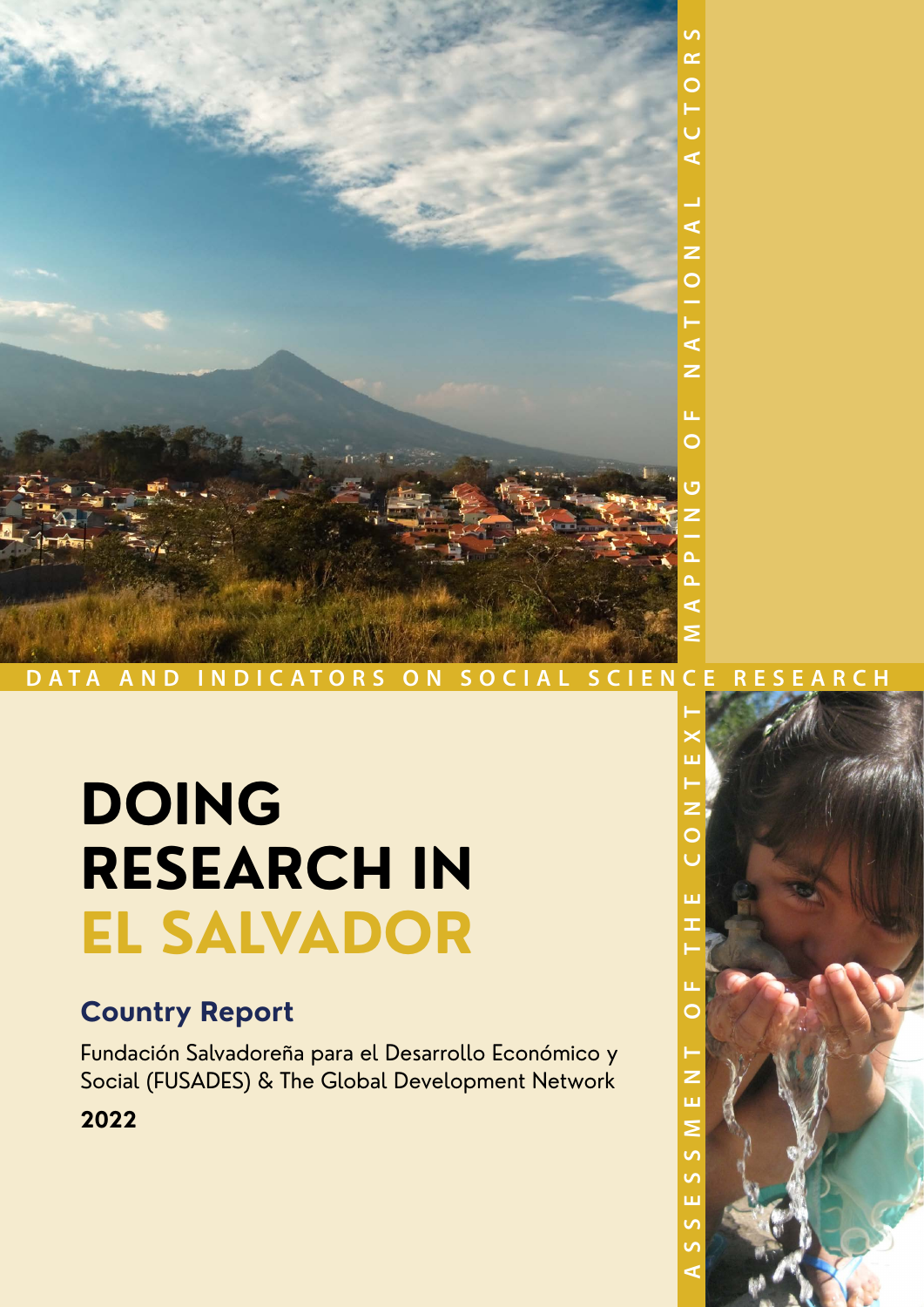# **DOING RESEARCH IN EL SALVADOR**

### **Country Report**

# **DISCLAIMER**

This report is jointly funded by the Global Development Network and the Fundación Salvadoreña para el Desarrollo Económico y Social. The views expressed here are not necessarily GDN's views.

The Global Development Network is a public international organization that supports high-quality, policy-oriented social science research in developing and transition countries to promote better lives.

FUSADES (Fundación Salvadoreña para el Desarrollo Económico y Social - Salvadoran Foundation for Economic and Social Development) is a private, nonprofit policy research institution founded in 1983 by a group of independent entrepreneurs and professionals, with the objective of improving El Salvador's economic and social development.

Title: Doing Research in El Salvador - Country Report

Authors: Helga Cuellar-Marchelli; Alejandro Flores; Gabriela Gochez; Kriscia Hernandez; Margarita Beneke de Sanfeliu; Mauricio Shi; Lissette Calderon; Andrea Rodriguez

Published By: The Global Development Network

Designers & Printers: FACET Design, New Delhi

Edition: I

Copyright: GDN and FUSADES

www.gdn.int

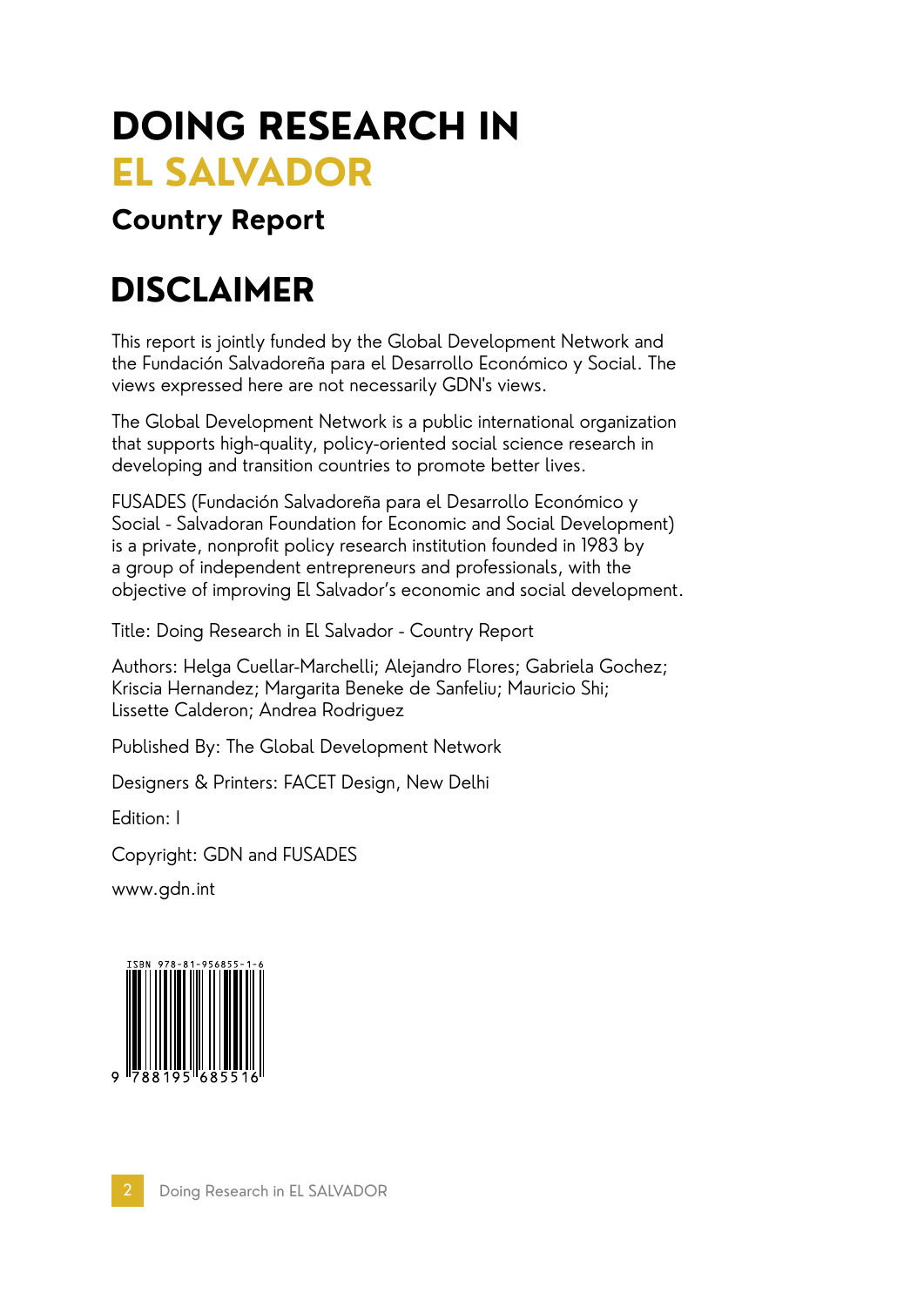### THE DOING RESEARCH PROGRAM

#### **Bridging the research gap and improving development policies**

Today, governments and donors alike have little systematic information about the state of social science research, except for in a few developed countries. Yet, the implementation of the global agenda for sustainable development requires local research capacities to ensure that the scientific community is equipped to critically analyze development and policy challenges, and to accompany actions and reforms with contextualized knowledge of the local environment.

An in-depth analysis of research systems is key to understanding how to bridge this gap and raise the profile of research generated in developing countries. Research systems analysis can help policy makers, donors, and academics answer the question: what can be done to further generate and mainstream local research as a key input to public debate and sustainable human development policies?

#### **Assessing and benchmarking social science research systems**

Doing Research (launched in 2014) is an initiative of the Global Development Network (GDN) that aims to systematically assess how the features of a national research system $^{\text{!}}$  impact the capacity to produce, diffuse, and use quality social science research to the benefit of social and economic development. A pilot phase (2014-2017) in 13 countries was supported by the Agence Française de

Développement, the Bill & Melinda Gates Foundation, the French Ministry of Foreign Affairs and International Development, and the Swiss Agency for Development and Cooperation. In 2017, GDN conducted a synthesis of the pilot studies $2$  and developed a standard methodology for studying social science research systems in developing countries,<sup>3</sup> the 'Doing Research Assessment'. Since 2018, GDN has been implementing Doing Research Assessments in partnership with competitively selected national research institutions, with the aim of generating evidence on research systems. The program also aims to support the emergence of a network of research institutions in the Global South dedicated to informing national research policies, using new research-based, comparative evidence.

#### **Doing Research National Focal Points – A Southern network of local 'research on research' expertise**

Through the collaboration between GDN and these local institutions, the program aims to inspire research policies, map research strengths, support research capacity-building efforts and enhance the quality of research that can be used for policy decisions and local democratic debate in developing countries. Social science research provides a critical analysis of societies and human behavior and contributes to a better understanding of development challenges, which is fundamental to realizing national and global development agendas. Country reports, comparative global reports and data will inform actors from research, development and policy communities

<sup>1</sup> In this document, the terms 'research system' and 'social science research system' are used interchangeably.

<sup>2</sup> See www.gdn.int/sites/default/files/GDN-2017-DRpilot-synthesis.pdf

<sup>3</sup> See https://www.gdn.int/sites/default/files/u116/ DRAIndicators.pdf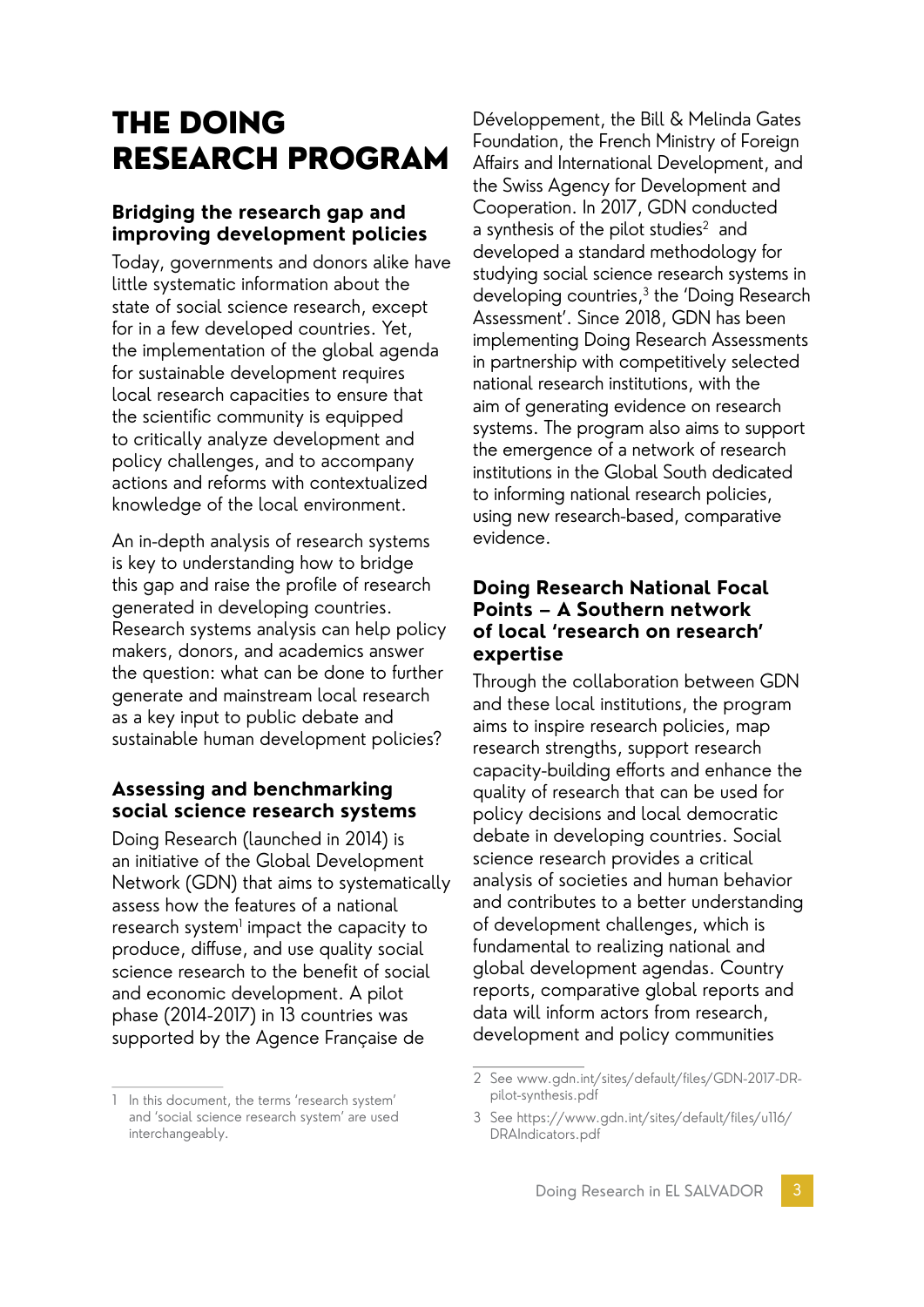about their policy-oriented research environment and how it can be improved.

#### **Doing Research Assessment: understanding, mapping and assessing research systems4**

A unique feature of the Doing Research Assessment4 is the equal importance the methodology gives to production, diffusion and uptake factors and actors in the analysis of systemic barriers and opportunities for social science development. It involves three steps for analyzing the factors that impact the social science research system in a given country or region, which will lead to several knowledge outputs and awareness-raising efforts.

Steps and activities for implementing a Doing Research Assessment

**Context analysis Mapping of research actors Doing Research Framework**

Collection of new data at country level Publication of the Doing Research Assessment National seminar and dissemination

#### **Doing Research Framework: the core of the assessment**

The Doing Research Framework is a mixed method research module that allows a contextualized comparative enquiry into a national research system, looking at key factors that determine the production, diffusion and uptake of social science. It would typically serve as a magnifying glass to identify aspects that need the attention of the regulator, or to provide a baseline for strategizing investments in capacity-building for research production, its diffusion or its use.

The Framework acts as the basis for comparing and benchmarking research systems in different countries and includes 54 indicators. These indicators are populated according to the national context framed by the National Focal Points (NFP); these follow the project guidelines while adapting them to their national environment. Therefore, each country follows the same framework and general guidelines, allowing for comparisons between different reports of the indicators that define the Doing Research Assessments (DRA). The same is true for the Country Reports, which follow a similar structure.

|                   | 1. Production                                   | 2. Diffusion                               | 3. Policy uptake                    |
|-------------------|-------------------------------------------------|--------------------------------------------|-------------------------------------|
| Inputs            | 1.1 Research inputs                             | 2.1 Actors & networks                      | 3.1 Policy-friendly<br>research     |
| <b>Activities</b> | 1.2 Research<br>culture and<br>support services | 2.2 Research<br>communication<br>practices | 3.2 Research-based<br>policymaking  |
| Outputs           | 1.3 Research<br>output & training               | 2.3 Research<br>communication<br>products  | 3.3 Research-based<br>policy tools  |
| Outcomes          | 1.4 Opportunities<br>& sustainability           | 2.4 Popularization of<br>science           | 3.4 Research for better<br>policies |
|                   |                                                 |                                            |                                     |

4 See www.gdn.int/doing-research-assessment.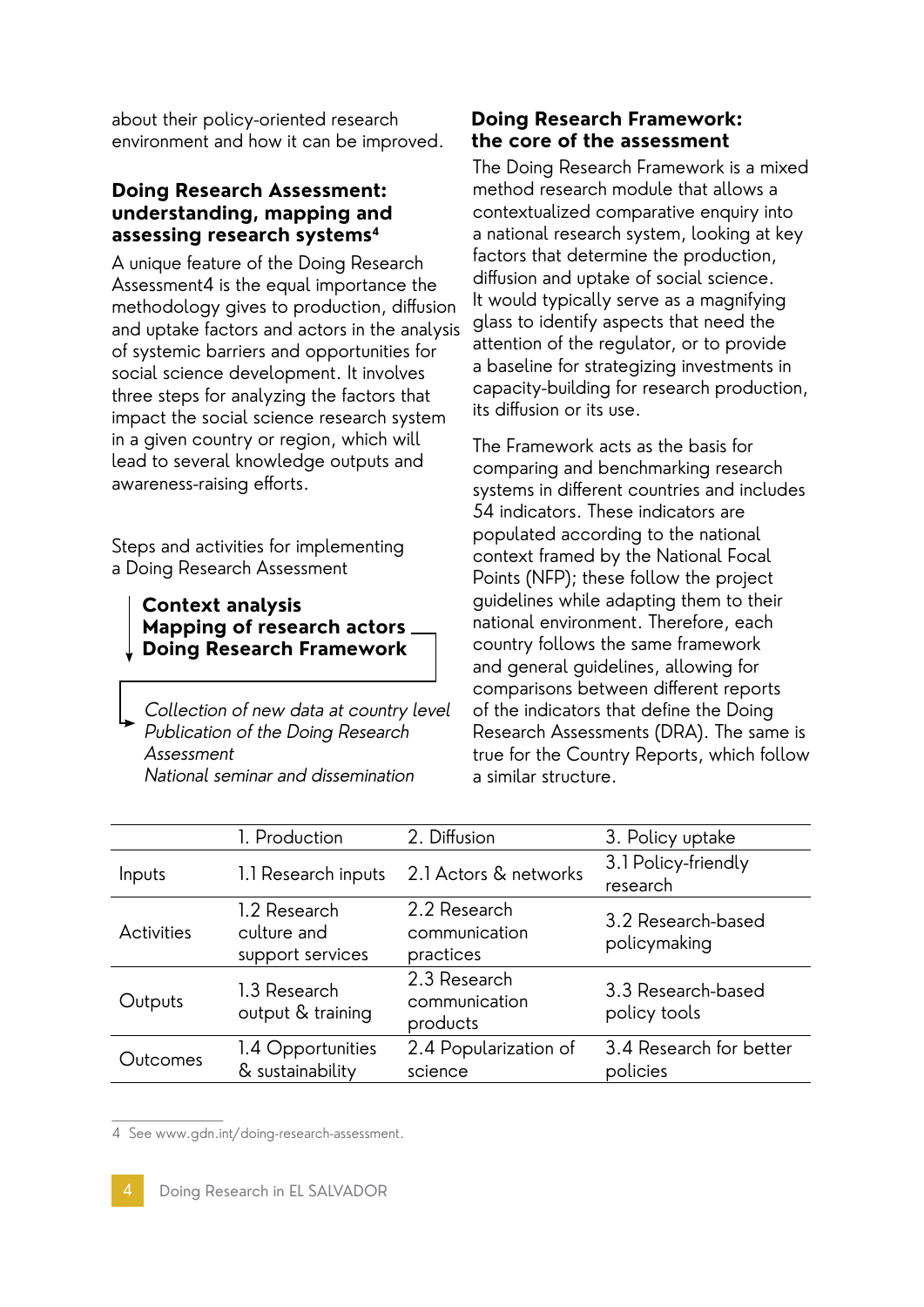# ACKNOWLEDGMENTS

This study was made possible thanks to the support of the Global Development Network (GDN), through Francesco Obino, his technical team, João Costa and Daniel Fussy, and scientific and technical adviser Dr. Thomas J. Bossert. We are grateful for the guidance for applying the analysis methodology used in the research, which was provided by the GDN and adapted by the authors in consultation with the GDN technical team and the consultant. Their observations and comments made regarding preliminary drafts before the final report are also appreciated.

Thanks also to Jennifer Cañas for preparing the international background information, and to Luis de la O, Oscar Flores, Patricia de Jule, and the enumerator group at the FUSADES Center for Research and Statistics, Fátima Sánchez Reyes, María Elisa Rivera Melara and Jaime Lisandro García, who supported the stakeholder

mapping work, collecting particularly relevant information through focus groups, interviews and surveys with researchers, research administrators and the public policy community. We would also like to acknowledge the interesting input provided by all participants in the course of these research activities. We thank Dr Knut Walter, historian, professor and researcher, for the valuable contribution he made, Dr Reyna Durán de Alvarado, who contributed her expertise from working in the private sector, government and academia, and Carlos Ramos, historian and researcher, for his contextual analysis and knowledge of the research and development sector.

We would also like to thank the Department of Social Studies advisory board for its valuable feedback on findings on contextual analysis and stakeholder mapping. A final word of thanks goes to Yolanda Cabrera de González for her thorough proofing and Trace Dreyer for translating the research paper into English.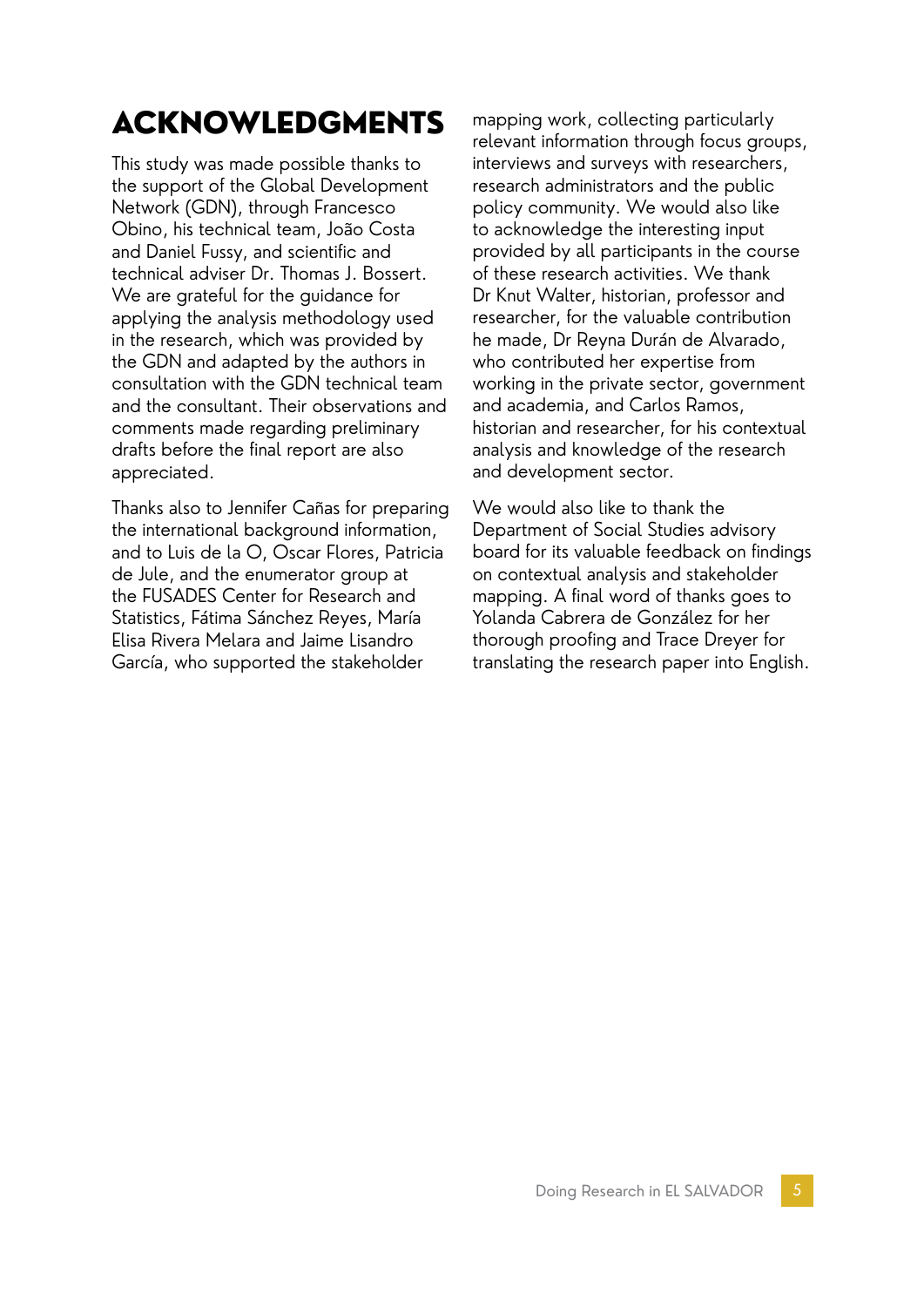# Contents

| 1. |     |                                                                         |  |
|----|-----|-------------------------------------------------------------------------|--|
| 2. |     |                                                                         |  |
|    | 2.1 |                                                                         |  |
|    |     |                                                                         |  |
|    | 2.3 |                                                                         |  |
|    |     |                                                                         |  |
|    |     |                                                                         |  |
|    |     |                                                                         |  |
|    |     | Governance and regulatory framework for social science research 28      |  |
|    |     |                                                                         |  |
|    |     |                                                                         |  |
|    |     |                                                                         |  |
|    | 2.5 |                                                                         |  |
|    |     | Participation in international research organizations and networks 39   |  |
|    |     | Professional networks, scholarships, and academic exchange programs  42 |  |
|    |     |                                                                         |  |
|    |     |                                                                         |  |
| 3. |     |                                                                         |  |
|    | 3.1 |                                                                         |  |
|    |     | 3.2 Key actors associated with the development of social science        |  |
|    |     |                                                                         |  |
|    |     |                                                                         |  |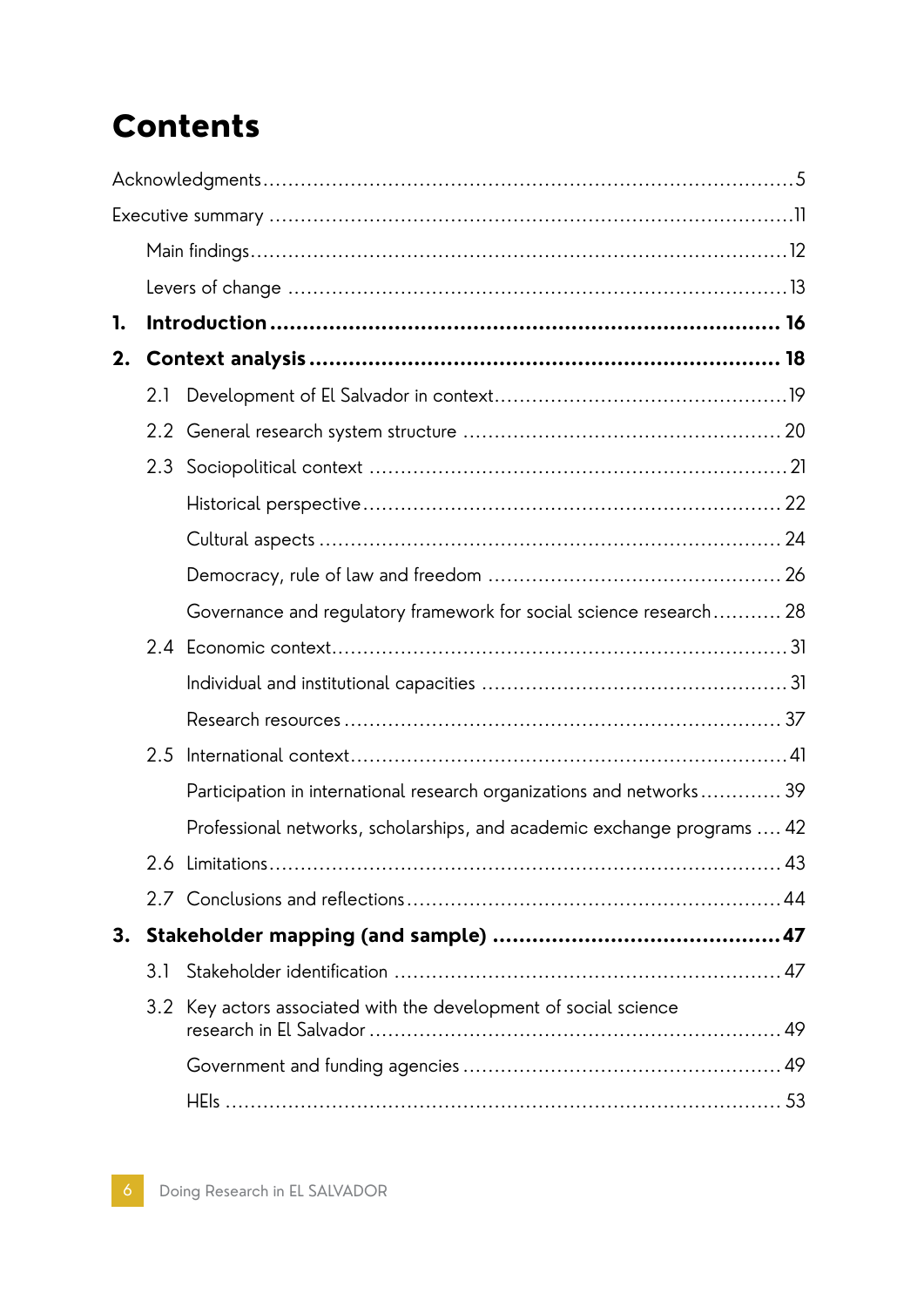|    | 3.3 | Characterization of stakeholders and their relationships 56                  |  |
|----|-----|------------------------------------------------------------------------------|--|
|    |     |                                                                              |  |
|    |     |                                                                              |  |
|    |     |                                                                              |  |
|    |     | Common challenges faced by social science researchers 59                     |  |
|    |     |                                                                              |  |
|    |     |                                                                              |  |
|    |     |                                                                              |  |
|    |     |                                                                              |  |
|    |     |                                                                              |  |
|    |     | Preparation of the list of social science researchers (sampling framework)71 |  |
|    |     |                                                                              |  |
|    |     |                                                                              |  |
|    |     |                                                                              |  |
|    |     |                                                                              |  |
| 4. |     |                                                                              |  |
|    | 4.1 |                                                                              |  |
|    |     |                                                                              |  |
|    |     |                                                                              |  |
|    |     |                                                                              |  |
|    |     |                                                                              |  |
|    |     |                                                                              |  |
|    |     |                                                                              |  |
|    |     |                                                                              |  |
|    |     |                                                                              |  |
|    |     |                                                                              |  |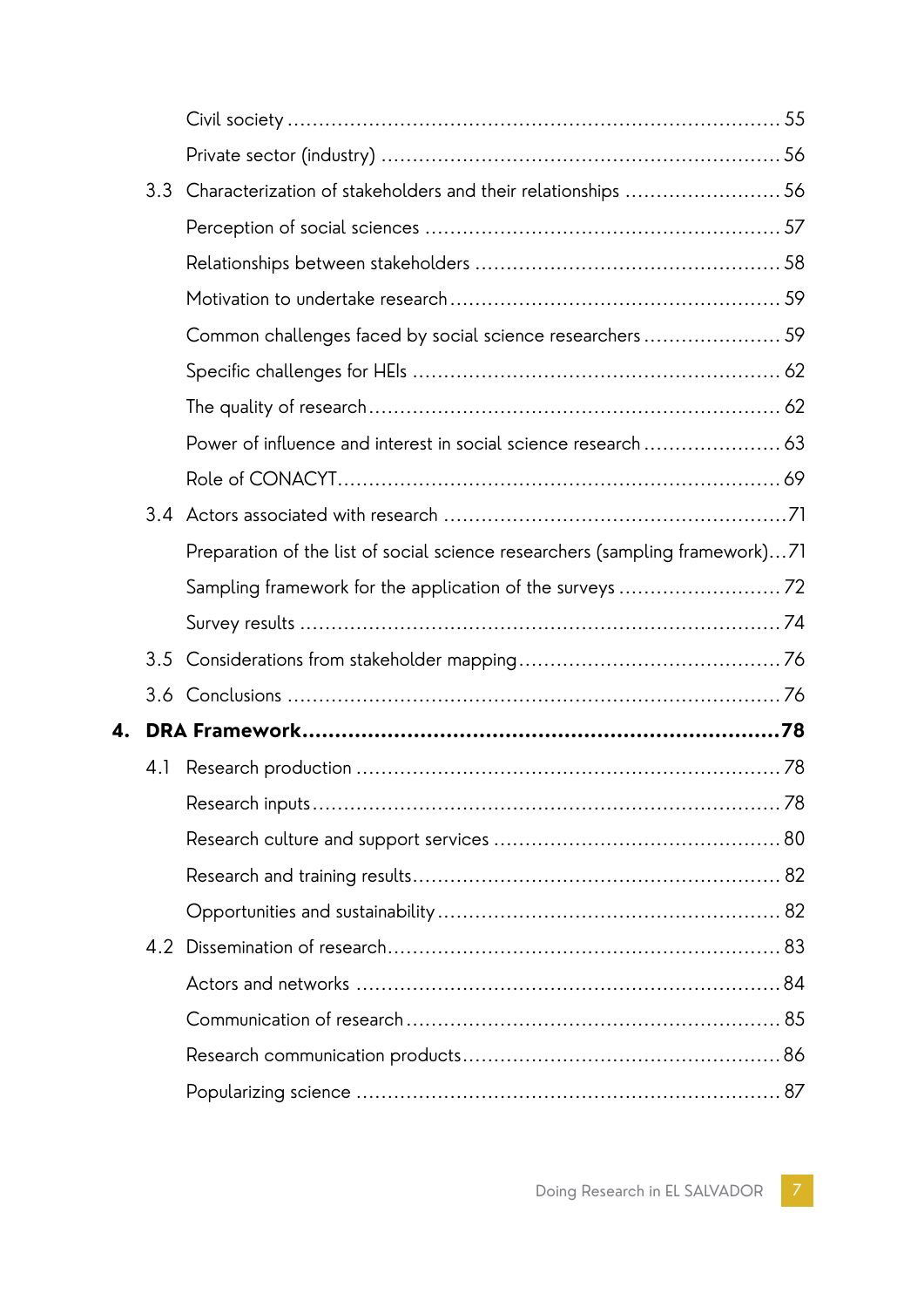| 5. |                                                                        |  |
|----|------------------------------------------------------------------------|--|
|    |                                                                        |  |
|    |                                                                        |  |
|    |                                                                        |  |
| 6. |                                                                        |  |
|    | Governance and culture of the social science research system 100       |  |
|    |                                                                        |  |
|    |                                                                        |  |
|    | Intensive use of social research in public policy for development  103 |  |
| 7. |                                                                        |  |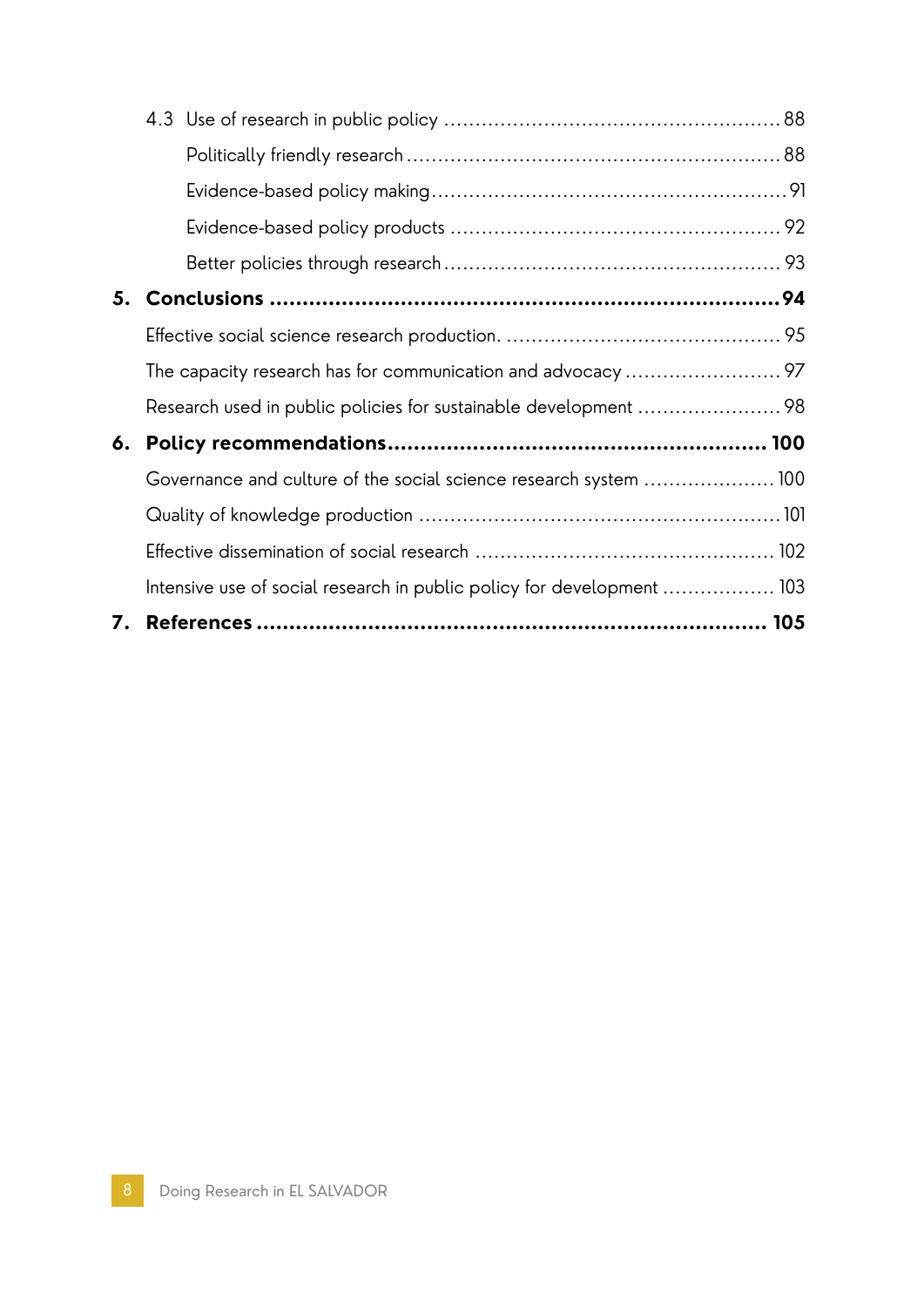### **Figures**

|               | Figure 3. Actor classification by interest in and influence on social science research: |
|---------------|-----------------------------------------------------------------------------------------|
|               | Figure 4. Actor classification by interest in and influence on social science research: |
|               | Figure 5. Actor classification by interest in and influence on social science research: |
|               | Figure 6. Actor classification by interest in and influence on social science research: |
|               | Figure 7. Actor classification by interest in and influence on social science research: |
| <b>Tables</b> |                                                                                         |
| Table 1.      | R&D personnel in the education and government sectors                                   |
| Table 2.      | Researchers in the education and government sectors                                     |
| Table 3.      | R&D internal expenditure in the education and government                                |
| Table 4.      | Number of actors in the social research environment in El Salvador  50                  |
| Table 5.      | Ranking of actors producing social research in El Salvador,                             |
| Table 6.      | Classification of researchers and administrators that are part of the                   |
| Table 7.      |                                                                                         |
| Table 8.      | Perception of researchers and administrators of the influence of                        |
| <b>Charts</b> |                                                                                         |
| Chart 1.      |                                                                                         |
| Chart 2.      |                                                                                         |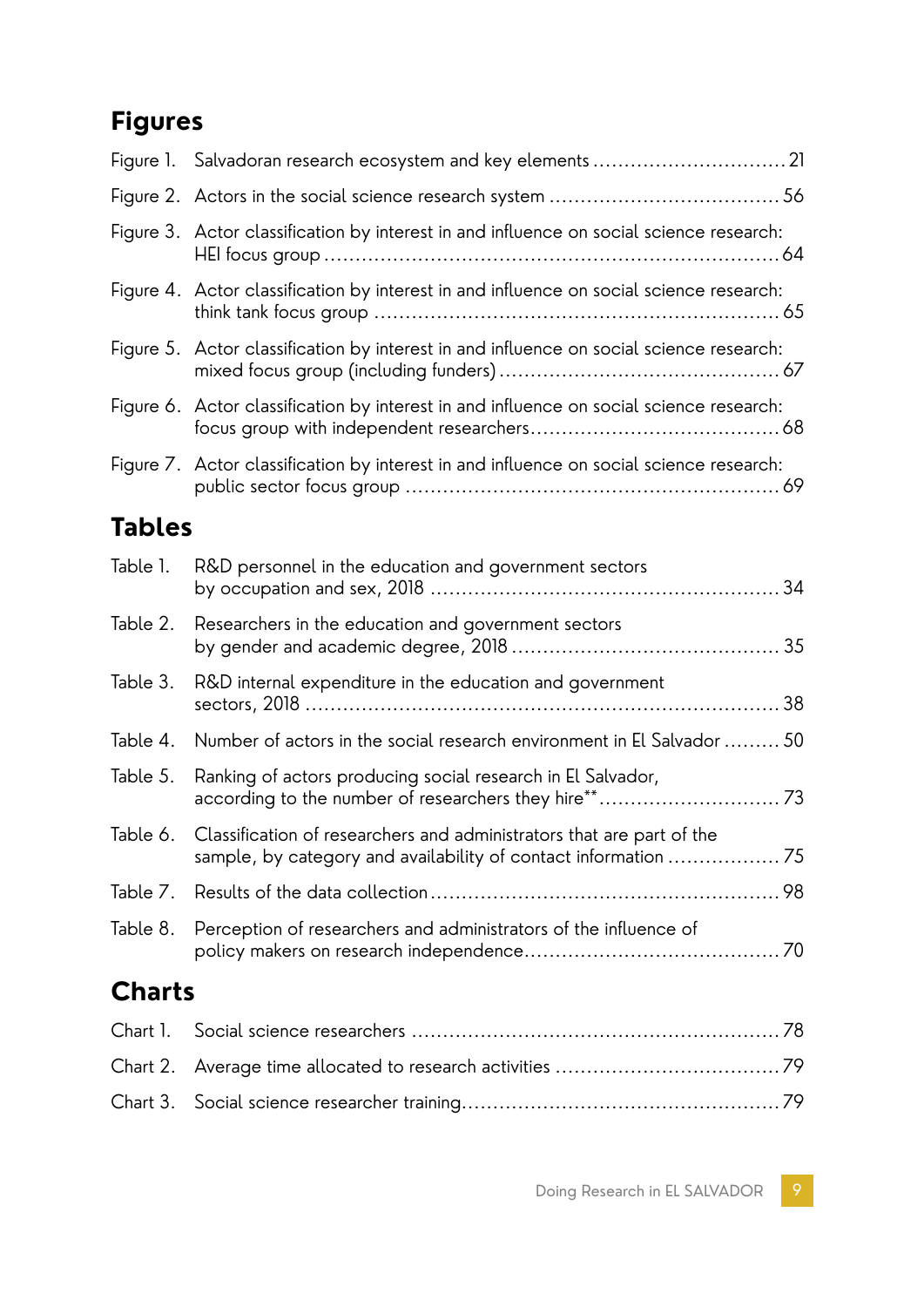| Chart 4. Number of actors in the social research environment in El Salvador 84    |  |
|-----------------------------------------------------------------------------------|--|
| Chart 5. Number of communication training sessions respondents participated       |  |
| Chart 6. Number of research dissemination activities over the last three years86  |  |
| Chart 7. Percentage of researchers who have done work at the                      |  |
| Chart 8. Average number of materials produced per researcher according            |  |
| Chart 9. Average number of policy briefs produced per researcher according        |  |
| Chart 10. Frequency with which researchers interact with public policy makers  91 |  |
|                                                                                   |  |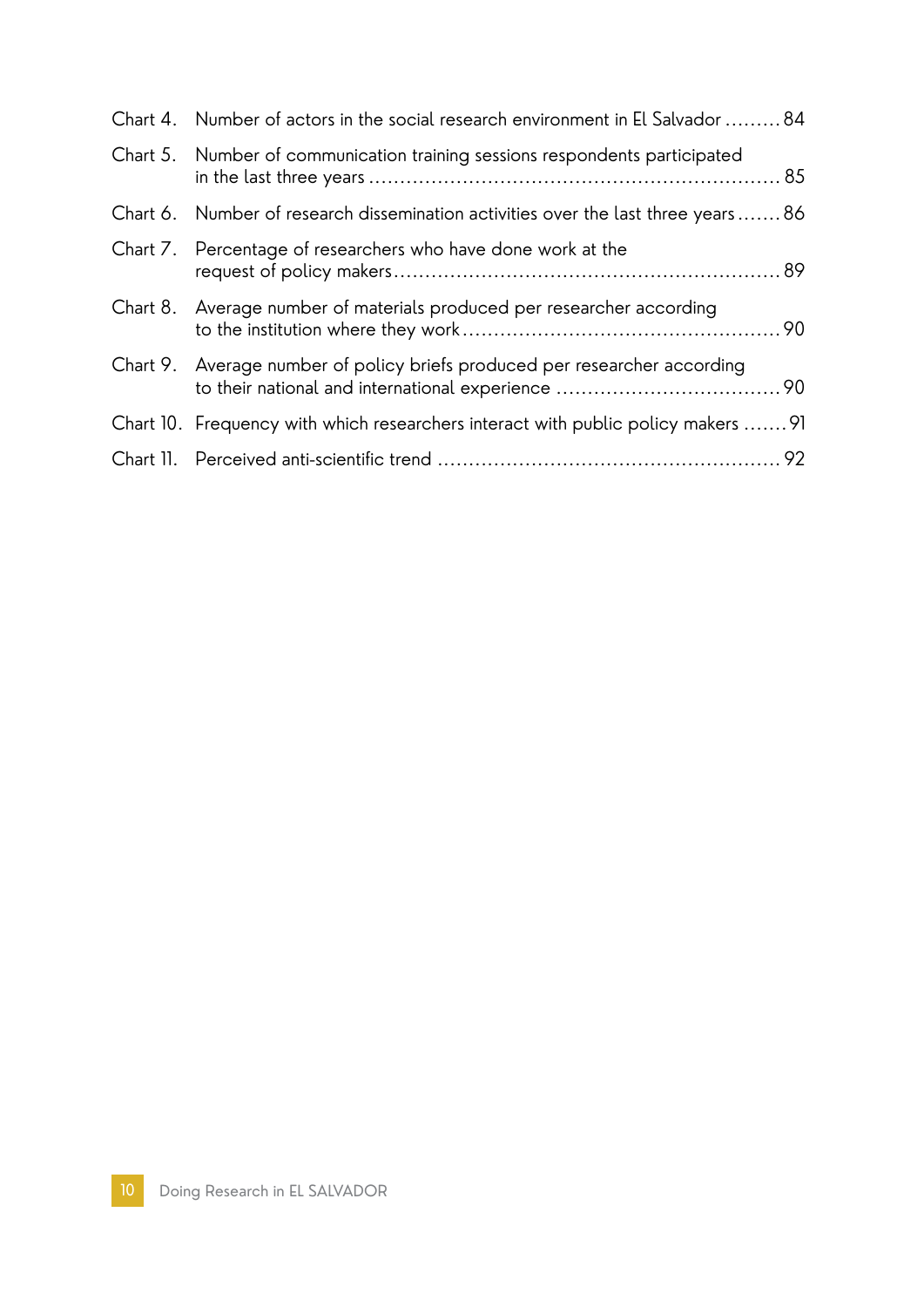### Executive Summary

Prior to the COVID-19 pandemic, El Salvador was still not meeting the demands of its population to the fullest extent. Though progress had been made in socioeconomic terms, there were still areas of apparent stagnation or challenges related to the quality of services and the Fourth Industrial Revolution. In addition, dissatisfaction with living conditions and limitations on individual development spurred people to leave their regions of origin for the country's metropolitan area or abroad. Consequently, progress toward achieving the Sustainable Development Goals has stalled. This was exacerbated by the negative effects of the pandemic, especially on the most vulnerable.

This situation creates an opportunity to evaluate the National Development Agenda, as well as the relevance of public policies, and to implement improvements to meet the permanent needs of the population and respond to future emergencies. Given its focus on the study of societies and human behaviors, a robust and competent social science research system can provide theoretical and practical support for such actions. This starts with critical analysis of the available evidence and specific research that sheds light on the challenges to be confronted. Understanding the characteristics of the system and identifying its strengths and areas for improvement is essential to strengthen its catalytic potential.

The project "Doing Research: Assessing Social Science Research Systems" is implemented in El Salvador by the Salvadoran Foundation for Economic and Social Development (FUSADES), with the support of the Global Development Network (GDN). The assessment of

social science in El Salvador has adapted the GDN's standard methodology for assessing the social science research environment in developing and transition countries, namely the Doing Research Assessment (DRA). This paper is a first experience in consolidating information and evaluating the available evidence regarding social research activities in El Salvador. The objective is to support the creation of a sustainable development agenda for El Salvador by strengthening the local social science research system. The research questions pursued in this study are as follows:

- How effectively has the country produced social science research and what are the main challenges and opportunities?
- To what extent is research being communicated effectively to generate public awareness, discourse, and civic activism?
- How well are research results incorporated into policy, what are the challenges facing the adoption of research in policy development, and how can they be overcome?

The initiative combines quantitative and qualitative research methods to study the workings of the social science research system in terms of the production, dissemination, and use of social research. The methodology was based on context analysis, which involves identifying the economic, political, historical, and international factors that have an impact on the Salvadoran research system. Stakeholders are identified and mapped, categorized, and characterized according to their role and influence in the system.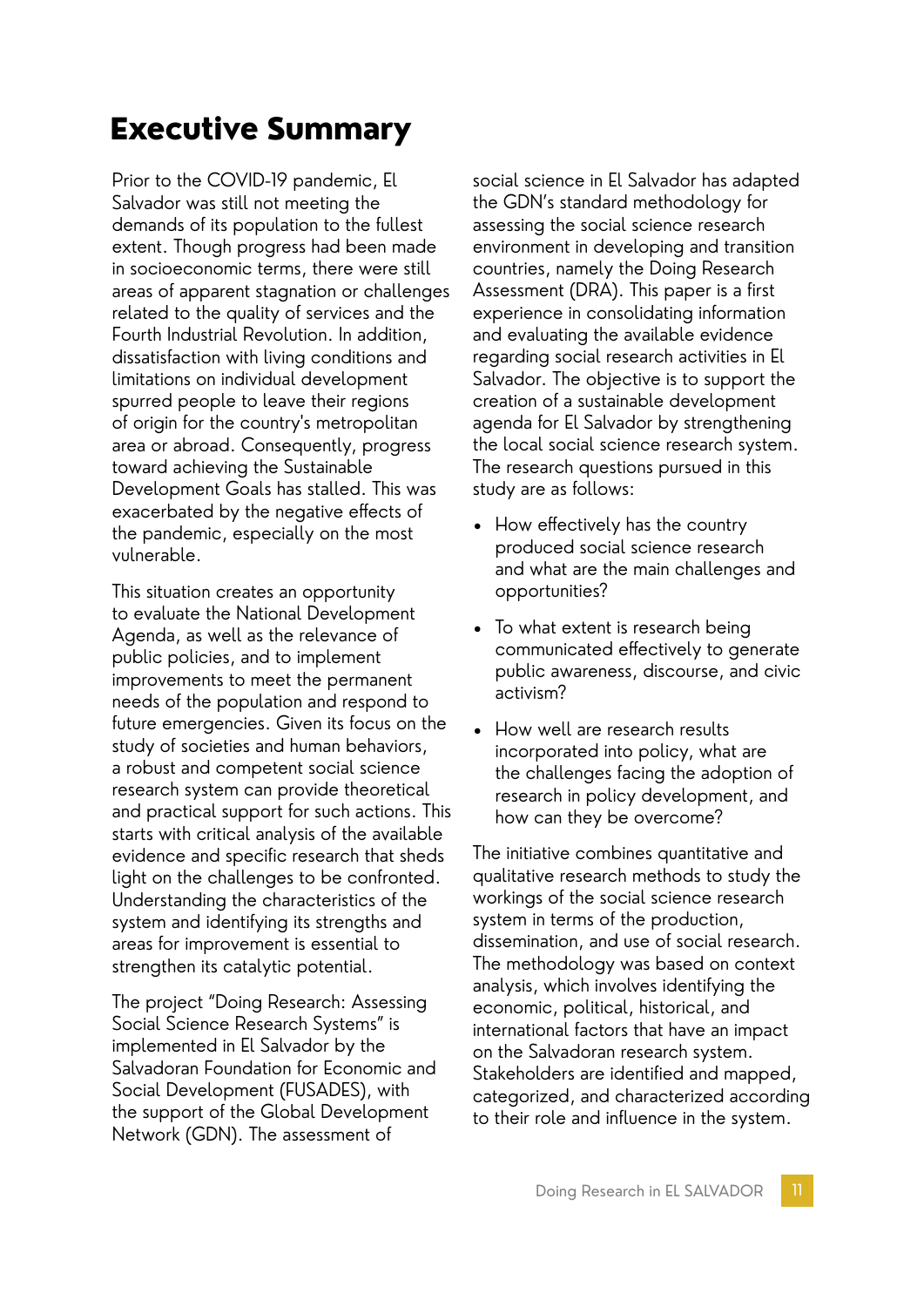Finally, the roles and processes in the social science research system are assessed using the indicators as defined in the Research Assessment Framework methodology.

#### **Main findings**

**In El Salvador, there is a relatively small social science research sector with a variety of actors.** Since the end of the armed conflict in the 1990s, social research has evolved, with more actors involved and participating in this type of activity. As at 2014, the rate of social researchers was 0.28 per thousand workers in the country. In contrast, Bolivia, with its high Human Development Index and low- and middle-income country status, had a rate of 0.32, and Costa Rica, with its high Human Development Index and upper-middle income country status, had a rate of 1.79. This study estimated that there are 140 social researchers per million economically active persons, working in government, civil society, the private sector, higher education institutions (HEIs) and funding agencies.

#### **The Salvadoran research ecosystem is concentrated, both geographically and institutionally; but it is not unified.** Three out of four social academics work at a HEI, and two out of five work in civil society. In addition, over half of the sector is located in the Salvadoran capital city. Despite this concentration, collaboration between local institutions is described as sporadic or non-existent by 74 percent of researcher respondents and defined as circumstantial in the focus groups.

#### **The country lacks a culture of undertaking social research or critically debating the results.**

Although in the context of the Doing Research Assessment (DRA), studies

produced outputs that the public policy community seems to deem useful, there is no clear social research agenda, nor any acknowledgment of the importance of promoting evidence-based development. Research administrators say there is little openness to discussing research findings, while actors in the social science ecosystem say the attitude of actors in the system is to ignore or deny scientific results, as perceived by half of the respondents. Similarly, academia notes that decision-makers request few studies to inform public policies, with only one in three administrators stating they had worked at the direct request of a policy maker. In addition, sparse peer review of publications is compensated only by access to mentors when studies are being carried out.

**Institutional capacities make research production possible, but limitations remain in funding and access to information.** The country invests little in research and development compared to the rest of the region. In 2018, for instance, the country invested 0.1 percent of its gross domestic product (GDP) in this area, but a year later, Bolivia and Costa Rica invested 0.2 and 0.5 percent of their respective GDPs. This is exacerbated when considering that an even smaller fraction is assigned to social sciences. Nonetheless, academia finds just enough resources and institutional equipment to carry out its activities; the most pressing restrictions are funding for private studies and hindrances in accessing information due to legal constraints, delays in delivery, historical losses, and a lack of digitized information or statistical output.

**Academia work in synergy with institutions abroad.** The country has established linkages with the international community: There is financing available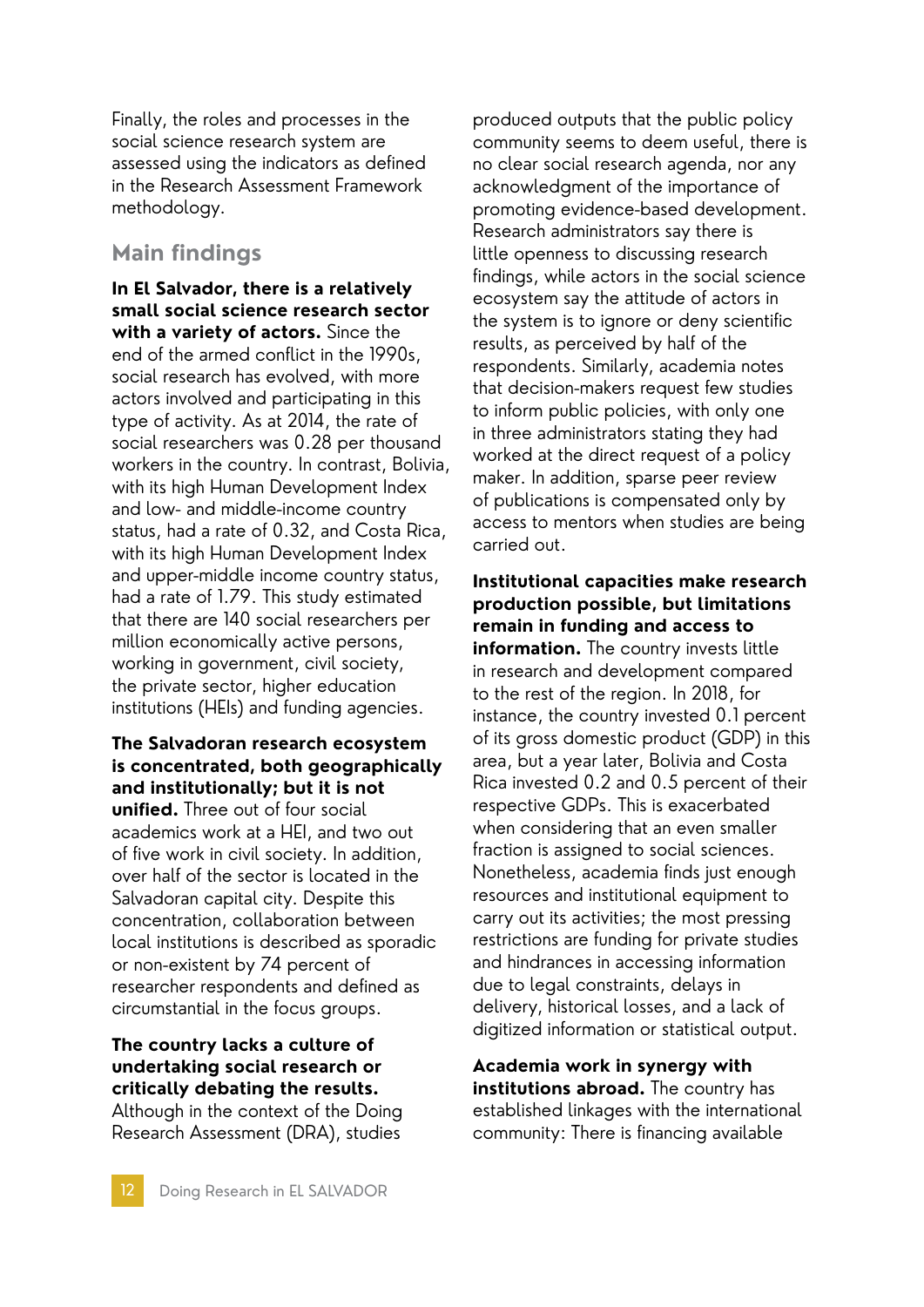for academia actors to carry out research: they are part of international research networks and they participate in scholarship and academic exchange programs. Nonetheless, the potential that this type of relationship has for strengthening Salvadoran social science research has yet to be fulfilled to its fullest extent. For instance, only 12 percent of academics interviewed for this study noted they had worked on an article published in English in the last three years.

#### **Most academics who were interviewed had master's degrees, despite being in a sector where there are few incentives for development.**

Most of these professionals held degrees at an undergraduate (29 percent) or master's (49 percent) level. Experts pointed out that, in this country, it is hard to come by the skills needed for research, that the number of postgraduates is small, and the quality is questionable. Doubts remain surrounding the ability of the national academic curriculum to develop the skills required for robust social research, as well as the capacity these disciplines have to attract and retain students. As regards pursuing academia as a profession, only one in four researchers found the opportunities to be attractive and expressed dissatisfaction with the social and economic benefits of engaging in this type of activity.

#### **Workload prevents academics from dedicating enough time to research**

**activities.** They mainly do administrative work and teach in HEIs. Research needs to be done concurrently, limiting the number of studies they are able to work on, as well as the quality of the work. On average, 40 to 60 percent of their time is strictly allotted to research activities. This is apparently due to the lack of funds and the way they are allocated, as well

as the lack of available support staff at the institutions where they work.

#### **The ability to communicate research findings is an area for improvement.**

The language used to communicate the resulting information needs to be adapted to non-academic audiences, and the channels that these audiences use need to be leveraged in order to communicate the research and findings to them. A potential way to influence the process of public policy decision-making is for the institutions where academics work to expand their outreach activities and use materials that are more effective in disseminating the findings. For instance, only one in three researchers had prepared this sort of document in the last three years.

**The interaction between academia and policy makers seems to be concentrated and scarce.** Many researchers get few or no requests from decision-makers or have never discussed research results with policy makers after papers are published, and only half state that they have ever interacted with them. Almost none of them are members of policy advisory bodies, and only half of academic institutions have interacted formally or informally with policy makers. Social researcher participation in formulating or implementing public policies remains low.

#### **Levers of change**

The weak culture of research dampens the motivation to pursue science and limits the potential impact of the findings. Academia needs to **double down on its efforts to popularize science, and generate confidence in the research process, and in the fact that the results are independent.** This involves using straightforward language to address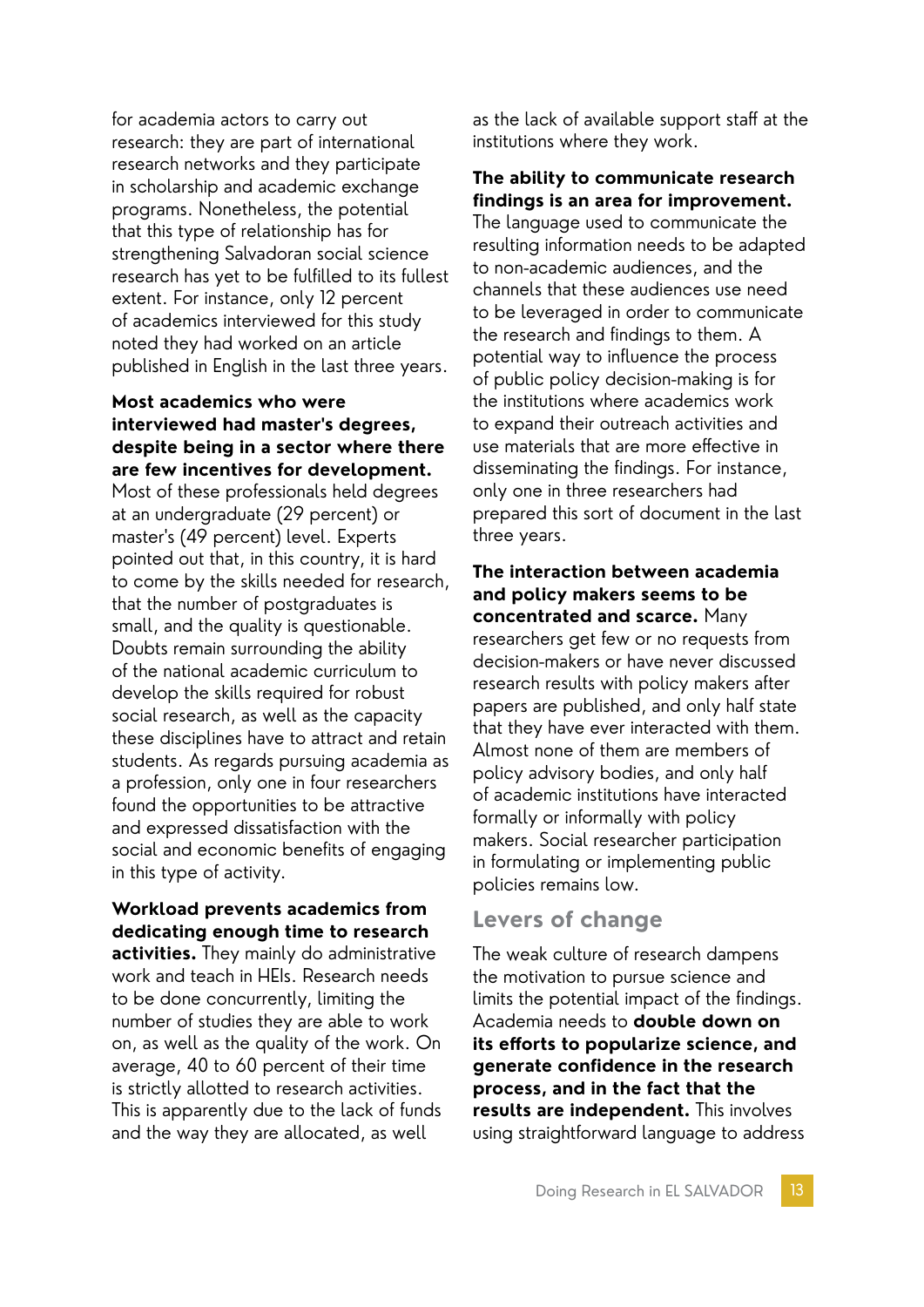citizens, and conveying the implications of the study results, or the way they affect their quality of life. Issues that are relevant to the population should be prioritized, as should collaboration with other relevant stakeholders who, in addition to supporting the research process, can replicate the findings in their own spheres of action.

When data and information are hard to access, non-existent, outdated or otherwise unavailable, this has a direct effect on the generation of knowledge, debate, and the design of evidencebased public policies. In the short term, academia could **generate information in collaboration with different stakeholders to ensure reliability and validity.** At the national level, joint work has already been carried out, with different institutions providing data, investigations, knowledge and public advocacy solutions. Medium- and long-term **strengthening of national information institutions** is essential to promote the generation, dissemination, and use of information among different social actors.

**Balancing the work activities of academics** requires ensuring that funding is allocated specifically to research activities. Institutions need to make social research a priority. This calls for different stakeholders involved in social research to make internal adjustments that reflect the relevance of the area of research and development, including changes in the internal budget allocations and staff assignments, simplifying procedures, and reducing or removing barriers to the execution of funds.

**Capacity-building should be carried out to produce good quality scientific research and disseminate findings to a variety of audiences.** The process

of garnering these skills must comprise formal education at all levels, and professional improvement needs to continue through nonformal education. This calls for revising the curricula and academic offerings covering these skills. There also needs to be ongoing quality monitoring and assessment by regulatory bodies such as the Ministry of Education and the Salvadoran Institute for Vocational Training.

The economic context and prioritizing social science research are some of the institutional and country-level factors that affect the availability of funds to undertake research. **Investments are essential, in order to increase production, enhance quality and disseminate the results more effectively.** This calls for combined efforts by the public and private sectors, obtaining and allocating resources to acquire tools, build capacity, and undertake social science research.

There is a need to identify, leverage, and expand the scope of spaces that the Salvadoran scientific community has already established for sharing knowledge. Leveraging the existing links between actors and establishing synergies with new entities, could lead to the formal establishment of a national social science research system. Concurrently, initiatives originating in the institutions themselves can foster an identity among the members of the system.

Some social science research institutions in El Salvador have partnered with institutional peers abroad or have obtained funds from international aid agencies to generate new knowledge. **Strengthening and increasing relationships with the international scientific community and development aid agencies** has the potential for building local capacity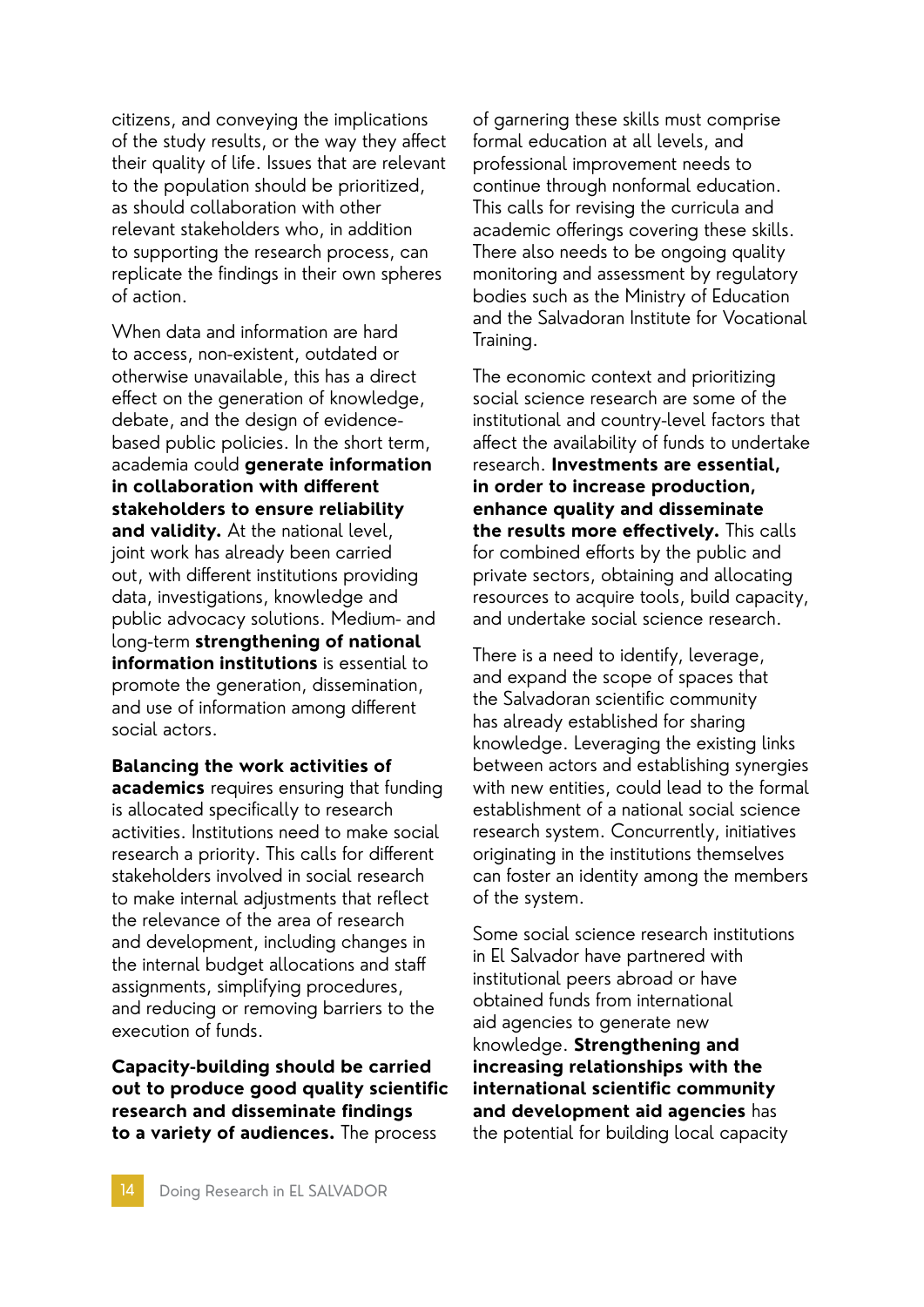through access to resources, exchange of experiences, adapting best practices, acquiring new knowledge and tools, and so on. It can also contribute to a greater presence of Salvadoran social sciences beyond national borders.

The **relationship between academia and policy makers should be strengthened, and incentives created to make their interaction functional**, in order to influence public policies. Therefore, research should respond

to current social issues and the output should explicitly state its relevance to society. Parallel institutional and individual efforts need to be made to best convey the results of the research to decisionmakers in order to inform effective public policy design and to reinforce the fact that this activity is relevant for improving the quality of life. Development aid agencies can also contribute by fostering effective dialogue between researchers and decision-makers about social issues of national interest.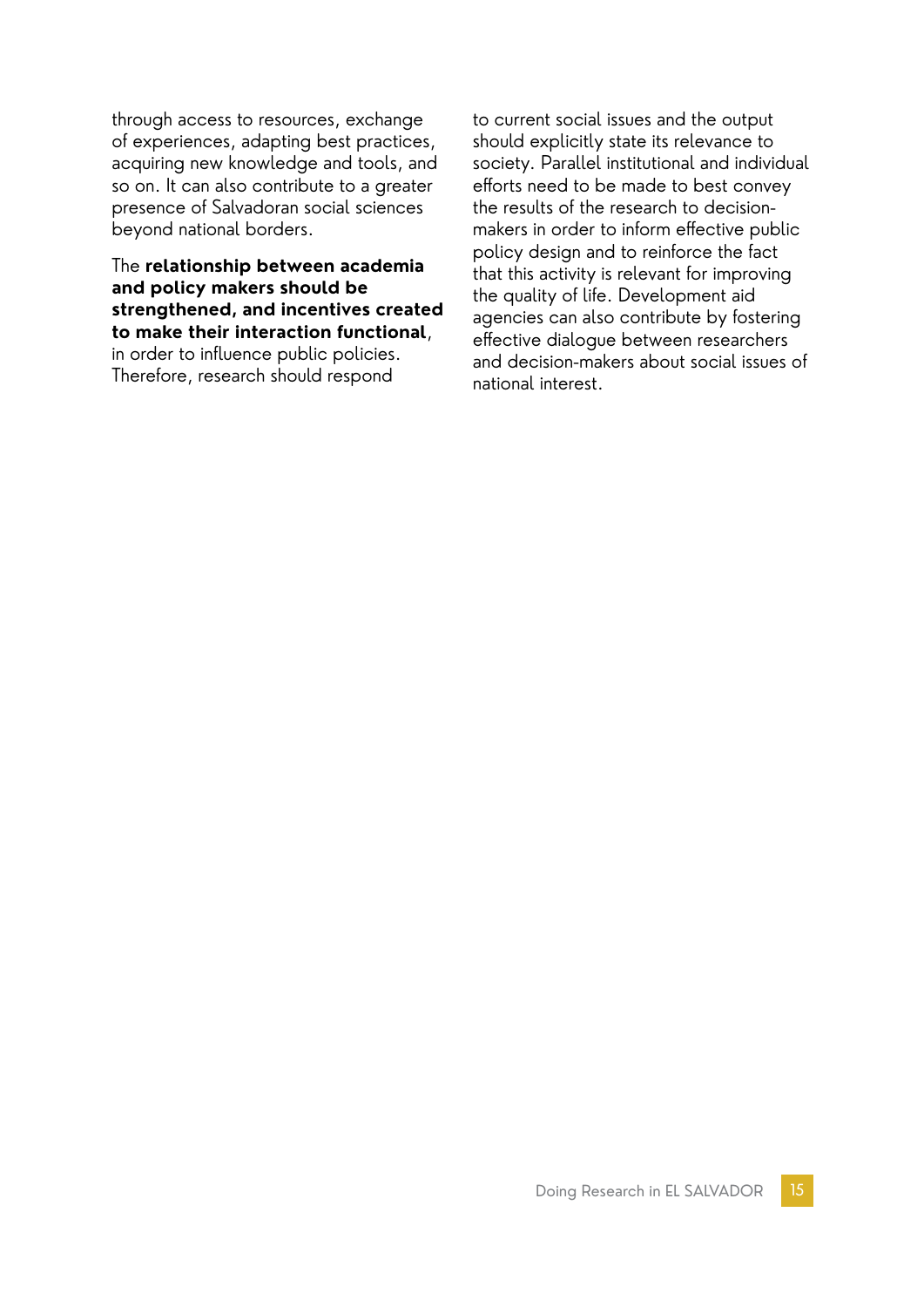## 1. Introduction

#### **Highlights**

- The project "Doing Research: Assessing Social Science Research Systems" is being implemented by the Salvadoran Foundation for Economic and Social Development (FUSADES) in El Salvador, combining quantitative and qualitative research methods to study the social science research system, namely in terms of i) production, ii) dissemination and iii) use of social research.
- The objective of this study is to support the creation of a sustainable development agenda for El Salvador by strengthening the local social science research system.
- This is the first study gathering information about and evaluating the processes of social research in El Salvador.

As at 2019, the available evidence pointed to the existence of gaps between social demands and public policy in El Salvador. Despite progress in socioeconomic matters, it was hindered by or ran into new challenges regarding the quality of services and the Fourth Industrial Revolution (FUSADES 2019a). Subsequently, COVID-19 negatively impacted the quality of life of the population, mainly in terms of poverty, access to education, food and health (Cuéllar-Marchelli and others 2020).

The dissatisfaction Salvadorans have with their quality of life, combined with limitations on building their capacities, drives them to seek out personal solutions to this situation. Consequently, human mobility toward the country's metropolitan area is common, as well as

abroad, particularly to the United States of America. This state of affairs makes it difficult to consolidate the social cohesion required to bring different actors together in pursuit of sustainable development in El Salvador. Likewise, prolonged deprivation of decent living conditions can lead to dissatisfaction with the political administration of the state (Cuéllar-Marchelli 2019).

This context is an opportunity for social science research. Social science<sup>5</sup> studies human societies and behavior, helping us to improve our understanding of the barriers impeding development and to inform the planning of global and national development agendas. It therefore has the potential to be a catalyst for transformations and drive the implementation of people-centered policies (Camejo 2014). Research for development processes makes it possible to produce knowledge for use in critical analysis of the evidence and the challenges of public policies.

Accurate and ample information is required for planning appropriate responses to crisis situations, such as those caused by the COVID-19 pandemic. The country needs a robust social science research system to achieve this, building the skills required in this role to

<sup>5</sup> This project includes the following areas of knowledge within the framework of the social sciences: economics, political science, anthropology, international affairs, ethnography, demography, development, geography, education, gender studies, history, law, linguistics, management, philosophy, psychology, social work, public administration, sustainable development, public health, and social medicine.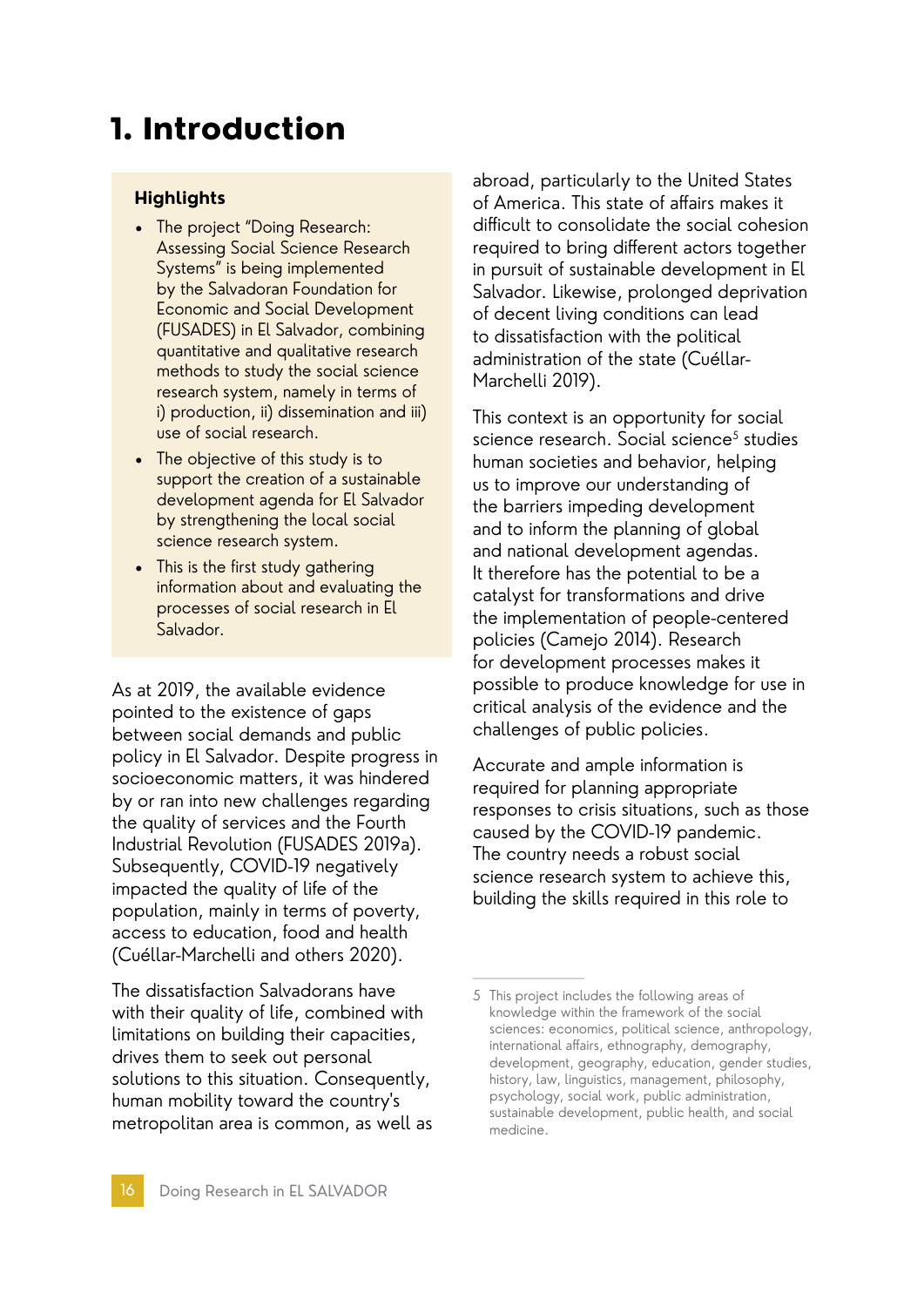help to bridge the gap between social demands and public policies. This is why FUSADES, with the support of the Global Development Network (GDN), is implementing the project "Doing Research: Assessing Social Science Research Systems" in El Salvador.

This initiative combines both quantitative and qualitative research methods to study three functions of the social science research system, namely the production, dissemination, and use of social research. This paper comprises three sections that contain the information collected and the analysis performed. The first is context analysis, involving document and database reviews, identifying the economic, political, historical, and international factors that have an impact on the Salvadoran research system. The second presents stakeholder mapping, identifying, categorizing and characterizing the various relevant groups involved in social science research. It also establishes the types of relationship between the different stakeholders and the relative importance in terms of their role and influence on

the three functions of the system. Finally, the indicators defined in the Doing Research Assessment (DRA) Framework methodology that were created based on information from bibliographical data and the outputs of surveys and interviews, are then used to evaluate the roles and processes in the social science research system.

This is the first project that consolidates information about the processes of social research in El Salvador and applies a methodology to evaluate it. The objective is to support the creation of a sustainable development agenda for El Salvador. This can be achieved by strengthening the local social science research system, such that it can offer essential material to inform democratic dialogue and the process of planning for development. It is hoped that as an outcome of this effort, research policies will be created, strengths identified, institutional capacities strengthened, and the quality of research documents enhanced for use in the decision-making process, and that democratic debate will increase.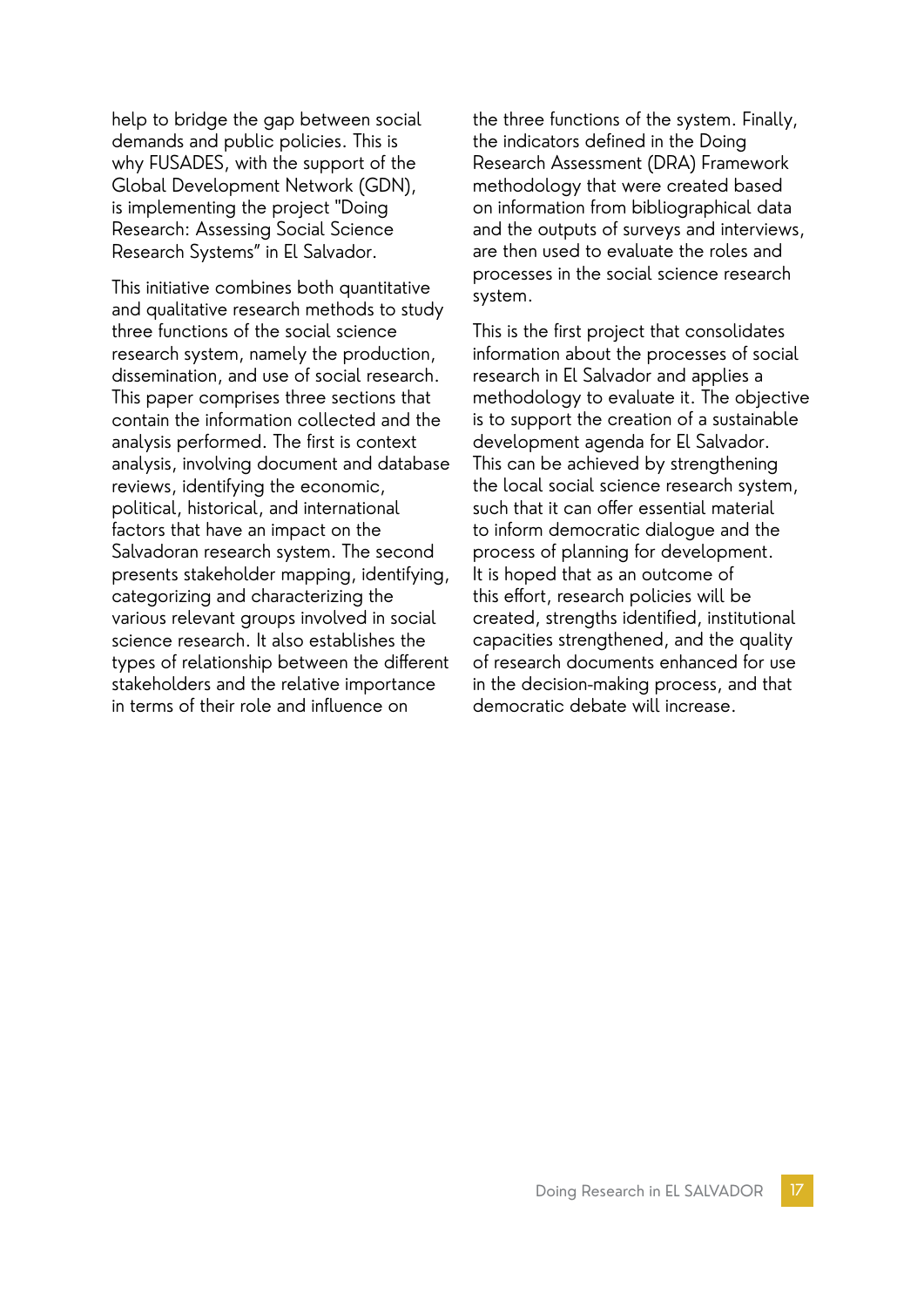# 2. Context analysis

#### **Highlights**

- Analysis of the Salvadoran regulatory framework covering research reveals a lack of understanding of the importance of social science in the country, and the role it can have in development.
- Since the end of the armed conflict in the 1990s, civil society has had an important role in generating social science knowledge, but this might be affected by recent mounting hostility toward this sector.
- El Salvador meets the minimum conditions for a general research system to operate, but ensuring its sustainability requires the national and institutional commitment to allocating resources to knowledge production, building capacities, and undertaking research and development.
- There are institutions in the country that have successfully established international relations to carry out social science research; this has yet to become an instrument to consolidate local research capacities, though.

The context analysis sets the parameters and conditions for social science research to operate. It seeks to identify relevant factors affecting the extent to which it has evolved, and its performance in terms of knowledge production, dissemination, and adoption for use in public policy design, implementation, and assessment. This analysis also offers elements to understand how much social science research systems can contribute to

democratic debate, and discussions about different issues in development and how to address them.

The context analysis was prepared using the performance assessment method used for social science research evaluation (the "DRA toolkit") provided by GDN (2020). The method consists of answering a series of key questions about the issue, based on document review and gathering information through semi-structured interviews with key respondents.<sup>6</sup> It also includes compiling and carrying out analyses of certain relevant indicators that help to better understand the context. The analysis begins with general information about the country's economic and social development and its system of government, followed by an overview of research system components. It then turns to sociopolitical, economic and international aspects that influence any research system, focusing on the specifics of the Salvadoran system. Finally, a summary of the conclusions of the analysis is presented and certain issues are pointed out for further consideration in order to better understand the determinants of the social science research system's performance in El Salvador.

<sup>6</sup> Interview subjects in February 2021: Dr Knut Walter, historian and former president of the Commission for the Accreditation of the Quality of Higher Education under the auspices of the Ministry of Education, Science and Technology (MINEDUCYT); Dr Reina Duran de Alvarado, Knowledge Transfer Coordinator at the Institute of Science, Technology and Research of the Francisco Gavidia University and former Director of the USAID Project "Higher Education for Economic Growth"; and Carlos Ramos, sociologist, former Director of the Latin American Faculty of Social Sciences El Salvador and until February 2021, Head of the Commission for the Accreditation of the Quality of Higher Education (MINEDUCYT).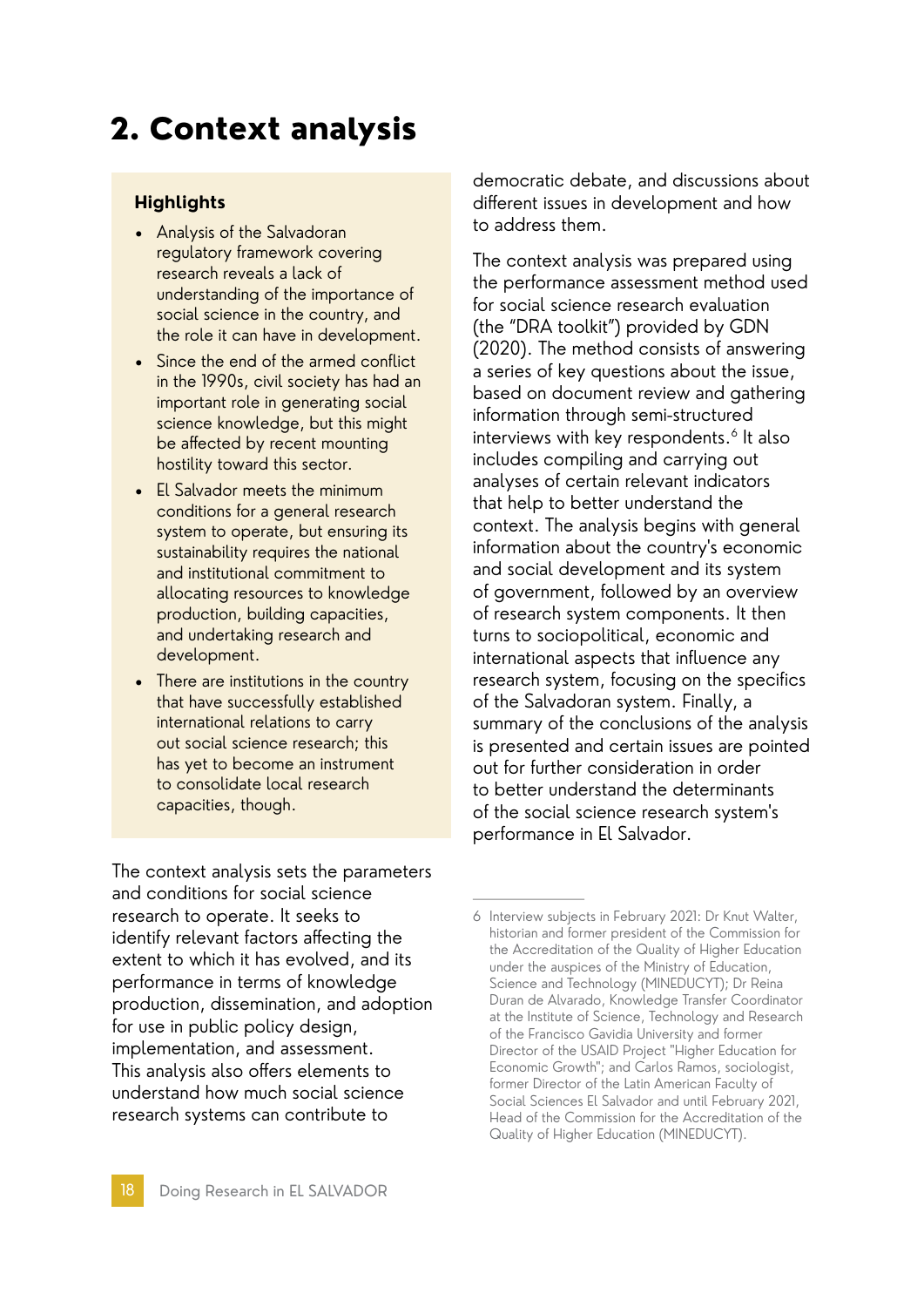### **2.1. Development of El Salvador in context**

El Salvador is the smallest country in Central America and also one of the most densely populated (World Bank 2022). It is bordered by Honduras to the north-east, Guatemala to the north-west, and the Pacific Ocean to the south. Its official language is Spanish (El Salvador, Legislative Assembly 1983) and the United States Dollar has been its currency since 2001 (El Salvador, Legislative Assembly 2000). Its total area is 21,040.79 km<sup>2</sup>, divided into 14 departments and 262 municipalities (DIGESTYC 2009). The government is described as republican, democratic and representative and is comprises three branches: legislative, executive and judiciary (El Salvador, Legislative Assembly 1983). In the municipalities, Municipal Councils have devolved governance powers and are responsible for approving local development plans. The central government needs to collaborate with the municipalities to achieve the objectives stated in the plans, and local governments need to support the execution of national or regional development plans (El Salvador, Legislative Assembly 1983). Consequently, both levels need to coordinate to work toward the country's progress in their respective spheres (FUSADES 2019a).

Data from the 2020 Multipurpose Household Survey show that El Salvador's population that year was 6,321,042. The majority, 3,897,688, resided in urban areas. As regards sex, 53.25 percent were recorded as female, and the rest as male. Approximately 27 percent of Salvadorans are concentrated in the Metropolitan Area of San Salvador, the country's capital. In addition, nearly 50 percent of the population is under the age of 30, which

is favorable for potential production and development. The dependency ratio, meaning the population under 15 or over 65 who are dependent on those in the 15–64 age group, was 50.4 percent in 2020 (DIGESTYC 2021).

El Salvador continues to have a low level of economic growth, with a 2-percent annual average from 2000 to 2019—the lowest growth in Central America—and 2.3 percent for the period from 2014 to 2019, second only to Nicaragua (1.8 percent) in terms of low growth (World Bank 2020). According to the World Bank, growth in the last decade was as high as 3.8 percent in 2011, while in 2019, it grew 2.4 percent and closed the year with a nominal GDP of \$27 billion. GDP per capita was \$4,167.70 in 2019, and average annual growth was 2.3 percent between 2014 and 2019 (World Bank 2020).

Due to the impact of the COVID-19 pandemic, GDP is estimated to contract by 7.9 percent in 2020. The World Bank (2020) projects growth to be 4.1 percent in 2021, which is higher than the recent trajectory but not enough to return to pre-pandemic levels of production. Other World Bank data (2020) shows that El Salvador is the most egalitarian country in Latin America. As measured by the Gini coefficient, inequality in El Salvador has reduced from 0.42 in 2014 to 0.39 in 2019 (World Bank 2020).

However, despite positive advances in some indicators, El Salvador has made little progress in human development. Between 1990 and 2010, average annual growth in the United Nations Development Programme (UNDP)'s Human Development Index (HDI) was 1.1 percent (UNDP 2020a). In the last decade, the country stagnated. Between 2010 and 2019 the HDI rose from 0.668 to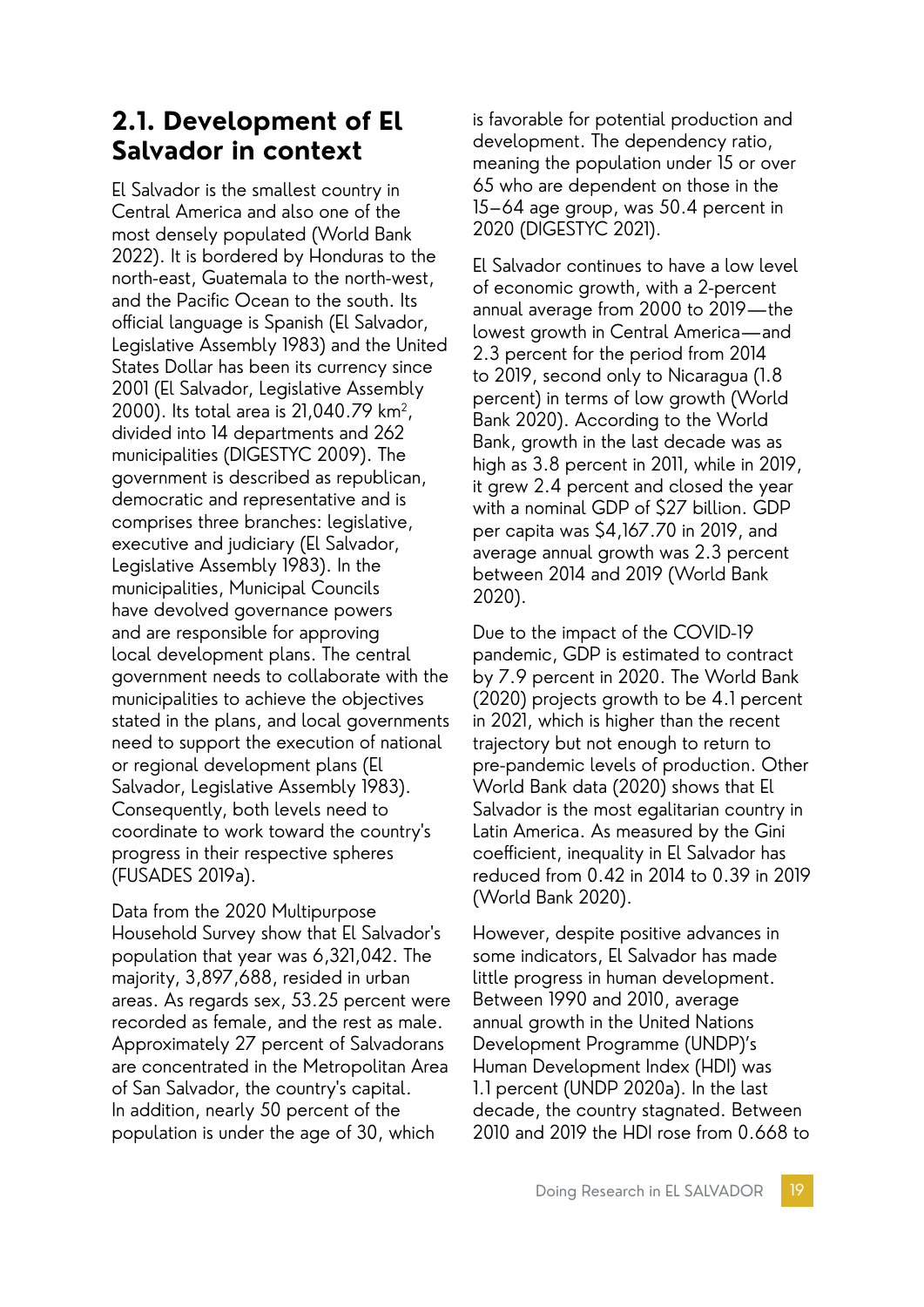0.673, with an average annual growth of 0.08 percent (UNDP 2020a).

As for poverty, although 26.8 percent of Salvadorans were poor in 2019, this indicator has consistently improved since 2015 (FUSADES 2020a). Nevertheless, it is expected that the impact of the COVID-19 pandemic will reverse this improvement, with estimates showing that 40.7 percent of people will fall into poverty (FUSADES 2020b). Despite measures introduced by the government and the rise in remittance inflows, the population living in poverty reached 28.7 percent (DIGESTYC 2021). At the same time, gaps need to be closed in terms of access to basic services such as electricity, which was available to 97.8 percent of households in 2020, but when considering only rural areas, this percentage dips to 95.3 (FUSADES 2021a). Furthermore, 50.49 percent of the population were internet users in 2019. This indicator has consistently trended upwards and has gained even greater momentum since 2016 (World Bank 2019a). According to the Gini coefficient, inequality in El Salvador decreased from 41.6 in 2014 to 38.8 in 2019 (World Bank 2020).

Given the impact of the COVID-19 pandemic, persistent inequalities in access to basic services and technology could raise the Gini coefficient. There are also persistent capacity-building limitations. For instance, illiteracy has yet to be completely irradicated, affecting 9.6 percent of the Salvadoran population aged 10 and over in 2020. This proportion rises in the case of women (11.1 percent) and is even higher in rural areas (15.1 percent) (FUSADES 2021a).

The current context of development in the country represents an opportunity for social science. It has the potential to be

a catalyst for transformations and drive the implementation of people-centered policies (Camejo 2014). El Salvador needs a robust social science research system to achieve this, with the skills required in this field to help to bridge the gap between social demands and public policies.

### **2.2. General research system structure**

Salvadoran law contemplates the creation of a National System for Science, Technology and Innovation, comprising all institutions involved in these activities (El Salvador, Legislative Assembly 2012). However, it fails to identify a formal structure for research focused specifically on the social sciences. Even so, there are several institutions that emulate this sort of system, generating knowledge that can inform decision-makers and public opinion.

Using the DRA categories for actors, several institutions have been identified as forming an informal social science research system. These include 13 government institutions, 21 funding agencies, 34 higher education institutions (HEIs), 11 civil society organizations and 6 private sector institutions all doing relevant work on social science research. In addition, there are civil society organizations and public policy institutions that use the knowledge produced by these research activities. Information about these actors is provided in more detail in the stakeholder mapping. Nevertheless, it is worth noting the role of the Vice Ministry of Science and Technology, which is responsible for creating incentives and coordinating efforts by public and private institutions involved in scientific research in general. Also noteworthy is the work done by HEIs, particularly the University of El Salvador (UES) and the José Simeón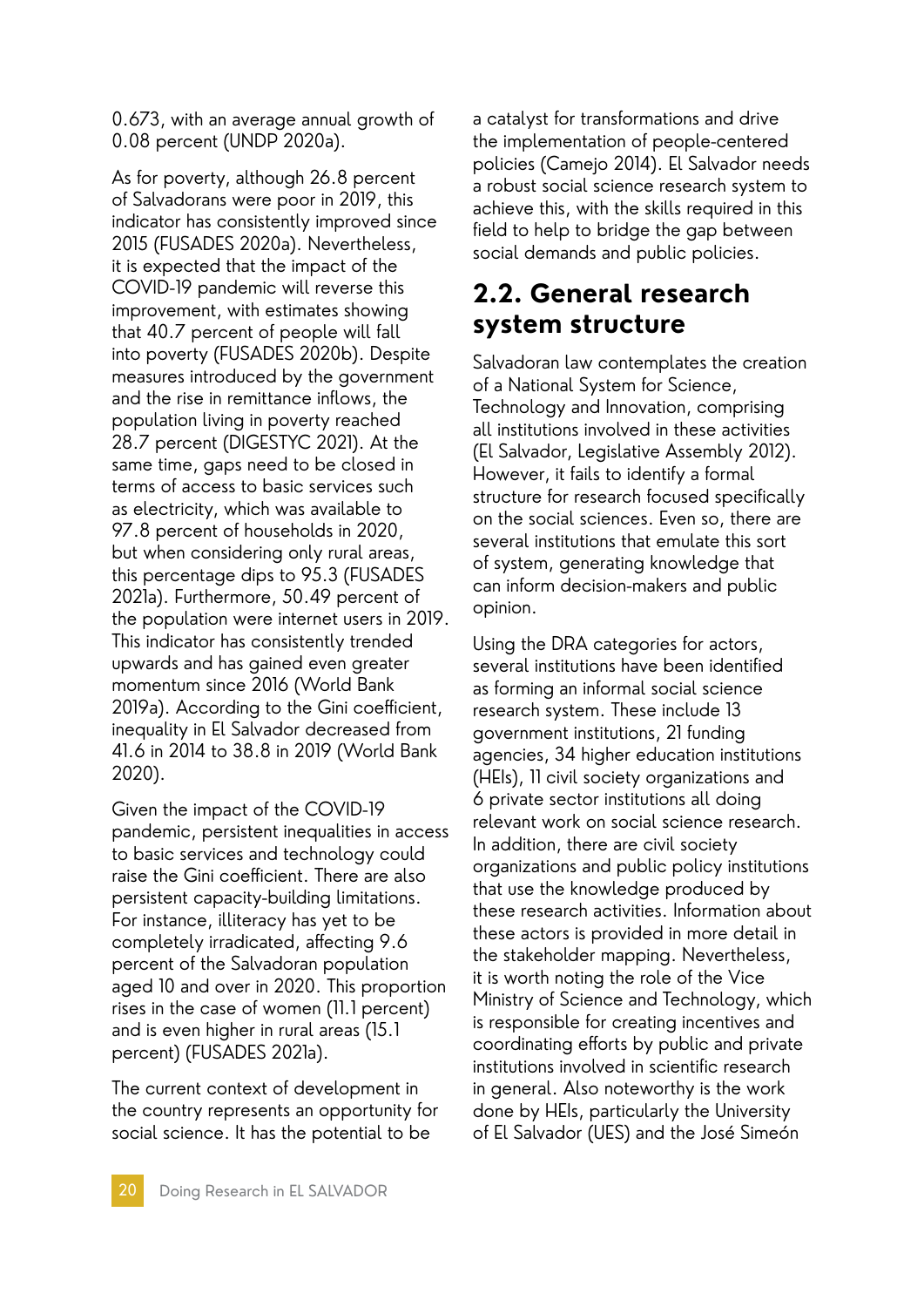Cañas Central American University (UCA), producing three in four research articles generated in the branch of higher learning, as noted by the United States Agency for International Development (USAID) (Saunders and others 2012).

Figure 1 is a visual summary of the categories of actors identified in the Salvadoran research ecosystem and elements in the environment that influence it. These are described in greater detail in the context analysis.

### **2.3. Sociopolitical context**

This section explains the influence of the Salvadoran sociopolitical context on the ability to conduct social science research in a way that is autonomous, free, and independent. This is done by reviewing the historical, cultural, social, political, and institutional factors that influence the way social science research is currently organized, the system that in which it





Source: Prepared by the authors based on GDN (2017) and findings in the sections on context analysis and stakeholder mapping.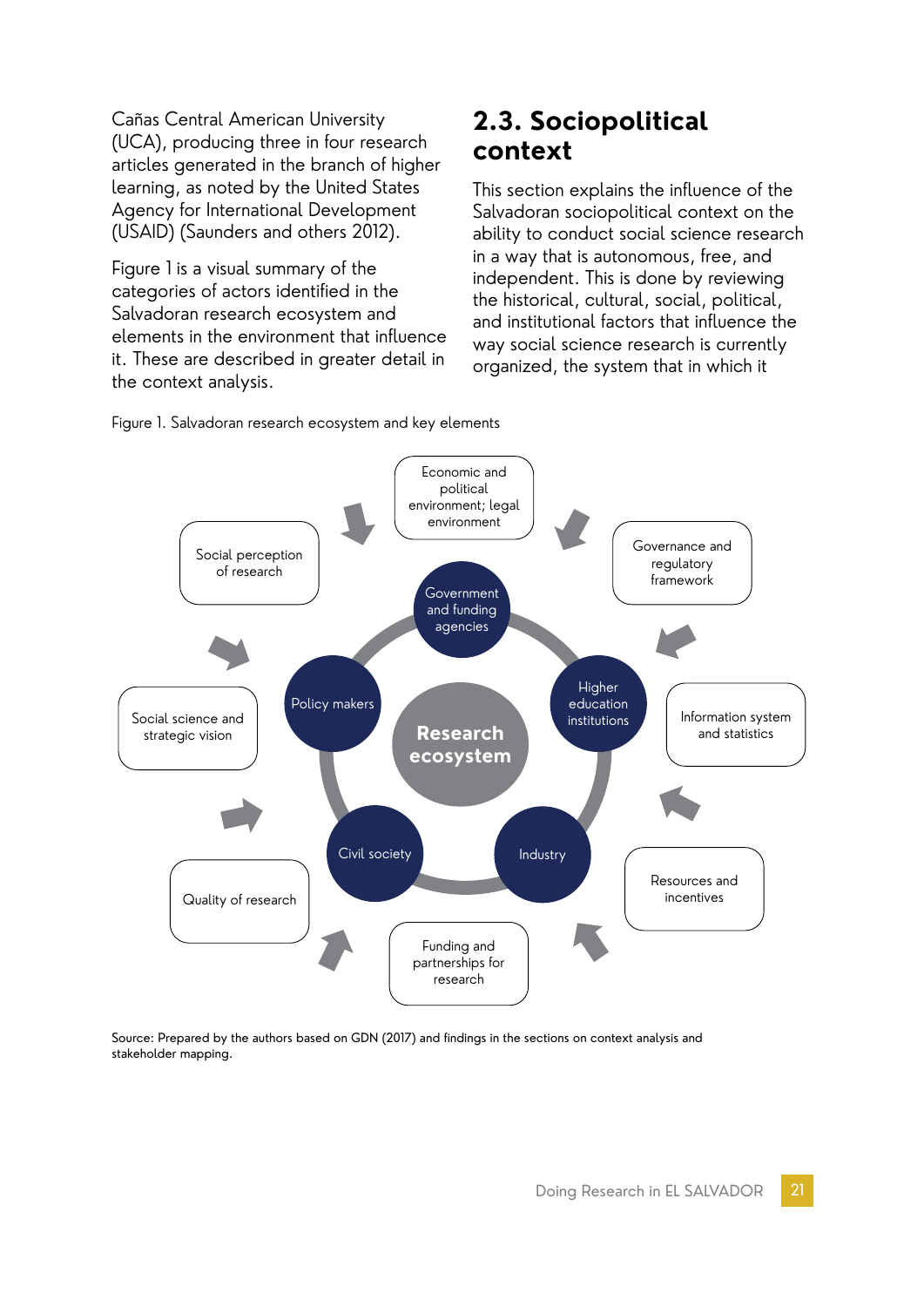takes place, and its actors. Except for the "[Historical perspective](#page-21-0)" section, which includes events from the last century, the analysis focuses on the elements and conditions in place at the time of writing. Additionally, this paper is based on information available in bibliographical sources and expert opinions sought from specialists in the area of Salvadoran research.

#### <span id="page-21-0"></span>**Historical perspective**

During the first half of the twentieth century, inequality characterized Salvadoran society (UNDP 2013). Extensive income from coffee exports led the country's government and elites to develop a concept of progress inspired by European and North American experiences. This notwithstanding, sectors of the population did not benefit from these resources and were unable to afford the cost of enjoying the transformations to the quality of life at the same pace. As documented by the Ministry of Education (MINED 2009), the ideology of positivism also influenced this process, fundamentally prioritizing material gains over individual rights and freedoms. Positivists argued that change was inevitable and needed to be driven by any means necessary: they considered violating or altering the population's ancestral rights, setting up dictatorships and modifying the Constitution to be legitimate means of pursuing progress. Against this backdrop, the state lost sight of capacity building and expanding the population's freedoms (UNDP 2013).

In December 1931, a coup took place, marking the onset of militarism in El Salvador. As a result, General Maximiliano Hernández Martínez came to power, establishing a dictatorship

that lasted nearly 13 years (MINED 2009). Against this backdrop, the ruling classes<sup>7</sup> exerted control through coercion, without developing means for ideological-political debate. This is how the so-called political culture of silence was established, affecting democratic and revolutionary sectors, who failed to develop the capacity to analyze and critique the governing group's ideas. For this reason, there was limited production of social analysis from 1932 to the late 1960s. This period was characterized by a lack of any relevant development in social science at the University of El Salvador (UES) $<sup>8</sup>$ , which, at that time, was</sup> the only HEI in the country (Lugo 1986).

Throughout the 1960s, the country was characterized by military dictatorships,9 electoral fraud, rural-urban migration, and the growth of exclusion and marginalization. The number of social demands that went unmet by the state rose, stoking social protests (Ramírez 2013). In the 1970s, the ascent of social science, liberation theology, and Marxism in Latin America would all contribute to the process of social radicalization and provided theoretical support for the emergence and development of political-revolutionary organizations in El Salvador (Lugo 1986; Ramírez 2013). This process resulted in an armed conflict late in the decade. Political needs at the time motivated the production of social analysis in the country along two lines: an academic

<sup>7</sup> A partnership between oligarchs and the military (MINED 2009; UNDP 2013).

<sup>8</sup> UES is the only public university in El Salvador. It was founded on 16 February 1841 (UES n.d).

<sup>9</sup> Militarism came to an end following the coup on 15 October 1979 (MINED 2009).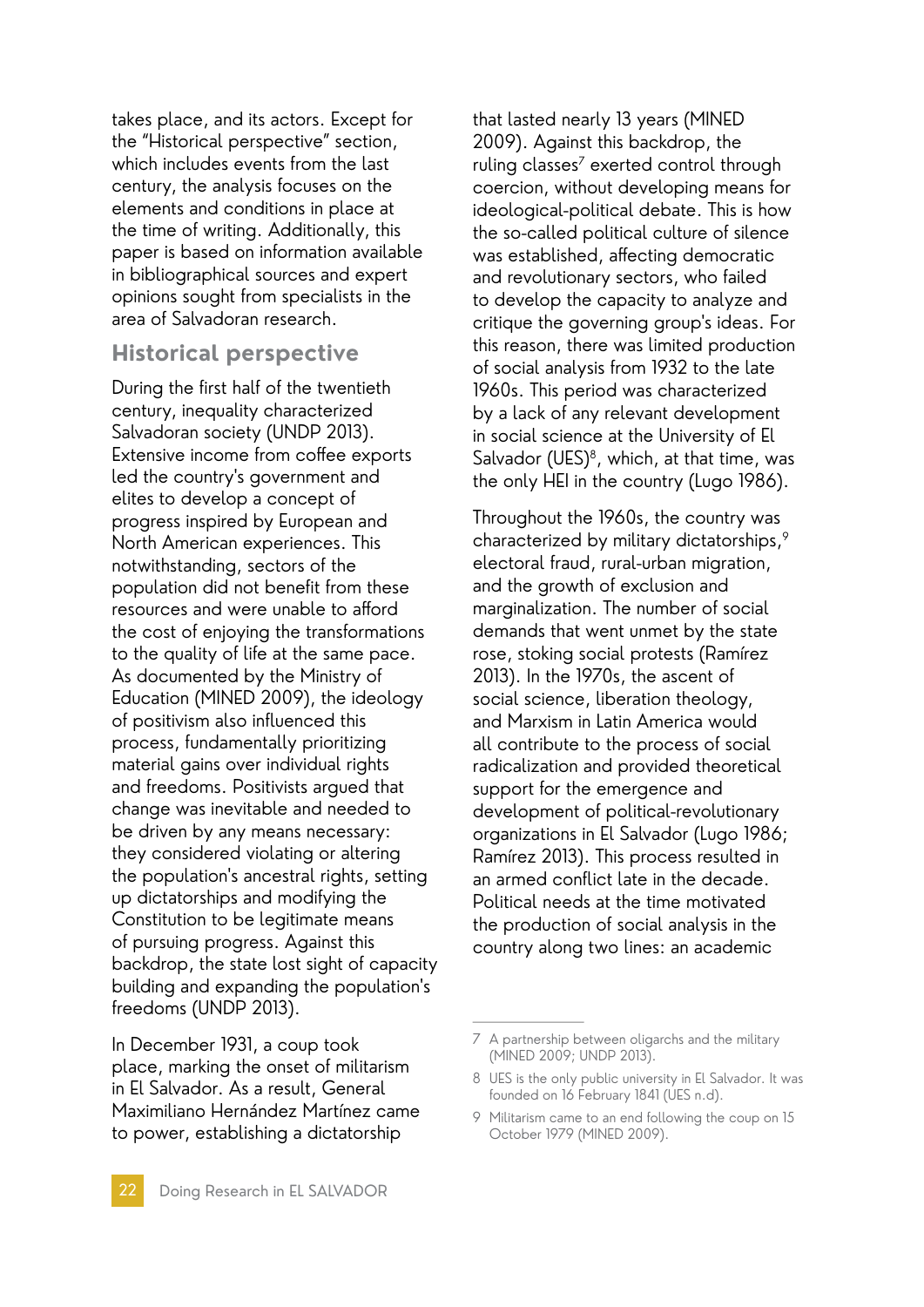line associated with the universities (Lugo 1986; Ramírez 2013), and a political-organizational line, motivated by the evolution of political-military revolutionary organizations (Lugo 1986).

As for disseminating research, in mid-1970, the country's first private university, UCA,<sup>10</sup> started systematically publishing articles in its journal, Central American Studies. These articles addressed social issues such as the state and political regimes, militarism, the role of the church, education, and political economy. Toward the end of the decade, UCA also started to publish analysis of current events in the Proceso bulletin. Furthermore, political-organizational analyses were used by revolutionary organizations as a foundation for strategic-tactical guidelines and program platforms. Consequently, only a few were made public, while many were kept private as internal documents (Lugo 1986).

In the 1980s, Lugo (1986) observed and identified the "crisis in social science" in Central America. He considered that the analysis of the academic research centers—particularly universities—in the region, was not consistent with the situation in the countries at the time. Lugo (1986) noted two reasons for this crisis: "Overall depletion of theoretical instruments of Latin American social analysis," leading to reliance on "increasingly ambiguous approaches, lacking theoretical development, where the latest fads in terminology were

predominant."11 He identified the second cause as a "divorce between research and political practice."

During this period, HEIs were dismantled in El Salvador (Ramírez 2013). The UES was shut down from 1980 to 1984 and its budget was cut. This was followed by the symbolical dismantling of the UCA in 1989, when its Jesuit founders were murdered. The Truth Commission Report (United Nations 1993) noted that certain members of the Armed Forces considered the UCA as a "haven for subversives." They also linked the guerrillas to the Jesuit priests because of their concern for the poorest sectors of the population who were most affected by the war (United Nations 1993). The murder of the priests is an extreme instance of the limitations to freedom of thought and expression at that time, when anyone or any organization advancing ideas that went against the official policies, ran the risk of being eliminated (United Nations 1993).

In 1992, at the end of the armed conflict, repressive conditions were lifted, creating a setting that was favorable for academic research (Lauria-Santiago 1995). More importance was given to social matters, with more investment and improved access to basic social services, and greater emphasis on fighting extreme poverty. In the institutional sphere, respect for individual freedoms grew, as did the exercise of fundamental rights, such as freedom of expression. The democratic process that started with the signing of the Peace Accords was also an

<sup>10</sup> UCA was founded in September 1965 (UCA n.d.). According to MINED, as at 2021, there are 34 HEIs in El Salvador: 22 universities, 8 specialized institutions and 4 technological institutes.

<sup>11</sup> Some of the terms he mentions are "styles of development," "informal sectors," and "policy engineering" (Lugo 1986).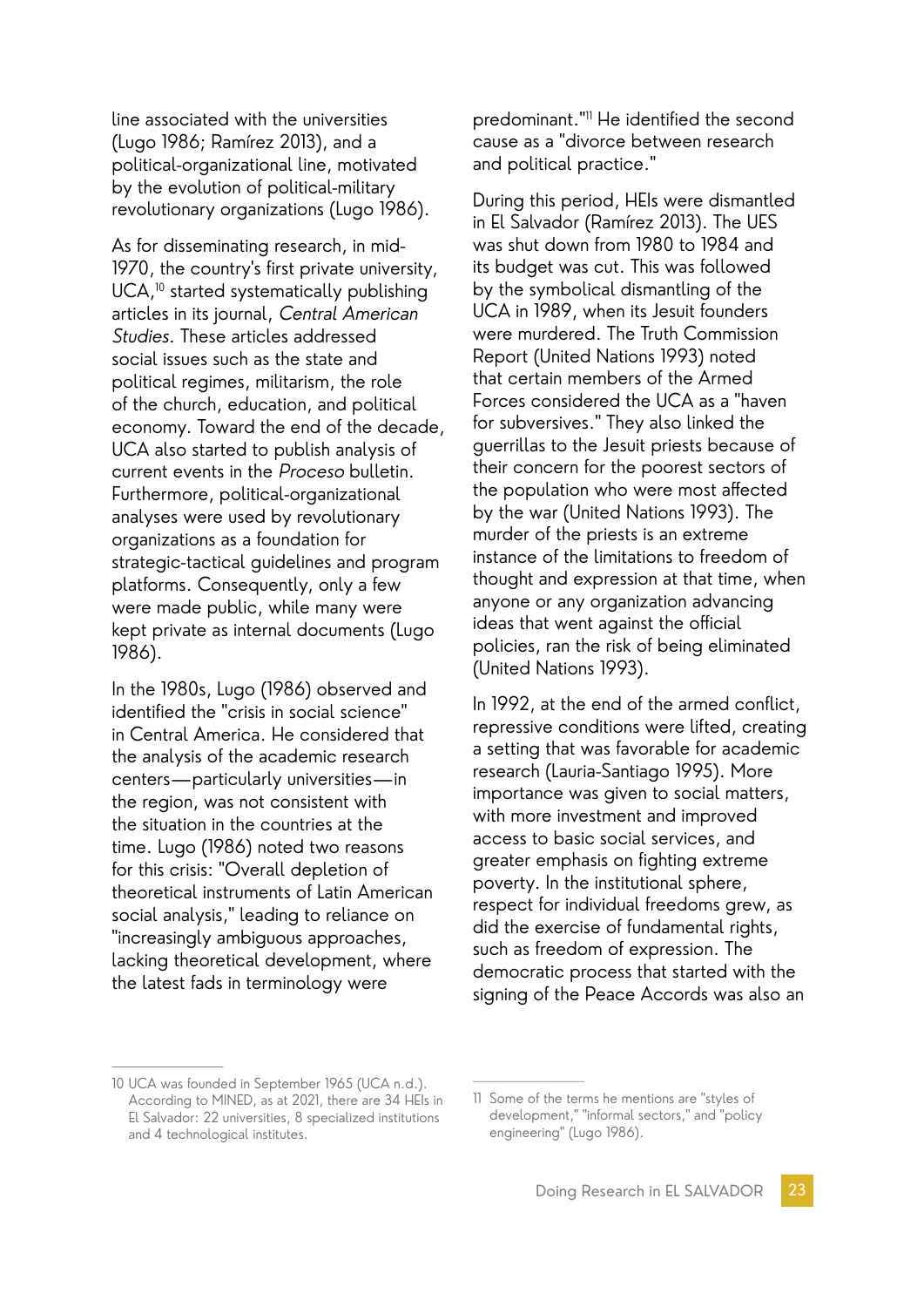incentive for different social faculties to participate in politics (FUSADES 2018).

However, when the universities were dismantled in the 1980s, this gave rise to a proliferation of actors such as nongovernmental organizations (NGOs), research centers and private research foundations, which became the new generators of social knowledge. These were funded by international development aid agencies, which had greater influence on defining the research agenda and the type of interventions social scientists should undertake (Ramírez 2013). Lugo (1986) linked this to the importance placed on the sources of funds and their particular requirements, as well as the fact that social science had adopted the latest "fads" in approaches and terminology. Ramírez (2013) notes that from this point on, Salvadoran social science demonstrated its adaptability, "adapting itself to the new wave," reconciling its revolutionary past, in pursuit of accelerated progress, with the more leisurely pace that the modernizing "development" project proposed.

Following the armed conflict, the two political parties (the Nationalist Republican Alliance and the Farabundo Martí National Liberation Front) that had spearheaded the transition to democracy governed the country for practically three decades. However, from 2004 to 2018, the credibility of the political system experienced a steady decline (Inter American Press Association 2020). During this period, the Salvadoran population stated that the economic situation, crime, and insecurity had become the issues that most significantly affected their degree of satisfaction with their quality of life (InfoSegura n.d.).

In 2019, a new political cycle began

in El Salvador, when Nayib Bukele was elected president. A 2020 Inter American Press Association report states that the new administration exhibits authoritarian traits in its dealings with the media and with citizens in general, as well as in the way it interacts with other branches of government. This deterioration in the conditions of democratic governance deepened further in the context of the COVID-19 pandemic (FUSADES 2020c). Authoritarianism can pose a threat to free, autonomous, and independent social research, as noted by the United Nations Development Programme (UNDP 2013), when an authoritarian regime rejects dissent and different ways of thinking, and blocks dialogue in order to solve social issues. In the case of El Salvador, one respondent stated they believe that recently, a process of closing spaces for dialogue has been abruptly established, with some able to remain in place over time, but not necessarily those in decision-making circles.

#### **Cultural aspects**

The cultural identity of the Salvadoran population was built on beliefs and behaviors that highlight differences and inequality (UNDP 2013; Rivas 2015). Two of these elements remain very entrenched: racism and male chauvinism (UNDP 2013).

Racism assumes there are superior and inferior beings and endorses the establishment of relations of power and domination between ethnic groups (UNDP 2013). It also ranks social groups by assigning people certain attributes and roles according to their physical traits. The implications for public policy are that some demographic groups are favored, while others are adversely affected, or do not benefit to the same extent. Like other countries with a colonial history, in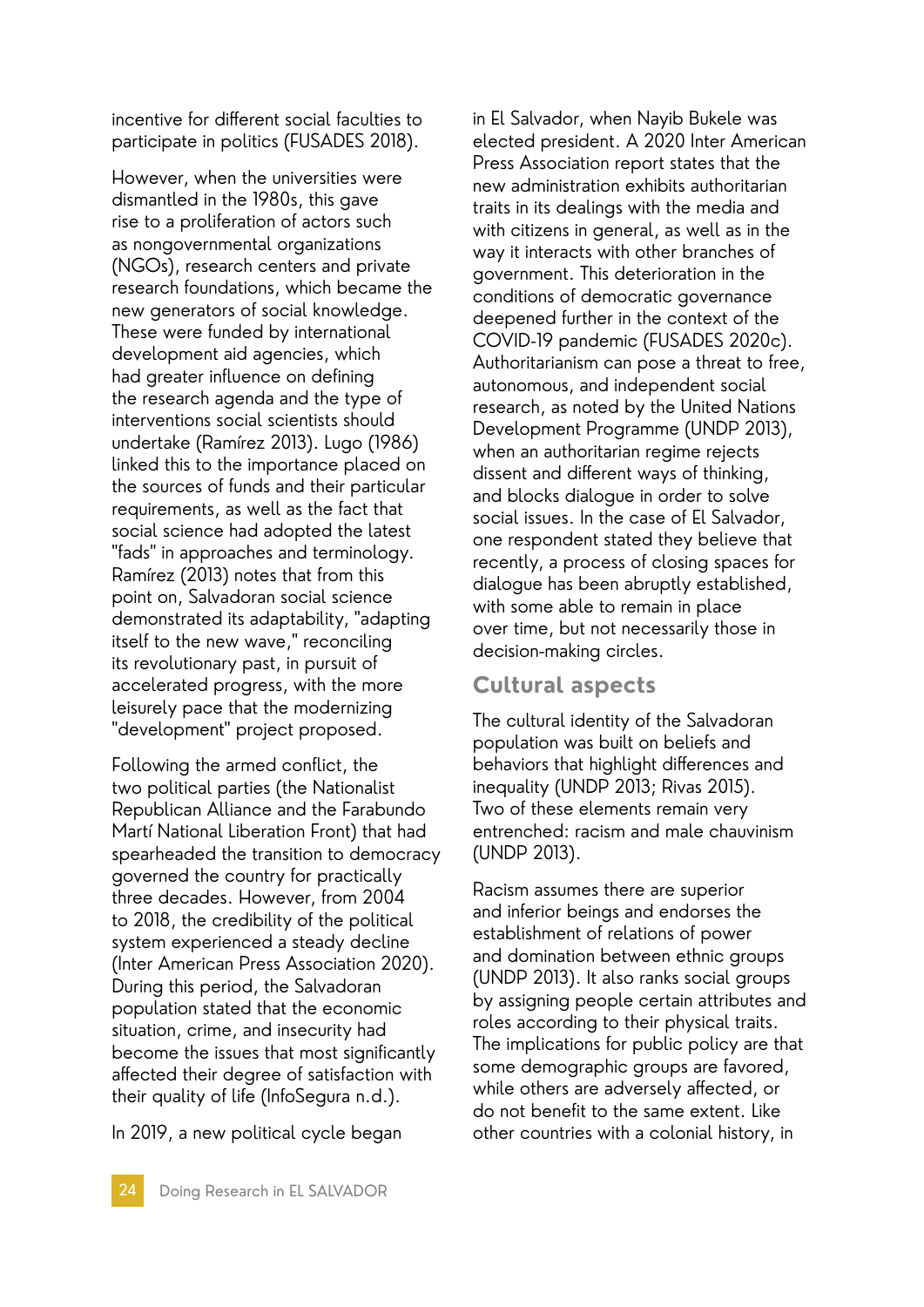El Salvador, indigenous populations are particularly affected by racism. Due to the common act of conflating rural and indigenous matters, the permanence and effects of racism are still evident in the persistent gap between rural and urban socioeconomic development indicators (UNDP 2013). Rivas's (2015) statement that the indigenous population has historically been rendered invisible and demeaned is supported by the fact that national statistics fail to record the status and specific needs of this group. This lack of information also constitutes a barrier to social science research focused on these peoples. This is evident in the results of the researcher survey conducted in the context of the "Doing Research Project: Assessing Social Science Research Systems in El Salvador,"12 in which 2 percent of the 194 respondents stated they had undertaken ethnographic work. This fact provides insight into the small proportion of knowledge production, research and even value assigned to social issues involving different ethnic groups in this country.

As regards male chauvinism, its persistence can be explained by the notion of power it instills, power that is exerted by men over women starting in the early stages of life and in a variety of social contexts (UNDP 2013). In El Salvador, for instance, this is evident in the unequal participation of women in political and economic spheres. One

of the ways male chauvinism penetrates knowledge production is that almost half of the Salvadoran population (46 percent) believes that scientific work carried out by males is more reliable than that done by females (CONACYT 2018). From the point of view of policy, inequality in male-female relations hinders dialogue and consensus for policymaking for the development society as a whole. This is particularly the case when women are not regarded as peers and kept from participating equally and actively in public policy decision-making processes that influence their own lives (UNDP 2013). At the same time, the researcher survey conducted as part of the DRA project showed that only 10.8 percent of women work on gender-related studies. Therefore, it might be interesting for future studies to look into the degree to which the male chauvinism culture in the country keeps this percentage from increasing.

UNDP (2013) notes that aspects like racism, male chauvinism and other expressions of discrimination create a social order that legitimizes control and domination by certain social groups over others. Moreover, these conditions lay the groundwork for the enforcement of authoritarian power in different types of relationships. In El Salvador, certain authoritarian ways of relating to each other are still accepted. UNDP (2013) points to the level of trust the population places in the Armed Forces, which is traditionally hierarchical and authoritarian. Latinobarómetro Corporation stated that in 2020, Salvadorans trusted the Armed Forces more than the judiciary, Congress and political parties. UNDP (2013) ties this cultural trait to memories of twentieth-century military governments, which "had a clearer course, and were able to maintain acceptable order, albeit at the cost of the freedoms of certain

<sup>12</sup> The 268 survey respondents for this project were three different types of actors: researchers (194), research coordinators (48), and those in the public policy community (26). The surveys provided information that made it possible to analyze strengths, weaknesses, challenges, and bottlenecks when undertaking quality research that is relevant to public policy in El Salvador.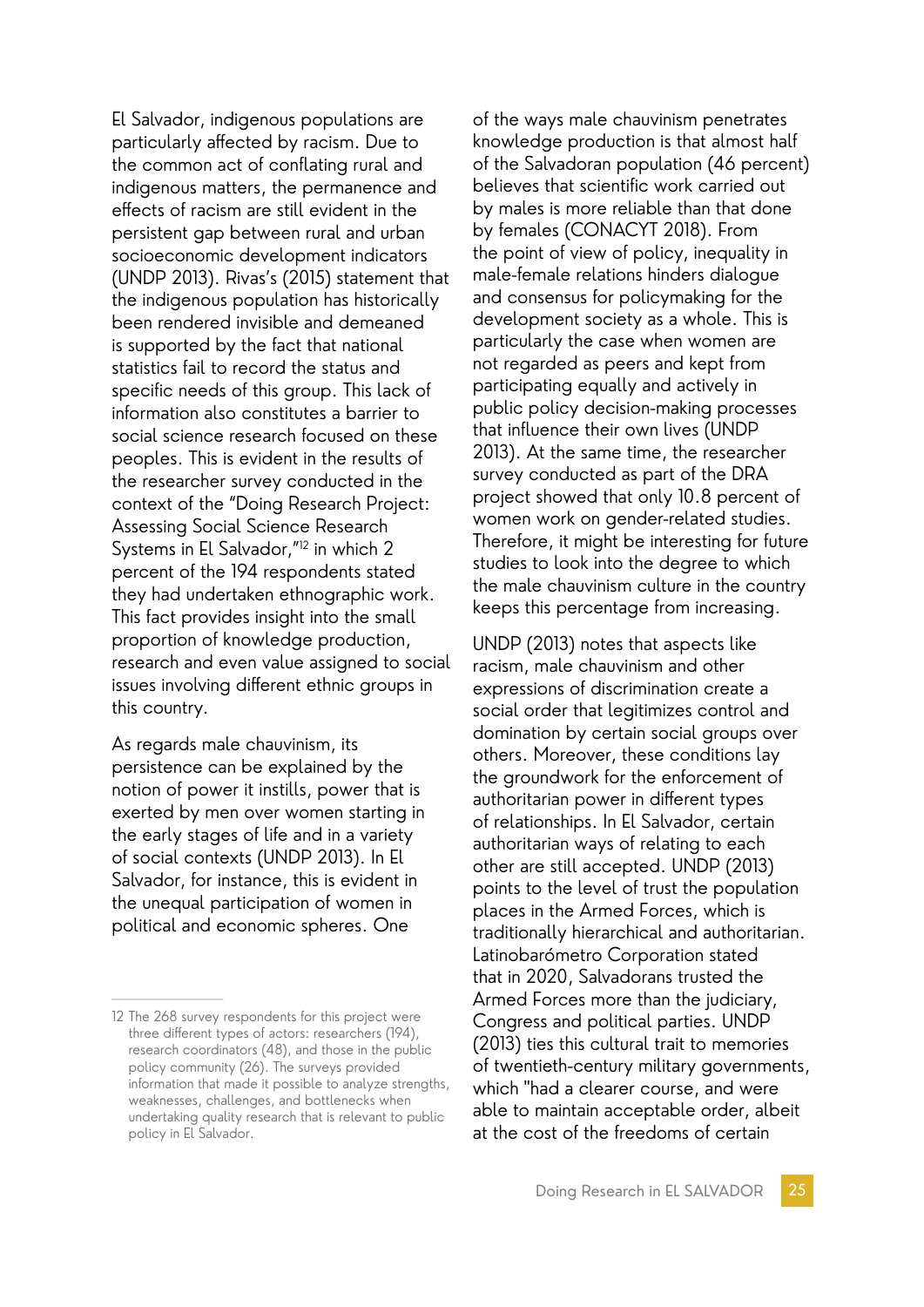demographic groups." Latinobarómetro Corporation even reveals that in 2020, 34 percent of Salvadorans stated that they "would support replacing a democratic government with a military government, if things get too difficult." In addition, 14 percent of the population stated that in certain circumstances an authoritarian government may be preferable (Latinobarómetro Corporation 2020).

UNDP (2013) states that authoritarianism combined with inequality opens the door to clientelism as an alternative way of accessing power, influencing public policy, and gaining access to economic resources. As previously stated, factors associated with authoritarianism jeopardize the freedoms that are necessary for social research to be autonomous and independent. Coincidentally, these factors can potentially close spaces, hindering the results of the research from being considered in public policy decisionmaking processes.

As for a culture of use of research, the results of the study on "The social perception of science and technology in El Salvador" are cited (CONACYT 2018). This study shows that, in general, only 6.8 percent of Salvadorans state they are not interested in matters of science and technology. In the social sphere, education, public security, and economic development are the topics that grab the population's attention. Television and internet emerged as the primary means people turn to for information about scientific developments, while a mere 1.4 percent do so by reading specialized journals, watching documentaries, attending lectures, or reading books. There is also a general opinion that researchers

make no effort to make the results of their work known. Consequently, only 10 percent of people stated that they know national institutions that are dedicated to undertaking scientific research, mentioning only universities and the Ministry of Education, Science and Technology (MINEDUCYT). Therefore, they key may be to leverage the channels most used by Salvadorans, like television and the internet, to counteract their unfamiliarity with scientific research.

The same source (CONACYT 2018) states that 86 percent of Salvadorans think that scientific and technical knowledge enhances the ability to make decisions. Therefore, 72 percent of the population believe politicians should base their decisions on the opinions of researchers and experts. However, only around 12 percent of people believe scientific activities can offer solutions to the country's social problems. This could be due to the fact that around 75 percent of people believe that research funders may encourage those carrying out the research to present results that are favorable to their causes. This shows that there are still doubts regarding the freedom, autonomy, and quality of scientific work in the country.

#### **Democracy, rule of law and freedom**

The Salvadoran Constitution (El Salvador, Legislative Assembly 1983) legally acknowledges the fundamental rights and freedoms of the Salvadoran population. One freedom upheld by the Constitution that is very relevant for social science research is freedom of expression. Nevertheless, Loya (2011), based on a 2009 human rights survey conducted in El Salvador, reveals that freedom of expression is considered the least protected of the rights.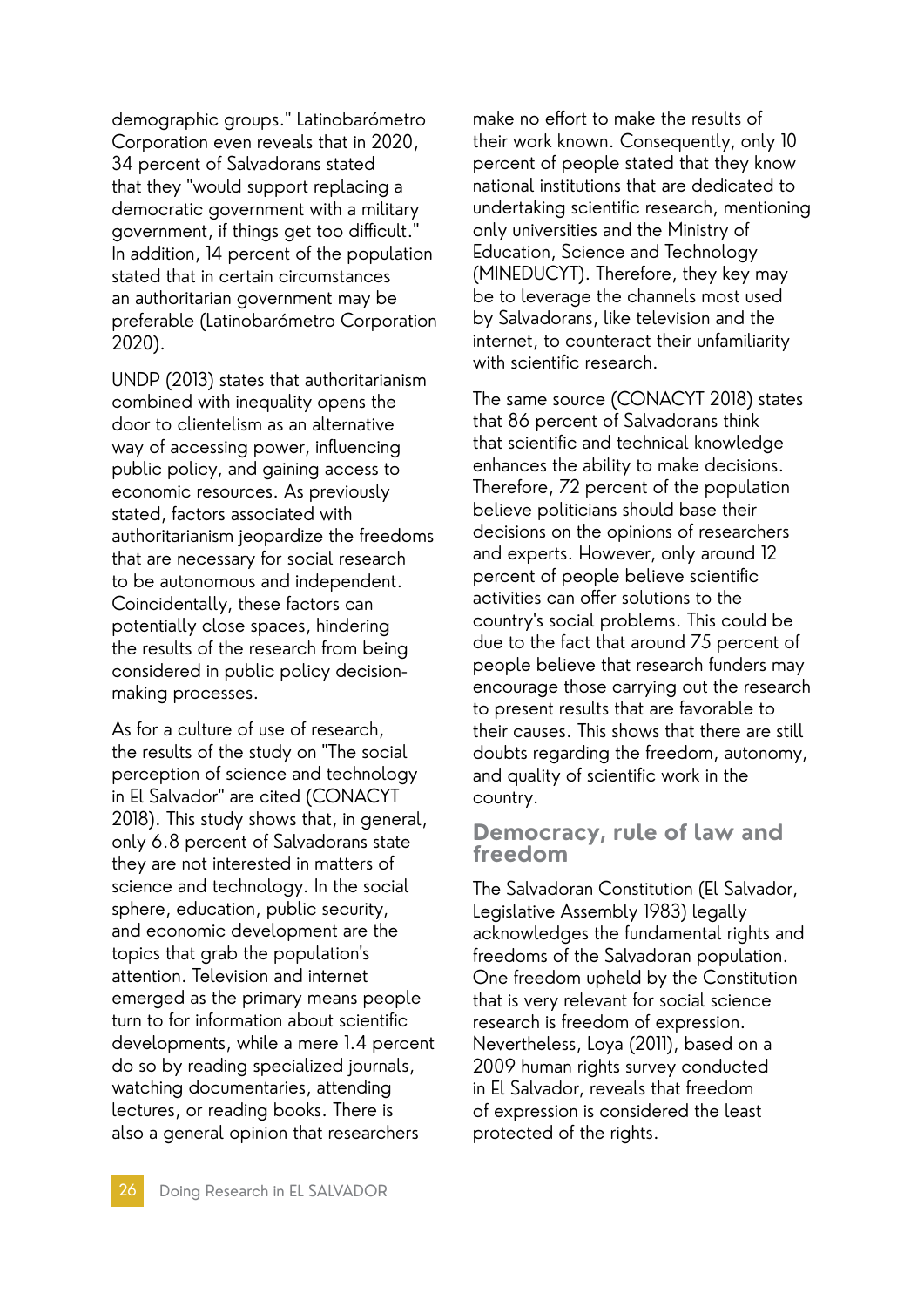More recently, the Inter American Press Association (2020) stated that the rapid decline of freedom of expression in El Salvador began when the Bukele administration came to power. The Inter American Press Association (2020) argues that, at this time, the executive branch increased hostilities against civil society organizations and mass media that reported abuses of power and cases of corruption. Concrete instances of this type of behavior against journalists include physical or online intimidation, as well as denying access or the opportunity to ask questions at press briefings during official events (Inter American Press Association 2020). Civil society has reported that state institutions and agencies have used social media to delegitimize and persecute those who criticize the government (Acción Ciudadana and others 2021).

In addition, the Latinobarómetro Corporation (2020) found that in 2020, 47 percent of Salvadorans believed that there was very little or no protection of freedom of expression in the country. However, at the same time, other findings showed that two out of three people agreed and strongly agreed with the following statement: "In difficult circumstances, the president should be allowed to control the media."

Given the context, during the period from May 2019 to April 2020, the first edition of the Chapultepec Index of Freedom of Expression and the Press ranked El Salvador sixteenth out of the 22 countries in the Americas, scoring 42.6 out of 100 possible points (Inter American Press Association 2020). Concern regarding the limitations on freedom of expression in the country have been voiced by US members of congress, the head of Reporters without Borders'

Latin America bureau, and the president of the Association of Journalists of El Salvador (APES). APES even forewarned that the situation would worsen in 2021 (FUSADES 2021b), the year the country dropped two levels down the Chapultepec Index to eighteenth out of 22 countries in America, with a score of 41.7 points, and was categorized as a nation where freedom of expression is "highly restricted" (Inter American Press Association 2021; Mejía 2021).

Another condition that is fundamental to undertaking research-related activities is academic freedom. Article 24 of the law on higher education acknowledges academic freedom (El Salvador, Legislative Assembly 2004). As for its enforcement, Freedom House (2021) states that academic freedom is respected in El Salvador, assigning it three out of a total of four possible points. In a report by the Global Public Policy Institute and Scholars at Risk (Kinzelbach and others 2021), El Salvador scores 0.747 on the Academic Freedom Index, a sliding scale from zero to one where one indicates that the country is performing excellently in this matter. These scores are similar to those of neighboring Guatemala, where Freedom House (2021) assigned three out of four points to the enforcement of this right, while its Academic Freedom Index was 0.788 (Kinzelbach and others 2021). Honduras, the third country in the Northern Triangle of Central America, scored two out of a total of four possible points under the Freedom House (2021) criteria and its Academic Freedom Index was 0.927 (Kinzelbach and others 2021).

As for the rule of law, the World Bank Worldwide Governance Indicators (World Bank 2019b) ranked the country in the 23.6 percentile in 2019. This suggests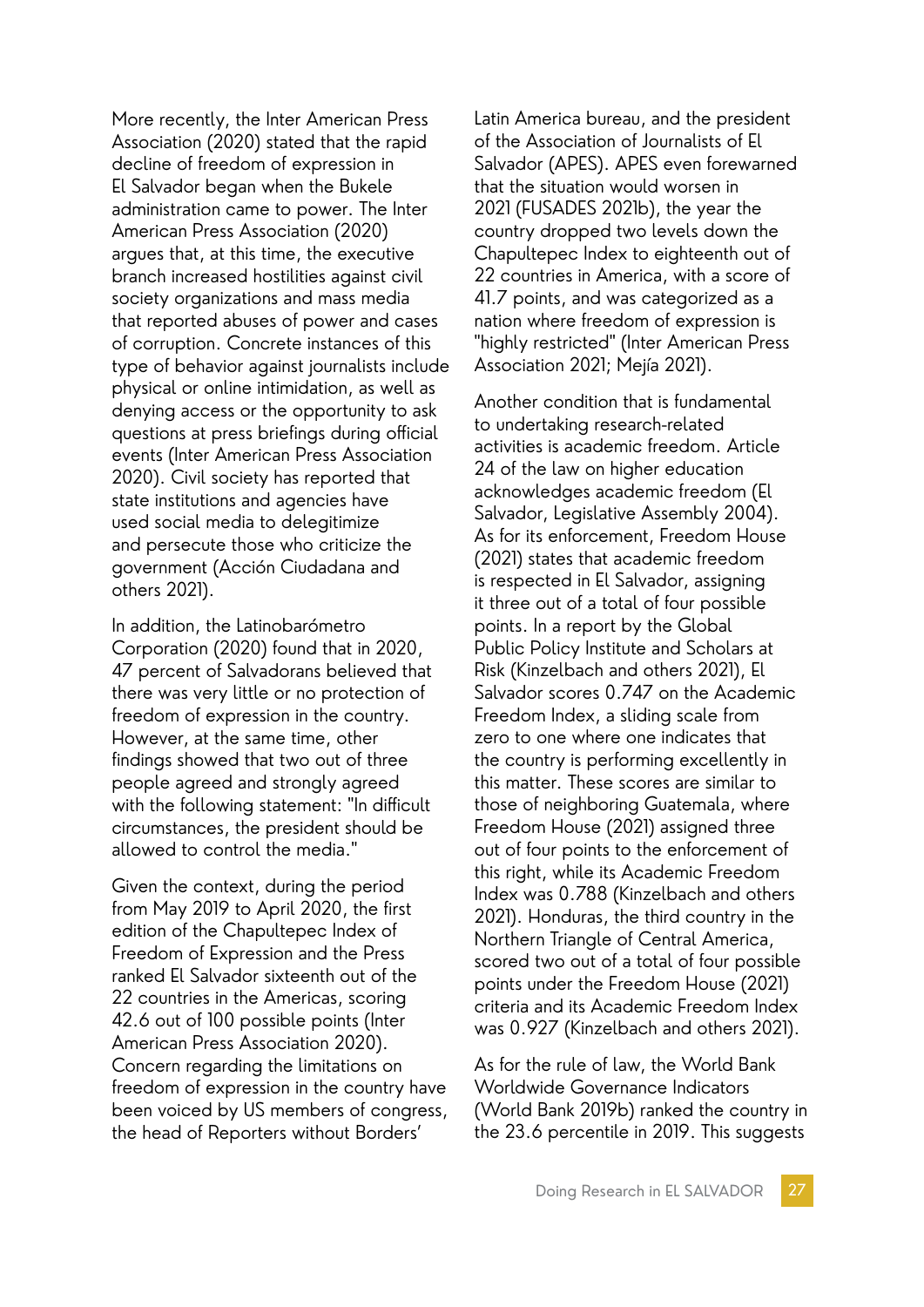that El Salvador is in better shape than 23.6 percent of the 214 countries assessed by the World Bank regarding society's confidence in laws and their enforcement. This shows that there is still an ample margin for improvement. Concerning the state of democracy, despite starting the transition toward it in 1992, 20 years later, UNDP (2013, p. 61) argued that the conditions required for dialogue and consensus on public policy had yet to be established. The Latinobarómetro Corporation (2020) also found that approximately 48 percent of Salvadorans were "not very satisfied" or "not at all satisfied" with democracy in the country. The confrontations between the executive and legislative branches during the Bukele administration have diminished democratic governance in the country, a situation that was exacerbated by the pandemic (FUSADES 2020c).

In February 2021, the mayoral and Legislative Assembly deputy elections took place, with President Bukele's party, Nuevas Ideas, winning the majority of congressional seats (Alas 2021). This practically handed the president control of all branches of government, because the Assembly elects second-tier officials (Lima 2021). Given that situation, and keeping in mind the previously noted authoritarian traits, an expert at Florida International University (Lima 2021) said that "many sectors fear that this excessive amassment of power may mean the definitive destruction of democratic institutions in the country."

On 1 May 2021, the date of the Legislative Assembly's first session, the deputies resolved to remove the Attorney General and all five magistrates of the Constitutional Chamber of the Supreme Court of Justice. Although the official position is that these officials impeded

the president's ability to address the pandemic, national and international actors have described this as a blow to Salvadoran democracy (Pozzebon 2021). On that same date, the legislators proceeded to appoint the replacement magistrates and Attorney General. They dispensed with due process, abandoned discussion and flouted procedures established in both the Constitution and the law for appointing these public officials. This act also disregarded the fact that some of those sworn in as replacements have close ties to the executive. Civil society organizations and international agencies interpreted these actions as an "evident transgression of the principle of separation of powers, and the start of a clearly authoritarian stage in which President Bukele will concentrate more political power in himself" (FUSADES 2021c, p.170). The current state of affairs, where freedom of expression has deteriorated, democracy is weakened and signs of authoritarianism are emerging puts free, autonomous and independent social science research at risk in El Salvador.

#### **Governance and regulatory framework for social science research**

The law on scientific and technological development was enacted in 2012. The law defines the mechanisms and instruments for implementing the National Science, Technology and Innovation Policy by executing the National Science and Technology Plan. The Plan is the frame of reference for the National Research Agenda (El Salvador, Legislative Assembly 2012). The law (El Salvador, Legislative Assembly 2012) also creates the National Science, Technology and Innovation System. The system is coordinated by the Vice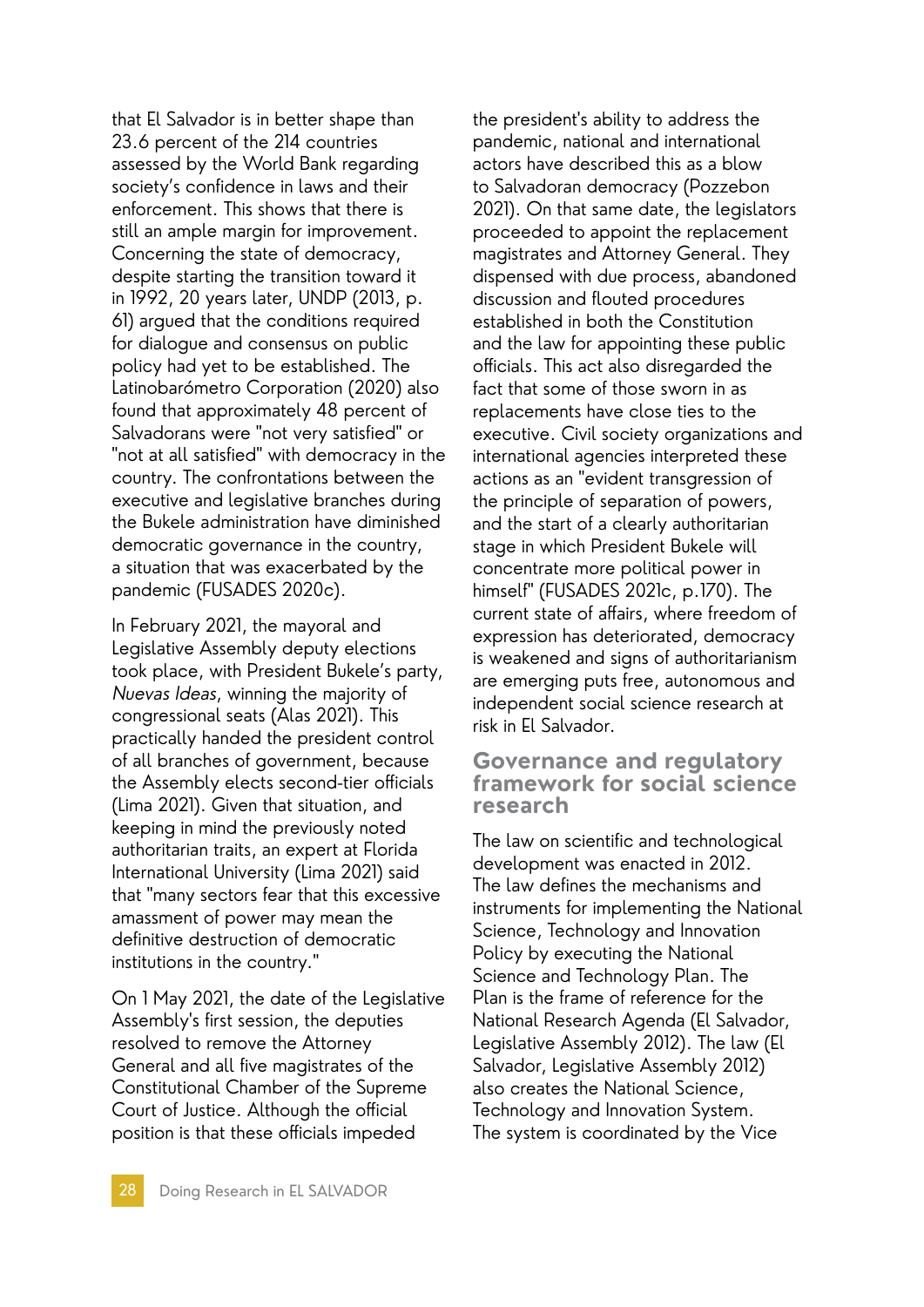Ministry of Science and Technology<sup>13</sup> and comprises public and private institutions that dedicate most of their efforts and resources to scientific, technological activities and innovation.<sup>14</sup> This law (El Salvador, Legislative Assembly 2012) also delegates the responsibility for creating incentives and stimulus for science, technology and innovation to the Vice Ministry of Science and Technology.

The most recent National Science, Technology and Innovation Policy entered into effect in May 2018. The policy focuses on linking scientific work to productive innovation to enhance competitiveness and promote economic growth in the country. The general objective is development and social wellbeing derived from economic growth achieved by generating and disseminating knowledge. The public sector is responsible for executing the policy and the president takes on the role of coordinator. The executive branch is also in charge of channeling the funds required to support strategic activities in science, technology and innovation (El Salvador, Legislative Assembly 2018). Nevertheless, Salvadorans have the perception that most investment in science in this country comes from international agencies, and although they acknowledge that the state does make some contributions, 67 percent of respondents think that it does not contribute enough (CONACYT 2018).

As regards the National Science and Technology Plan, the most recent version found is dated August 2010. This included

a National Research Agenda to define priorities to serve as the basis for joint work, coordinated between researchers and research centers. Soon after, health, energy, food security and the environment were established as research priorities for the 2010–2014 period (MINED 2010). Areas in the social sciences are notably absent, according to the definition established for social sciences in the DRA project. Note that this is the first time a mapping of social science research has been carried out in El Salvador following a rigorous methodology, with the aim of including this branch of science in the debate about national research capabilities. Analysis shows that, when the contents of the previously mentioned National Research Agenda are contrasted with the way other legal instruments approach scientific activity, it is only associated with production and promoting economic growth. Therefore, the question is what relevance is assigned to social science in the country's strategic vision?

On the other hand, 76 percent of the Salvadoran population believes that national research priorities reflect the researchers' own personal preferences, instead of what society actually needs (CONACYT 2018). Likewise, some respondents stated that the research agenda in some institutions, particularly those tied to external funding, do not always respond to national interests.

In August 2017, the National Policy for the Popularization of Science and Technology entered into effect. Its aim was to establish strategies to achieve scientific literacy in society, and to disseminate and popularize scientific knowledge. This involves the way research is used, and the way scientific knowledge is transferred to wider society so it can be assimilated and used to improve the quality of life. The

<sup>13</sup> Under the auspices of MINEDUCYT.

<sup>14</sup> Upon reviewing the Salvadoran legal framework for scientific research, there appeared to be no instruments to specifically regulate private-sector or NGO efforts in these types of activities.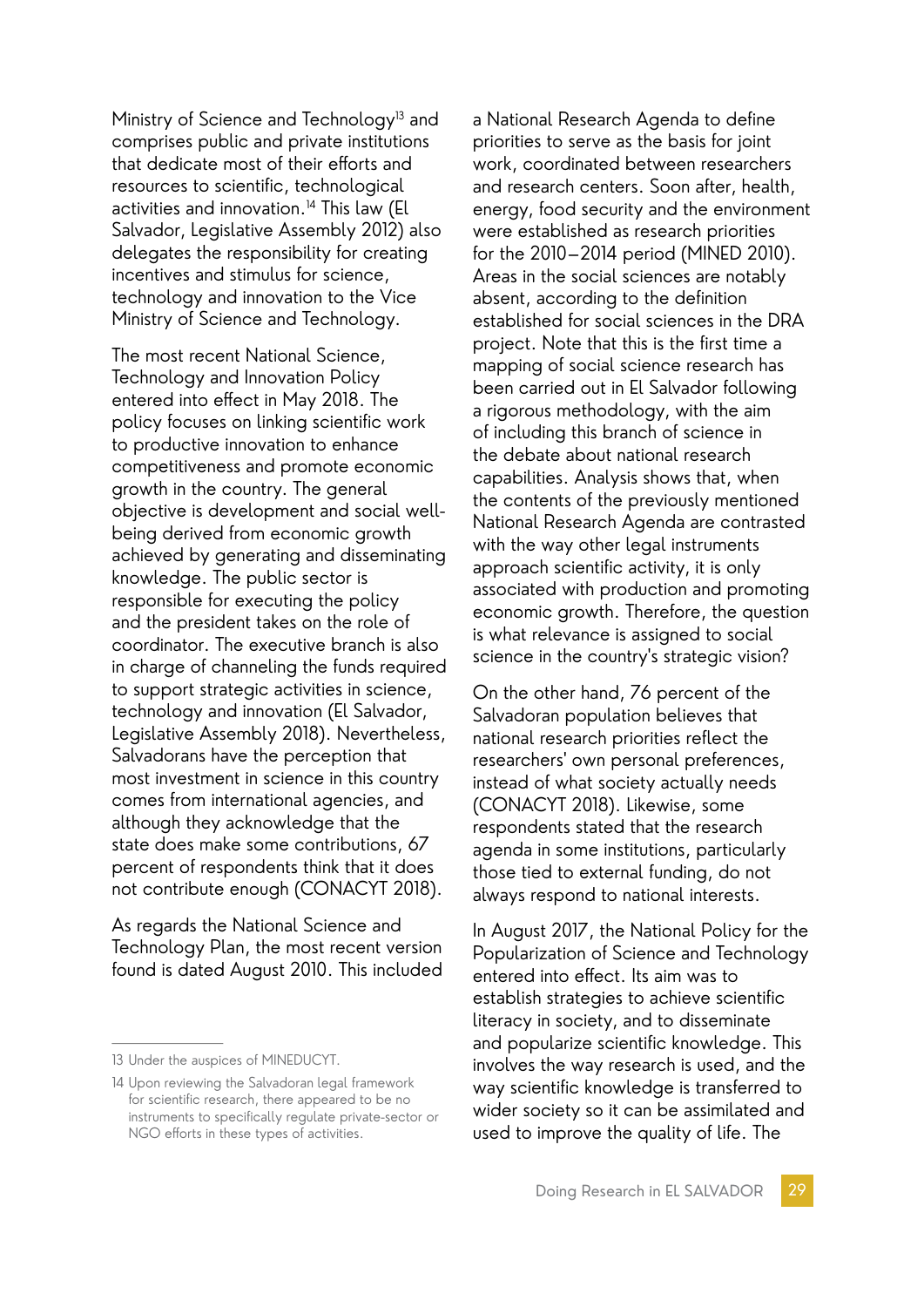Vice Ministry of Science and Technology is the institution in charge of this policy. The policy also establishes studies to be undertaken and a semiannual survey on societal perception of science and technology to measure its effectiveness (CONACYT 2017).

A review of previous laws and policies reveals the relevant role that the Vice Ministry of Science and Technology has in scientific activities in the country. Some key responsibilities, like creating incentives for science (El Salvador, Legislative Assembly 2012) and leading the popularization policy, are delegated to the National Council for Science and Technology (CONACYT 2017). CONACYT is a decentralized unit of the MINEDUCYT and reports directly to the Vice Ministry of Science and Technology. It is the body responsible for implementing science and technology policies in El Salvador and also supports innovation (MINED 2013).

Another MINEDUCYT institution that is particularly relevant for social science is the National Center for Research in Social Sciences and Humanities (CENICSH). Created in 2010 as part of the "Let's Go to School 2009–2014" Social Education Plan, it undertakes research on the state of the country that explains social transformations to reduce inequalities among the population (CENICSH 2011). It also aims to contribute to the development of social science and humanities in the country and foster relations between researchers and public policy designers and implementers (CENICSH 2011; El Salvador, Legislative Assembly 2018). CENICSH began publishing its own indexed journal (El Salvador, Legislative Assembly 2018) called Revista de Humanidades y Ciencias Sociales (Journal of Social Sciences and Humanities) in 2011 (CENICSH 2011).

According to respondents from the MINEDUCYT, CENICSH is currently merging with the National Institute for Teacher Training (INFOD). This section of the ministry focuses on ensuring the quality of the human resources in the education system (INFOD n.d.). In line with this process, a restructuring of the Journal of Social Sciences and Humanities has been proposed, in order to focus on publishing papers about the area of education that can be of use to Salvadoran teachers (Rodríguez 2019).

Finally, the role of the universities in Salvadoran research is worth noting. The law on higher education (El Salvador, Legislative Assembly 2004) states that one of the objectives at this level of education is to promote all forms of research (El Salvador, Legislative Assembly 2004). Article 48 of this law refers to state subsidies and support programs directed toward scientific research. Consequently, the MINEDUCYT has made the Higher Education Research Fund (FIES) available to accredited state HEIs (El Salvador, Legislative Assembly 2009). However, the National Science, Technology and Innovation Policy sets health, energy, food security and the environment as primary issues for the FIES, because they are "priorities in the National Research Agenda" (El Salvador, Legislative Assembly 2018, p. 21). Consequently, taking into account the definition of social sciences established in the DRA project, these are excluded from benefiting from these funds. Additionally, it again identifies the approach the country takes for research as an instrument for economic growth. This is because the FIES only finances technological projects geared toward production, the market and industry (MINED 2011).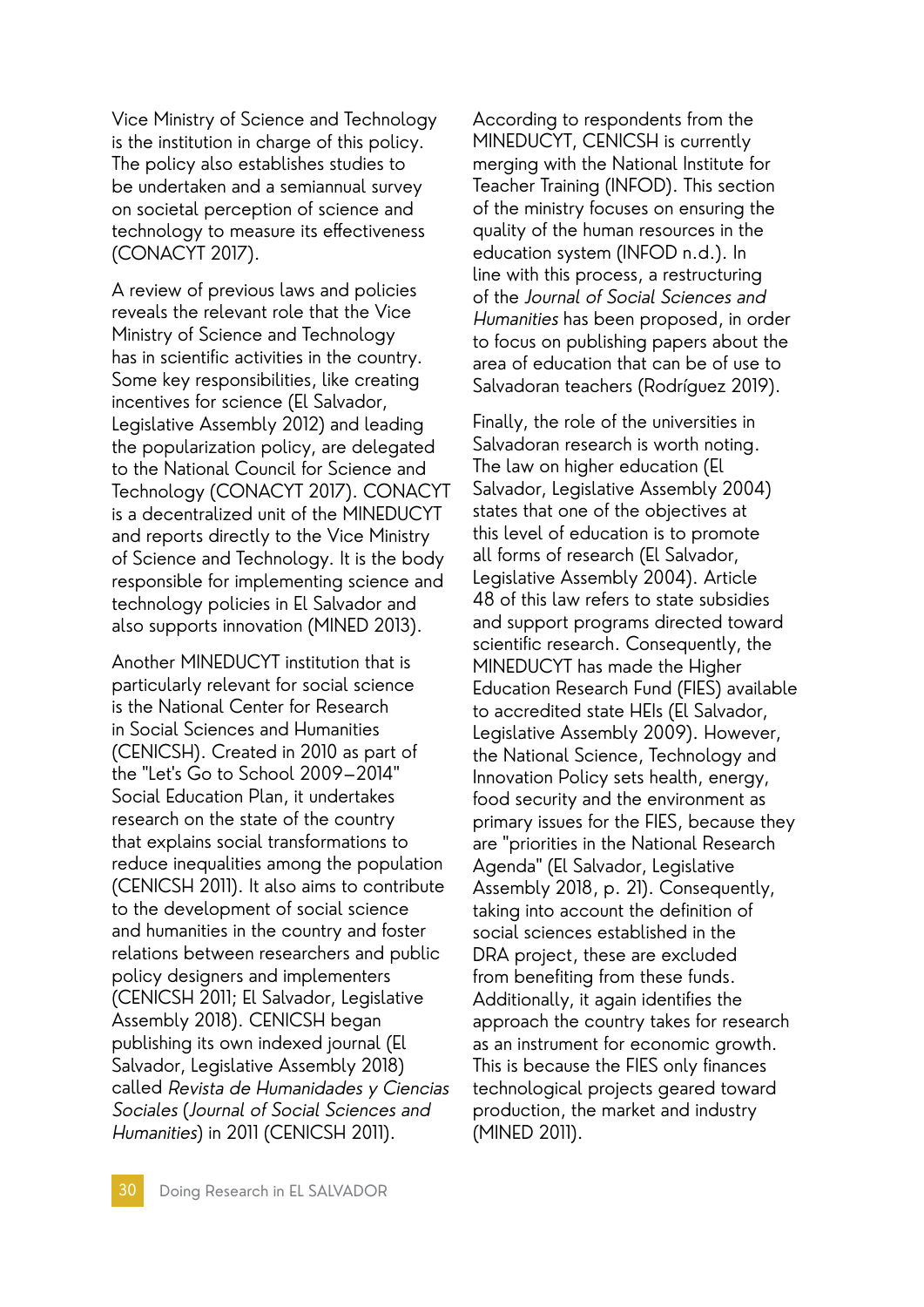In addition to the economic aspect, social elements also have a great influence on the quality of life of Salvadoran people. Therefore, it is important for more relevant Salvadoran institutions involved in scientific research to become involved in social science. This also involves a serious discussion about including social sciences in the areas of research defined in the National Research Agenda, and about the incentives that are available for its implementation. This will enable the dynamics of Salvadoran society to be better understood, which would in turn provide valuable information for public policy design to overcome social obstacles to the development of the country.

Summing up, the sociopolitical context of El Salvador provides evidence of the way social science research has been evolving in the country and how it has been adapting to current historical scenarios. It should be noted that the conditions, resources and actors involved in these activities have made progress since the end of the armed conflict. However, a new political cycle with authoritarian characteristics recently began in the country, which threatens to reverse the progress already made on the road toward establishing an environment favorable to undertaking autonomous and independent social research. This issue becomes even more concerning when taking into account that freedom of expression is already under attack and spaces for dialogue are being closed. Historical events and cultural aspects can be identified to understand, to some degree, the current state of decline of democracy in El Salvador. Moreover, analysis of the Salvadoran regulatory framework covering research reveals a lack of understanding of the importance

of social science research and the role it can have in the development of the country. This notwithstanding, civil society organizations have taken on an important role as producers of social science knowledge, particularly in the postarmed conflict period, but the recent rise in hostilities toward this sector could impair this work.

### **2.4. Economic context**

Just as the sociopolitical, cultural, and historical contexts of the country affect the way the research system functions, so does its economic condition. Human capital, available funding, and the job market all determine, to some extent, the capabilities and opportunities for social science research. Since not all the available information is disaggregated by scientific area, this section characterizes the general individual and institutional capacities and resources for undertaking research, as well as the factors that influence the way it is produced, disseminated, and used in public policy making. Where evidence is available, specifics about social science research are included.

#### **Individual and institutional capacities**

El Salvador is characterized by slow growth and a lack of human capital resulting from low academic achievement and quality of education, as well as precarious employment, and other social conditions (FUSADES 2019b; Ruiz-Arranz and others 2019; World Economic Forum 2017). Real GDP growth was 2.4 percent in 2019, an average maintained in recent years (FUSADES 2020b). Moreover, the school system faces multiple challenges, one being student retention: Salvadorans tend to leave school after they have completed their elementary education,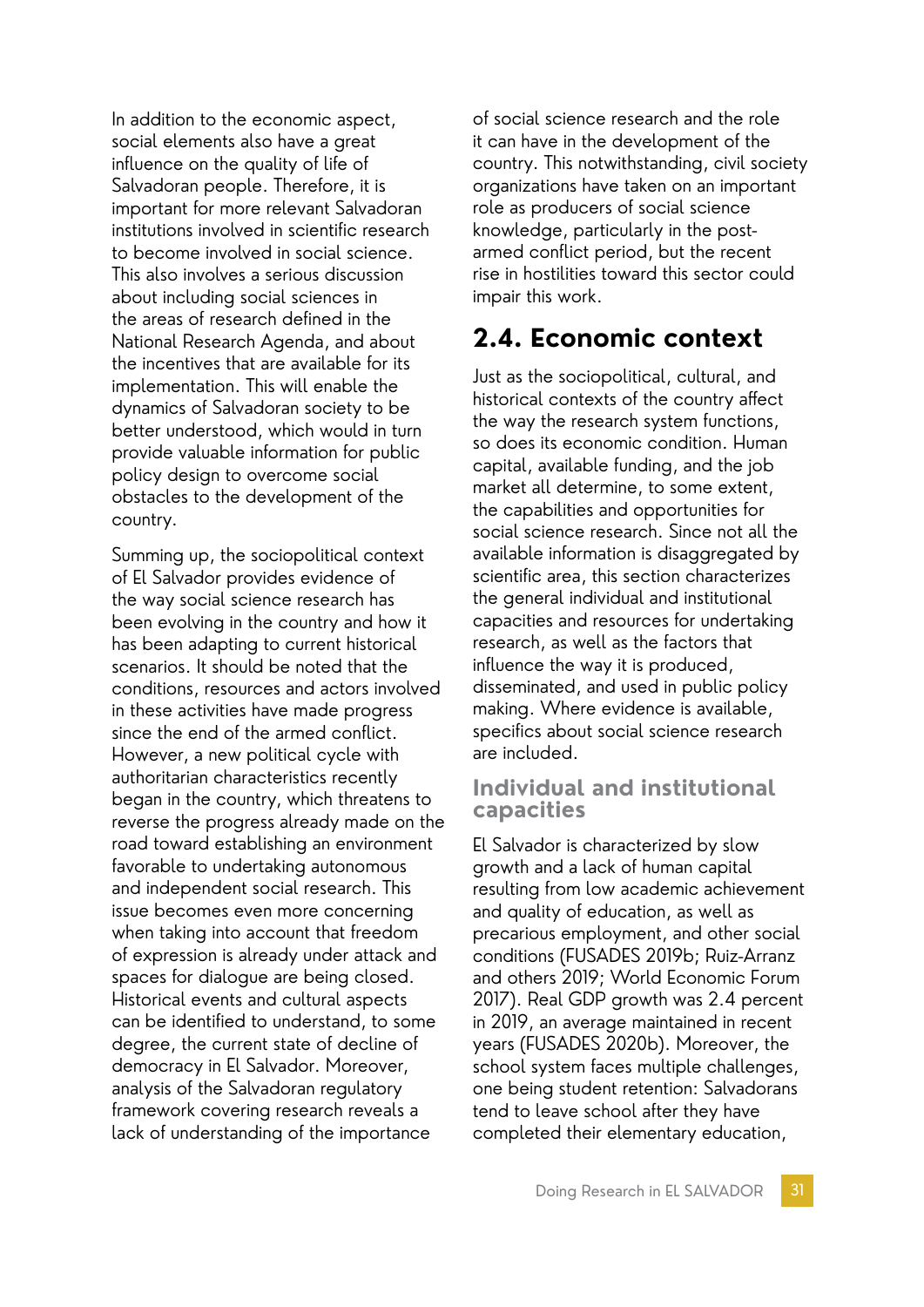with seven years of schooling being the average in 2018 (FUSADES 2019a). In 2018, higher education reached 11.9 percent net coverage, meaning four in five persons aged 18 to 24 did not undertake university studies (National Directorate of Higher Education 2019). Out of 190,519 enrolled students, 25.1 percent chose to study economics, administration and business, 19.2 percent technology, 18.9 percent health, 8.3 percent law, 7.3 percent social sciences,<sup>15</sup> 6.5 percent education, 6.1 percent humanities, 4.4 percent art and architecture, 2.4 percent agriculture and the environment, and 1.8 percent science (National Directorate of Higher Education 2019). Although, according to the DRA definition, almost half of these students are majoring in science, this does not mean that they are developing quality research skills. The job market also poses a series of challenges, like informal employment, unemployment, and underemployment. The economy is neither able to accommodate the entire labor force nor to provide better working conditions, with seven in ten economically active individuals unable to find formal employment in 2018 (FUSADES 2019a).

These aspects, and others, are characteristic of a country with low production and insufficient employment, giving rise to a variety of challenges in the country's productivity and social progress. The World Economic Forum's Global Competitiveness Index awards El Salvador an index of 52.6

in 2019, ranking it 103rd, five places below its 2018 ranking (Schwab 2018; 2019). The UNDP Human Development Report awards the country 0.673 points in 2019, ranking it 124 and categorizing it as medium in the HDI, as it had the previous year (UNDP 2019; 2020b). This economic context certainly translates to barriers to capacity-building and socioeconomic opportunities. The research and development (R&D) sector is no exception. Low education levels, limited quality employment opportunities, low growth and scarce resources limit the population's ability to gain research skills in the education system and job market and to create opportunities for research. These elements affect individual and institutional capacities.

Although it is impossible to measure researcher participation in the job market,<sup>16</sup> available information is indicative of a very small sector, compared to the number of people involved in other economic activities. In 2018, the CONACYT Science and Technology Observatory registered 72 research institutions; 306 researchers, 82 of whom work in the social sciences; 628 teacher-researchers, 253 of whom work in the social sciences, and 727 research projects, 100 of them in areas of social science. Therefore, there were 335 professionals carrying

<sup>15</sup> As classified by MINED, social sciences include political science, communications science, social communications, social research methods and techniques, advertising, public relations, and sociology.

<sup>16</sup> The area of economic R&D does not appear in Salvadoran Social Security Institute records, making it difficult to calculate the number of researchers working in the formal labor market. As at August 2018, 18.1 percent of the private sector employees paying for social security worked in "professional, scientific, technical and administrative service activities," which could include research (FUSADES, 2019b).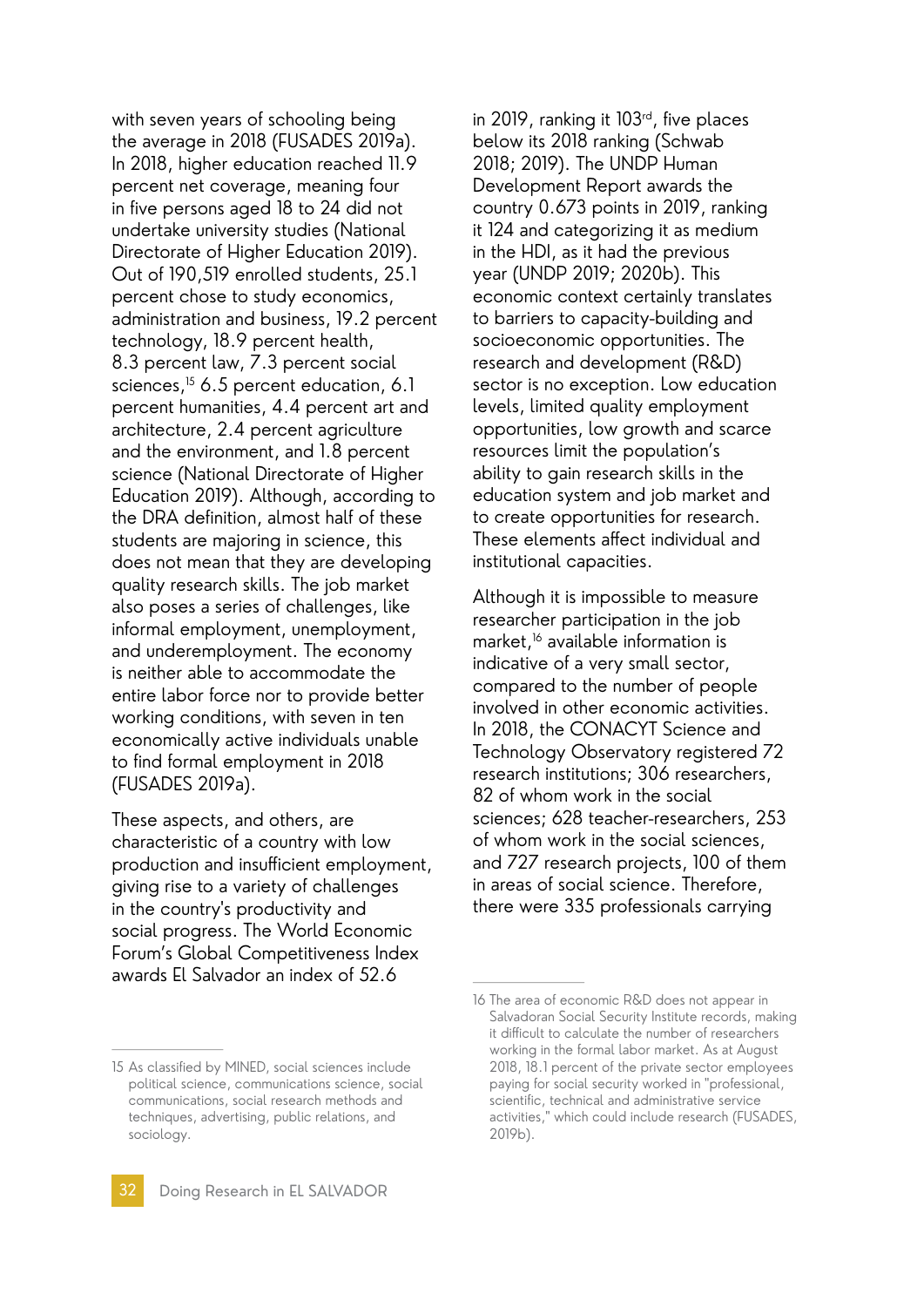out social science research<sup> $7$ </sup> in a market of 2.8 million workers, according to the 2018 Multipurpose Household Survey (DIGESTYC 2019).

As previously stated, economic conditions influence the size of the sector and its capacities. Data compiled by the Ibero-American and Inter-American Network for Science and Technology Indicators (RICYT) show there are few social science researchers in Guatemala and Honduras, which are countries with medium human development and lower-middle income, like El Salvador. Although Bolivia has high human development and lower-middle income, it is home to 1,619 researchers, 22.25 percent of whom work in the social sciences. This is slightly larger than the Salvadoran sector, with some 350 social science researchers. In 2014, the overall rate of researchers per thousand workers was 0.32 and 0.28, respectively. Costa Rica, which has very high human development and upper-middle income, stands out, with 3,781 researchers in the sector. A total of 31.7 percent of these researchers (approximately 1,200 professionals) work in the social sciences: four times the size of the Salvadoran sector. In general terms, the number of researchers per thousand workers in Costa Rica in 2014 was 1.79: six times that of El Salvador. However, the proportion of researchers with PhDs and master's degrees is relatively similar to that of Bolivia and El Salvador.

One of the main limitations in the national records is that CONACYT only includes 39 HEIs and 13 government agencies in its measurement of HEIs and government agencies. This means that collected data underestimate the sector's actual size, leaving out certain government agencies, civil society organizations and industry actors involved in research. Since the most recent survey was conducted in 2018, the researcher register could be out of date. However, the information can be used to characterize the market. The 2018 survey data are used to examine research opportunities and capacity, revealing some of the factors that influence them.

#### **Research opportunities**

The analysis framework for this study primarily considers research carried out in four sectors: HEIs, government and funding agencies, industry (consulting firms and for-profit think tanks) and civil society (NGOs, think tanks, mass media, leaders). Official figures show and experts confirm in interviews that the institutional capacity for research has strengthened but is remains limited. The conditions for producing, disseminating, and using research in public policy still needs improvement.

Research institutions are well defined, and each year more social science projects—and consequently more scientific outputs<sup>18</sup>—are undertaken (CONACYT 2016; 2019a). In 2018, HEIs had 39 centers, and the government

<sup>17</sup> CONACYT includes different branches of research as part of social sciences: psychology, economy and business, education science, sociology, law, political science, social and economic geography, and media and communications, among others (CONACYT 2019a).

<sup>18</sup> Scientific products notably include articles published in journals and bulletins—with or without an ISSN books with or without an ISBN, International Scientific Indexing articles and other indexes, patents applied for and granted, lectures delivered at national and international scientific events, chapters in books, and technical reports published.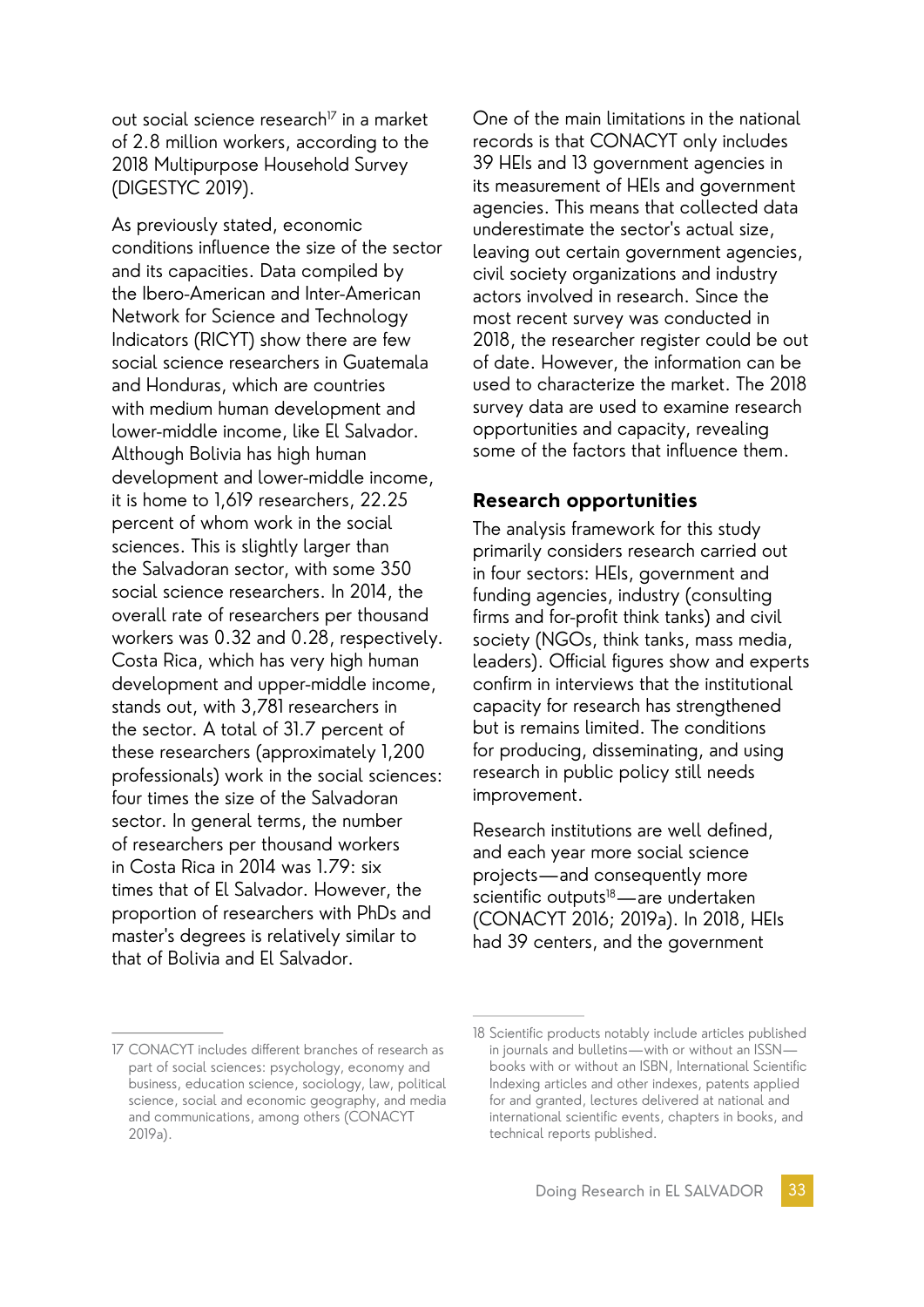33, but CONACYT surveyed only 13 of them. Education-sector output was 624 social science products, constituting 45 percent of the total scientific output. The remaining 55 percent focused on exact sciences, natural science, humanities, medicine, and other areas. The government's output was 44 social science products: 20 percent of its overall production. More specifically, most of its production involves technical reports and articles published in journals or bulletins with an ISSN. Data and historical records show that social science research in El Salvador is mainly carried out in the education sector. As for other sectors like industry and civil society, it is difficult to map the installed capacity and estimate its scope, since there is no system to monitor that part of the R&D market. However, experts interviewed for this study believe that industry and civil society are sources of employment for researchers. They even mention the business sector as a source of opportunities, particularly companies interested in market research.

There has been an overall increase in scientific production, but it remains low. Although there was no information available to compare the number of national products with other countries, it was possible to compare the number

of publications in international document databases. According to RICYT, in 2018, El Salvador produced 1.58 publications per 100,000 population in Science Citation Index and 2.18 in SCOPUS. Bolivia recorded 3.20 and 3.54, and Costa Rica, 18.36 and 24.80, respectively. The amount of Salvadoran scientific output is mainly due to the lack of human resources and limited R&D investment in the country, as will be described further in the next section (CONACYT 2016). Although the number of studies undertaken is increasing, the results are not sufficiently publicized (CONACYT 2016).

#### **Human resource capacities**

There has been an increase in human resources involved in research in all scientific areas in the last 10 years, but as previously stated, the overall sector remains small. Several factors restrict the R&D sphere of action. In 2018, CONACYT recorded 140 researchers and 628 teacher-researchers at universities and institutes, as well as 166 researchers in government agencies. The percentage of social-science focused researchers in the HEIs was 47.9 and 40.3 of teacherresearchers. In the government, only 9 percent of the researchers worked in

|                     | Higher education institutions |         | Government   |       |         |              |
|---------------------|-------------------------------|---------|--------------|-------|---------|--------------|
|                     | Males                         | Females | <b>Total</b> | Males | Females | <b>Total</b> |
| Researchers         | 95                            | 45      | 140          | 105   | 61      | 166          |
| Teacher-researchers | 362                           | 266     | 628          | n/a   | n/a     | n/a          |
| Technicians         | 56                            | 32      | 88           | 21    | 33      | 54           |
| Assistants          | 8                             |         | 10           | 64    | 24      | 88           |
| <b>TOTAL</b>        | 521                           | 345     | 345          | 190   | 118     | 308          |

Table 1. R&D personnel in the education and government sectors by occupation and sex, 2018

Source: Prepared by the authors with data provided by CONACYT.

Note: There are 67 researchers and 253 teacher-researchers in HEIs and 15 researchers in government that focus on social sciences.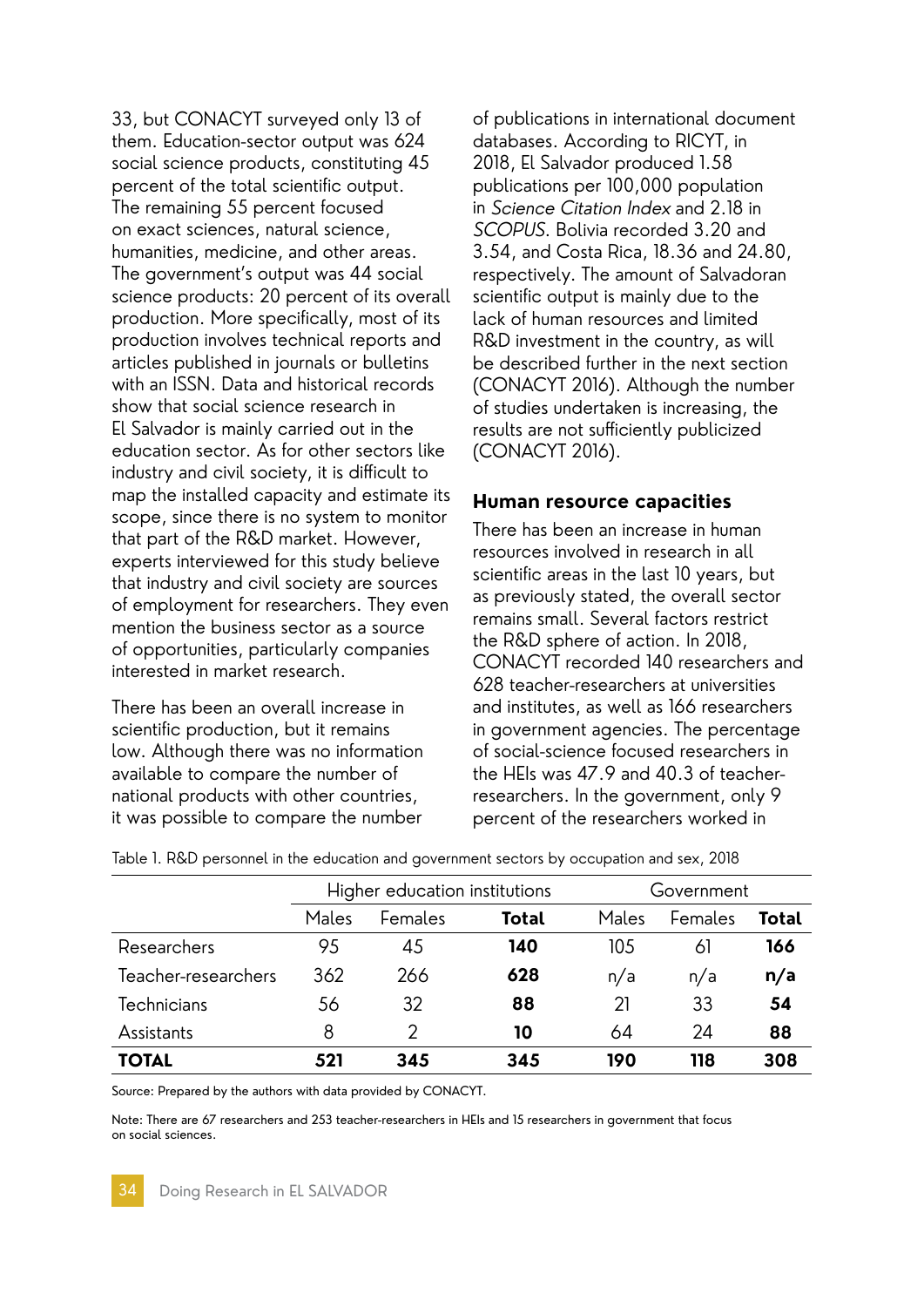the social sciences. Agricultural science accounted for most of these areas of social science, followed by exact sciences and natural science and medical science. However, R&D personnel tend to mainly comprise researchers and teacherresearchers at HEIs (Table 1). In this sector, only 11.3 percent were technical staff or assistants in 2018, whereas this percentage jumps to 46.1 percent in government agencies. Additionally, CONACYT data show that there are both HEIs and government are dominated by men: 95 compared with 45 and 105 compared with 61, respectively.

Notable factors restricting human capacities and R&D actions, include limited training (Table 2). Most men and women researchers have postgraduate degrees. A total of 34.3 percent of researchers working at HEIs had a master's degree, as did 42.7 percent of the teacher-researchers, and 26.5 percent of researchers working for the government. There were fewer with PhDs: 17.9 percent, 10.2 percent and 4.2 percent, respectively. Training seems to be even more limited among women. There are more men who have undertaken postgraduate studies and obtained

PhDs or master's degrees than there are women. For example, there were 20 men researchers with PhDs compared with five females in HEIs; among researchers working for the government, this was four men compared with three women. As regards researchers with master's degrees, in HEIs, there were 31 men compared with 17 women in HEIs and 25 men and 19 women working for the government.

Despite a lack of national data regarding social science researcher degrees, they appear to follow the same pattern. A survey of 194 social science researchers carried out by this project found that 29.4 percent of them have undertaken postgraduate studies, 48.5 percent of them have master's degrees, and only 10.8 percent have PhDs. There are gender disparities in degrees obtained in the country, with more men having obtained PhDs. Some experts noted that there is little development of research skills in undergraduate studies and that there are gaps in the number and quality of undergraduate study programs (Avelar and others 2019). This was also mentioned repeatedly during interviews. The lack of academic options in research and social science prevents R&D personnel from

|                     | Higher education institutions |         |             |         | Government  |         |  |
|---------------------|-------------------------------|---------|-------------|---------|-------------|---------|--|
|                     | Teacher-researchers           |         | Researchers |         | researchers |         |  |
|                     | Males                         | Females | Males       | Females | Males       | Females |  |
| PhD                 | 13.8%                         | 5.3%    | 21.1%       | 11.1%   | 3.8%        | 4.9%    |  |
| Master              | 41.7%                         | 44.0%   | 32.6%       | 37.8%   | 23.8%       | 31.1%   |  |
| Bachelor            | 37.6%                         | 47.0%   | 44.2%       | 51.1%   | 69.5%       | 63.9%   |  |
| Technical<br>degree | 2.5%                          | 1.5%    | 0.0%        | 0.0%    | 2.9%        | 0.0%    |  |
| Other               | 4.4%                          | 2.3%    | 2.1%        | 0.0%    | 0.0%        | 0.0%    |  |
| <b>TOTAL</b>        | 362                           | 266     | 95          | 45      | 105         | 61      |  |

Table 2. Researchers in the education and government sectors by gender and academic degree, 2018

Source: Prepared by the authors with data provided by CONACYT.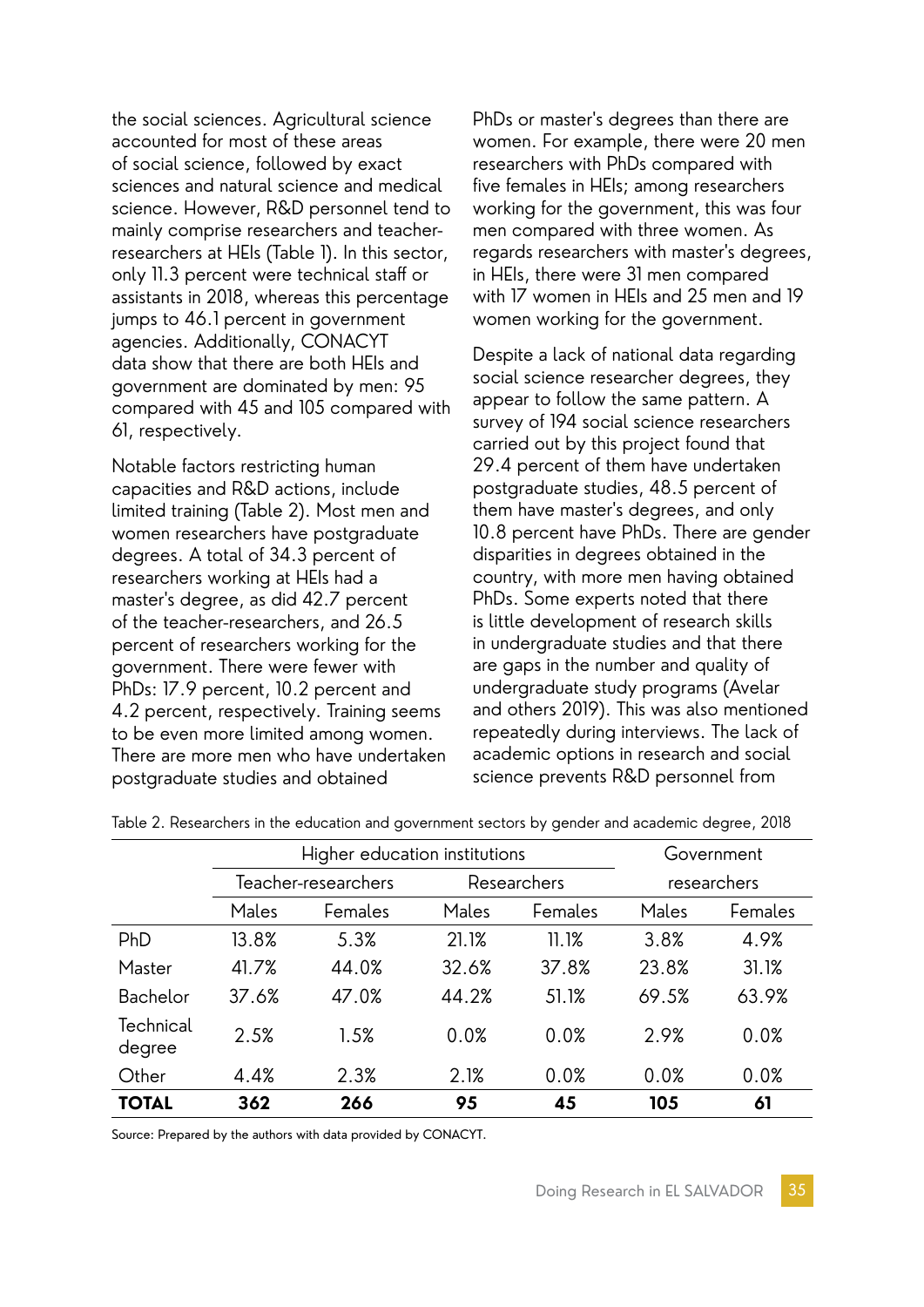gaining skills. In 2015, only 81 out of the 210 degrees available in the country were in the social sciences (Salinas, Quintanilla, and Montoya 2017). In 2018, there were only 1,363 graduates in the social sciences, 2,724 in education, 1,681 in law, 852 in humanities, and 6,211 in economics, administration and commerce (National Directorate of Higher Education 2019). Even if this is half of the graduates that year, there ought to be close scrutiny of study programs to determine whether they provide the skills necessary for research.

Furthermore, work overload affects the capacity for research. Time spent on administrative tasks and teaching in HEIs limits time available for research (Avelar and others 2019; Rivera de Parada 2020). For instance, CONACYT reports an average of 11.7 hours per week dedicated to research at universities, and 7.9 at institutes. One in four researchers interviewed in the context of this project stated that between 40 and 60 percent of their time was dedicated to research, the equivalent of three days a week. The majority thought this was an insufficient amount of time to conduct thorough research activities. According to USAID, work overload and the lack of training are indicators for the low quantity and deficient quality of research in El Salvador (Saunders and others 2012). There are cases where trained researchers are working as full-time teachers (Saunders and others 2012).

Failure to acknowledge the importance of research for social development is another factor that influences human and institutional capacities. Experts who were interviewed believe that recognizing the value of scientific production would help shed light on the need for training in social sciences, to encourage greater

appreciation of research as a profession, and increase the investment different sectors make in R&D. This is evidenced by the fact that 68.6 percent of the 197 researchers interviewed in this project believed that attractive work opportunities are non-existent for researchers in El Salvador. A key aspect is the influence of the education sector. It is able to raise awareness of the need for quality research but neither innate curiosity nor the interest in the pursuit of knowledge and discovery have been stimulated enough and research has failed to be promoted as one of the best methods of learning (Rivera de Parada 2020; Calles 2013). Although there are teachers who make efforts to promote research, understanding information and critical thinking and creativity, this is not a systematic response in Salvadoran education (Rivera de Parada 2020). On the other hand, the education system is also able to promote academic research to improve education, and, consequently, human resource and research capacities.

Finally, the lack of a research agenda also influences capacity. In 2012, USAID acknowledged the lack of any kind of system to promote the serious adoption of R&D actions (Saunders and others 2012). In this regard, experts that were interviewed noted the importance of having an institution to systematically promote social science research, setting an agenda for investments in R&D, developing programs that provide information on an ongoing basis, promoting greater coordination in research and the exchange of knowledge, and informing decisionmaking processes. This would lead to more opportunities and greater accumulation of capacities.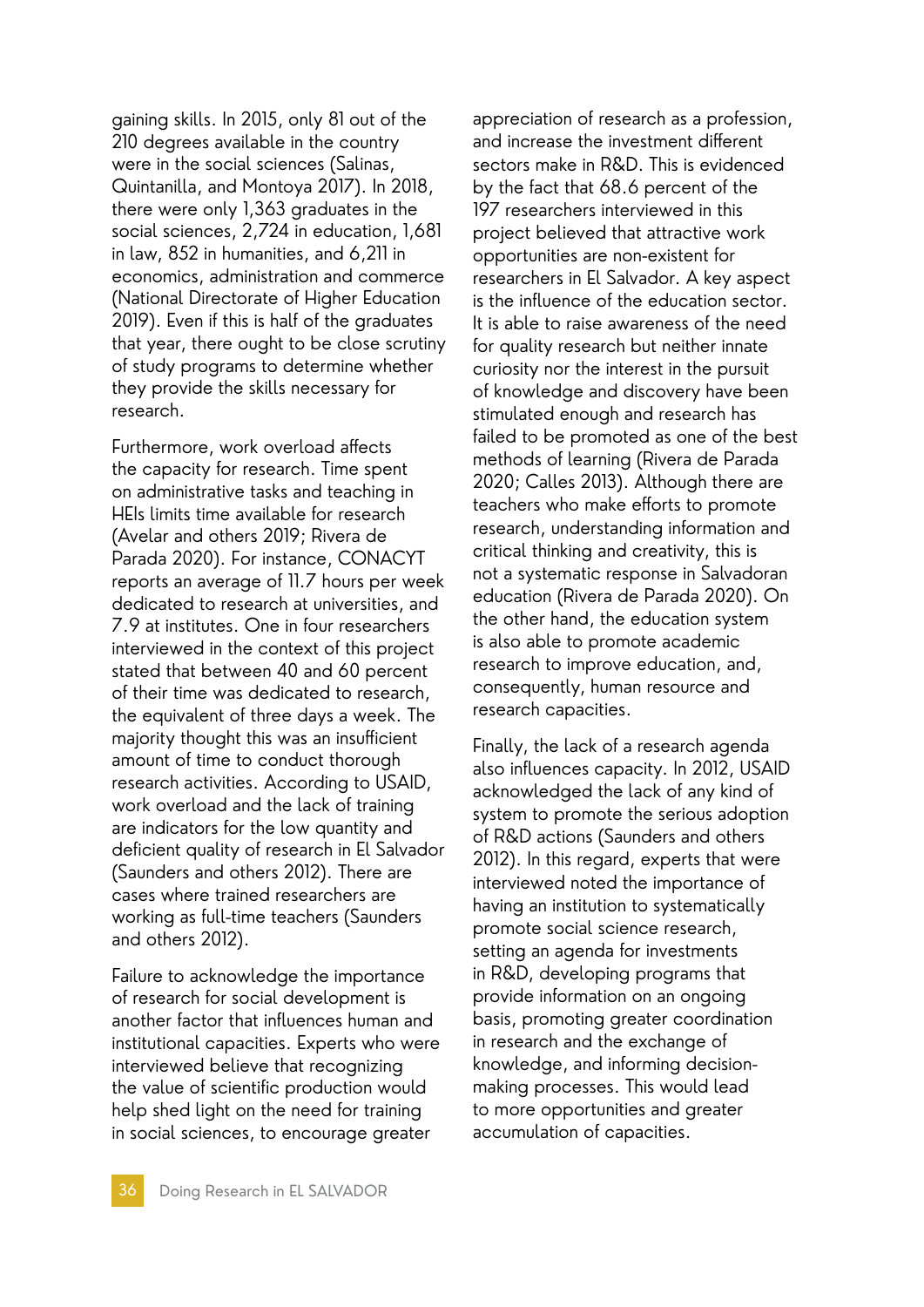#### **Research resources**

Financial, physical, and technical resources also influence the creation of opportunities and building of skills. This goes hand in hand with an institutional and National Research Agenda, and the acknowledgment that scientific production is key for social development. According to experts interviewed and data provided by CONACYT, these resources do exist, but they are limited. Given that it seems that R&D has yet to become a priority, the following section explores whether the institutions have the necessary investment and instruments.

El Salvador invests very little in R&D, which is why it is behind at the regional level (Saunders and others 2012). In 2018, 0.1 percent of its GDP was invested in R&D, ranking 131 out of the 140 economies on the Global Competitiveness Index for this indicator (World Economic Forum 2019). Developing countries, much like the Latin American region, have not seen significant investment in R&D (GDN 2020, and therefore, economic conditions have no doubt had an influence on the research system. Bolivia has high human development and is a lower-middle income country and invested 0.2 percent of its GDP in R&D in 2019, and Costa Rica, which has high human development and is an upper-middle income country, invested 0.5 percent. This has certainly influenced the size and capacity of the sector, with a greater number of researchers, a higher proportion of professionals with PhDs and master's degrees, and greater output in both countries, as compared to El Salvador.

One of the barriers El Salvador faces are the lack of trained human resources and institutions (Ruiz-Arranz and others 2019). The average R&D investment in sectors

like education and the government is US\$12,470,000 per year; with the average investment in the social sciences being much lower<sup>19</sup> (CONACYT 2016). In 2018, HEIs allocated US\$15,486.50 to R&D, 44.2 percent of which was for social sciences, followed by engineering and technology (26.3 percent) and medical science (11.7 percent). The government was allocated US\$13,529.50, 38.0 percent of which was for social sciences, with the greatest investment in agricultural science (43.9 percent). Considering the amount and the number of social science projects, the government invests US\$467.7 million in each of its 11 projects, which is more per project than HEIs, which receives US\$26.7 million for each of its 256 projects. From this arises the question of whether it is better to have a greater number of R&D projects with a smaller budget, or to have fewer projects and greater funds allocated to each of them. There are also questions surrounding what kind of research can be financed with limited resources, as well as its scope and quality, and the reason why education institutions are not known to undertake research projects that have a lot of financing.

On the other hand, Table 3 shows that HEI allocations for R&D are 56.9 percent of current expenditure, and 43.1 percent is capital expenditure, while for the government, only 9.1 percent is capital expenditure. This affects the physical and technical resources available for research activities in any area of science. For instance, HEIs invest US\$43 out of every US\$100 in equipment,

<sup>19</sup> In 2018, universities and institutes invested US\$6,837.45 in R&D that focused on social science, and the government invested US\$5,145.07.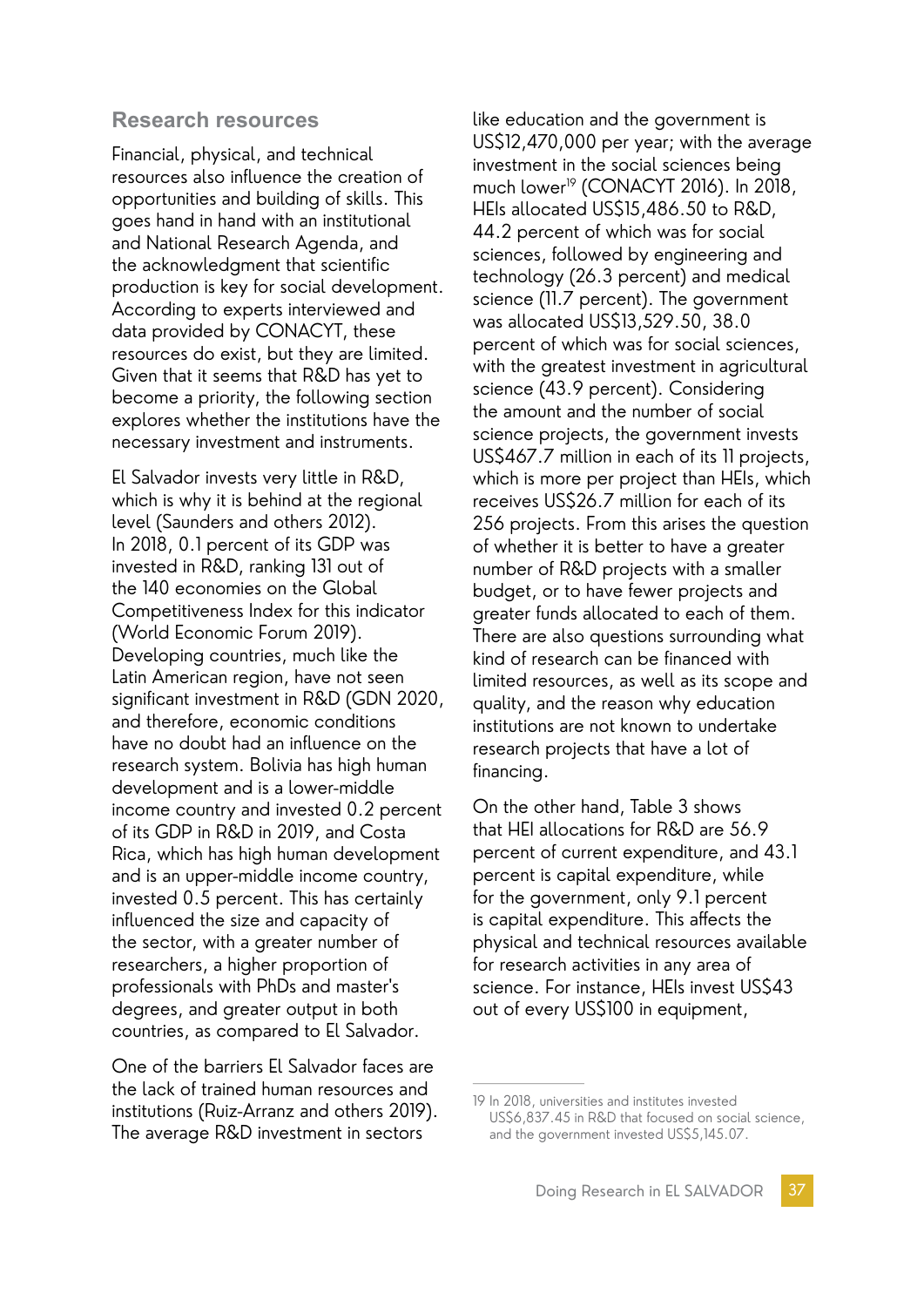|                                        | Higher education<br>institutions | Government  |  |  |
|----------------------------------------|----------------------------------|-------------|--|--|
| <b>Current expenditure</b>             | \$8,814.93                       | \$12,294.73 |  |  |
| Research personnel salaries            | \$4,814.78                       | \$5,873.77  |  |  |
| Salaries of technicians and assistants | \$232.90                         |             |  |  |
| Other current expenditure              | \$3,767.25                       | \$6,420.96  |  |  |
| <b>Capital expenditure</b>             | \$6,671.56                       | \$1,234.81  |  |  |
| Equipment and instruments              | \$1,701.96                       | \$267.00    |  |  |
| Land and building                      | \$4,626.55                       | \$927.30    |  |  |
| Software                               | \$343.06                         | \$40.51     |  |  |
| <b>Total R&amp;D expenditure</b>       | \$15,486.49                      | \$13,529.54 |  |  |

Table 3. R&D internal expenditure in the education and government sectors, 2018

Source: Prepared by the authors with data provided by CONACYT.

instruments, infrastructure and software, and the government invests only US\$9. In addition, CONACYT data show that each sector is the primary provider of resources for R&D. In 2018, 74.5 percent of the HEI budget for R&D was financed by the institution itself, followed by international development aid agencies (14.9 percent), followed by private business (7.4 percent). The government practically selffunds its R&D activities (99.2 percent), with international development aid agencies funding the remainder.

In terms of infrastructure and technological resources, education and government sector research centers have multiple spaces and resources to carry out research activities (CONACYT 2019b). HEIs have office space (82.3 percent), laboratories (61.5 percent), experimental facilities (28.2 percent) and workshops (25.2 percent). The government has office space (60 percent), laboratories (53.9 percent), and experimental facilities (15.4 percent). As for technological resources, despite the national deficit in digital infrastructure and connectivity problems, most research institutions have internet access and tools to produce

and disseminate research. According to data from CONACYT, most HEIs and government agencies have computers, servers, local area networks, internet connections, access to online libraries, and databases, among other resources.

Overall, the R&D sector is generally small in El Salvador, and R&D in the social sciences is even smaller. The total number of institutions and human resources it comprises is still unknown, as is the real investment in R&D actions, but information available in the education sector and the government points to a certain level of human and institutional capacity. The economic context, limited academic options, work overload, little importance given to research, and the fact that there is no research agenda, among other factors, make it hard to accumulate skills. These aspects undoubtedly have an impact on the amount of resources available for R&D.

The country has the minimum conditions for a general research system to operate effectively. At the national and institutional level, there still needs to be a commitment to generating R&D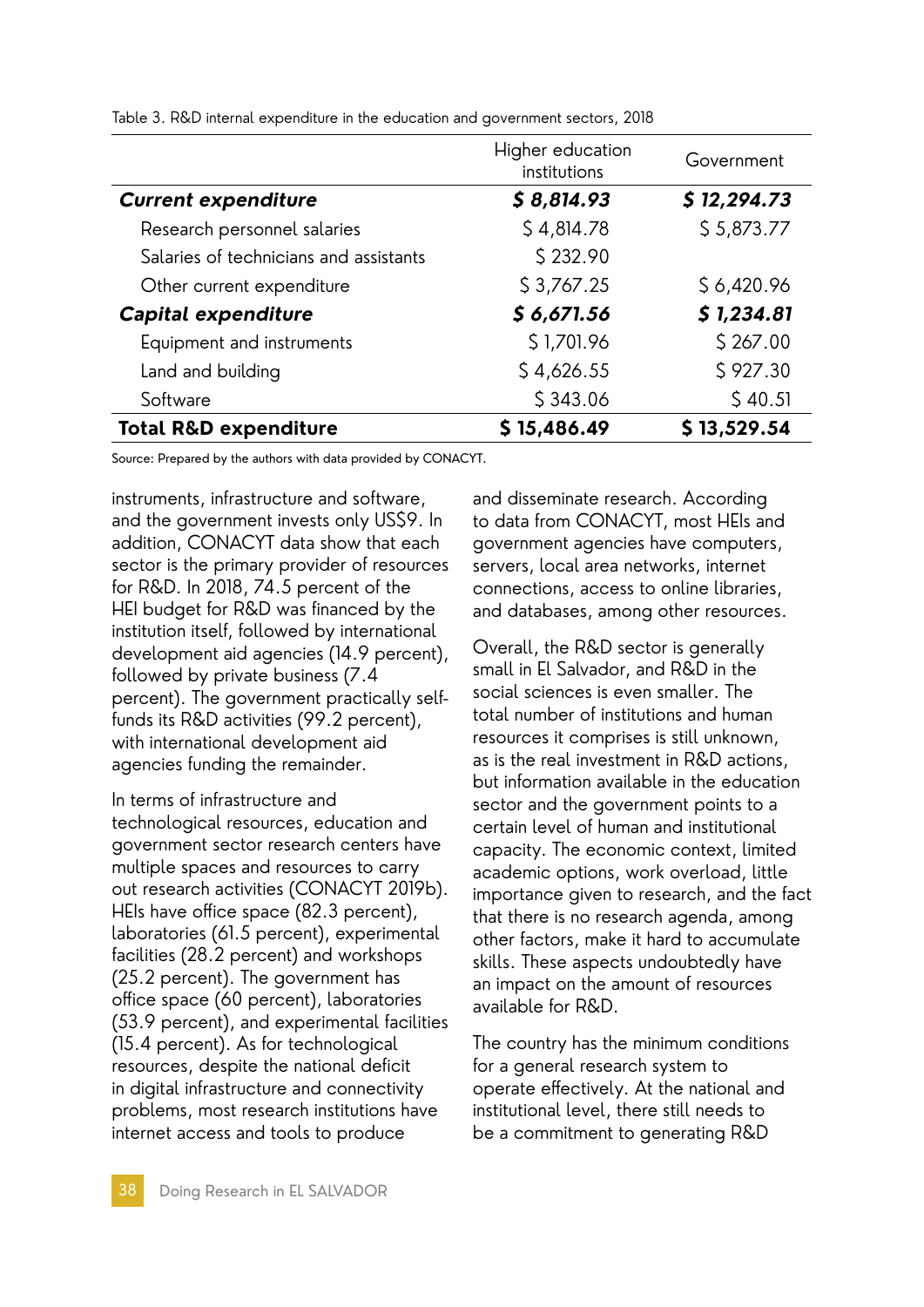knowledge, capacities and actions, and to assign resources for this, in order to ensure sustainability for the research projects. It is also important to acknowledge that social science research could have a particular impact on the country's development, and increasing the value placed on the profession, as well as bringing the ad hoc effect of increasing the academic options, opportunities, and capacities. This would strengthen production and dissemination capacities and encourage the use of research results to inform public policy. For example, one of the limitations in state strategic planning for managing the COVID-19 crisis was difficulty accessing information to target measures to offset the impact of the pandemic and to identify vulnerable members of the population to provide them with benefits (Cuéllar-Marchelli and others 2020). In this sense, the recommendation these authors made was to generate knowledge for use in identifying the vulnerable population in this context and other necessary information, such as technical and financial pre-feasibility assessments, so as to better target social benefits. This is a clear example of the way social science research can be an effective and efficient influence for the country's development. Strengthened organizations and trained personnel would no doubt go a long way toward enhancing the quality of scientific production.

# **2.5. International context**

**Participation in international research organizations and networks**

The international context has a direct impact on the social science research system in every country, both positive and negative. Integrating research systems into international networks stimulates

knowledge production, increases access to external production and promotes academic exchange, making it possible to import capacity from abroad (GDN 2019). However, a study on the social science research system in Myanmar by the Centre for Economic and Social Development (CESD) and GDN (Glutting et al. 2020) found that international influence could also keep it from becoming stronger. In fact, it showed that studies requested by donors could have a disproportionate effect on the design of the national social science research agenda, unless a portion of that funding is assigned to developing local research capabilities. This section explores the influence the international context has on the Salvadoran social science research system, based on previously published reports, informed by the most up-to-date data available from surveys conducted as part of the present project.

Partnering with the international community can improve the quality of education, promote innovation and make new employment opportunities available for researchers (Sloan and Arrison 2011). International assistance for social science research gives national research systems access to capacities that increase the competitiveness of the results of their research on a world level, on the one hand, and new sources of funding to undertake research projects on the other. A country's openness to the international community increases its capacity to produce and disseminate the results of research, and the involvement of international organizations in the process attracts government and private sector participation (Sloan and Arrison 2011).

The international context creates different opportunities for El Salvador to develop a knowledge-based economy. Different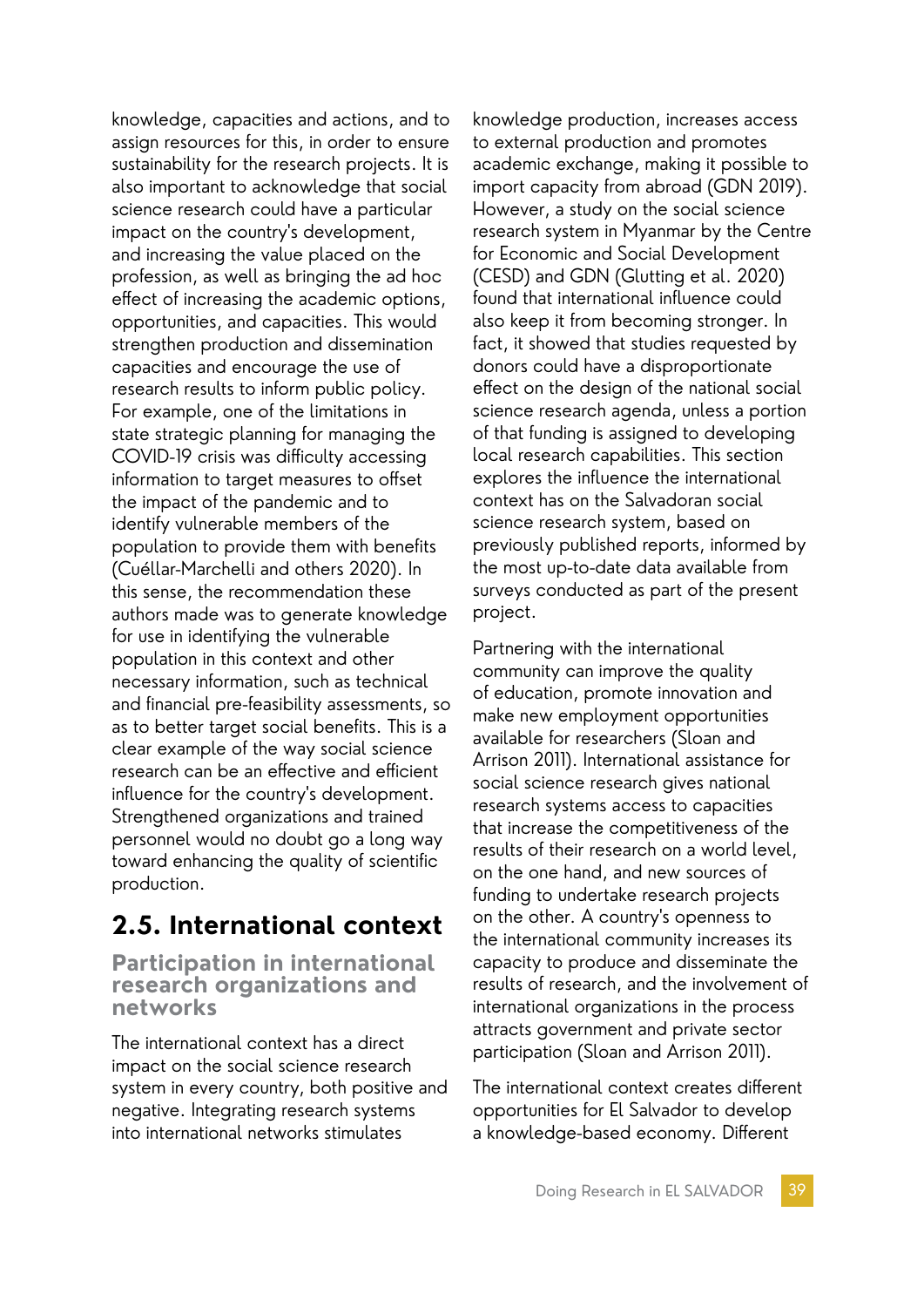international organizations currently have offices in El Salvador, including 14 United Nations agencies (United Nations 2020), the Central American Bank for Economic Integration (CABEI), and the Inter-American Development Bank (IDB) (Embassy of France 2009), as well as six international development aid agencies (Ministry of Foreign Affairs 2018). The funds these institutions provide are channeled through government development institutions and research projects with the participation of think tanks and HEIs, which is how coordination takes place among different national public and private actors. This also facilitates institutions that are members of worldwide research organizations and networks with greater access to publications and lectures from abroad (Sloan and Arrison 2011).

Think tanks make research-based public policy proposals and study national and international issues (McGann 2021). El Salvador has 14 think tanks, each a member of international research networks (McGann 2021). Three think tanks belong to the IDB's Latin American and Caribbean Research Network: FUSADES, the Dr. Guillermo Manuel Ungo Foundation (FUNDAUNGO) and the Salvadoran Business Foundation for Educational Development (FEPADE), as are four Salvadoran universities (IDB 2019). FUNDAUNGO and FUSADES also are members of the Latin American Initiative for Public Policy Research. International research networks have a direct influence on institutions' capacities to access information, affecting the quality of their results (Sloan and Arrison 2011).

The quality of research generated by Salvadoran think tanks has been acknowledged at the international level. In 2020, for instance, the University

of Pennsylvania's Think Tanks and Civil Societies Program Global Go To Think Tank Index ranked FUSADES the best think tank in El Salvador, and number 12 in Central and South America (McGann 2021). FUSADES currently has ties to 29 public, private and international sector institutions. The international sector institutions include Southern Voice, Gender Action Project, Latin American Coalition for Excellence in Teaching, and in the context of the COVID-19 pandemic, the Gender Equality and Social Inclusion (GESI) Working Group, among others.

El Salvador is well integrated into the international community, but its ability to leverage resources for research depends on the quality of higher education in the country. In addition, HEIs play two roles in the research system: producing research and training human resources in social science research. Both objectives are interlinked with human resources and available operational capacity, which one of the respondents perceived as insufficient.

There are currently 39 HEIs in El Salvador, but they are behind in social science research. Only seven Salvadoran institutions published at least one article between 2009 and 2012, and only one in five produced one or more studies that made any impact internationally (Saunders and others 2012). The SCImago Journal and Country Rank indicator (2021) measures the number of documents a country has published by areas of research, among other indicators (the number of citations received by a journal and the citations per document, among others). El Salvador dropped 31 places in publishing social science research papers between 2015 and 2020; in 2020, 12 fewer social science research papers were published than in 2015 (36 and 24,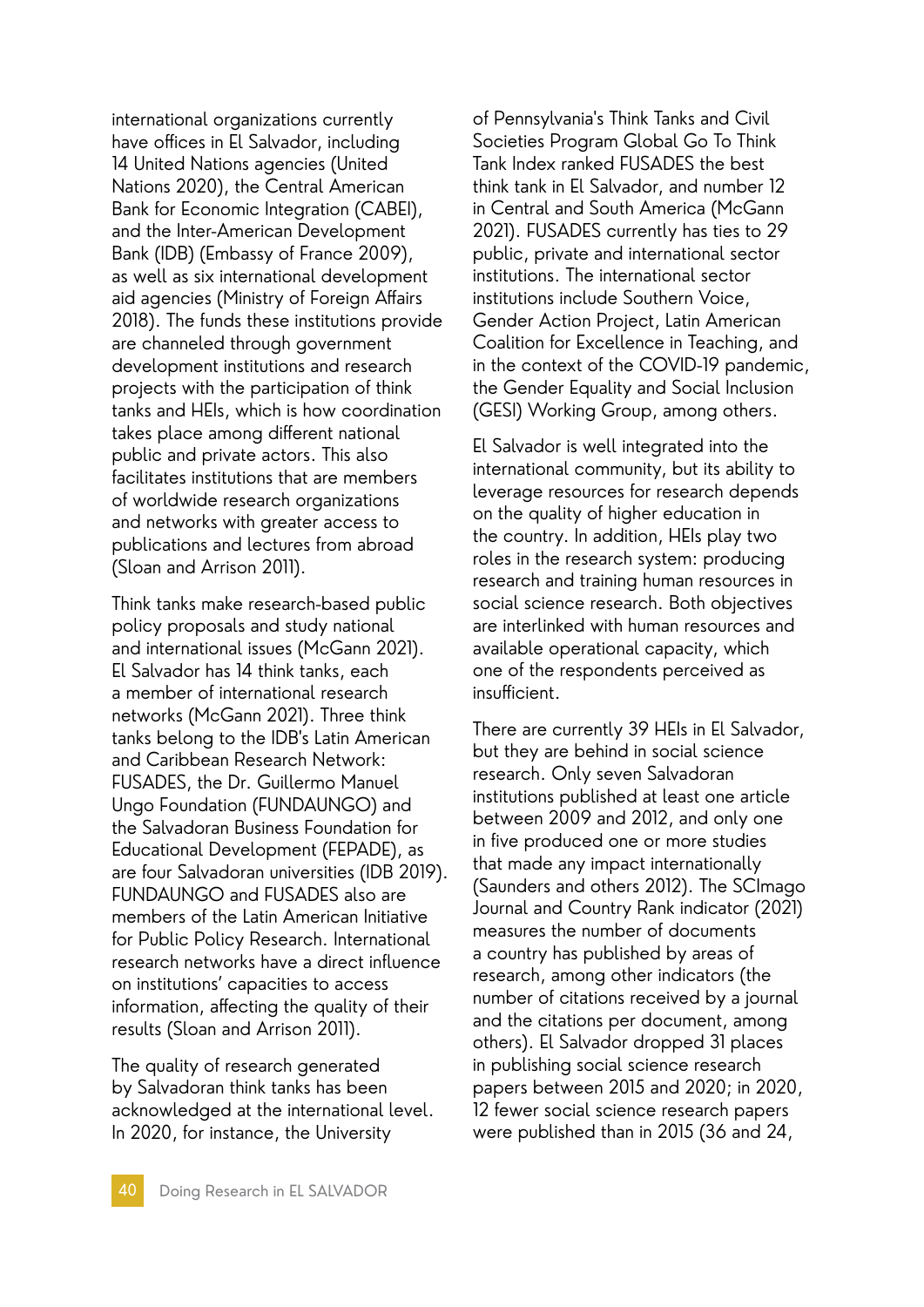respectively). During this period, there was a steady downward trend, with the only reversal in these trends in 2019, when the country climbed 14 places compared to 2018, and published 13 more papers (SCImago 2021).

El Salvador was in fourth place in Central America in 2020, with practically the least aggregated production in social science research, only above Nicaragua (SCImago 2020). According to the SCImago (2021) ranking of published social science research papers, in 2020, El Salvador produced 88.9 percent fewer papers than Costa Rica, the Central American country with the highest ranking; 59.3 percent fewer than Guatemala, and 41.5 percent fewer than Honduras (SCImago 2021).

El Salvador is also behind in social science research production compared to similar countries outside the Latin American region. While El Salvador, Myanmar and Nigeria are in different geographic regions and contexts, their HDI is similar (UNDP 2020a), and all three are classified as lower-middle income countries by the World Bank. Myanmar, a country with lower-middle income and low growth (World Bank 2020) is ranked 114 by SCImago (2021). In 2020, El Salvador produced 72 percent fewer social science research papers than Myanmar (SCImago 2021), despite the fact that El Salvador has 4.8 times the number of researchers per million population estimated for Myanmar (Glutting et al. 2020). Nigeria, on the other hand, is ranked 41, 106 places higher than El Salvador. In 2020, Nigeria produced over 2,100 social science research papers compared to 24 produced in El Salvador (SCImago 2021), despite having a slightly lower estimated number of researchers per million population than El Salvador (Egbetokun et al.2020).

There are two factors that could be linked to low social science research production, namely the way decision-makers receive the results of these studies, and the lack of trained human resources among faculties. Some of the results have had support from decision-makers, while others have not; institutions in the latter category have often been excluded from the process of preparing public policies, and their work runs into additional obstacles (Cooper and Packard 1997). In addition, the unavailability of human resources with postgraduate education determines the amount and quality of the resulting research. Only one-third of university faculty members hold master's degrees, and 2.3 percent PhDs (National Directorate of Higher Education 2019). Half of the social science researchers interviewed as part of this study have a master's degree and 11 percent a PhD. These results point to the fact that academics lack training compared, for instance, to Nigeria, where 36 percent of researchers have master's degrees and over half a PhD (Egbetokun et al.2020).

The quality of HEI research is low at the international level. Literature notes that most research products in developed countries are produced in collaboration with universities that are at the center of the system (Godin and Gingras 2000). UES is the country's only public HEI and most professionals graduate from there. However, Saunders and others (2012) note that UES research papers are cited 40 percent less than those from the National Autonomous University of Honduras.

In the higher education sector, the relationship between integration with the international community and research production is more evident. Two universities produce 75 percent of HEI studies in El Salvador, namely UES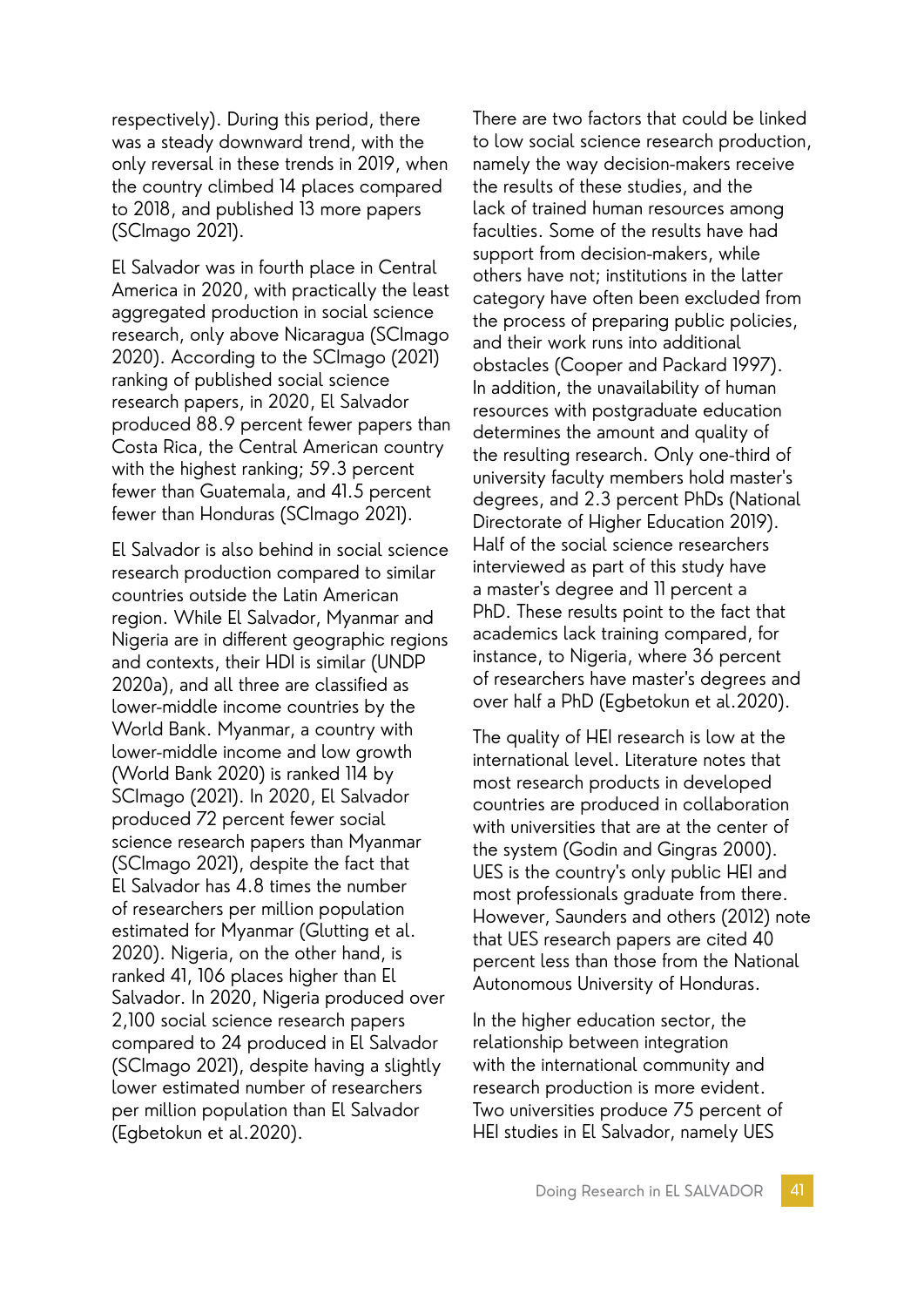and UCA (Saunders and others 2012). Both have ties to transnational research networks. UES is part of the Network of Public Macro-Universities of Latin America and the Caribbean, created to promote research among public universities in Latin America. UCA is part of the Association of Jesuit Colleges and Universities, whose two-pronged purpose is to bring human resources with international experience in research into the country and to promote researchers from the institution going to work abroad. Private universities are part of the Salvadorian Association of Private Universities (AUPRIDES), member and founder of the Latin American Cooperation of Advanced Networks (CLARA), which works to connect researchers and facilitate information sharing (AUPRIDES n.d.).

#### **Professional networks, scholarships, and academic exchange programs**

The international community also offers the opportunity to import the capacities necessary to drive the social science research system and stimulate economic development. Trained human resources from abroad can act as a link to coordinate foreign investment in El Salvador, with a direct impact on economic growth (Li and Liu 2005). These scholarships, as well as the academic and professional exchange programs, act as a bridge to acquire skills that are scarce in the country.

Openness toward and cooperation with other countries opens up opportunities for Salvadoran students to get scholarships to specialize in the social sciences. CONACYT data from 2006 to 2016 show that 2,985 Salvadoran students received scholarships to do their graduate and postgraduate studies abroad, provided by international agencies and foreign

governments in allied countries (Salinas, Quintanilla, and Montoya 2017). A total of 21.6 percent of the scholarships that were available in 2016 were provided by the Organization of American States (OAS). In addition, during that period, the Special Fund of Resources from the Proceeds of the Privatization of ANTEL (FANTEL) scholarship program of the government of El Salvador provided opportunities for 113 Salvadorans to obtain a graduate or postgraduate degree abroad.

Foreign scholarships and exchange programs enable Salvadorans to specialize in different areas of the social sciences while the offering at home is limited. However, only 34.5 percent of foreign scholarships were provided for master's studies and 0.9 percent for PhD (Salinas, Quintanilla, and Montoya 2017), which are the academic levels that build capacity to make the national social science research system sustainable, according to one of the interview respondents. Furthermore, since 2013, the number of scholarship recipients has exhibited a downward trend (Salinas, Quintanilla, and Montoya 2017). Likewise, the national basic education system has not generated the skills required to leverage external mobility opportunities, particularly due to deficient English language skills.

Over the last five years, the number of Salvadorans who received scholarships to study abroad has been on a steady downward trend. According to data provided by the Ministry of Foreign Affairs (2021), in 2016, 214 scholarships were granted, 8 percent were for master's studies, and 0.5 percent for PhD studies. In 2019, the number of scholarship recipients dropped to 145, 18 percent of which would study a master's degree. There were no PhD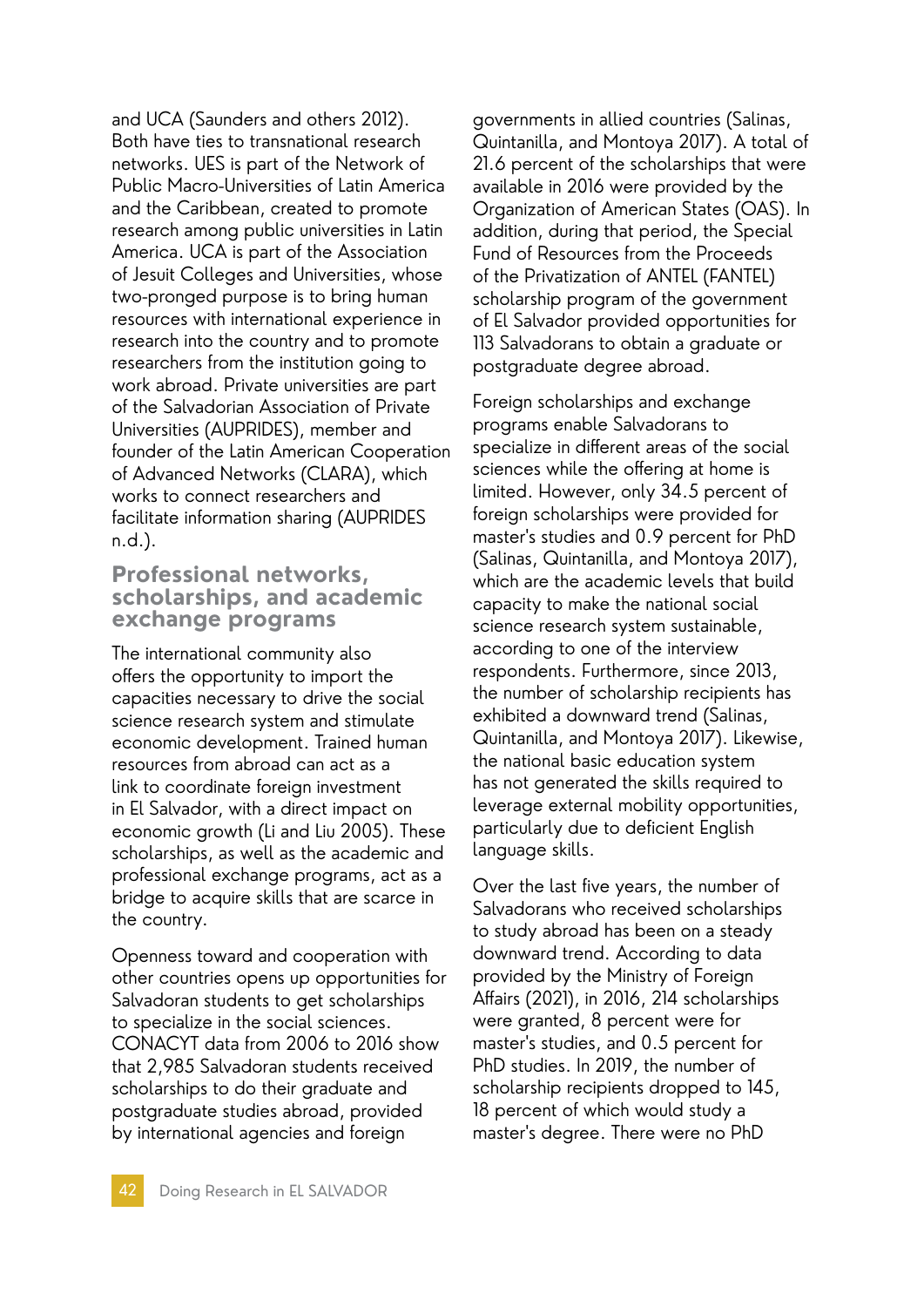scholarships that year. In 2020, only 38 scholarships were awarded, three for master's degree studies (Ministry of Foreign Affairs 2021), possibly due to the restrictions and uncertainty around the COVID-19 pandemic. The only data on this registry was provided by international development aid agencies and partner governments. Private scholarships are excluded from this data set, and therefore, these data may be inaccurate.

Low English proficiency is a barrier to research production for Spanish-speaking professionals (Moreno and others 2012). It is perceived that writing research articles in English is 24 percent more difficult than writing them in Spanish (Moreno and others 2012). This is especially relevant for conducting social science research because the 10 most important social science journals are published in English (SCImago 2021).

El Salvador is ranked as a low English proficiency country on the Education First English Proficiency Index (EPI). The country ranks 56 out of 100, but between 2019 and 2020 it moved up four positions, from 60 to 56, and has steadily improved since 2017 (Education First 2020). No official data were found regarding the percentage of the population that speaks and writes in English, nor are there any data available on the proportion of researchers with English language skills. However, 12 percent of the academics interviewed for this study stated they had worked on an article that was published in English during the last three years. In this regard, the government has a responsibility to build the skills to be able to take advantage of the benefits of having international actors participating nationally, and to create incentives to leverage these benefits.

Obstacles in the international context also affect the development of the social science research system in El Salvador. The literature suggests that when researchers compete for external funding, they are forced to set aside issues that may be considered controversial (Laudel 2006). In El Salvador, where national investment in social sciences is meager, social science institutions and researchers' dependence on international funding would lead to the displacement of national issues in favor of international priorities. Along with international funds, the availability of public funds is essential to ensure that social science research responds to national needs as well as contributing to the international stock of knowledge.

In conclusion, the international context provides the social science research system with strength and sustainability, but only if the country is able to access it. There are institutions in El Salvador that have successfully established international partnerships, contributing to the creation and development of social science research. However, conditions are not yet ready for these partnerships to serve as a tool to consolidate national research capabilities. In particular, English language learning needs to be strengthened in the educational system, as this would increase the number of individuals who can apply for scholarships in social science training, encouraging the production of world-class knowledge at HEIs.

# **2.6. Limitations**

Several limitations have hindered the process of identifying different sociopolitical, economic, and international factors that could enhance the performance of the social science research system.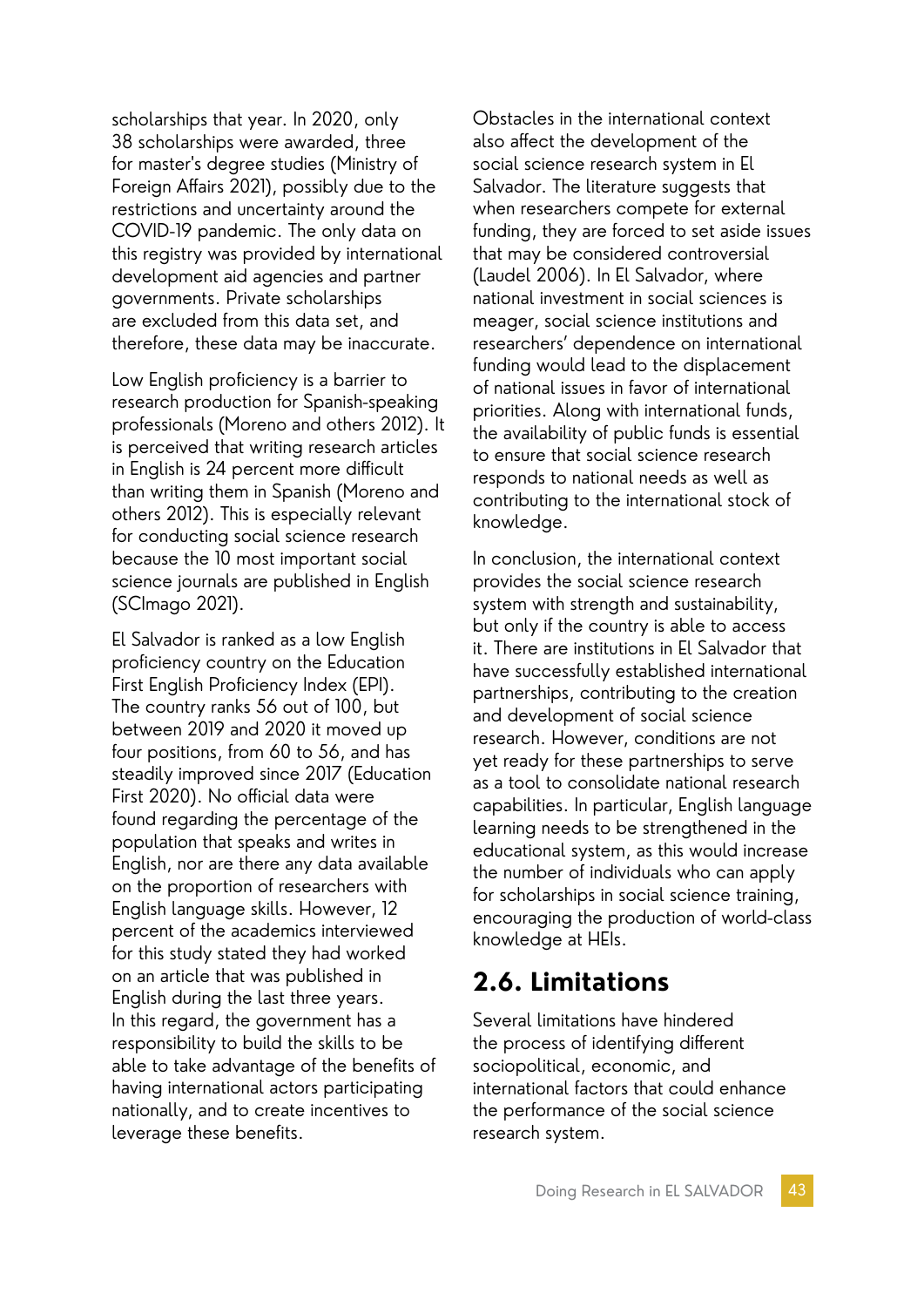Firstly, it was impossible to identify even one previous study that specifically analyzed the evolution and performance of the social science research system in its functions of research production, dissemination, and its use to inform public policy. However, a recent assessment of the state of higher education in the country by Saunders and others (2012) offer some insight on the research capacities of this sector that have been taken into account. This analysis does not include information about research carried out by think tanks or research organizations other than universities and formal technology education institutes. The analysis is based on information available from various sources that generally address some aspect of social science research. There is a lack of research into the characteristics, capabilities, and influence of the four actors (HEIs, government, industry, and civil society) in the research system. However, the information available has enabled this first effort to evaluate the social science research system to characterize the R&D capabilities of HEIs and government better than those of industry and civil society.

Secondly, there is no public institution in the country that is specifically responsible for or leading the area of social science research. Nor has an entity been identified that permanently monitors the R&D sector and systematizes the information related to it, particularly with respect to the development of the social sciences. While it is true that CONACYT has made efforts to generate some information on scientific and technological activities, the available statistics are outdated and are not always disaggregated, making it difficult to learn about the specific details of R&D-related social science work.

Thirdly, other information is simply nonexistent, outdated, or inconsistent. No indicator was found on the percentage of the Salvadoran population that is fluent in English, nor is there literature about ethics and quality of research in El Salvador, the use of research in public policy processes, or the use of research to favor political clientelism. Also, where information about some aspects of interest for this analysis is present on the web pages of various institutions, it is limited or inconsistent. In addition, inconsistencies emerge when comparing CONACYT records, information on the Network of Salvadorian Researchers (REDISAL) database, and the web pages of academic and government institutions.

Considering the limitations listed here, the present analysis should be considered an exploratory effort. It offers a general context of the social science research system, defining some trends related to the factors that influence it, and identifying topics of interest that can be looked into in due course. This analysis aims to fill the gaps in knowledge about the social science research system in El Salvador, to contribute to the debate about how to strengthen the system, and to better inform the formulation of public policies about development.

# **2.7. Conclusions and reflections**

In El Salvador, the current challenges to social development present the social sciences with an opportunity. Strengthening the social science research system and linking it to solutions for strategic social issues would not only lead to the design and implementation of better development policies but would also enhance public debate. However, in practice, this system is not yet formally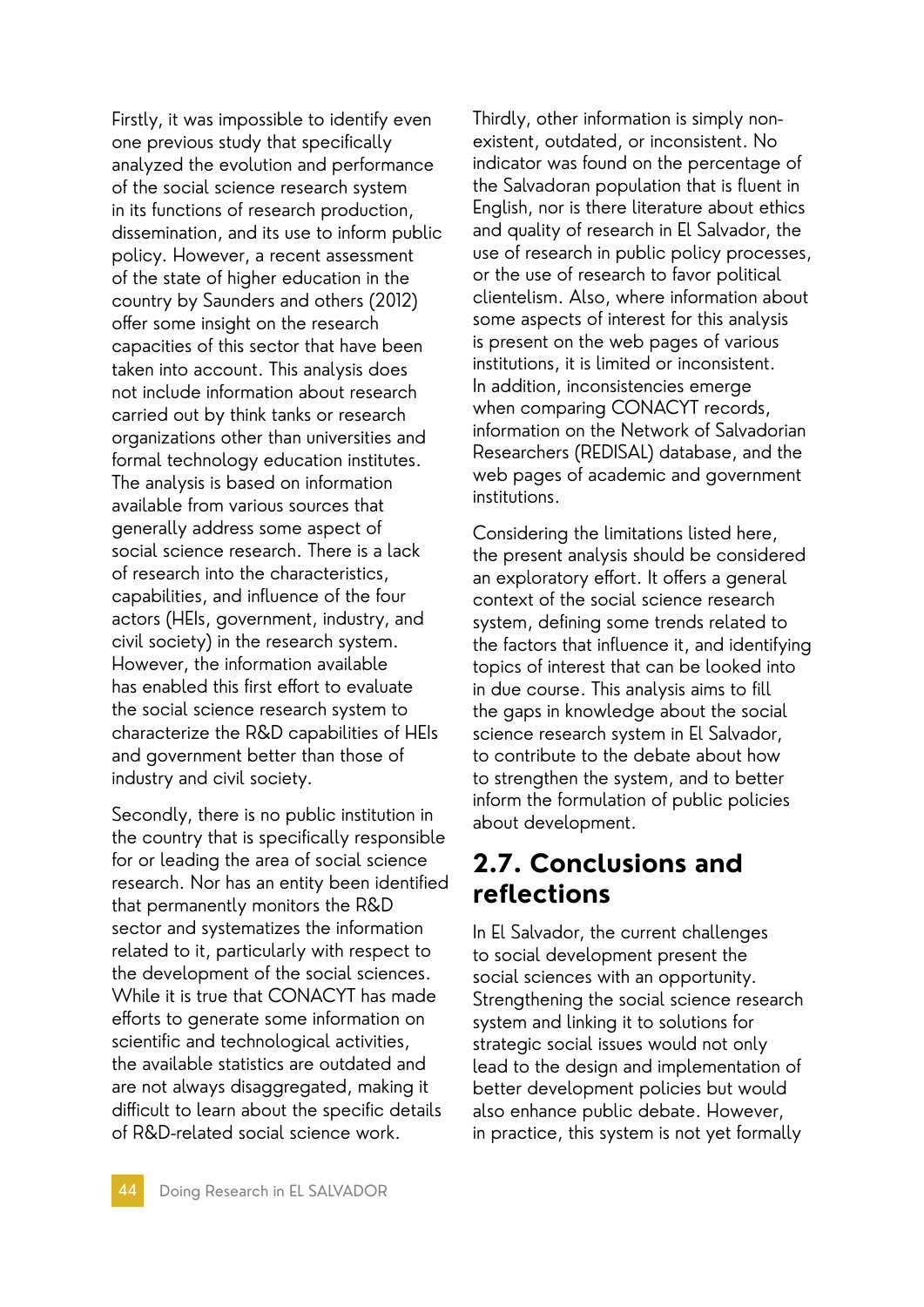recognized as such, and it could be considered to be at a relatively incipient level of development. Although social issues have been gaining importance in public policies, there is currently no clear institutional framework to support social science research that is linked to a National Development Agenda. Changing this situation requires making the social science research system visible, with its own institutional framework, clear objectives, and being identified as such by the actors that comprise it. In other words, the system will be able to consolidate and gain recognition to the extent that it has the resources to carry out its work, and as the formal and informal regulations that govern it are consciously embraced by the actors that comprise it. The system needs to have a stronger institution. This can also determine its functioning and the relationships between actors in a specific context.

 Different factors affect research system performance and its effect on development through informing evidencebased public policies. These factors may be sociopolitical, economic, or derived from the international context. It is important to remember that research is not a shortcut to finding solutions to improve the quality of life and wellbeing in society. Rather, it is the basis for promoting an informed debate between different viable options in a particular context.

Analysis of the sociopolitical context shows that research systems in different historical scenarios have evolved according to the importance placed on the social sciences and the way they are understood by the political environment. It has also been influenced by different actors' perceptions of their role in defining policies and programs

to improve the level of well-being. In general, the institutional framework for conducting research is rudimentary, and, to date, does not, as such, recognize an ecosystem for social research. The degree to which social science research has influenced decision-makers and public opinion has varied in each political cycle, and to the extent to which there has been respect for the rule of law and individual freedoms, primarily freedom of expression. The resurgence of authoritarian traits in the present administration could translate into a setback for the autonomy and intellectual independence of social research. There was progress on these two attributes as democratic institutions were strengthened after the end of the armed conflict in the early 1990s.

The economic context provides the social science research system with the minimum conditions necessary for it to function. The R&D sector in the country is relatively small, and even more so in the social sciences. Its performance has depended on several factors that contribute to capacity building, such as investment in R&D, academic options, incentives, and job opportunities to strengthen research skills. As regards the acquisition of research skills, no clear standard of quality has been achieved, nor have these skills been strengthened throughout the educational system. Should this be achieved, it could contribute to people developing a greater appreciation for independent thinking, and the attribution of importance to research in order to solve problems that affect everyone's lives. Other factors hindering the performance of the research system include the failure to acknowledge the importance of social science research, and the lack of a national agenda for producing knowledge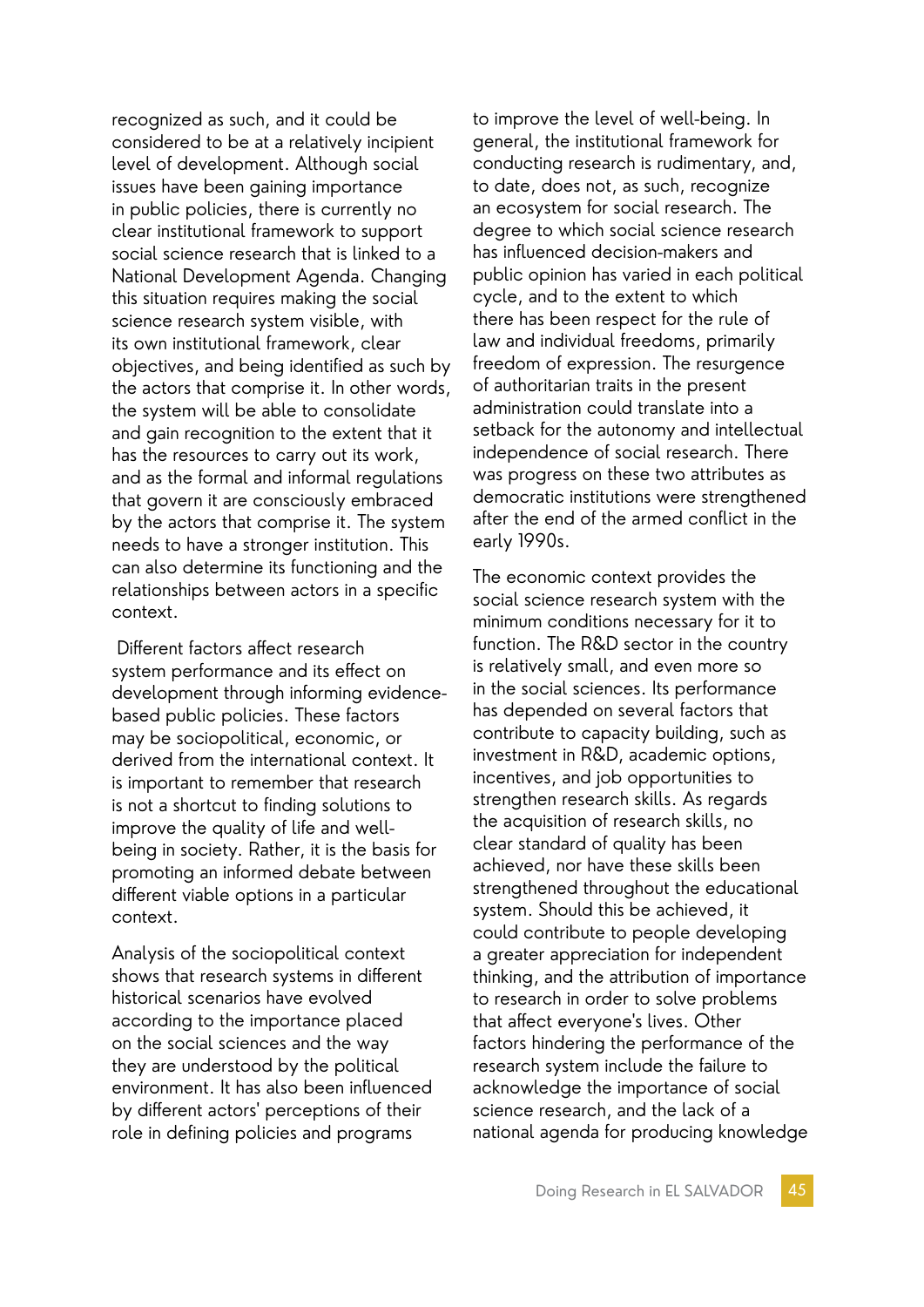in this field. In addition, institutional plans and resources to develop the capacities for the production, dissemination and use of research are scarce, and the labor market is relatively restricted (limited supply and demand) for those who would dedicate themselves to research. All the above could explain why the scientific production of most research institutions may be far from reaching minimum quality standards, as well as from taking advantage of the opportunities available in the international environment to advance the social sciences.

The international environment can be a source of opportunities to nurture the national research system, as long as it has the minimum capacity to take advantage of them. In the case of El Salvador, evidence suggests that not all research institutions are able to successfully enter into international collaborative networks, exchange knowledge and manage resources to develop social science research products. Given that El Salvador's social science research system is at the initial stages of its development, it may be that connections with the international environment may not always help consolidate national capacities. Seen from another angle, such connections could work against them when unacknowledged talent is tapped, encouraging brain drain. To prevent this, the education system must strengthen English language proficiency, increase the availability of scholarships for training in the social sciences linked to attractive job opportunities, and encourage HEIs to create high-quality knowledge products.

Finally, it is important to point out that this context analysis provides glimpses into issues that, if explored further, could help to understand the determinants of the performance of the social science research system in El Salvador. For instance, there is very little information about the dissemination of research findings. It would be interesting to know the extent to which researchers develop the skills needed to communicate the results of their work to different audiences, and the use of various platforms (different types of printed or digital publications, like social media, podcasts, radio, etc.). It would also be appropriate to look into the amount of resources institutions allocate to developing and implementing communication strategies to improve the dissemination of research and its impact on public policies. In addition, it would be interesting to find out whether there are incentives and resources available to develop and update initial or continuous training programs for social scientists. At the same time, it would be valuable to examine the opportunities the labor market offers to attract and retain social science professionals who want to engage in research in the country. This would increase knowledge about the context of social science research, the factors that influence the performance of social science research systems and their contribution to democratic debate, deliberation and sustainable development, as well as the strengths and challenges of this system in El Salvador and identify possible areas for improvement.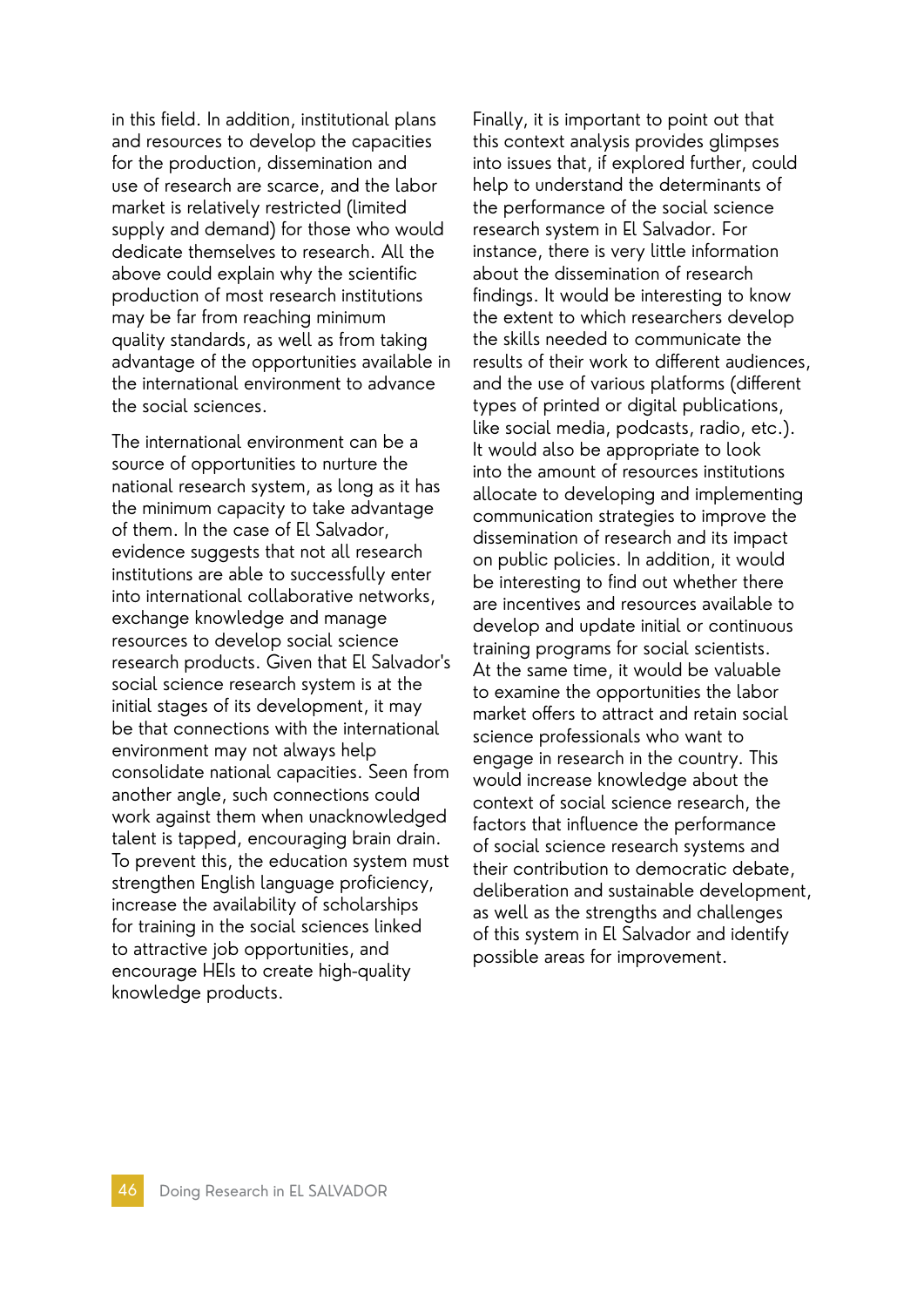# 3. Stakeholder mapping (and sample)

#### **Highlights**

- A total of 212 institutions were identified in the Salvadoran social research ecosystem, including 79 government institutions and research funders, 34 HEIs, 86 civil society actors and 13 private sector actors. Of these, 79 are considered knowledge producers, while 133 are potential users.
- In El Salvador, the actors state that they are fragmented, and that relationships are neither coordinated nor permanent. This is the explanation they provide for the lack of recognition of being part of a functional system.
- Researchers report being overloaded with work due to administrative activities that run parallel to research activities, as well as a lack of incentives to dedicate time to research.
- Researchers think that not little importance is given to social sciences in the country, and that there is no culture of social research. Similarly, they also think that there is no scientific culture or evidence-based decision-making.

In El Salvador, there is a broad group of actors who share an interest in the use of social science research findings, whether or not they are also involved in research production or funding. The objective of this report is to provide a description of this set of actors, including an overview of the macro categories of institutions that influence, are interested in, or are capable of, carrying out social science research, as well as providing an assessment of their relative importance, their limitations, and the interactions that exist among them.

This project includes several areas of knowledge within the framework of the social sciences: economics, political science, anthropology, international affairs, ethnography, demography, development, geography, education, gender studies, history, law, linguistics, management, philosophy, psychology, social work, public administration, sustainable development, public health and social medicine.

Actors were identified by reviewing the web pages and reports of different institutions. Information was requested from public institutions and other institutions by emailing their Information and Response Offices (OIR) or emailing them directly. The characterization of the actors, the relationships between them and their relative importance in terms of interest and power of influence was based on information from focus groups that included researchers from different disciplines and areas of work.

# **3.1. Stakeholder identification**

The first step to achieve the objectives was to identify this set of actors, focusing on the institutions that were classified into one of four main categories, and these in turn were divided into subcategories. Initially, the subcategories were based on those included in the Implementation Manual (GDN 2020),<sup>20</sup> but some new ones were added that better reflect the real situation in the country. For instance,

<sup>20</sup> The classification follows the recommendations in the manual on the Doing Research Assessment: Extended Toolkit (December 2020).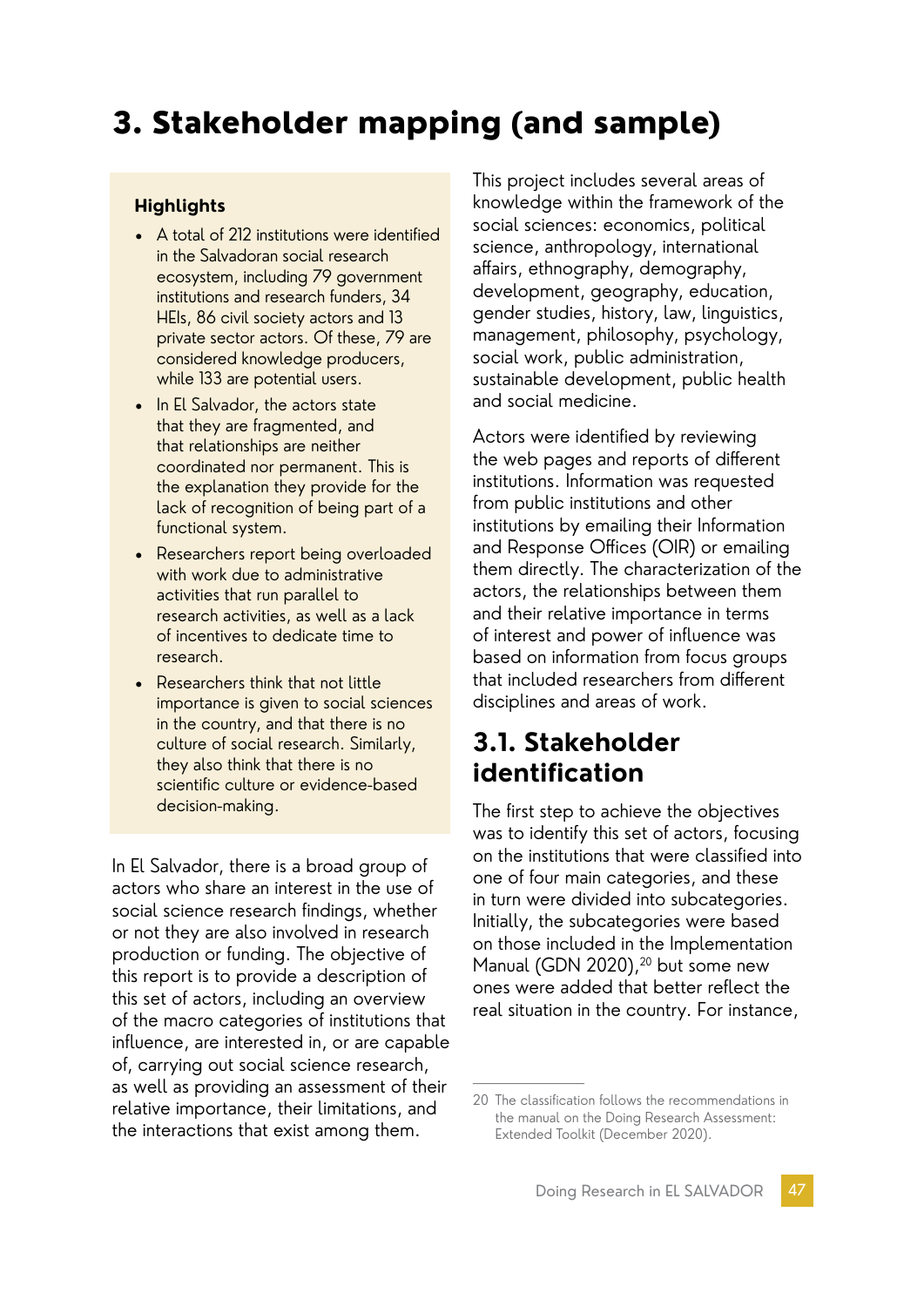there are business organizations that produce research and associations that use research, so these are included in the mapping. The classification categories and subcategories are

#### **Government** (public policy makers) and **research funding institutions;**

**HEIs:** public and private;

**Civil society:** with a distinction between producers and users:

- producers: includes the subcategories NGOs and nonprofit think tanks;
- users: includes the subcategories opinion leaders, media, nongovernmental NGOs (national and international) and associations;

**Private sector (industry):** private for-profit think tanks, trade unions and business sector organizations and consulting firms.

Eight HEIs that do not offer degrees in the area of social sciences were excluded. In the case of HEIs that have more than one research unit, or have public opinion polling centers, they are counted as one institution.

The process of mapping stakeholders and researchers in the social sciences benefited from the following aspects:

- CONACYT, the governmental institution that oversees research in general, including the social sciences, publishes the REDISAL register of Salvadoran researchers annually, which records the number of researchers in HEIs and some government institutions; this provided an important starting point.
- The law on access to public information guarantees the right to request and receive public information through

the OIRs. In addition, it establishes that certain information needs to be available to the public without the need for a request. This was useful in collecting information from the public institutions included in the study.

- Prior knowledge of FUSADES and its experience in the field of research facilitated the process of identifying other institutions that also do research, or that use it to formulate public policies or design programs.
- The Implementation Manual (GDN 2019) that was provided facilitated the classification of institutions in the set of stakeholders.

On the other hand, although it was possible to access official sources of information, the information gathering process has some limitations. In general, information on the institutions' web pages is limited and inconsistent. Most do not report whether they hire researchers, or how many they hire. In order to obtain this information, in some cases, direct contact by telephone was made with fellow researchers working at the institutions included in the mapping.

There were also difficulties in preparing the list of social science researchers. Comparing the information made available online by CONACYT and in the REDISAL database, as well as the information on the websites of academic and government institutions, revealed inconsistencies in the number and names of researchers. This is, in part, because very few records on the REDISAL database are up to date through 2020. In other cases, the area of research of some researchers is not reported. For public institutions, an updated list of researchers was requested through the OIRs.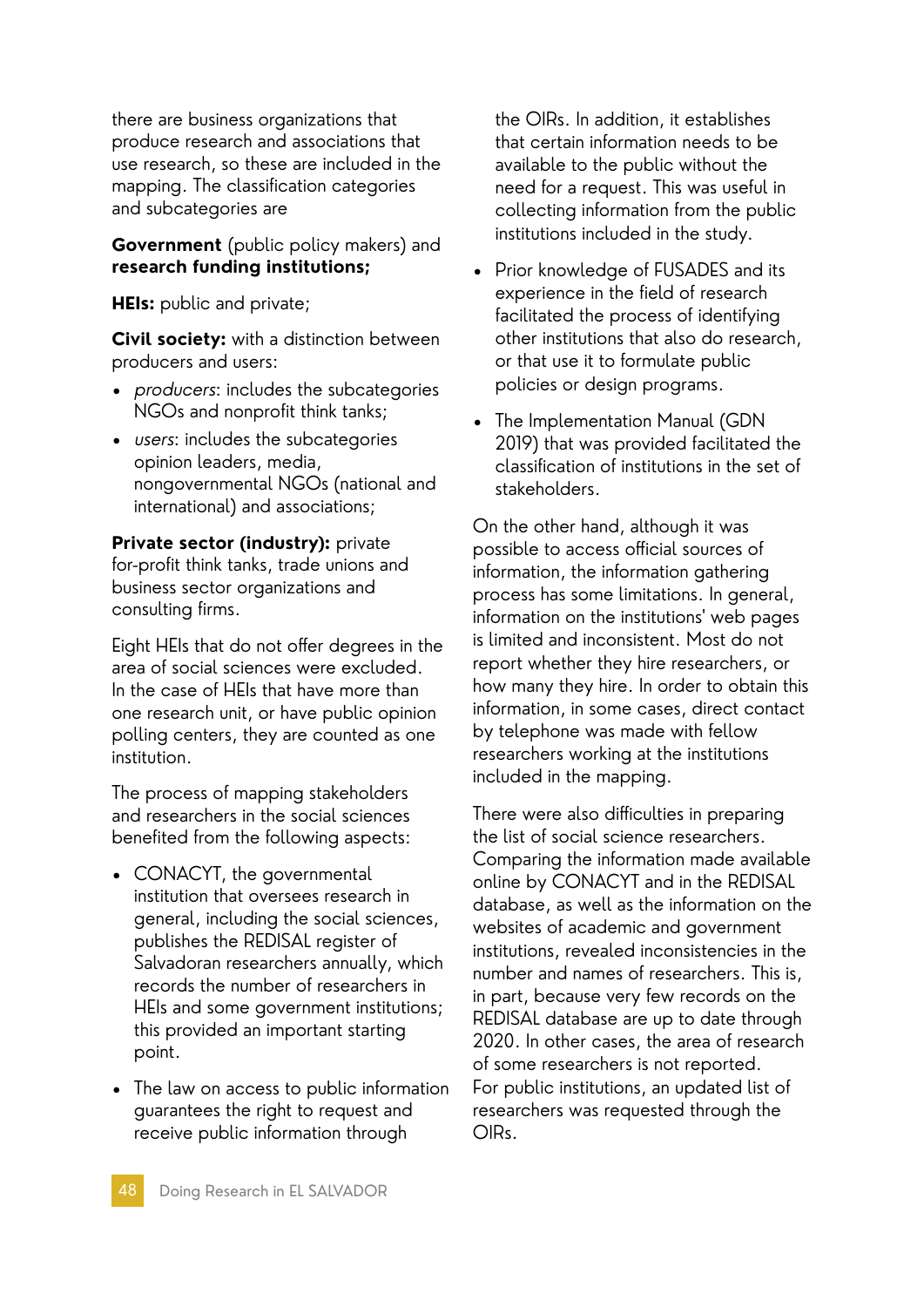The information published by research funding institutions, the private sector and civil society through their web pages is also limited. In most cases, they do not publish the number or names of the researchers they hire, and when they do, they do not report one or more of the following data on their researchers: area of research, email, academic background, department in which they work. To resolve this, information was requested from each of the institutions in these three categories; however, not all of the institutions responded to the requests, despite having sent follow-up requests and having done so by various means, including emails and telephone calls.

Considering the abovementioned limitations, it may be that the actual number of social science researchers currently working in the institutions is different from that reported in this mapping. This information was validated during the course of this study. It is worth mentioning that this work has revealed the lack of data on the actors that make up the research system. This information gap could be filled if CONACYT or other institutions received more political backing and resources to keep information up to date on the size and scope of social science research in the country.

# **3.2. Key actors associated with the development of social science research in El Salvador**

This section contains a general description of the actors that are part of the social research environment in El Salvador. First is the number of institutions that have been identified to date in each of the categories and subcategories, and then the main findings on the actors that produce research.

Table 4 shows there are 212 actors linked to social science research (column 1). Seventy-nine of them are research producers (column 3) and 133 are users (column 6) and the largest number of researchers work in HEIs. Institutions known to conduct or fund research were included in the category of producers; however, it was not possible to validate the number of contracted researchers at all institutions. Of all the surveyed producer institutions, 65 confirmed that they hire researchers (column 4), while 14 institutions did not inform us of whether they hire them (column 5).

Table 5 presents a ranking of research producers according to the number of researchers they hire. The number of researchers hired was available for 54 of the 65 institutions known to hire researchers, either from direct response or what is generally known in the research environment. Of the remaining 11 institutions, two stated that they could not share the number of researchers or their contact information due to confidentiality rules. Additionally, seven institutions had no information on their websites, and although they were contacted, there was no response. Finally, during the follow-up telephone calls to complete the survey, there were researchers who were no longer working at two institutions.

### **Government and funding agencies**

In this category, 79 actors were identified, 63 of them located in the Metropolitan Area of San Salvador; 16 institutions that hire researchers, 10 government institutions and 6 research funding agencies.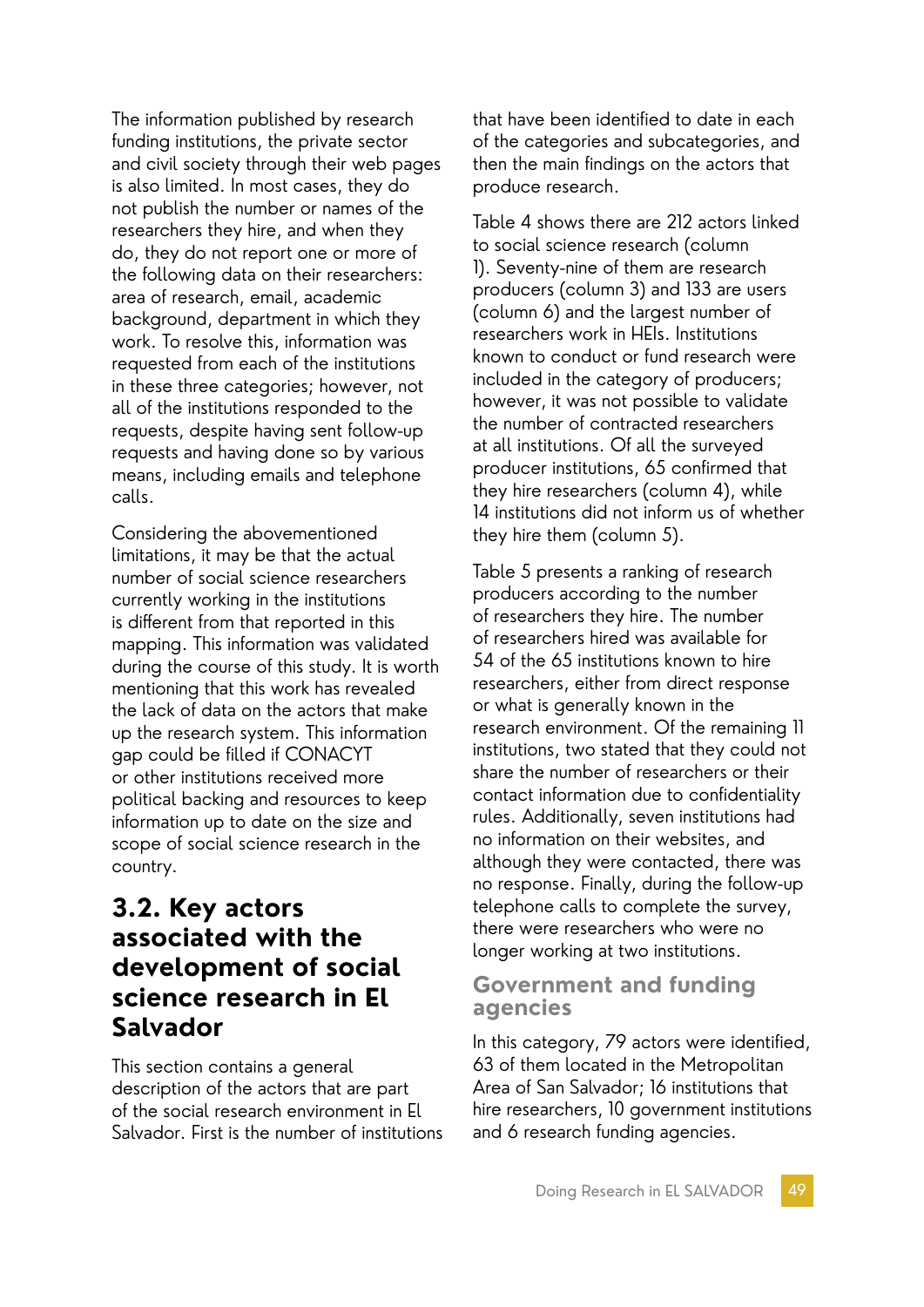|                |                                                |                                         |                                              | <b>TOTAL</b>             |                         | Producers<br>(hire researchers) | <b>Users</b>                      |                     |
|----------------|------------------------------------------------|-----------------------------------------|----------------------------------------------|--------------------------|-------------------------|---------------------------------|-----------------------------------|---------------------|
| Category       |                                                | <b>TOTAL</b>                            | Metropol-<br>itan Area<br>of San<br>Salvador | <b>Total</b>             | $Con-$<br>firmed        | Did not<br>respond*             | (Do not<br>hire re-<br>searchers) |                     |
|                |                                                |                                         | (1)                                          | (2)                      | (3)                     | (4)                             | (5)                               | (6)                 |
| C1             | agencies                                       | <b>Government and funding</b>           | 79                                           | 63                       | 23                      | 16                              | $\overline{7}$                    | 56                  |
|                | Cl.1                                           | Government                              | 58                                           | 44                       | $\mathbf{1}$            | 10                              | 1                                 | 47                  |
|                |                                                | C1.1.1<br>Central<br>government         | 16                                           | 16                       | $\overline{7}$          | 6                               | 1                                 | 9                   |
|                |                                                | C1.1.2<br>Autonomous                    | 12                                           | 12                       | $\mathfrak{Z}$          | 3                               | $\theta$                          | 9                   |
|                |                                                | C1.1.3<br>Decentralized                 | 27                                           | 13                       | 1                       | 1                               | $\mathbf 0$                       | 26                  |
|                |                                                | C1.1.4<br>Research<br>councils          | $\mathbf{1}$                                 | 1                        | $\mathbf{0}$            | $\mathbf 0$                     | $\overline{0}$                    | $\mathbf{1}$        |
|                |                                                | C1.1.5<br>Other<br>government<br>bodies | $\overline{2}$                               | $\overline{2}$           | $\mathbf 0$             | $\mathsf{O}\xspace$             | $\mathbf 0$                       | $\overline{2}$      |
|                | C1.2                                           | Funding agencies                        | 21                                           | 19                       | 12                      | 6                               | 6                                 | 9                   |
|                |                                                | Cl.2.1<br>Foreign<br>donors             | 19                                           | 17                       | $\overline{\mathbf{1}}$ | 6                               | 5                                 | $\,8\,$             |
|                |                                                | C1.2.2<br>Private foreign<br>donors     | 1                                            | $\mathsf{I}$             | $\mathbf 0$             | $\mathbf 0$                     | $\theta$                          | 1                   |
|                |                                                | C1.2.3<br>International<br>organization | 1                                            | $\mathsf{I}$             | 1                       | $\mathbf 0$                     | 1                                 | $\mathbf 0$         |
| C <sub>2</sub> |                                                | <b>Higher education</b><br>institutions | 34                                           | 28                       | 34                      | 34                              | $\mathbf 0$                       | $\mathbf 0$         |
|                | C <sub>2.1</sub>                               | Public<br>Private                       |                                              | $\overline{4}$           | 5                       | 5                               | $\theta$                          | $\mathbf 0$         |
|                | C2.2                                           |                                         |                                              | 24                       | 29                      | 29                              | $\theta$                          | $\mathbf 0$         |
| C <sub>3</sub> |                                                | <b>Civil society organizations</b>      | 86                                           | 62                       | 10                      | 8                               | $\overline{\mathbf{2}}$           | 76                  |
|                | C3.1<br>Local nongovernmental<br>organizations |                                         | 6                                            | 5                        | 3                       | 3                               | $\overline{0}$                    | 3                   |
|                | C3.2                                           | Nonprofit think tanks                   | 8                                            | $\overline{7}$           | $\overline{7}$          | 5                               | $\overline{2}$                    | 1                   |
|                |                                                | C3.3 Opinion leaders                    | 10                                           | $\mathbf{1}$             | $\mathbf 0$             |                                 |                                   | 10                  |
|                | C3.4                                           | Media                                   | 46                                           | 35                       | $\mbox{O}$              |                                 |                                   | 46                  |
|                | C3.5                                           | International<br>nongovernmental        | 13                                           | $\overline{\phantom{a}}$ | $\overline{0}$          |                                 |                                   | 13                  |
|                | organizations                                  |                                         |                                              |                          |                         |                                 |                                   |                     |
|                | C3.6                                           | Workers' unions                         | 3                                            | 3                        | $\theta$                |                                 |                                   | 3                   |
| C <sub>4</sub> |                                                | <b>Private sector (industry)</b>        | 13                                           | 13                       | 12                      | $\overline{7}$                  | $5\overline{)}$                   | $\mathbf{I}$        |
|                | C4.1                                           | Private for-profit<br>research center   | 1                                            | 1                        | 1                       | 1                               | $\mathbf 0$                       | $\mathbf 0$         |
|                | C4.2                                           | Private sector<br>organizations         | 5                                            | 5                        | $\overline{4}$          | $\mathfrak{Z}$                  | 1                                 | 1                   |
|                | C4.3                                           | Consultants                             | $\overline{7}$                               | $\overline{7}$           | $\overline{7}$          | $\mathfrak{Z}$                  | $\overline{4}$                    | $\mathsf{O}\xspace$ |
|                |                                                | <b>TOTAL</b>                            | 212                                          | 166                      | 79                      | 65                              | 14                                | 133                 |

Table 4. Number of actors in the social research environment in El Salvador

Source: Prepared by the authors based on the DRA methodology (GDN 2020) with information from the mapping.

\* No data provided from this institution.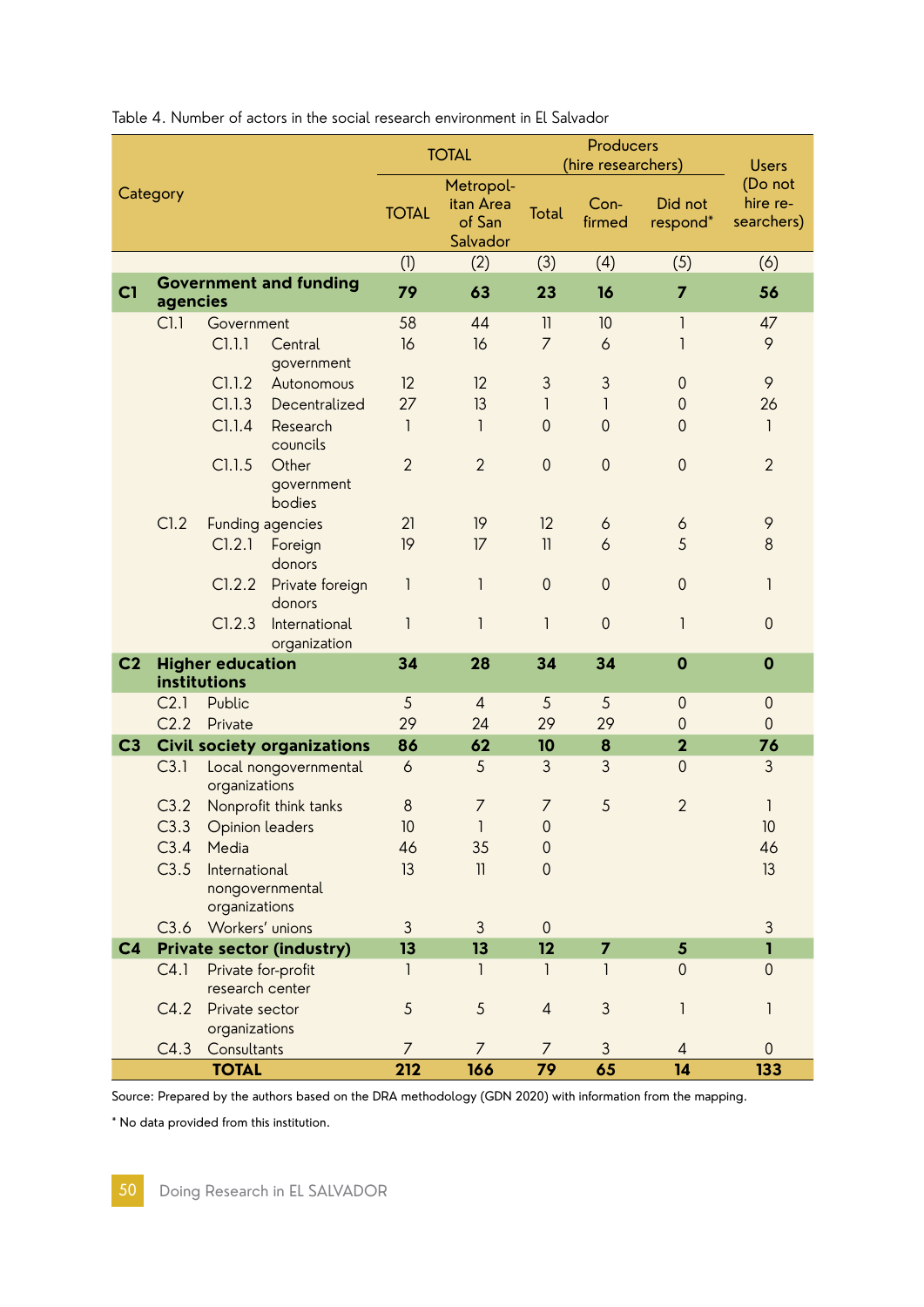| Category     |                                 | Producers**                                         | Size as per number of researchers    |                  |                |                  |                         |                         |                         |
|--------------|---------------------------------|-----------------------------------------------------|--------------------------------------|------------------|----------------|------------------|-------------------------|-------------------------|-------------------------|
|              |                                 |                                                     |                                      | $1-5$            | $6 - 10$       | $11-15$          | $16 - 20$               | $>20$                   |                         |
| C1           | <b>Government and funding</b>   |                                                     |                                      | 14               | 8              | 3                | $\mathbf{2}$            | I.                      | $\mathbf 0$             |
|              | agencies                        |                                                     |                                      |                  |                |                  |                         |                         |                         |
|              |                                 | Cl.1<br>Government                                  |                                      | 10               | 7              | $\mathsf{I}$     | $\mathsf{I}$            | $\mathbf{I}$            | $\mathbf 0$             |
|              |                                 | C1.1.1                                              | Central government                   | 6                | 5              | 1                | $\mathbf{0}$            | $\mathbf 0$             | $\mathbf{0}$            |
|              |                                 | C1.1.2                                              | Autonomous                           | 3                | 1              | $\mathbf 0$      | 1                       | 1                       | $\mathbf 0$             |
|              |                                 | C1.1.3                                              | Decentralized                        | 1                | 1              | $\mathbf 0$      | $\overline{0}$          | $\mathbf 0$             | $\mathbf 0$             |
|              |                                 | C1.1.4                                              | Research councils                    | 0                | $\mathbf 0$    | $\mathbf 0$      | $\theta$                | $\mathbf 0$             | $\mathbf 0$             |
|              |                                 | C1.1.5                                              | Other government<br>bodies           | 0                | $\mathbf 0$    | $\mathbf 0$      | $\overline{0}$          | $\mathbf 0$             | $\mathbf 0$             |
|              | <b>Funding agencies</b><br>CI.2 |                                                     | 4                                    | 1                | $\overline{2}$ | 1                | $\theta$                | $\mathbf 0$             |                         |
|              |                                 | C1.2.1                                              | Foreign donors                       | 4                | 1              | $\overline{2}$   | 1                       | $\theta$                | $\mathbf 0$             |
|              |                                 | C1.2.2                                              | Private foreign<br>donors            | 0                | $\mathbf 0$    | $\mathbf 0$      | $\mathbf{0}$            | $\mathbf 0$             | $\mathbf 0$             |
|              |                                 | C1.2.3                                              | International<br>organization        | $\mathbf 0$      | $\mathbf 0$    | $\mathbf 0$      | $\mathbf 0$             | $\mathbf 0$             | $\mathbf 0$             |
| C2           |                                 |                                                     | <b>Higher education institutions</b> | 32               | 16             | 10               | $\overline{\mathbf{3}}$ | $\mathbf 0$             | $\overline{\mathbf{3}}$ |
|              |                                 | C2.1 Public                                         |                                      | 5                | $\overline{2}$ | $\overline{2}$   | $\mathbf{0}$            | $\mathbf{0}$            | $\mathsf{I}$            |
|              |                                 | C2.2 Private                                        |                                      | 27               | 4              | $\boldsymbol{8}$ | 3                       | $\mathbf{0}$            | $\overline{2}$          |
|              |                                 | C3 Civil society                                    |                                      | $\boldsymbol{6}$ | $\sqrt{5}$     | $\mathbf 0$      | 1                       | $\mathbf 0$             | $\mathbf 0$             |
|              |                                 | C3.1 Local nongovernmental<br>organizations         |                                      | $\overline{2}$   | $\overline{2}$ | $\overline{0}$   | $\mathbf{0}$            | $\mathbf 0$             | $\mathbf 0$             |
|              |                                 | C3.2 Nonprofit think tanks                          |                                      | 4                | 3              | $\mathbf 0$      | $\mathsf{I}$            | $\mathbf{0}$            | $\mathbf 0$             |
|              |                                 | C3.3 Opinion leaders                                |                                      |                  |                |                  |                         |                         |                         |
|              |                                 | C3.4 Media                                          |                                      |                  |                |                  |                         |                         |                         |
|              |                                 | C3.5 International nongovernmental<br>organizations |                                      |                  |                |                  |                         |                         |                         |
|              |                                 | C3.6 Workers' unions                                |                                      |                  |                |                  |                         |                         |                         |
|              |                                 |                                                     | C4 Private sector (industry)         | $\overline{2}$   | $\overline{2}$ | $\mathbf 0$      | $\mathbf 0$             | $\mathbf 0$             | $\mathbf 0$             |
|              |                                 | center                                              | C4.1 Private for-profit research     | $\mathbf 0$      | $\mathbf 0$    | $\mathbf 0$      | $\mathbf 0$             | $\mathbf 0$             | $\mathbf 0$             |
|              |                                 |                                                     | C4.2 Private sector organizations    | $\overline{2}$   | $\overline{2}$ | $\theta$         | $\boldsymbol{0}$        | $\theta$                | $\mathbf 0$             |
|              |                                 | C4.3 Consultants                                    |                                      | $\overline{0}$   | $\mathbf 0$    | $\mathbf 0$      | $\mathbf 0$             | $\mathbf 0$             | $\mathbf 0$             |
| <b>TOTAL</b> |                                 |                                                     | 54                                   | 31               | 13             | $\boldsymbol{6}$ | I.                      | $\overline{\mathbf{3}}$ |                         |

Table 5. Ranking of actors producing social research in El Salvador, according to the number of researchers they hire\*\*

Source: Prepared by the authors based on DRA methodology (GDN 2020) with information from mapping.

\*\*This includes only institutions where the number of researchers could be confirmed.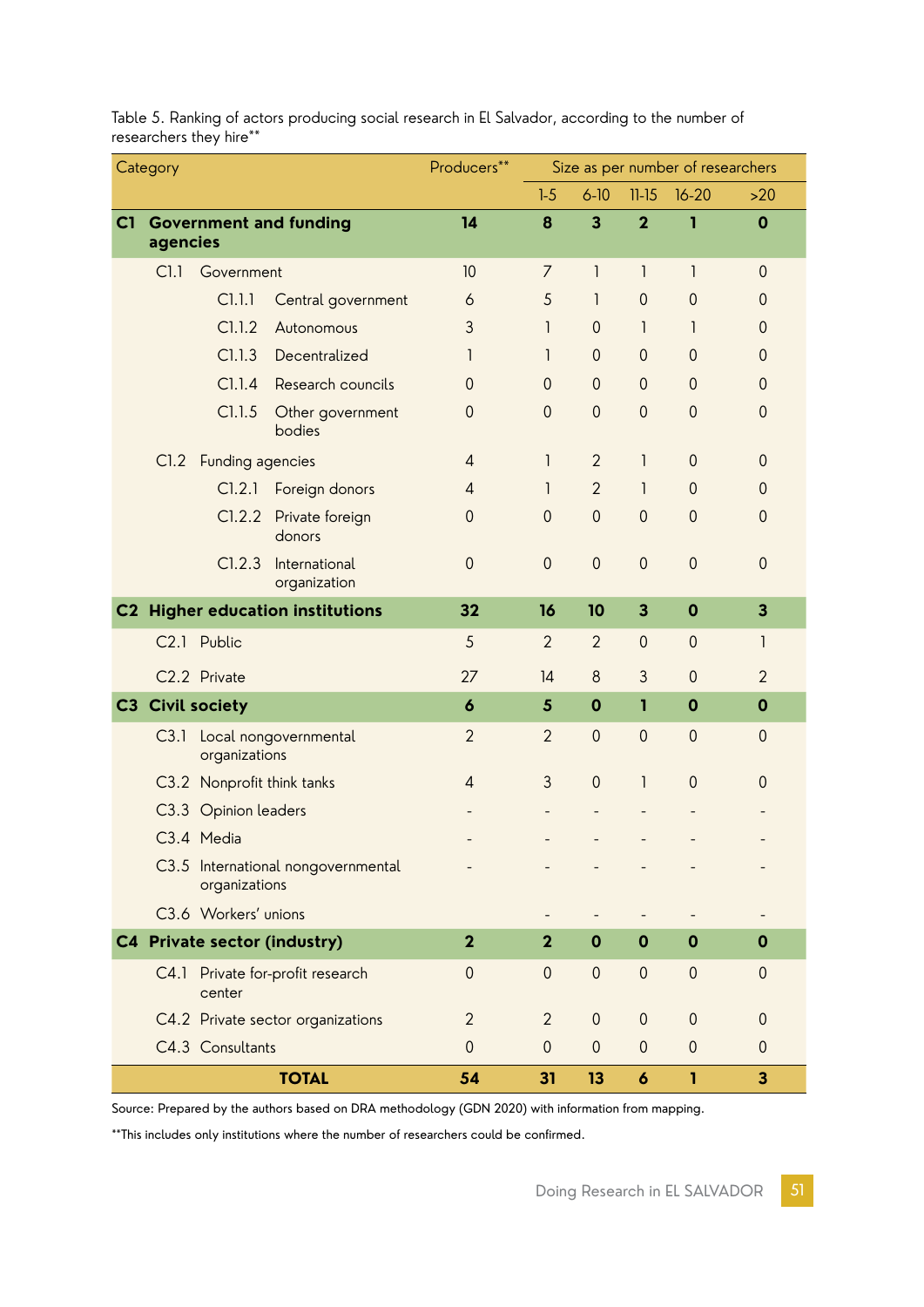Government institutions were classified into the following subcategories: central government, autonomous institutions, decentralized institutions, and research councils. Research funding institutions were classified in these subcategories: International institutions, local institutions and international nongovernmental organizations (see Table 4).

#### **Public institutions (government)**

The government of El Salvador consists of three branches: legislative, executive and judiciary.<sup>21</sup> The legislative branch is responsible for establishing laws,<sup>22</sup> while the judiciary has the power to conduct trials and hand down sentences.23 The executive branch comprises the president, vice president and the ministries.24

The category **central government**  includes institutions that are part of the executive branch, i.e. the ministries and their departments, such as the General Directorate of Statistics and Censuses (DIGESTYC), which reports to the Ministry of Economy, and the Colegio de Altos Estudios Estratégicos (College of Advanced Strategic Studies), which is part of the Ministry of National Defense. Although they are part of the central government, the state creates **autonomous institutions** to provide social services, and these are included as a separate subcategory.25 **Decentralized institutions** include the Council of Mayors and Planning Office of the Metropolitan Area of San Salvador and the 14 municipalities that make up the Metropolitan Area of San Salvador, as well as the other 12 municipalities that are departmental capitals. Finally, the **Other state agencies** include the Legislative Assembly and the Supreme Court of Justice.

Given their role in making public policy, these institutions can be considered users of research; however, some have their own intelligence units or departments where they carry out research projects to inform decision-making. These studies are produced by their own technicians or by external consultants, and as they are often treated as confidential, they are not always made available to the public. Those institutions that have research or intelligence units were counted in the mapping.

The only research council identified for the country is CONACYT, a government body. This state entity was created in 1992 and designated by executive decrees as the body responsible for implementing and executing national policies on scientific and technological development, as well as promoting innovation (El Salvador, Legislative Assembly 2013). It is under the auspices of the Vice Ministry of Science and Technology, itself part of the Ministry of Education. It has broad responsibilities and systematically monitors scientific

<sup>21</sup> Article 86 of the Constitution of the Republic of El Salvador, 1983 (El Salvador, Legislative Assembly 1983).

<sup>22</sup> Article 121 of the Constitution of the Republic of El Salvador, 1983 (El Salvador, Legislative Assembly 1983).

<sup>23</sup> Article 172 of the Constitution of the Republic of El Salvador, 1983 (El Salvador, Legislative Assembly 1983).

<sup>24</sup> Article 150 of the Constitution of the Republic of El Salvador, 1983 (El Salvador, Legislative Assembly 1983).

<sup>25</sup> Article 110 of the Constitution of the Republic of El Salvador, 1983 (El Salvador, Legislative Assembly 1983).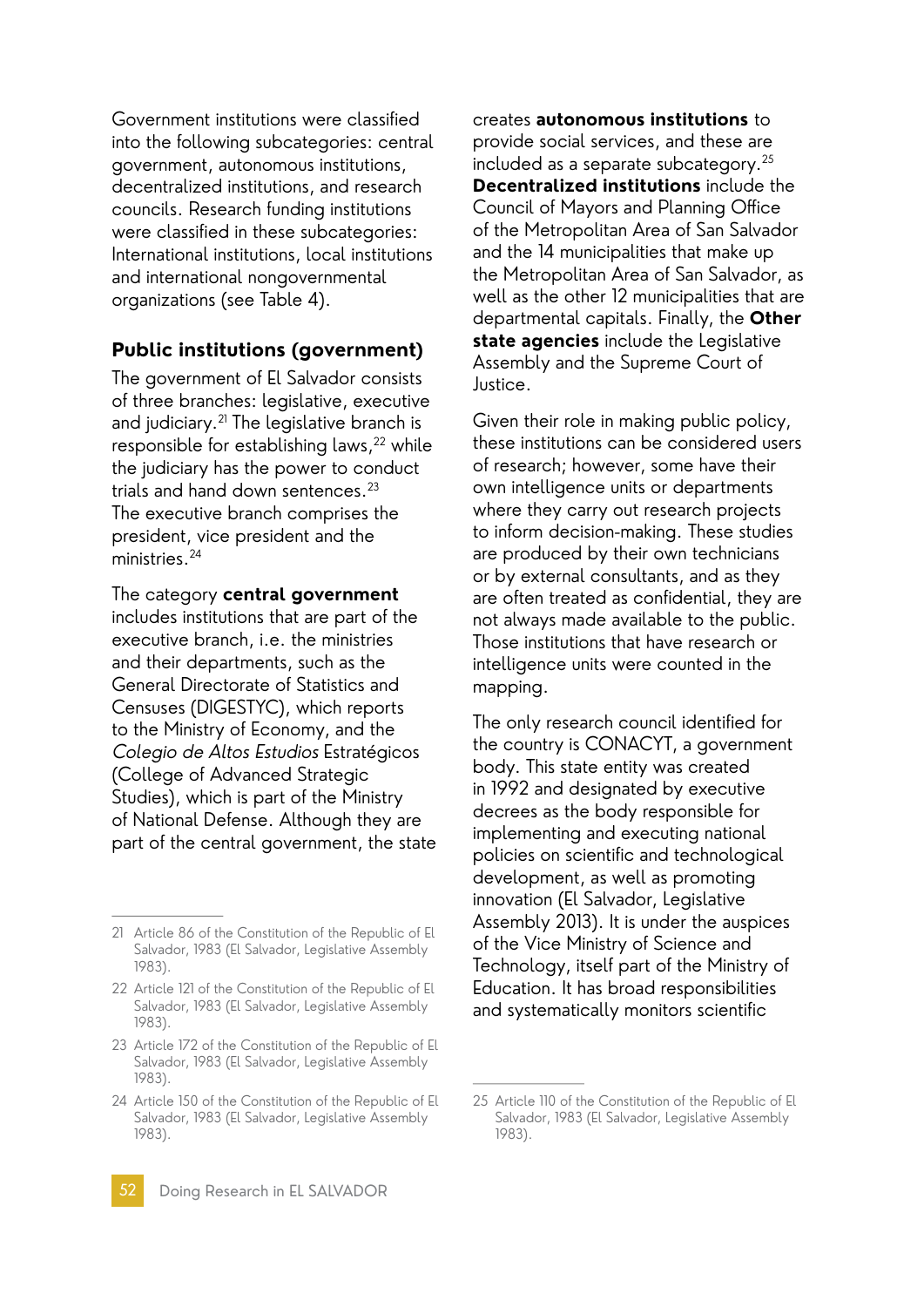research in HEIs and government agencies. In addition, efforts are made to promote research in the country through awards and acknowledgments for researchers and the institutions in which they work. It should be noted that CONACYT does not follow up on some institutions that have intelligence units (for example, the Directorate of Intelligence and Economic Policy at the Ministry of Economy).

Researchers in the focus groups stated that although CONACYT has a long history (almost 30 years), it has had very few results and its weaknesses are little activity in social science research, no coordination of actors, and few quality standards for research. Other participants stated that they know very little about CONACYT's social science activities. They acknowledge that the budget is limited.

One of the main producers of research and statistics in the central government is DIGESTYC, which is in charge of the production of economic statistics, such as the Consumer Price Index (CPI), and social statistics such as the Multipurpose Household Survey and Vital Statistics. They have recently incorporated a gender statistics observatory.

Among the autonomous institutions, we find public institutions that have research departments, specializing in topics of interest to their respective institutions. This is the case of the Central Reserve Bank, which conducts technical economic and financial research to provide advice to government decision-making processes (Central Reserve Bank of El Salvador n.d.) and the Superintendent of Competition, whose studies identify restrictions or failures in the functioning of markets (Superintendent of Competition n.d.).

### **Funding agencies**

Included in the category of funding agencies are international development aid agencies, which grant developing countries resources on a concessional basis for the purpose of promoting their economic development and social welfare (Ministry of Foreign Affairs n.d.). They are classified into the following subcategories: international donors, international private donors, and international agencies. The subcategory of international donors included financial agencies, such as the IDB and the World Bank, multilateral agencies like UNDP and the United Nations Children's Fund (UNICEF), development assistance country donors (government agencies such as USAID and GIZ, the German development agency). The subcategory of private donors includes institutions such as Oxfam and, finally, the category of international organizations includes the Secretariat for Central American Economic Integration, comprising seven Central American countries.

A total of 12 of these institutions were identified, but only six hire full-time researchers; the rest finance research through consultants and promote the dissemination and use of the results.

#### **HEIs**

According to the law on higher education in El Salvador, HEIs are classified into three categories (art. 22):

- **Technological institutions** provide training in the various science, art and humanities specializations for technicians and technologists.
- **Specialized HEIs** train professionals in an area of science, technology, or art.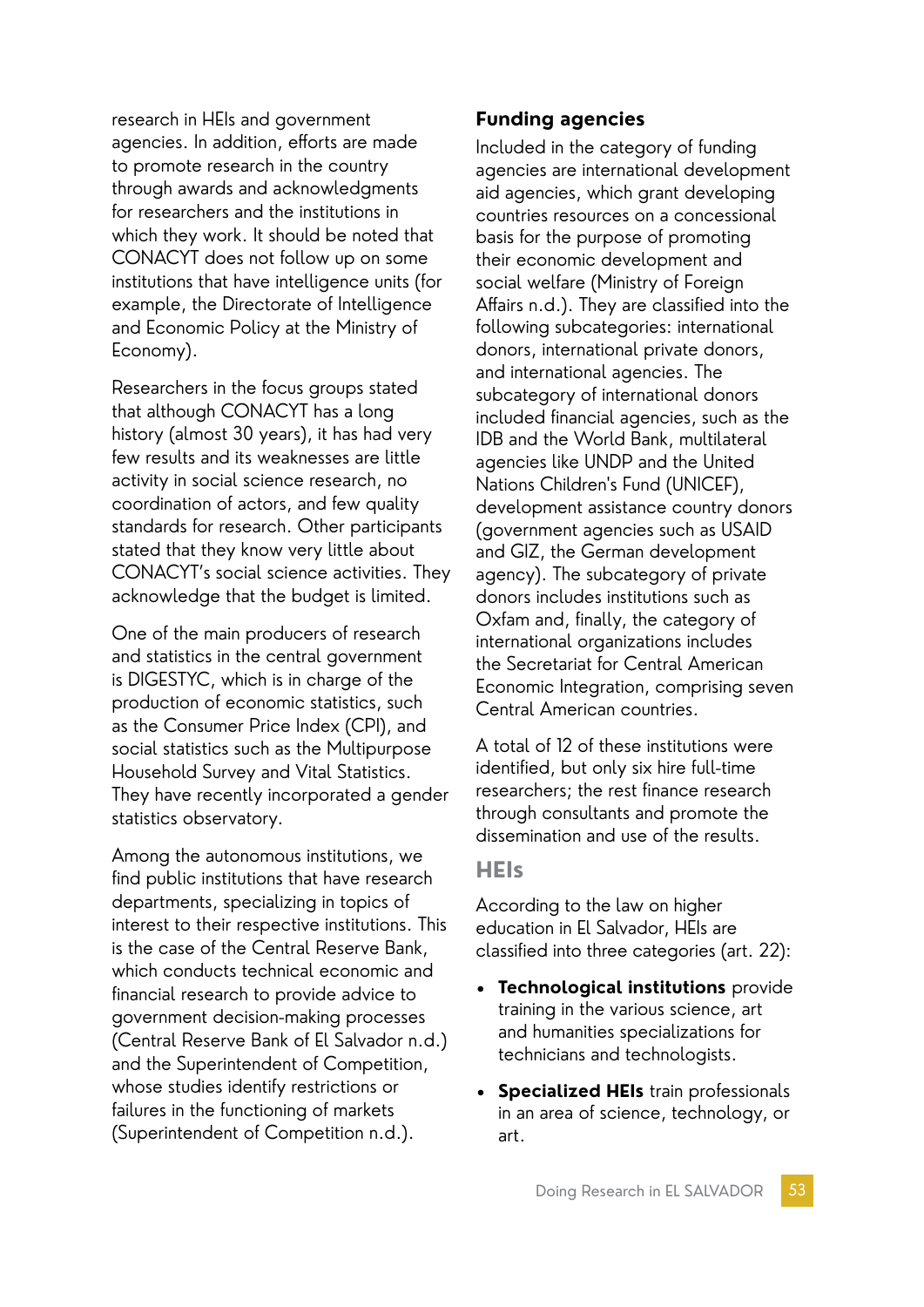• **Universities** provide academic training through study programs with multidisciplinary studies in the sciences, arts, and techniques.

These institutions can be public and private:

- **Public:** Entities governed by public law with legal status and assets in its own right (art. 26). The government funds these entities through its budget line for supporting state universities in order to promote research and any other budget line necessary to provide for and improve the country (art. 27).
- **Private:** Permanent and nonprofit public entities that use their assets to fulfill the objectives for which they were created and invest the rest in research, quality teaching, infrastructure and social outreach (art. 28).

There are 41 HEIs in El Salvador: 34 of them offer social studies degrees, 29 are private and 5 are public. Public institutions are the only state universities in the country, graduate schools that offer advanced technical studies, a teacher training school that is part of the Ministry of Education, and two police academies. More than 80 percent of these institutions (28) are located in the Metropolitan Area of San Salvador,<sup>26</sup> while only 6 (18) percent), are in other municipalities: one is located in the west, two in the east, and one in the north of the country.

The law on higher education of El Salvador establishes that one of

the functions of higher education is research,<sup>27</sup> and these institutions are required to conduct at least one study per year in each area of study they offer,28 with an allocated budget, and may be supported with public and private resources.

The law allows for the creation of research<sup>29</sup> units, schools, and centers to carry out this task. Most HEIs have a research unit or department. At least nine institutions have created their own research centers, institutes, or observatories;30 four of these have a research unit and an additional research center, institute, or observatory. The latter are independent from other research units and have their own management structure; in most cases, each has a coordinator. However, there was one case in which the research director of one institution was in charge of administration for two other institutions.<sup>31</sup>

Three institutions had created observatories dedicated to public opinion polls and their researchers were included in the mapping. There were also at least two private universities offering the services of their Ethics

29 Article 23, law on higher education.

<sup>26</sup> The Metropolitan Area of San Salvador comprises 12 municipalities in the department of San Salvador, plus 2 municipalities in the department of La Libertad.

<sup>27</sup> Article 3, law on higher education.

<sup>28</sup> Article 37(d), law on higher education.

<sup>30</sup> The director of each university research unit, center, institute, or observatory was identified. Prior to conducting the Research Administrator Survey, a decision needed to be made regarding the number of coordinators to survey in cases where universities had more than one research unit, each independent of the other.

<sup>31</sup> It had to be decided whether this person needed to complete a survey for each organization of employment, or they should select the most relevant.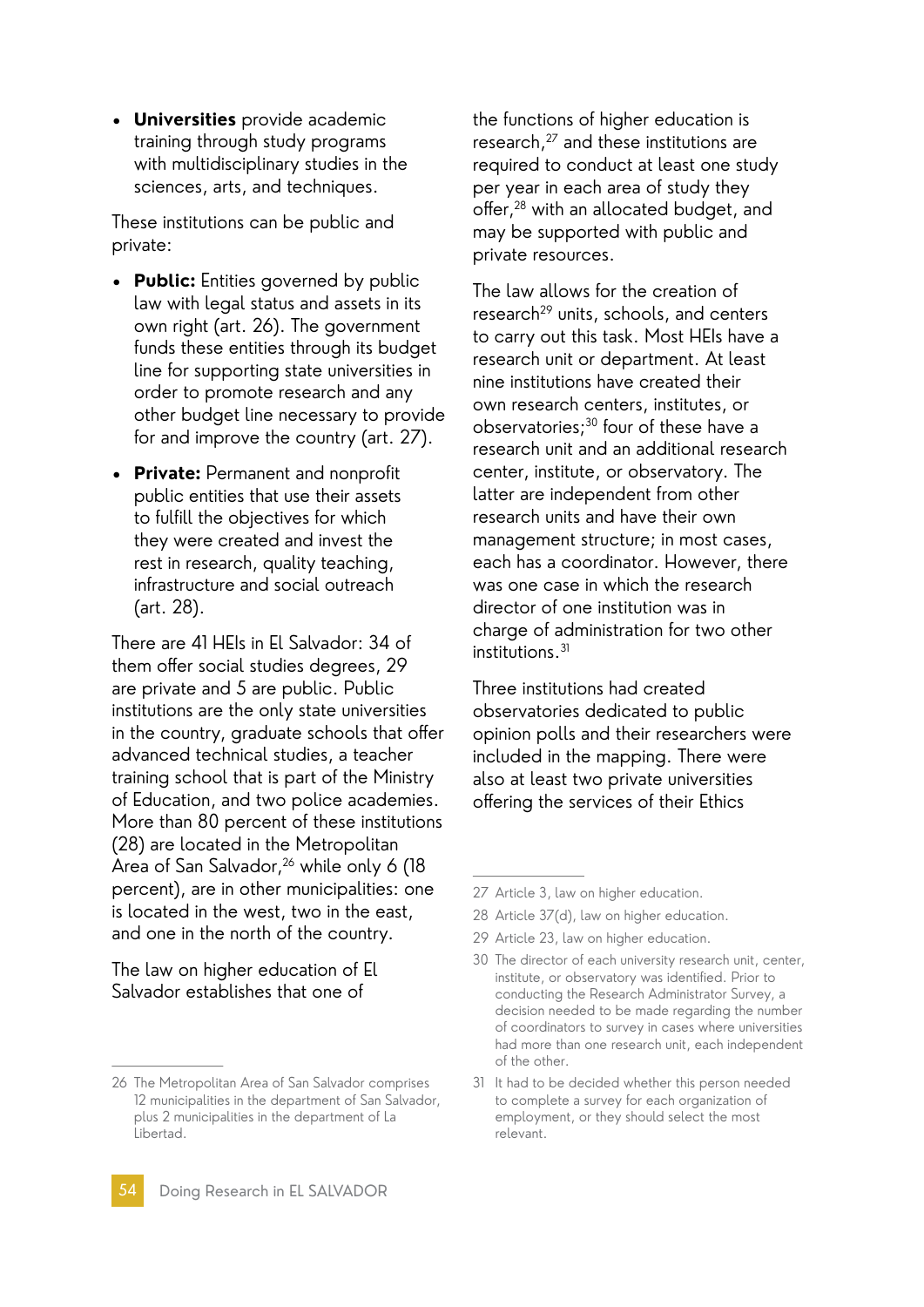Committee to outside entities, requiring approval for their preliminary projects, and in both cases, research was in the area of health. One of these universities reported that 52 research protocols had been reviewed by its Ethics Committee in 2019.

In some institutions, the research director or coordinator also performs research duties. This role is referred to in the GDN methodology: the "research administrator" —a role that is not always performed exclusively by a single person—refers to administration activities taken on by one or more members of the research team, usually either a senior researcher or a director of a research unit. These activities are carried out alongside their research.

All universities must report the number of researchers in their institution to CONACYT. CONACYT defines researchers as professionals dedicated to the creation of new knowledge, products, processes, methods and systems, and to the management of their respective projects, who have directed or participated in the execution of R&D projects, and who belong to entities where these projects are developed (CONACYT 2019b). The database provided by REDISAL lists the names of the researchers and their academic background, but some entries omit details about their research topics. There are significant disparities in the number of researchers in HEIs; the greatest number of researchers are reported by UCA, the Pedagogical University of El Salvador, and the Catholic University of El Salvador. Although UES reports close to 100 researchers, according to CONACYT data, more than half are dedicated to medical sciences, natural sciences, agriculture and engineering.

### **Civil society**

This category comprises nonprofit institutions.32 Most have been created under the designation of "foundation", which Salvadoran legislation establishes as those created for the benefit of the public.33 This category is divided into two subcategories, namely NGOs and think tanks. An NGO is any organization that has not been created by a government or by an agreement between governments (Arévalo 2010). Think tanks, on the other hand, produce research and analysis, advising on provide policy matters to enable policy makers and the public to make informed decisions (McGann 2021).

There were 86 institutions included this category, with only 10 classified as research producers, namely 3 NGOs and 7 nonprofit think tanks, according to each institution's definition of itself. In terms of geographic location, all are located in the Metropolitan Area of San Salvador. Two think tanks were identified: the Latin American Faculty of Social Sciences (FLACSO) and the Central American Institute for Fiscal Studies (ICEFI), based in Costa Rica and Guatemala, respectively.

Generally, whether they are NGOs or think tanks, civil society institutions' web pages provide little or no information about their research staff. In most cases, at least one researcher was identified at each institution. The institution with the most researchers was FUSADES, with 22.

As in the case of HEIs, this category also includes some individuals with

<sup>32</sup> Article 9, law on nonprofit associations and foundations (Legislative Assembly 1996).

<sup>33</sup> Article 18, law on nonprofit associations and foundations (Legislative Assembly 1996).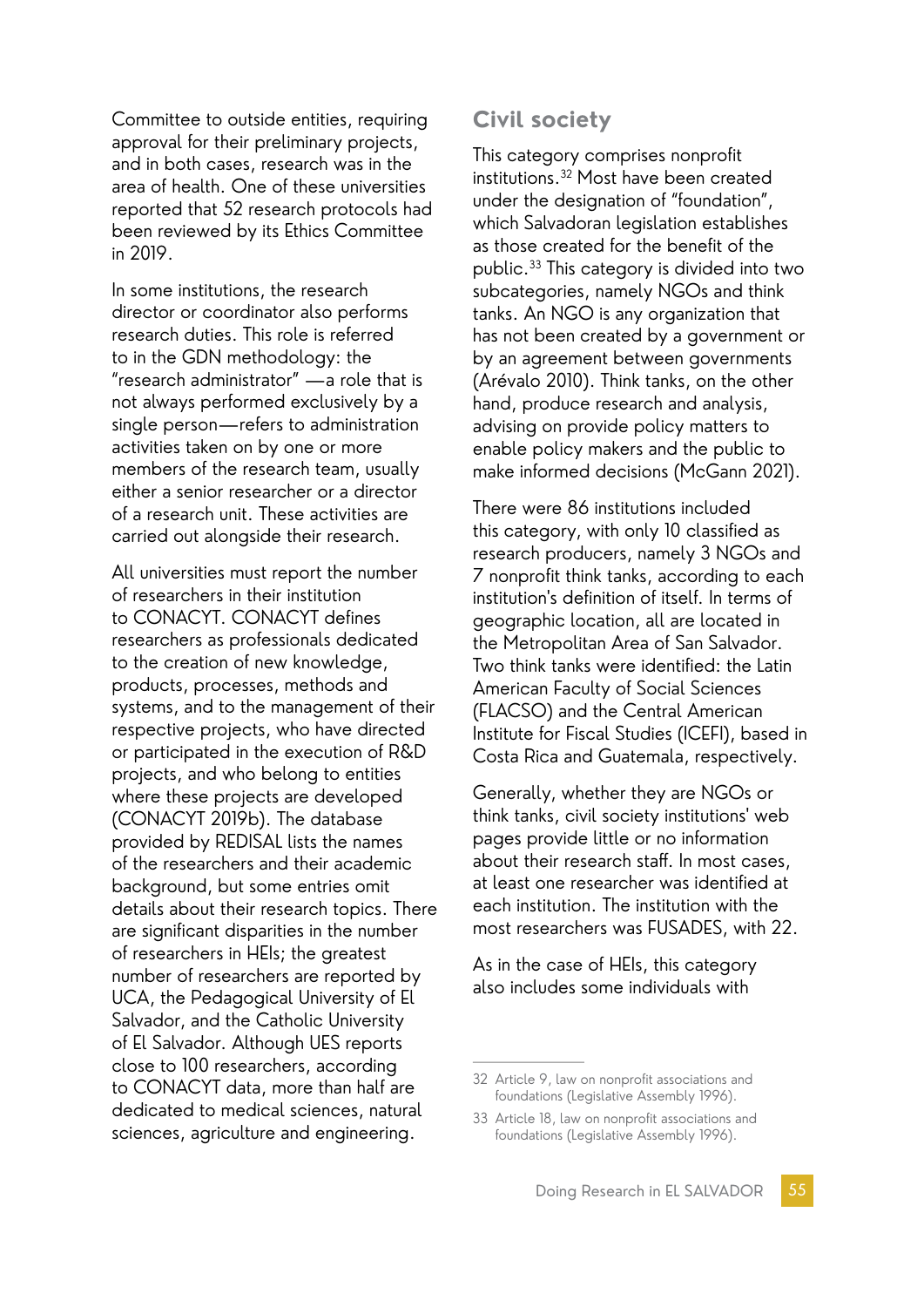dual responsibilities as researchers and "research administrators."

# **Private sector (industry)**

Thirteen institutions have been identified in this category, all located in the Metropolitan Area of San Salvador. These include four business associations or trade unions, whose research focuses on industry performance and economic analysis. Additionally, Institute for Access to Public Information records on public contracting in various institutions were reviewed and seven consulting firms were identified as recipients of contracts to conduct studies or research. However, four of these companies did not respond when asked about the number of researchers they hire.

Finally, this category included the only private research center focused on scientific research. This is the first private research institute recognized by CONACYT, and focuses on the areas of psychology, psychopedagogy and neurosciences. Research in these areas had been reserved for universities, since there are several therapeutic centers in the country, but they do not conduct research in this area.

# **3.3. Characterization of stakeholders and their relationships**

This section provides a description of the architecture of the national research system, detailing the groups that make it work, as well as an evaluation of their relative importance, their limitations, and the interactions among them.

The actors involved in social science research can be broadly grouped into producers, users, and funders. Each actor is classified into one of these three

categories according to its primary role (Figure 2), although many actors may play more than one role. For example, think tanks are primarily producers, but also users of the research produced by other actors. The government can take on all three roles: it is a user of research produced by academia, think tanks and other actors; it is a producer of studies undertaken by some of its agencies; and it is a funder of research that it commissions from third parties.

Figure 2. Actors in the social science research system



Source: Prepared by the authors based on DRA methodology (GDN 2020).

In order to characterize the actors and better understand their motivations, the challenges they face, their linkages and their relative importance in terms of interest and power of influence, five focus groups were organized with researchers from think tanks, foundations, HEIs, the public sector and researchers not linked to any institution in particular. In addition, a mixed focus group was held with representatives of international development aid agencies and foundations. There were 18 participants in total.

The focus groups were governed by guidelines, with questions exploring the reasons for producing, using or financing social science research, the challenges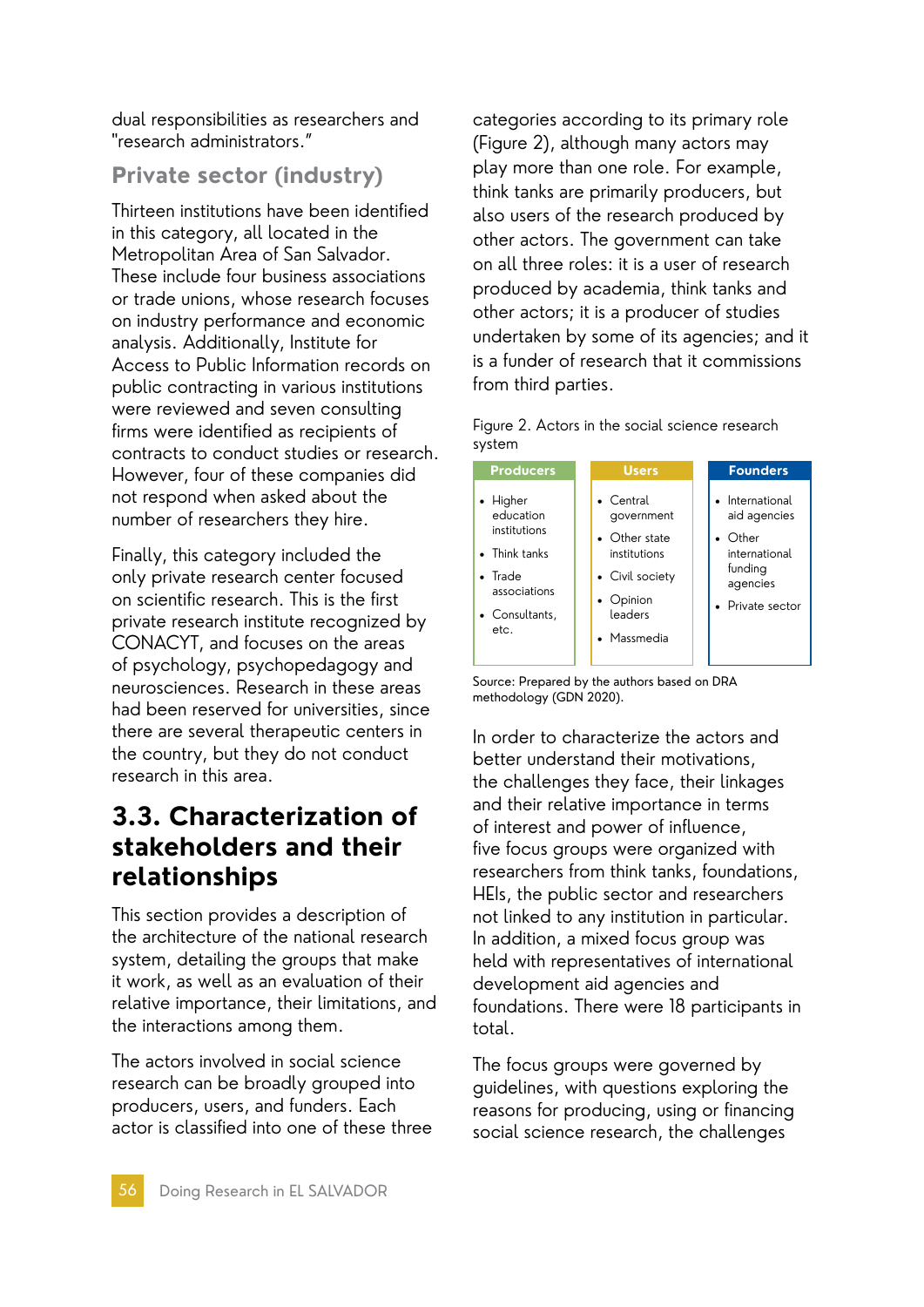faced by researchers, research ethics, the existence of researcher networks in the country, the role of CONACYT, factors that influence research results, relationships among actors, interests and power of influence. The main results are presented below.

### **Perception of social sciences**

According to the participants, there is a great deal of ignorance in El Salvador regarding the contribution of the social sciences. In general, the population is unfamiliar with their purpose, uses and relevance, and even the areas in which some professionals in these disciplines can work. This has repercussions on society's perception of the knowledge generated by the social sciences, and in turn, means that they are not valued as subjects or as activities.

"A social science researcher is considered to be a person who just gives an opinion when actually it requires lots of studying and preparation to be able to do and say certain things. I think that this is significant: we are not in a society that understands what a social science is" (Participant in focus group 2).

In addition, the participants think that in El Salvador, social sciences are not assigned much value and research is not given much importance. They add that there is no "culture" of social or scientific research, that making decisions based on research is not considered important, and there is no clear agenda for social science research.

"The country is not research-oriented, in my opinion. By that I mean we don't have that culture of making decisions based on research. So, research has a very feeble role" (Participant in focus group 5).

The state is also affected by the lack of a culture of or little interest in conducting

research. As evidence, participants point to the fact that public policy decisions are made based on outdated data; as an example, they mentioned that the last censuses were conducted approximately 15 years ago.

The lack of knowledge about the usefulness of social science research also influences the low demand by the state and by other actors for research.

"Our industry is still sometimes very short-sighted about the importance of research, and more so the state" (Participant in focus group 4).

This low demand means that in some social science disciplines, such as linguistics and history, it is more difficult to find employment as a researcher and additional activities need to be found to generate income or supplement it. In addition, it is more difficult to get involved in research projects. Sometimes these projects arise in collaborative work done by friends or acquaintances, but they are not always paid, so they participate because they are interested in making a name for themselves, or because they consider research to be important.

"Because the other issue is that you can do research, but it doesn't put food on the table" (Participant in focus group 5).

Moreover, the consensus is that the predominant perception of the social sciences is politicized. Since the topics addressed are often considered "uncomfortable" for the state, it is believed that the ultimate purpose of social sciences is to hold institutions to account and the authorities are reluctant to have their policies questioned. In some cases, this politicized view of social research may generate resistance to acknowledging its contributions.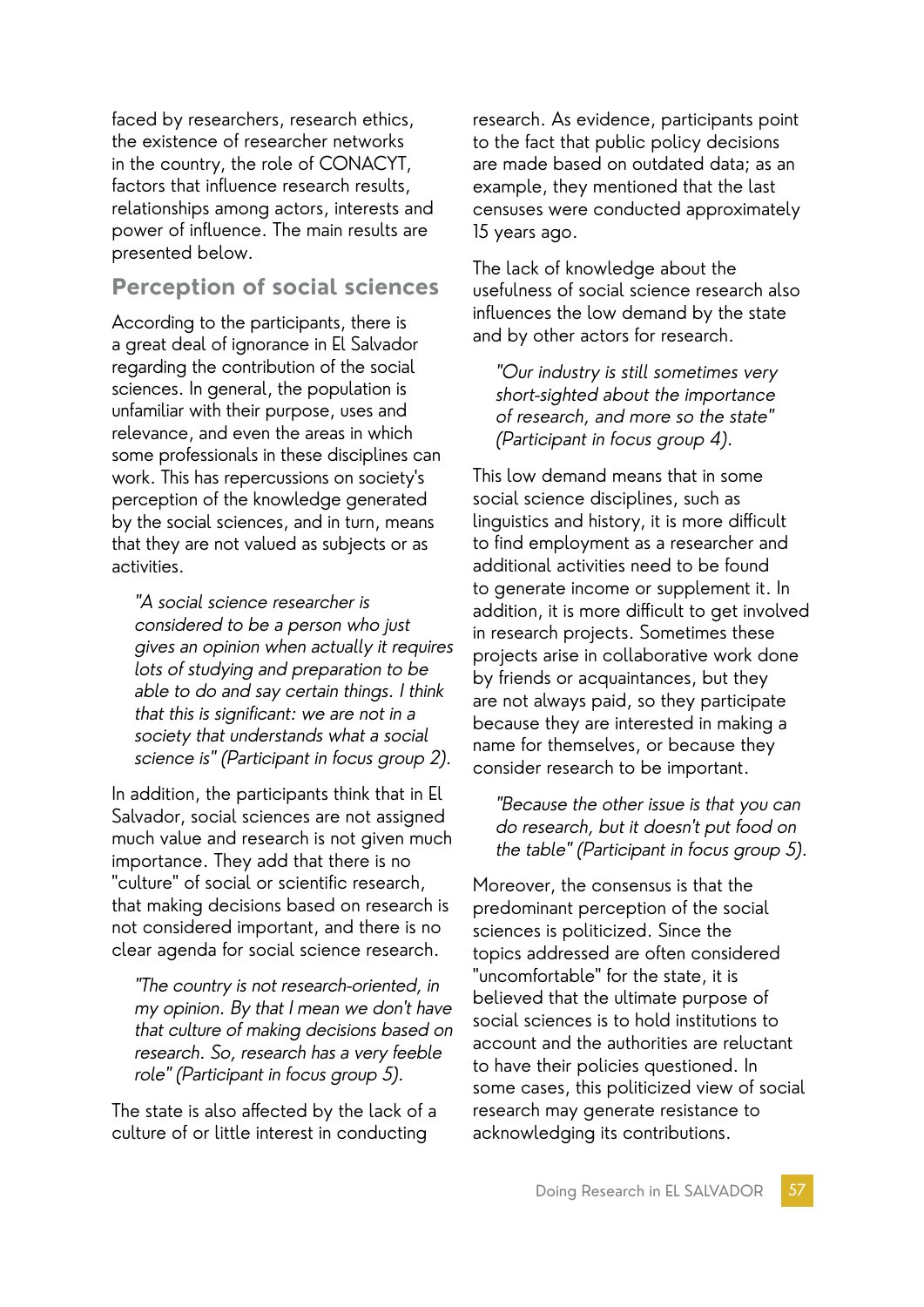#### **Relationships between stakeholders**

The focus group participants agree that there are interactions between the different actors who share an interest in social science research. However, this is not done in a coordinated, systematic, or permanent manner. In many cases it arises circumstantially when interests align or funds to study a certain topic become available.

"Yes, actually, there are interactions, and at a general level, I would say that no coordination is defined" (Participant in focus group 5).

HEIs interact with civil society through social outreach. They work with other HEIs as research partners. Their relationship with the private sector is research-specific, and this goes both ways, i.e. information is requested, and support is provided when requested. They also interact with research funders, which may be international development aid agencies or other actors. Respondents believed that their relationship with the central government is informal and arises when the government requests support.

As for interactions with think tanks and other actors, the respondents' perceptions differ. Some respondents pointed out that there are successful experiences of joint work between think tanks, government, trade unions and academia. However, others mentioned that each actor is protective of its own area of work and that there are barriers that hinder collaboration.

"As a researcher, I have been able to work with every [actor]: higher education, civil society, government institutions, funding agencies and the private sector... you see, institutions are very protective" (Participant in focus group 2).

On the other hand, the government interacts with the private sector and civil society, because this responds to certain needs. It interacts with international development aid agencies as a partner and also as a recipient of funding. However, it is also a user of the research produced by think tanks. The government is seen as a user and partner of HEIs. Some respondents point out that the interactions between the government and the other actors is informal; it occurs in a circumstantial and, at times, somewhat forced manner.

The perception of another group of participants is that all stakeholders interact with each other in a dynamic, complex, and multidirectional manner. This group believes that relationships should be built on the research needs of the actors; however, they believe that some actors do not "know what they need."

"I see interactions that should be less concentric, perhaps more dynamic, because the actors are interrelated... there is a [wider] relationship between all [actors in the field] and [smaller] links between them" (Participant in focus group 4).

Regarding the existence of a research system in the country, the consensus among the participants is that the actors are fragmented, that there is a lot of competition to produce studies, and that there is no consolidated system; rather, specific partnerships to carry out joint work.

"I don't think that we have a social science research system in El Salvador, because everything is fragmented, everything is dispersed" (Participant in focus group 4).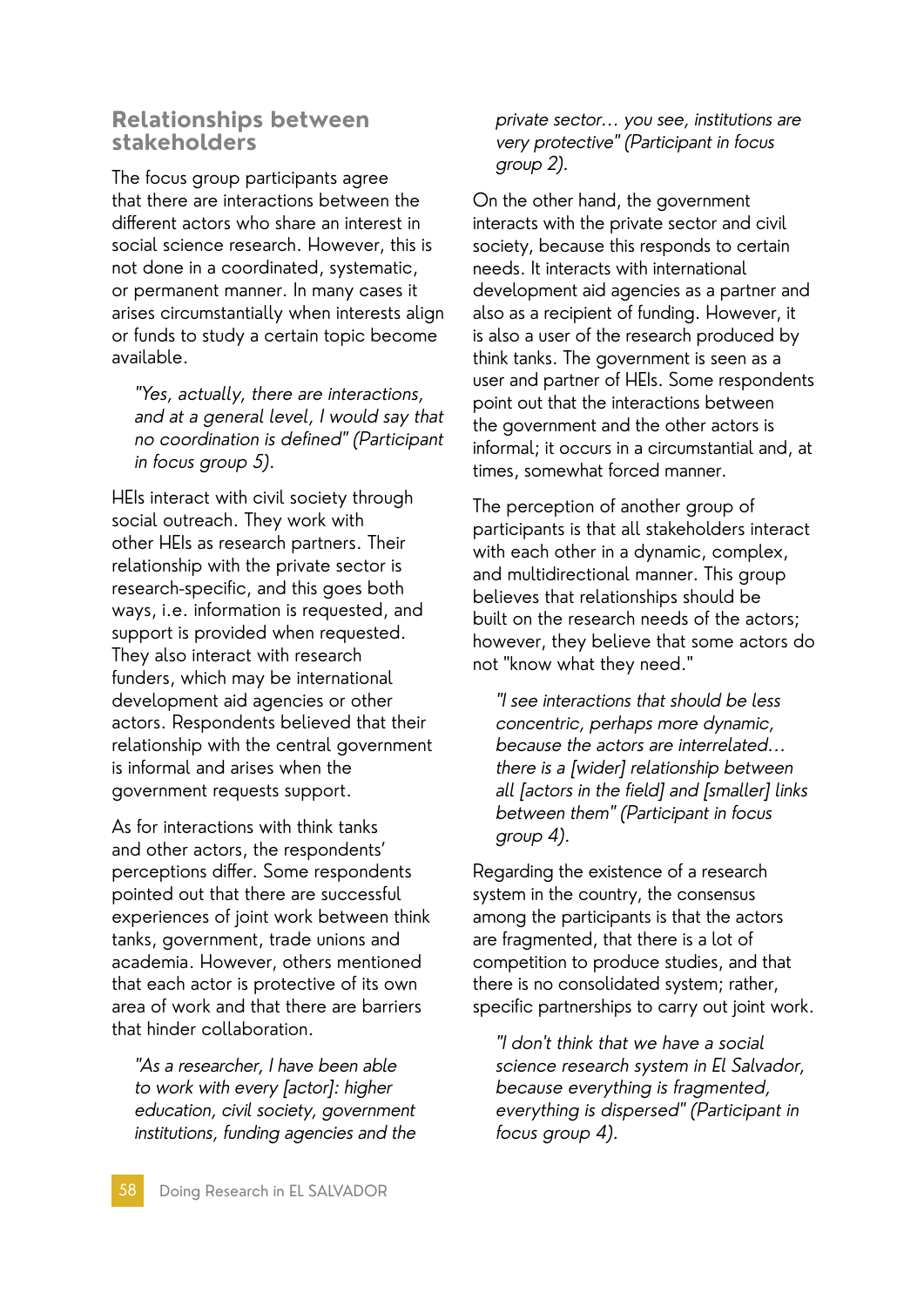"Yes, there are institutions that do research work; eventually there may be particular partnerships on some topic or some study. But as for a network, I think it that is yet to be created" (Participant in focus group 3).

In addition, they point out that more information about CONACYT and its activities needs to be disseminated. A strategic and coordinating vision is needed to unite the actors and spread the idea that they can be part of a system.

"In part, that is because there is no vision for a system, right? No one is aware that they can be part of a system" (Participant in focus group 2).

#### **Motivation to undertake research**

There are different perspectives on what motivates actors to do research. The end of the armed conflict and the signing of the Peace Accords in 1992 marked a turning point, when research was conducted to formulate proposals for the social reconstruction of the country.

"The post-war period lent itself to social research precisely to look into the effects of the war on our society, how we were going to move forward... the motivation in the end was for the social sciences to contribute to this social reconstruction" (Participant in focus group 2).

According to the participants, motivation is linked to the objectives of the institution that conducts or finances the research. Motivations for carrying out social science research include the desire to generate knowledge, to shed light on certain issues and offer solutions aligned with real circumstances, to defend convictions from a technical and nonideological point of view, to analyze and put into practice the

work of the public sector, and to demand accountability.

Others mentioned that the interest in researching certain topics is linked to the state of events at a given moment, such as migration, sexual diversity and elections. Therefore, the research agenda could be linked to the current situation in the country or to topics that are in fashion, and not necessarily longer-term issues.

On the other hand, participants state that HEIs do not acknowledge the effort involved in doing research and that the incentive system is inadequate.

"The university might be interested in doing research, but it has budgetary restrictions and its own internal processes. Is research carried out? Yes, research is carried out, but it is often based more on people's desire to do it and beyond any economic recognition that may exist. There is no adequate incentive system, and this has been a shortcoming for decades" (Participant in focus group 1).

### **Common challenges faced by social science researchers**

#### **Difficulties accessing data and information**

Lack of data, outdated data, and difficulty accessing data in a timely manner are other challenges about which there is considerable consensus among those interviewed.

Obtaining public information in a timely manner is another relevant issue. The country does have a law on access to public information, which, although useful, has its limitations. For example, there are delays in data delivery, and although the law establishes that institutions must systematize and make available to the public information that they produce, not all of them comply with this requirement. In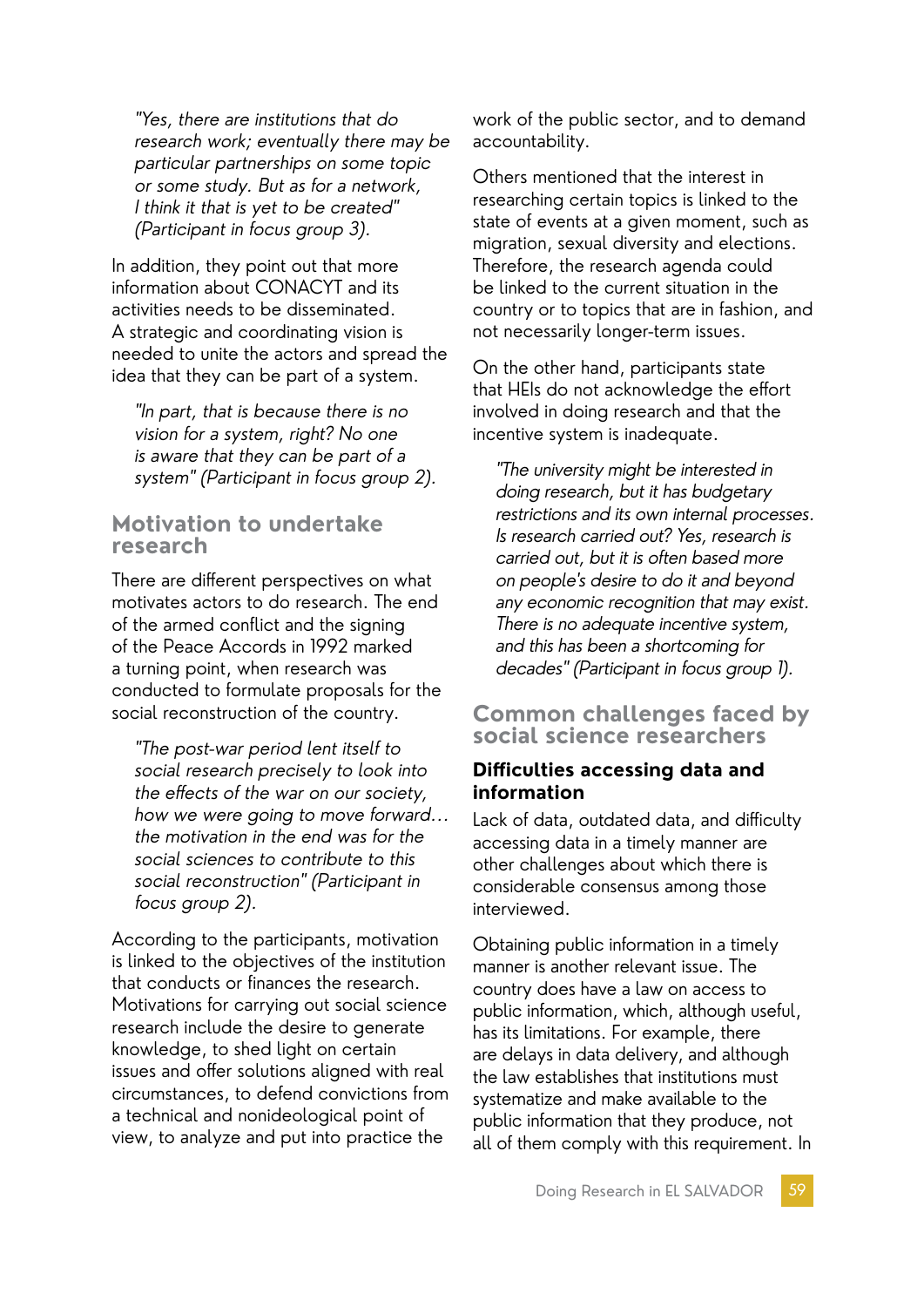addition, they mentioned that lately there are more restrictions placed on providing information, claiming that it is "classified."

There are also difficulties accessing previous research. Respondents stated that much of the information and research has been lost due to carelessness, fire, earthquakes, or flood damage. They added that no records remain of publications made by think tanks that were active during the 1980s but have since disappeared. Sometimes information about the country is better stored abroad.

Public policy design requires a broad range of information; however, some participants believe that there is little research to inform decision-making. In their opinion, academia and research centers focus on few topics, which are addressed in a reduced and specific manner. Other limitations they point to are that some research does not address the country's main problems and that the recommendations they offer are not viable.

"When designing a public policy, a broad range of information is required. So, there is very limited information for decision-making or for the design of public policies" (Participant in focus group 5).

In unsafe contexts, where the prevailing attitude is distrust, as in the case of El Salvador, the challenge is identifying new ways of approaching research subjects and obtaining information from them.

#### **The available social statistics are limited and outdated**

The country does not have an autonomous entity that produces social statistics. The main provider of this information is DIGESTYC, which is under the auspices of the Ministry of Economy, and therefore the scope of the topics it covers is limited, as is the updating of data sources such as censuses, and the allocation of funds to cover different needs. As a result, according to some respondents, the information available is insufficient and data is slow to be updated.

This results in other research producers seeking to satisfy their information needs by conducting their own surveys, making research more expensive, both due to the costs associated with the survey process and those associated with the lack of safety.

### **Limited availability of digitized reference documents**

There were limitations in gaining access to original sources and making digital queries. There is no virtual library or database in the country featuring research by national authors in the social sciences that can be shared by all stakeholders (think tanks, academia, etc.). Some libraries are available, but they are outdated, have more international than national products, or the personnel have no knowledge of the documents that are stored or their location.

The lack of digitized reference documents made it difficult to continue working during the COVID-19 lockdown. Digitization would be useful, providing access to materials in case of unforeseen circumstances such as the pandemic. Queries could also be made more quickly and would not depend on third parties such as librarians or document managers who filter them according to their knowledge or lack thereof.

### **Reluctance to share information**

Participants stated the issue of data access also has a cultural dimension to it. They point out that neither individuals nor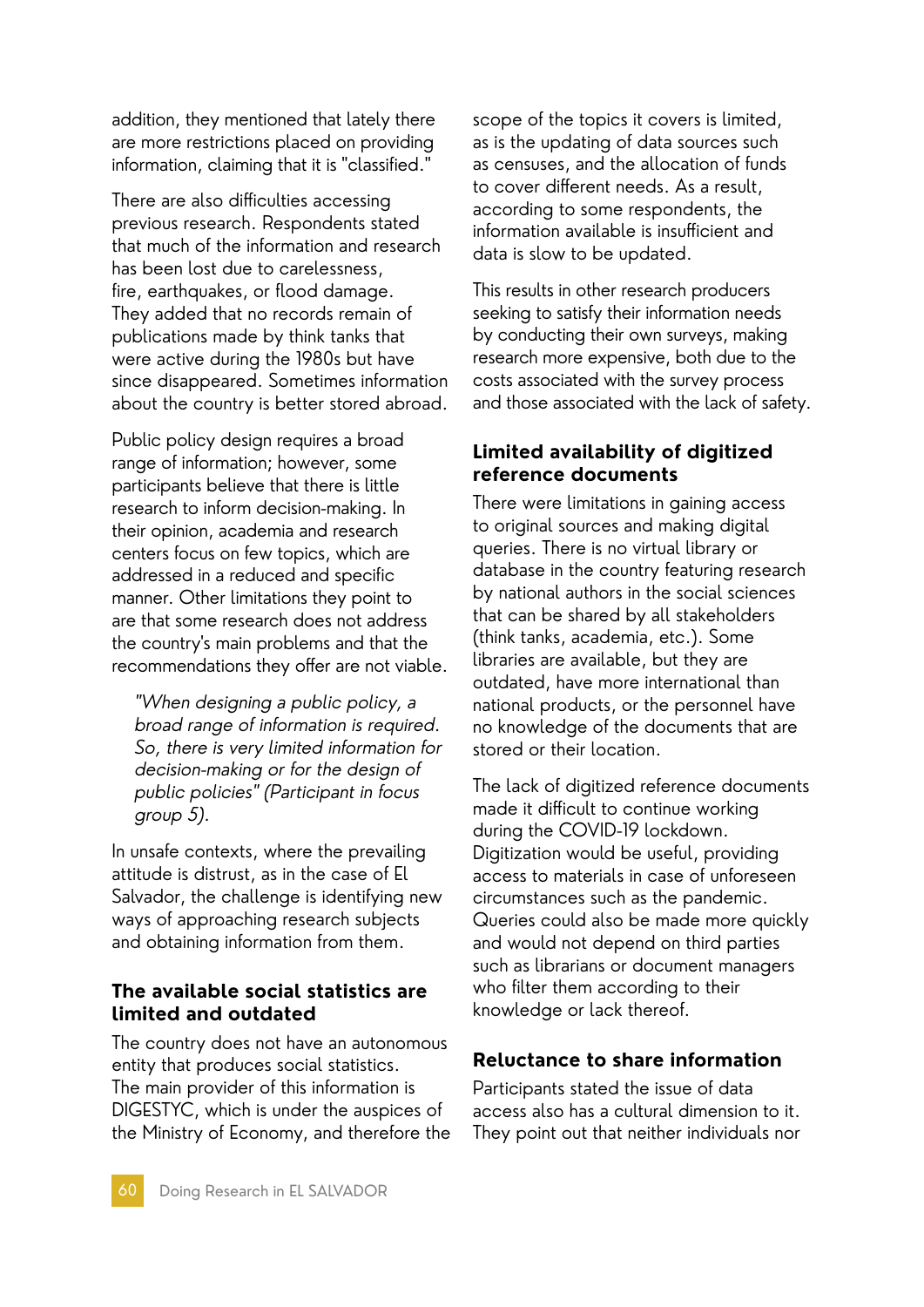institutions—mainly public agencies—like to share information. However, it depends on the matter under investigation. At times, people are unaware of the existence of certain information or material or do not know where it can be found.

### **Limited funding**

The general perception is that there are few financial resources available for social science research. The scarcity of resources affects the research process. For instance, think tanks mentioned that financial resources are limited and insufficient to cover some aspects related to research such as virtual library membership dues or the cost of disseminating research results.

The challenge of finding sources of funding is faced by most of the actors. The state does not allocate funds to finance research, and there is no national fund for research, nor is there a national research institute with competitive funds for research on priority issues for the country. According to the participants, the lack of funding for research is linked to the perception that the social sciences are neither useful nor important.

"I think the support also reflects the real perceived need for the research" (Participant in focus group 4).

Given the fact that institutions must seek external resources to conduct studies, research is limited to the topics that fit the agenda of those that are funding it. It is often the case that finding funding for research is difficult if it is not linked to particular projects or interventions.

"Getting funding to generate knowledge is difficult. It generally becomes easier when it is associated with a particular intervention and research appears as a

complementary or parallel line of work in that intervention" (Participant in focus group 1).

International funders are another alternative for obtaining financing. However, the funds they provide for studies and research concentrate on topics that are of interest to them, influencing the El Salvador's research agenda. According to the participants, there is little flexibility to obtain funding for other topics that are perhaps more relevant to the national context.

"[Do we get to] define the agenda? No. It is more along the lines of, I have this funding for the issue of disability, for instance, a public institution wants us to see what we can do [with it], or it is focused on another issue, and there is not much freedom to define [it]. And I do not see a relationship where the public sector can ask the aid agencies, 'look, we need this, this, this and this research' and the aid agencies respond [well to it]" (Participant in focus group 5).

On the other hand, the participants mentioned that it is difficult to compete for funds abroad because the country is small and unknown in some circles, and its contribution to social science knowledge, or other areas, often goes unacknowledged.

"We are a small country; some people think it is not very relevant to the rest of the scientific community and it is hard to find our place in this environment" (Participant in focus group 4).

In addition, some external funds are restrictive as they are only available to formal institutions and are not very accessible to researchers who are not linked to an institution. For these researchers, applying for these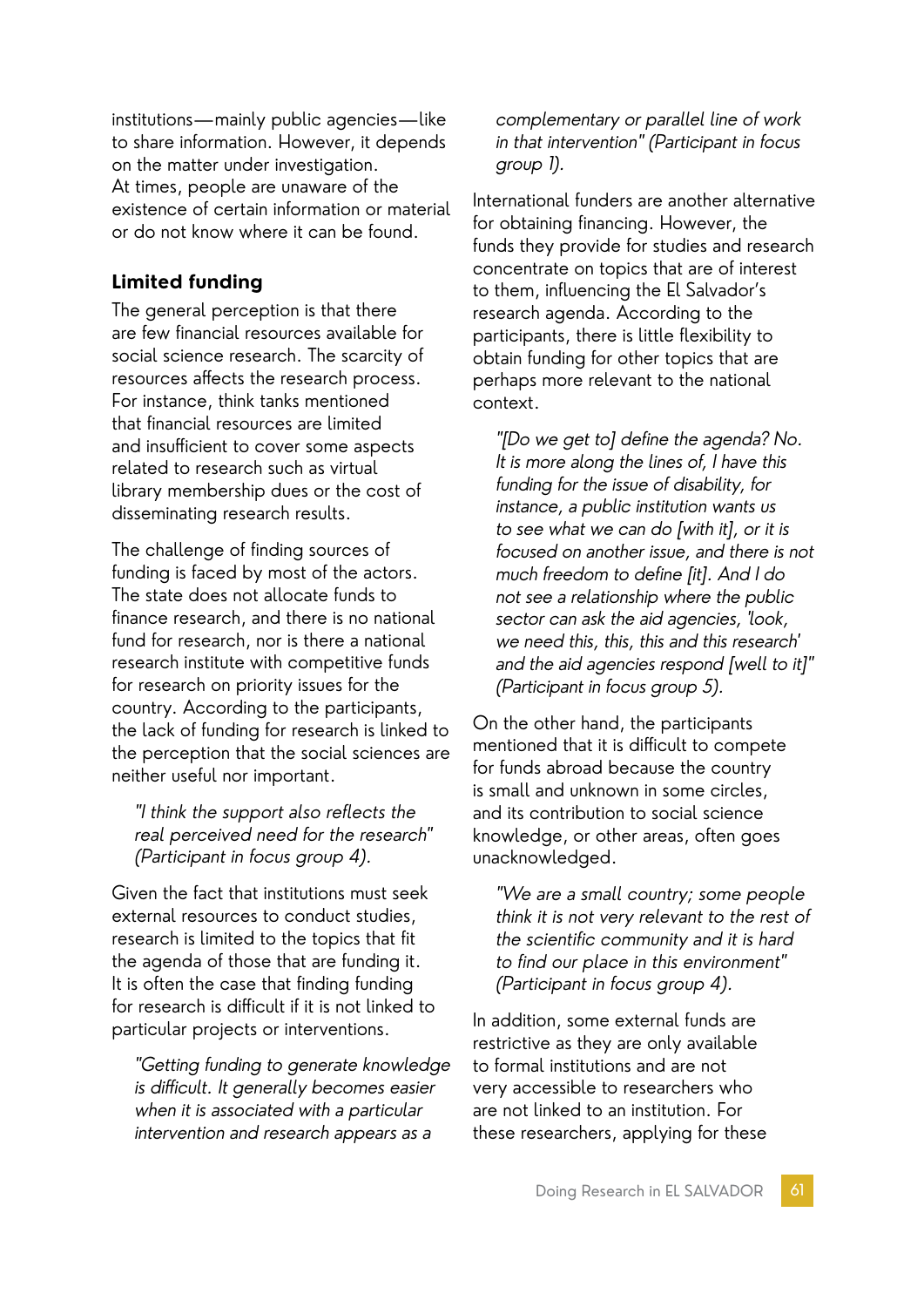opportunities requires more time and effort. In their opinion, the topics of interest are already defined, and there is little room for dialogue and for establishing research priorities jointly with the public sector.

According to the participants, the resources available for funding are poorly distributed, since there are very few resources for some social science disciplines such as linguistics or history.

Finally, respondents mentioned that the pandemic resulted in more restrictions on research funding, since once the funds have been negotiated, they remain fixed. But the lockdown caused delays in meeting deadlines, which had negative impacts, for example, on payroll costs. Based on this experience, the stakeholders think that future projects should incorporate a "contingency" plan to protect funds and the presentation of results.

# **Specific challenges for HEIs**

According to the participants, an institution's priorities determine the resources it allocates to research. They stated that, although HEIs say that they are interested in doing research, in practice it is not necessarily a priority, since they allocate few financial resources and little time to research. An additional challenge they face is that when they obtain funding from sources outside the institution it becomes part of the general fund, which means that they must go through bureaucratic processes to use the funds, and this results in delays in carrying out the research. The participants pointed out that research funds should be more flexible, in order to be able to respond in a timely manner to the needs of researchers at different stages of the research process.

Along with the fact that funds are limited, there is no adequate economic incentive system in the country. Some participants believe that this has an impact on the lack of motivation to do research, while others mention that this is more a calling than a profession.

"If people can't capitalize on the results or the work they do, well, there is no incentive, other than the subjective part, doing research because you simply want to do research... in other words, 'ah okay, I'm going to do this research and I may get a pay raise or an award for doing it, so that is how I can capitalize on it.' That never materializes" (Participant in focus group 1).

According to the participants, teachers have to spend all their time and effort on teaching, and research takes a back seat.

"The teacher is overwhelmed with so many students, so many hours, so much marking. The time [available] for research is very limited" (Participant in focus group 2).

"I think that for the most part, research is not carried out beyond, perhaps, in some cases, preparing for a course" (Participant in focus group 4).

In addition, they pointed out that HEIs do not have a research policy with defined priority areas for research. These two aspects mean that research efforts only occur based on the individuals' initiative and on a standalone basis. In their opinion, students are not encouraged to do research, and any research that is done, is limited to being a requirement for graduation.

## **The quality of research**

According to focus group participants, researchers lack vital skills. They identified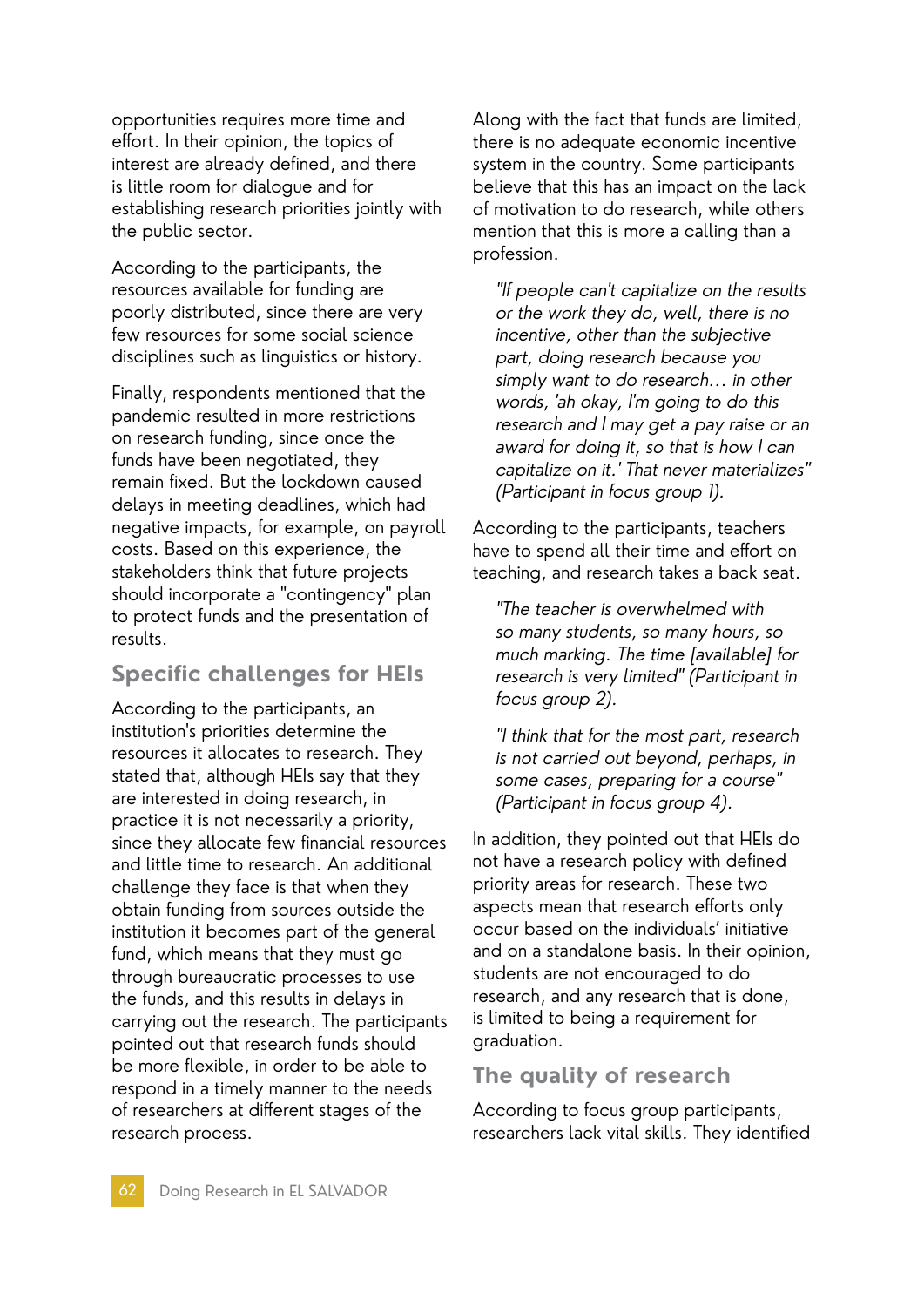deficiencies in their understanding of methodologies, research skills, reasoning, and knowledge of diverse schools of thought.

"I see great strength in the theoretical frameworks proposed, in the preparation of the background information. But transferring this conceptual foundation to the empirical part, and then tying this empirical part back to the working hypotheses... that is where, let's say, there is a significant deficiency" (Participant in focus group 1).

One aspect that influences these deficiencies is that the training researchers have is weak. According to the participants, the academic content of the HEIs is outdated, and they have neglected research training in favor of more "practical" subjects. Only two universities have research methods as part of their curricula, and one of them has incorporated it only recently.

Another aspect linked to quality is unfamiliarity with research ethics. According to the participants, in some cases it is a challenge to make institutions aware of the need to take ethical measures in research involving human subjects, and that this involves more than the signing of a consent form. Often including ethical measures involves added costs; however, funders may be flexible to a certain degree and assume these costs if they are considered from the outset. Respondents mentioned that the "more serious" institutions do, at least, incorporate ethics in their studies.

On the other hand, there is not a deeply ingrained culture of submitting articles or studies for peer review before publication. Some respondents pointed out that there could be a lack of technical rigor in the research and that could lead to bias.

Communicating research results in plain language that is understandable to the average citizen is a challenge for researchers.

Dissemination of research findings is limited, and it is a challenge to ensure that the population has access to the knowledge generated in the social sciences. Disseminating research results is a way to give back to those who provided information and collaborated in the research. According to the participants, there needs to be journals to disseminate the knowledge generated in the social sciences on an ongoing basis. However, they pointed out that there are currently other media available such as podcasts, websites, blogs, audiovisual material, radio, and television programs that are not being leveraged.

#### **Power of influence and interest in social science research**

In order to understand the extent of the interests and power of influence of the different actors involved in social science research in El Salvador, the participants in each focus group were asked to classify the actors within a Mendelow matrix that measures the interest that each actor has in research against their power to influence it. In addition, they were given the option of excluding from the matrix the institutions that they considered not to be so relevant to research. For this exercise, "interest" was defined as the willingness to produce, disseminate, or use social science research. "Influence" was defined as the capacity to exert positive or negative influence on social science research and its public policy applications.

The majority believed that HEIs' interest in research was low or very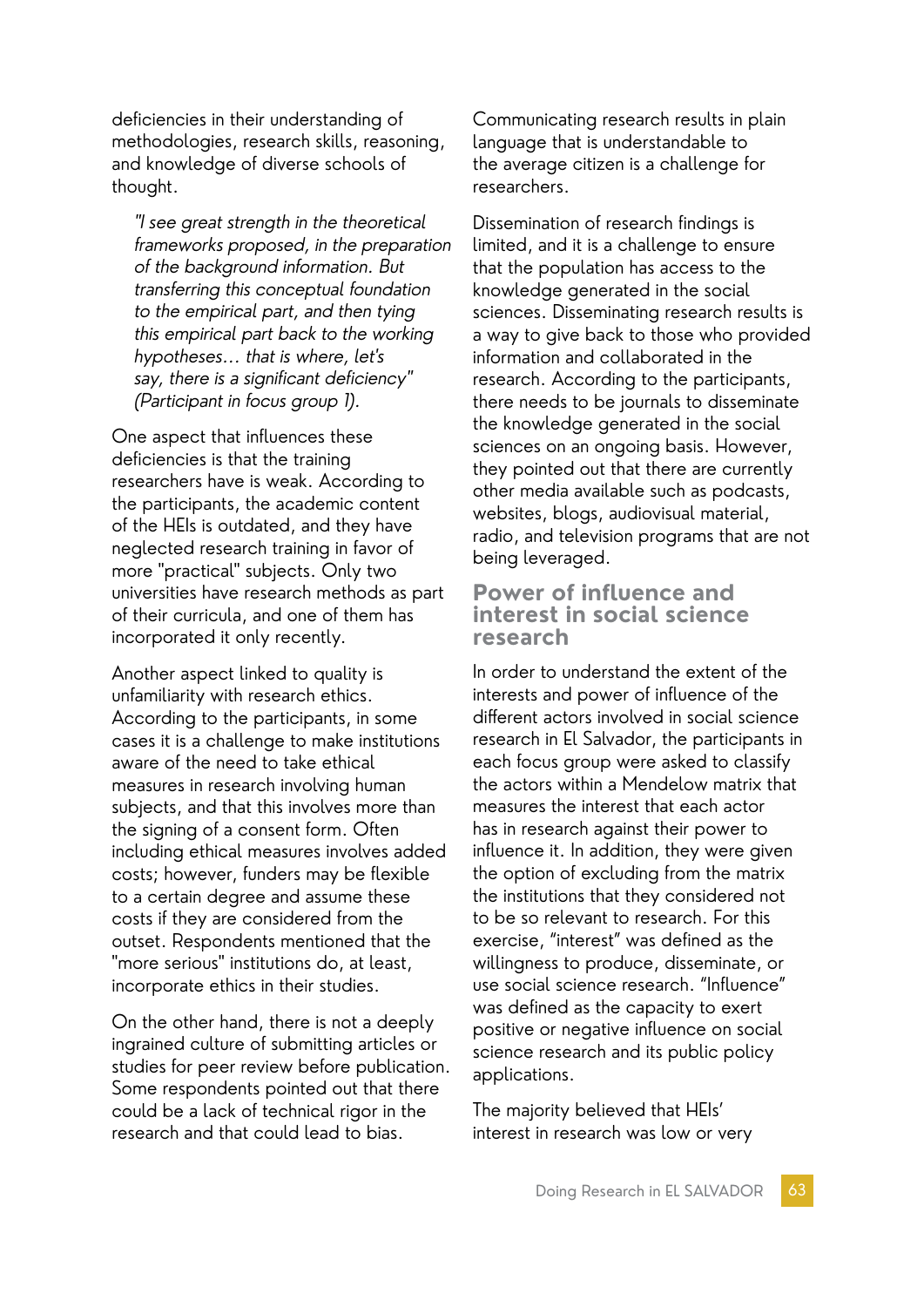low. Interestingly, even HEIs believed themselves to have low interest in research. This is because, as previously mentioned, they allocate little time and funding to research. In addition, participants pointed out that few institutions have their own research centers which shows, in practice, that their interest is low (see Figure 3, Figure 4 and Figure 6).

"There are really very few universities that have consolidated research centers. Some have new research centers, [and] they are making many contributions, but I believe that there is always an objective of profit for everything [carried out] in the universities." (Participant in focus group 2)

However, the participants in the mixed focus group and those from the public sector stated that in their opinion, HEI interest in research is relatively high, concentrating on certain topics but neglecting others that are not on their

agenda, although they are in agreement regarding the scarcity of resources for conducting research (see Figure 5 and Figure 7).

With respect to power of influence, the general consensus is that HEIs have little power to influence public policies, which is evident in the fact that although much of the work they do has an impact or gets a reaction from the population, this lasts a short time and is quickly set aside. Respondents also noted that the government currently shows little willingness to adopt the results of research produced by HEIs and other actors (see Figure 3 Figure 4, Figure 6 and Figure 7).

"At this time, the government is not very willing to run with what the think tanks [suggest]; universities can make proposals based on research to guide the government's activities" (Participant in focus group 1).



Figure 3. Actor classification by interest in and influence on social science research: HEI focus group

**Interest:** Willingness to produce, disseminate or use research.

**Power:** Ability to positively or negatively impact social science research and its application in pubic policies.

Source: Prepared by the authors based on the focus group discussion with HEI researchers.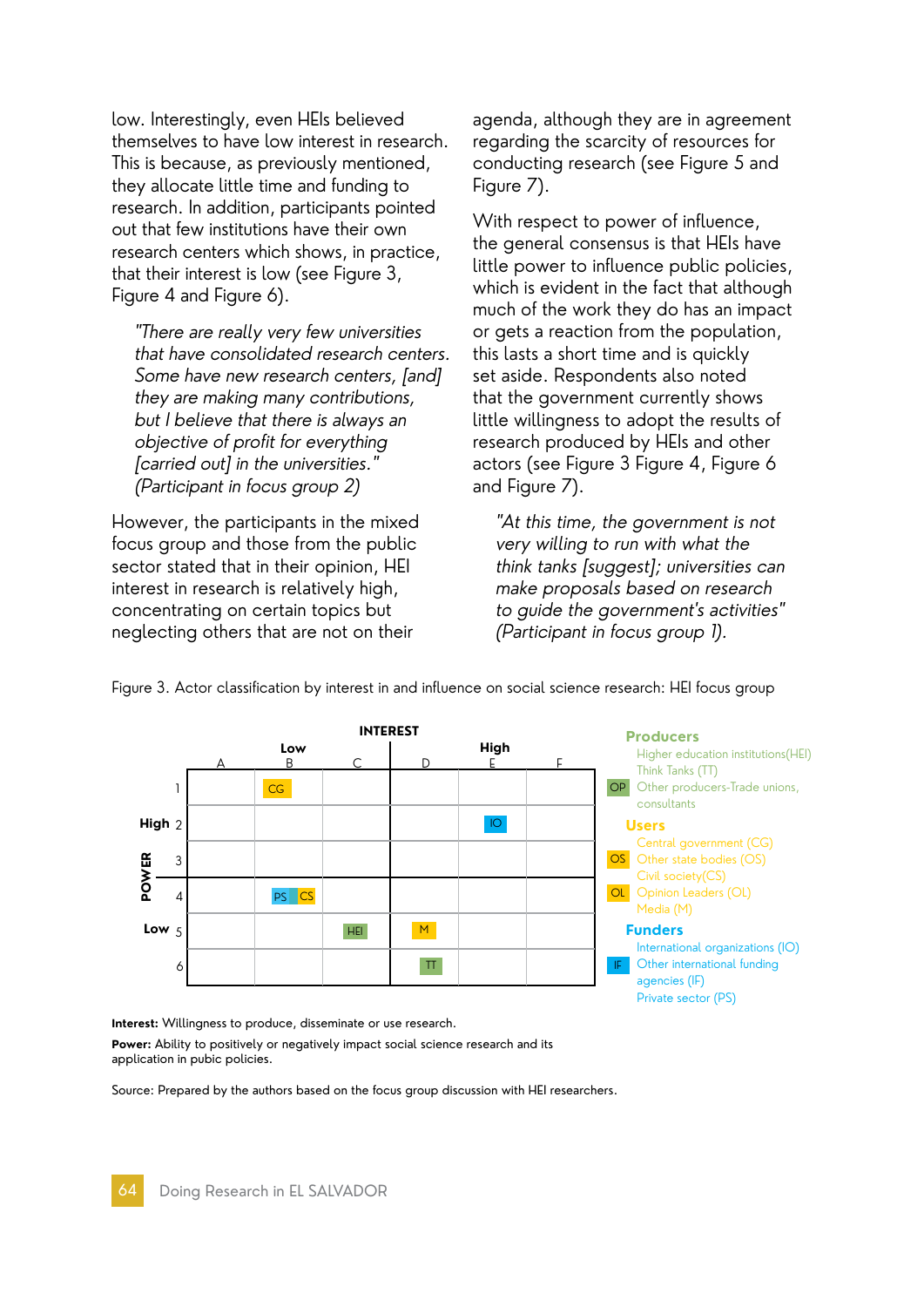

Figure 4. Actor classification by interest in and influence on social science research: think tank focus

**Power:** Ability to positively or negatively impact social science research and its application in pubic policies.

Source: Prepared by the authors based on focus group discussion with think tank researchers.

**Think tanks** are perceived by the majority of the respondents as actors with a high interest in social science research, with the exception of independent researchers because they work in research, and because of their strong capacity (see Figure 3, Figure 4, Figure 5 and Figure 7). However, the majority also believe that their power of influence is very low (see Figure 3, Figure 4, Figure 6 and Figure 7). According to the respondents, think tank legitimacy is currently under attack by the state, which refuses to recognize them as generators of knowledge, and is not open to using the results of their research.

"Currently, I think that think tanks are facing a crisis of legitimacy, due to this government. It's all to do with the opposition parties. Any assessment that they make" (Participant in focus group 2).

Other **research producers** (trade unions, consultants, etc.) are perceived as having low interest in research by think tanks and the public sector (see Figure 4 and Figure 7). However, independent researchers

think that the interest and influence of other producers, particularly certain trade unions, is relatively high, as they organize themselves to find spaces to publicize their research work (see Figure 6). However, the broader consensus is that their influence is low or intermediate.

"I think that most of the research processes, and things like them, and the most innovative ones, have been carried out in their sectors in recent years" (Participant in focus group 4).

There is a general consensus that the interest the **central government** has in research is very low. According to participants, this low interest is reflected in the fact that there is no evidence that the measures they implement are based on technical criteria. Respondents believe that the government does not attribute any importance to technical knowledge in the development of public policy, and that it is not interested in science in itself, but rather in seeking answers or solutions to some of the challenges it faces. They also mentioned that the government is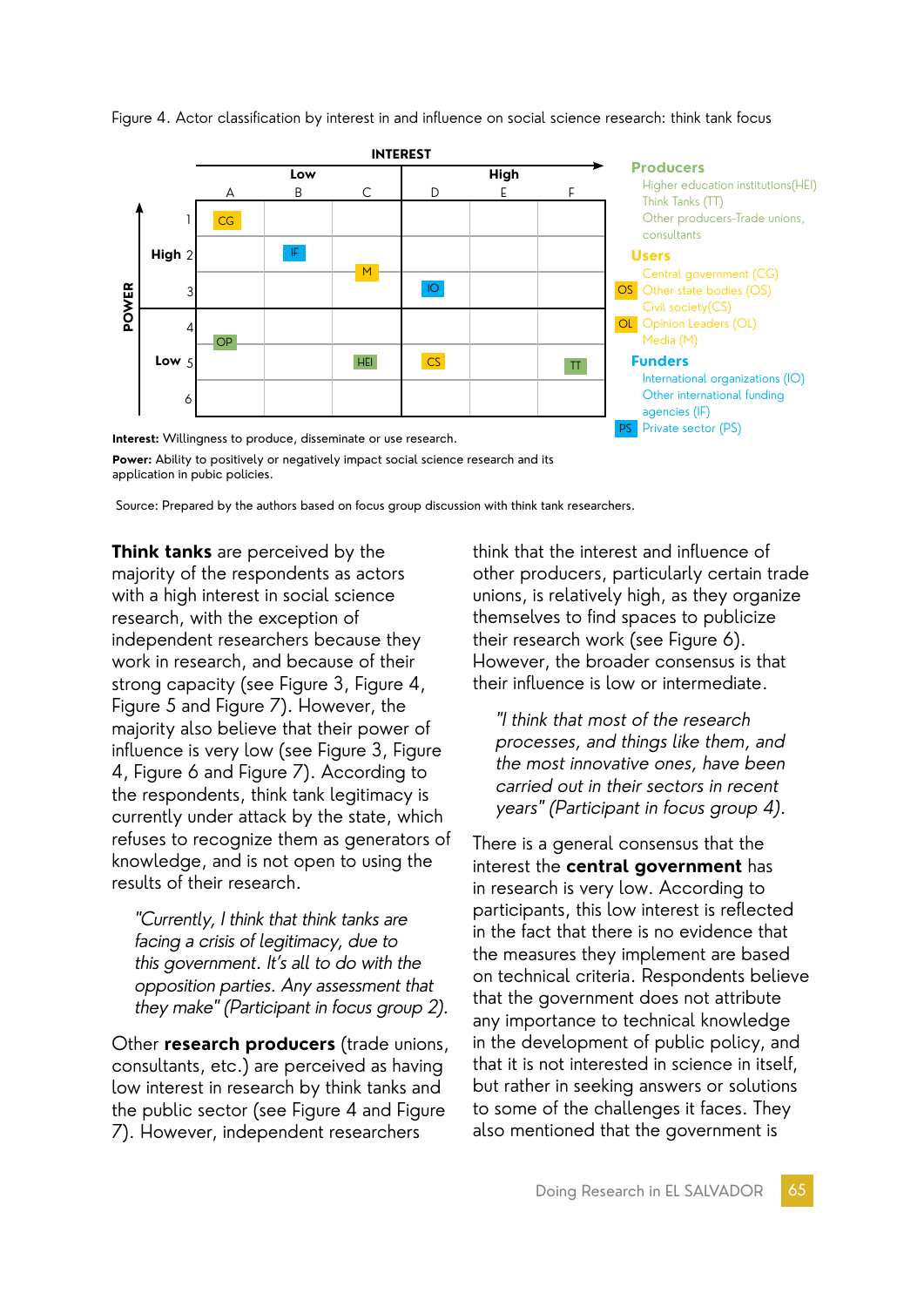most interested in those results that support its aims. Finally, they mentioned that no funds are allocated to updating data sources, such as censuses, which provide important inputs for research and public policy making (see Figure 3, Figure 4, Figure 5, Figure 6 and Figure 7).

"We are faced with a government that does not like [to use] technical knowledge to develop public policy. It does not seek to clearly establish technical criteria to make decisions about one measure or another" (Participant in focus group 2).

"If the research is convenient, it will be used; if it supports their causes, they will say yes. But not if it goes against them" (Participant in focus group 1).

Regarding the government's influence, the majority of respondents said it had a high or very high level of influence because, according to them, when they want something done, it is done (see Figure 3, Figure 4, Figure 5, Figure 6 and Figure 7).

"Well, yes, it is high [power] and it pains me that it is so high... but we are accustomed to decisions being kind of centralized" (Participant in focus group 4).

In addition, the participants believe that the central government also indirectly influences the research agenda of other stakeholders, because it "forces" research centers and the population to follow up on issues related to the public policies it promotes.

"I think it encourages research in a particular way, because the current government comes up with all sorts of notions. So, it makes people go out and do research and gets research centers to follow up on certain topics. For example, when Bitcoin was announced. I don't think anyone knew much about

that matter a couple of months ago, but now the research centers are providing their opinions; opinion leaders are researching it" (Participant in focus group 3).

The participants of the mixed focus group, which includes funders and the public sector, believe that the **other state institutions<sup>34</sup>** have a low interest in research, although not as low as the central government (see Figure 5 and Figure 7). However, they clarified that institutions in this category are diverse, and those that are technical in nature have a strong interest in research. They also mentioned that their interest is limited to certain topics. Conversely, independent researchers stated that other state institutions have a relatively high interest (see Figure 6). The participants agreed that their influence is relatively high, especially within the scope of action of each institution; for instance, the power of influence of municipalities is high at the local level.

"Here it gets really unequal; for instance, OPAMSS [the Planning Office] actually needs scientific information for the work they are doing. For instance, the Superintendent of the Financial System should be extremely interested" (Participant in focus group 3)

There was no consensus regarding the degree of interest **civil society** has in research. HEIs, independent researchers and the mixed focus group consider the group to be diverse, and believe that, in general terms, it does not acknowledge the importance of research, but that civil society seeks out research when the

<sup>34</sup> Only three focus groups classified other state institutions in the chart.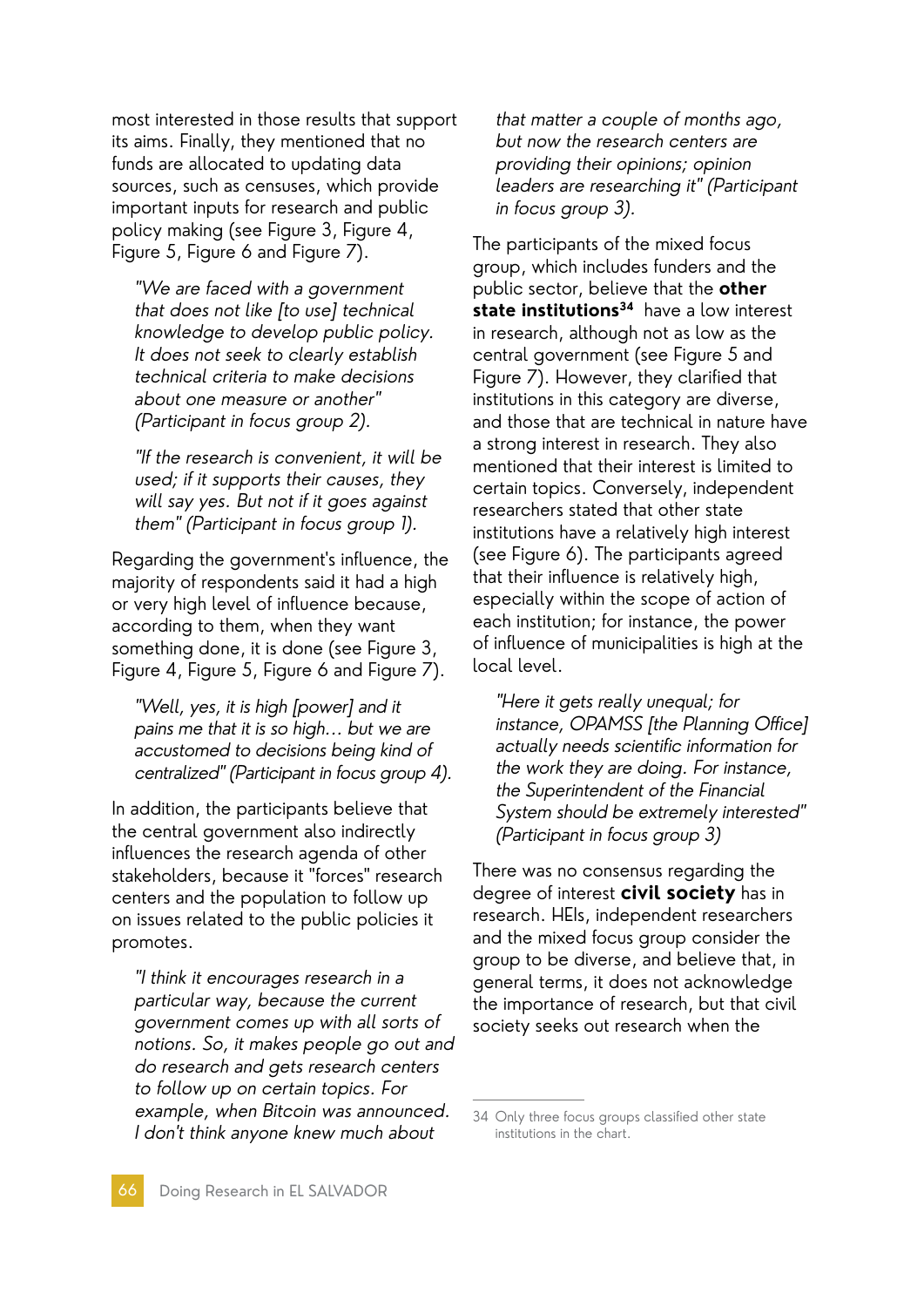

Figure 5. Actor classification by interest in and influence on social science research: mixed focus group (including funders)

**Interest:** Willingness to produce, disseminate or use research. **Power:** Ability to positively or negatively impact social science research and its application in pubic policies. Source: Prepared by the authors based on focus group discussion with mixed group.

topics are on its agenda. For this reason, they rate its interest between low to medium (see Figure 3. Actor classification by interest in and influence on social science research: HEI focus group, Figure 5 and Figure 6). The public sector, on the other hand, believes that civil society's interest is relatively high (see Figure 7).

"My perception is that civil society looks for specific things that it demands. They tend to be good recipients if there is a shared agenda" (Participant in focus group 3).

Most think that civil society has limited influence on national policy, because the state has labeled civil society as the "opposition" (Figure 3, Figure 4, Figure 5 and Figure 6). However, it has strong influence over local politics, or in a community in which it is working (see Figure 7).

"Little power to exercise [its influence], let's say, on a national scale. But it does have it on a small scale, in a community, in a municipality where

#### it's working; it has the power to use the information to implement things" (Participant in focus group 5).

The consensus is that media outlets have a relatively high interest in research, because on occasion they consult experts to back up their reports. Some media outlets carry out journalistic investigation, while others do their own surveys and use their own measurements (see Figure 3. Actor classification by interest in and influence on social science research: HEI focus group, Figure 5, Figure 6 and Figure 7). On the contrary, the think tanks assign them a low interest level, indicating that the media limit their efforts to certain topics that fit their agenda (see Figure 4).

"By their own contacts, at times, who seek them out to get an opinion, to support the OpEd column or news reports" (Participant in focus group 1).

Independent researchers, think tanks and the mixed focus group believe that the influence of the media is relatively high because they are able to generate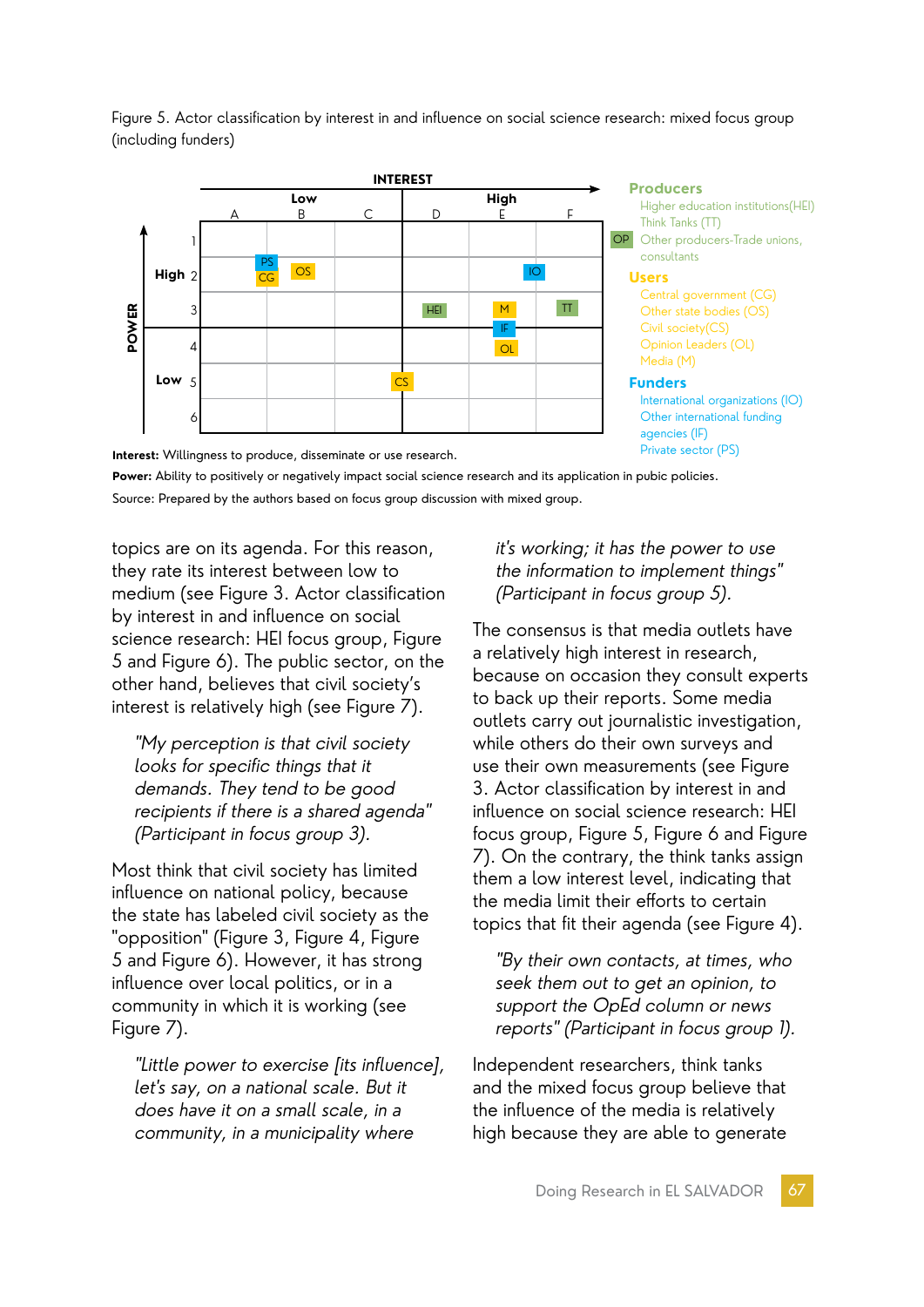

Figure 6. Actor classification by interest in and influence on social science research: focus group with

**Interest:** Willingness to produce, disseminate or use research. **Power:** Ability to positively or negatively impact social science research and its application in pubic policies.

Source: Prepared by the authors based on focus group discussion with independent researchers.

discussion among the population on certain topics, and also, in certain circumstances, they become platforms to expose issues. On the other hand, HEIs and the public sector consider the media to have low influence.

independent researchers

"because at least they get the population talking, even if it is a small sector, but they get them to talk about research that can be done, or about transparency, or certain issues, which also helps us as social science researchers" (Participant in focus group 2).

The participants of the mixed focus group maintain that **opinion leaders**  have a high interest in using the results of research. However, they pointed out that some leaders have a political agenda (see Figure 5). The public sector and independent researchers believe that some opinion leaders misinform the population, and so they believe that their interest is relatively low (see Figure 6 and Figure 7). In all cases, they were thought to have relatively low influence.

The general opinion is that **international organizations** have a high interest in research. Evidence of this is the large amount of research they finance (see Figure 3, Figure 4, Figure 5, Figure 6 and Figure 7). However, the participants noted that their interest is in issues that fit the agenda that is established at their headquarters. In general, they are assigned a fairly high power to influence public policies, mainly on issues where their interests coincide with those of the state.

"Because if the international organization is in a government program, its influence increases. But if it is part of an organization that is looking at accountability issues, it practically drops to the bottom" (Participant in focus group 2).

Regarding the other **international funders**, most of the participants believe that their interest is almost as high as that of the international organizations. This is because they do some research and disseminate it. They are also sponsors of research and projects which they monitor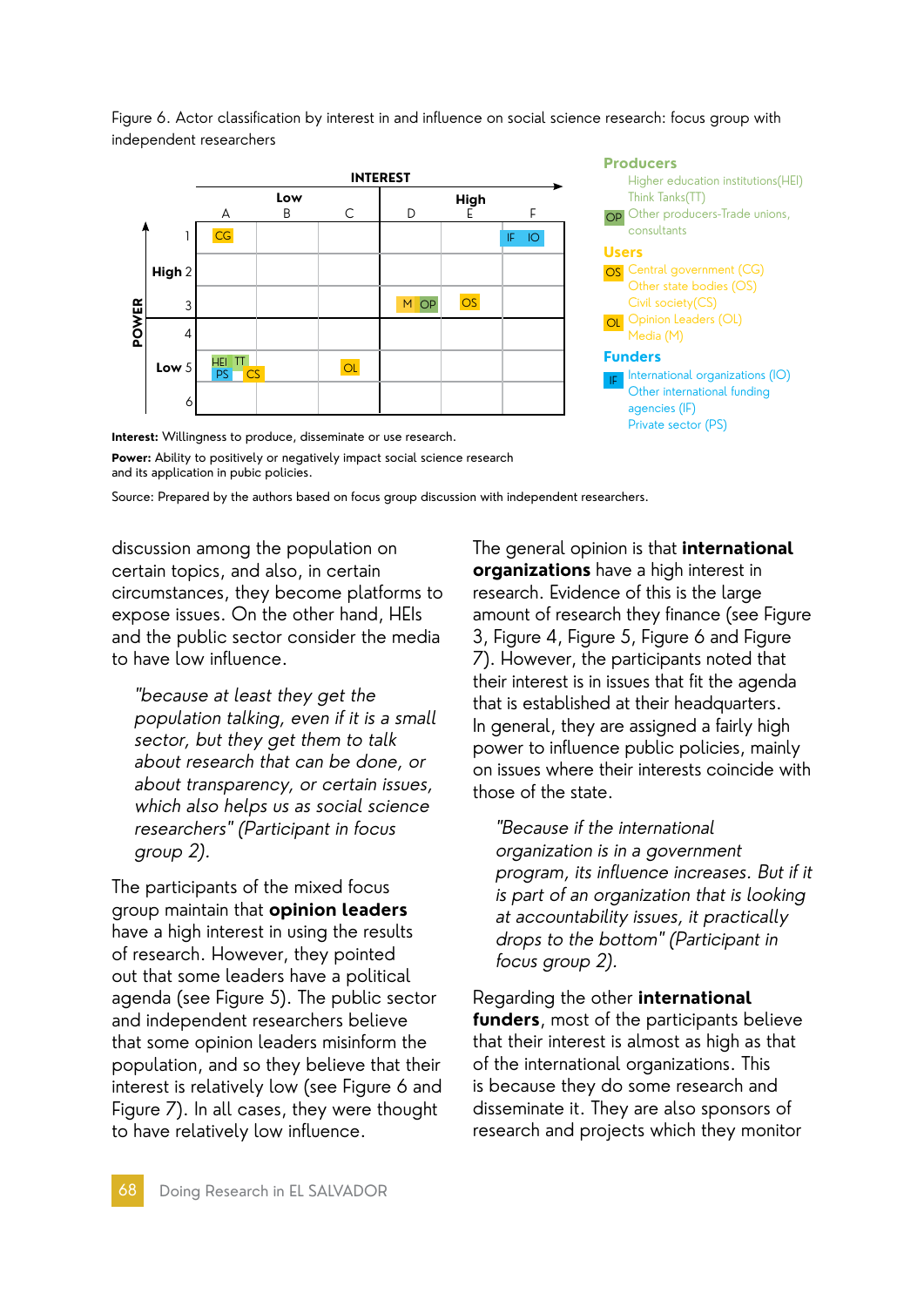

Figure 7. Actor classification by interest in and influence on social science research: public sector focus group

**Power:** Ability to positively or negatively impact social science research and its application in pubic policies.

Source: Prepared by the authors based on focus group discussion with public sector personnel.

(see Figure 5, Figure 6 and Figure 7). However, think tanks believe that their interest is low because they only focus on certain topics (Figure 4).

"They are project sponsors; they have a little more power, especially with all the follow-up work and monitoring and evaluation that they are able to do" (Participant in focus group 5).

"I saw that they were not really interested in research topics as such, but rather in more social topics, such as gender equality and gender identity issues. Otherwise, in terms of scientific research and law, in our case, which is what we see, we did notice a rather low level of interest" (Participant in focus group 2).

Regarding other international funders, the perception is that they have influence, particularly when they have a representative office in the country. However, their influence is not as high as that of international organizations.

Most participants believe that the private sector has little interest in research

because their interest is limited to the topics that relate to their particular needs (see Figure 3, Figure 5 and Figure 6). Most participants think their influence is also low because as previously mentioned, the current government shows little interest in using research in public policy design (see Figure 3, Figure 6 and Figure 7).

"In general, when private sector institutions finance research, it is because they have something to gain from it; because they need something" (Participant in focus group 1).

# **Role of CONACYT35**

Researchers interviewed are of the opinion that CONACYT is more focused on the hard sciences, so its involvement in activities related to the social sciences is limited.

<sup>35</sup> A request was made for an interview with CONACYT to learn about its role in the social sciences and the challenges it faces. CONACYT offered to fill in a questionnaire, and at the time of writing this report, the response had not yet been received.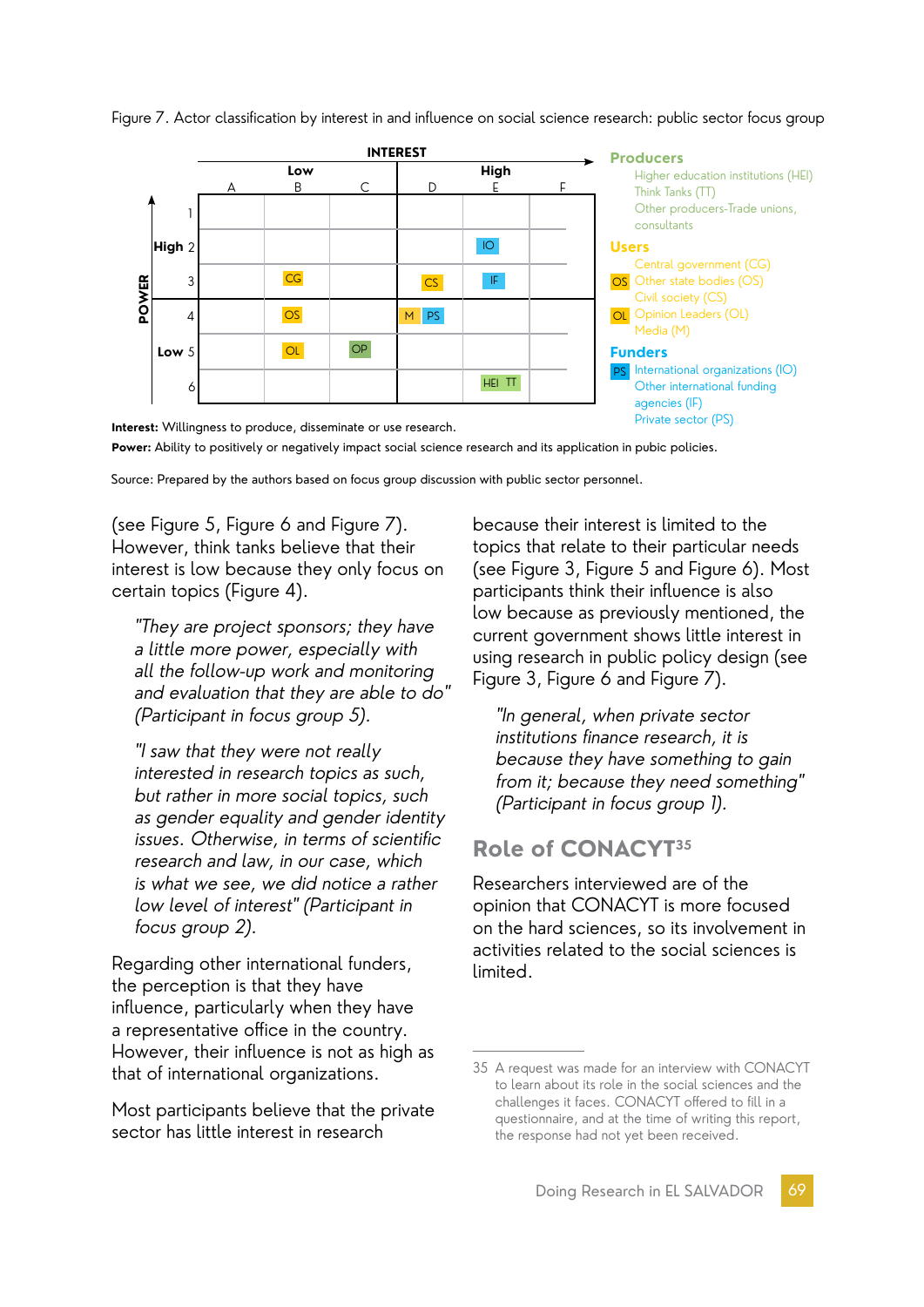"I actually know very little about CONACYT; what I mean is, I know it has done things, but it seems to me that very little is done in the field of social sciences" (Participant in focus group 4).

Among the CONACYT activities they are aware of, they mentioned training, project implementation (without specifying areas) and the promotion of scholarships to study abroad.

"What you can see is that there is a kind of prompting to participate in international projects and scholarships, but it is subtle." (Participant in focus group 4).

Some participants feel that the institution's activities are concentrated in the capital city, and that other parts of the country are excluded. They think that the scope of its work is limited due to a lack of resources.

"You can see that it is very much focused on the area of San Salvador, on the capital. So here in the east of the country, sometimes, it is as if we get a little bit left behind" (Participant in focus group 1).

Participants think CONACYT should lead a process to define research priorities at the national level and do so in consultation with the public sector and other research stakeholders. However, they do not believe that it is doing so.

"I think CONACYT is disconnected from national-level priorities… [there is] no culture around defining priorities with governmental institutions. For instance, analysis of national program plans that need monitoring and evaluation (Participant in focus group 5).

In addition, given that funds to finance social science research are limited,

participants mentioned that CONACYT should make these funds available for research.

"One would hope that [CONACYT] would promote some kind of research competition, [that it] would have funds to award to the best projects" (Participant in focus group 1).

On the other hand, participants see the need for an institution that focuses on the social sciences to organize the country's research needs. This institution should coordinate and promote research efforts between academia, the state and other actors. This institution should define research priorities by consulting with public and private actors, promote research in the identified areas with competitive funds, and publicize the priorities among international funders so that they grant funds for use in those areas. However, they commented that, at present, it does not seem feasible for the government to promote such an institution. Participants are of the opinion that the role of CONACYT should be reviewed, and it should be assessed to determine whether it could take on this function. Regardless of whether it takes this role on, participants believe that the institution needs to renew and strengthen its human, financial and communication resources.

Regarding REDISAL, which is managed by CONACYT, most of the respondents said they had not heard of it. Those who did know about it, or had heard of it, stated that although it is a valuable effort, it is weak, especially financially, and received very little promotion, and that is why many do not know about it.

"CONACYT does not publicize it enough. I don't know if that's the right word. Promote the way it works and how you can be part of the network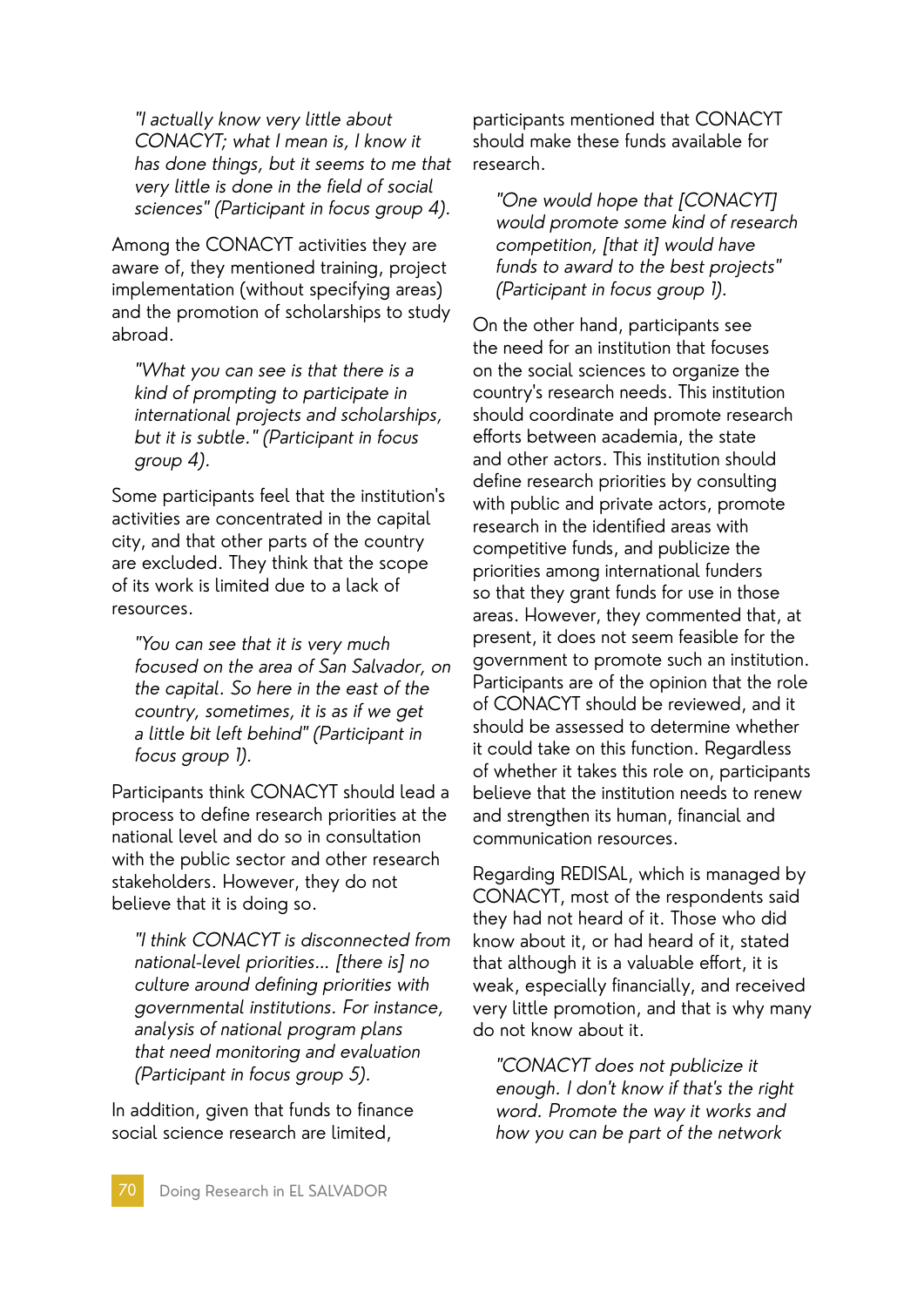of researchers. So, what happens? People have the impression that there is no such thing" (Participant in focus group 2).

In addition, there is a perception that REDISAL is not fostering relationships and collaborative work among researchers.

"There is just no communication... The goal of a network is to promote the relationship between individuals who are working on similar areas or similar topics. But the truth is that there is none of that" (Participant in focus group 1).

# **3.4. Actors associated with research**

This section covers the process of preparing the list of people involved in social science research in El Salvador, associated with the institutions identified and classified in the four categories: HEIs, government and funding agencies, private sector, and civil society. This list is considered the sampling framework, which will be used to select the sample to administer the surveys to researchers, research administrators or users in the public policy community.

### **Preparation of the list of social science researchers (sampling framework)**

As mentioned, the preliminary list of actors was obtained by reviewing the available sources. This included the web page and most recent documents published by CONACYT with information on the scientific research capabilities of certain research institutions among state, public and private HEIs. The information collected by CONACYT includes research in areas beyond the interest of this study, such as natural science,

agriculture, engineering, and technology. Therefore, the researchers in these areas were excluded. Researchers in the health sciences were also excluded, except those doing research in the areas of public health and social medicine, which were included as part of the mapping.

Institutions not registered by CONACYT were included in a preliminary list of organizations that was based on FUSADES' experience, knowledge, and previous collaborations with other institutions. This list was shared with other FUSADES researchers in the social, economic, legal, and political areas so that they could help us identify those that had been left out. In addition, support was requested from the FUSADES communications area to help identify media and opinion leaders that were not on the preliminary list.

Based on the revised list of actors, a table was prepared with the following information on the institutions:

- Name.
- Geographic location.
- Whether the institution hires researchers (Yes/No).
- Number of social science researchers hired.
- Brief description of the institution and its research work.
- Unit(s) within the institution that conduct research. A search was also carried out for research centers, observatories, public opinion institutes, Ethics Committees, etc., associated with HEIs.
- Areas or topics of research.
- Contact information (research unit managers, public information offices, reference personnel, etc.)
- Web pages.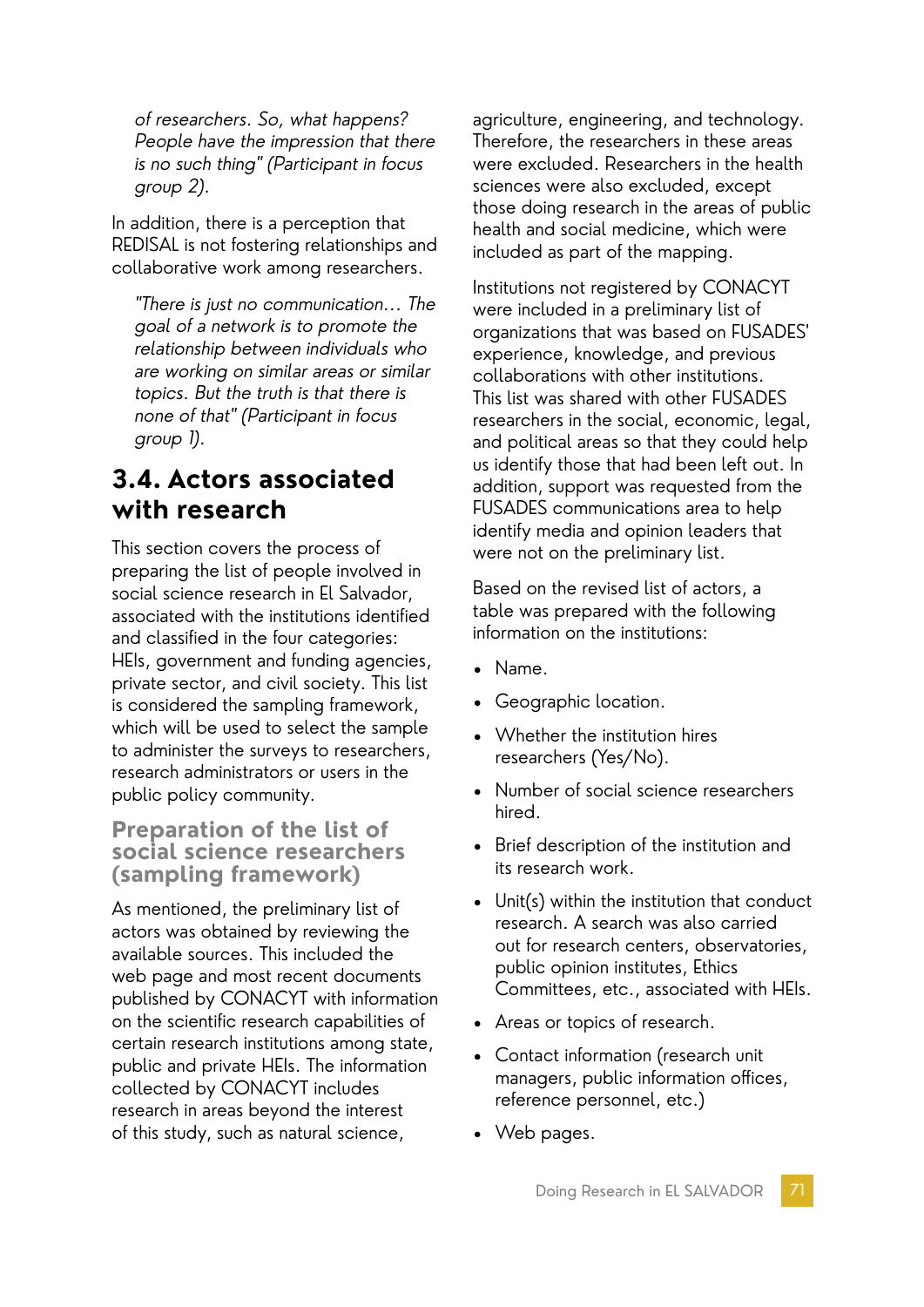In addition, there was a preliminary prioritization of actors who could be interviewed for a more in-depth look at the results of the surveys of researchers and research administrators.

Once the list of actors had been drawn up, the database of researchers associated with the institutions classified as research producers began to be constructed. This information was obtained from various sources:

- Review of the REDISAL web page that is operated and updated by CONACYT.
- The details of the REDISAL researcher database were requested from CONACYT, and the following information was provided: given name, family name, email address, sector of employment, place of work, academic degree, area of research, date of last update. However, in some cases the academic degree, area of research and date of update were not included in the database.
- Review of government institutions' websites, and those of aid agencies, HEIs, NGOs, think tanks, media, business associations and trade unions.
- Since the web pages of the institutions that are not in the REDISAL database do not show information on their staff, emails were sent requesting the following information about their researchers: name, position, research area, unit or department, type of contract (permanent or temporary), email address and telephone number. However, not all the institutions provided the information. Some argued that their confidentiality policies prevented them from doing so; others did not respond to the emails, even

though they were contacted on several occasions to follow up on the request.

#### **Sampling framework for the application of the surveys**

The **sampling framework for the surveys is composed** of the complete list of researchers, administrators or users that could be identified for each of the categories and subcategories.

Initially, 598 researchers were identified. This was the starting point for the survey. However, during the telephone followup process undertaken to verify the completion of the survey, people were reported as ineligible for the survey, 12 did not work in the field of social science, 74 were no longer at the institution, and 63 were non-tenured faculty members. This makes for a total of 149 instances that were excluded from the initial number. In addition, for confidentiality reasons, no contact information was provided for 15 researchers, making it impossible to contact them. These cases were discounted, leaving a sample of 434 researchers (see Table 6).

At the same time, research administrators were identified. In the case of HEIs, REDISAL data were used to obtain the name and contact information of the person in charge of the research units, and then validated by telephone. For the rest of the institutions, information was collected and validated by various means mentioned in previous sections of this document. A total of 75 research administrators were identified (see Table 6).

Similarly, a list was put together with the potential users of social science research belonging to government institutions, international institutions, and other actors included in this study. The survey was sent to 143 people, in some cases to more than one person within the same institution.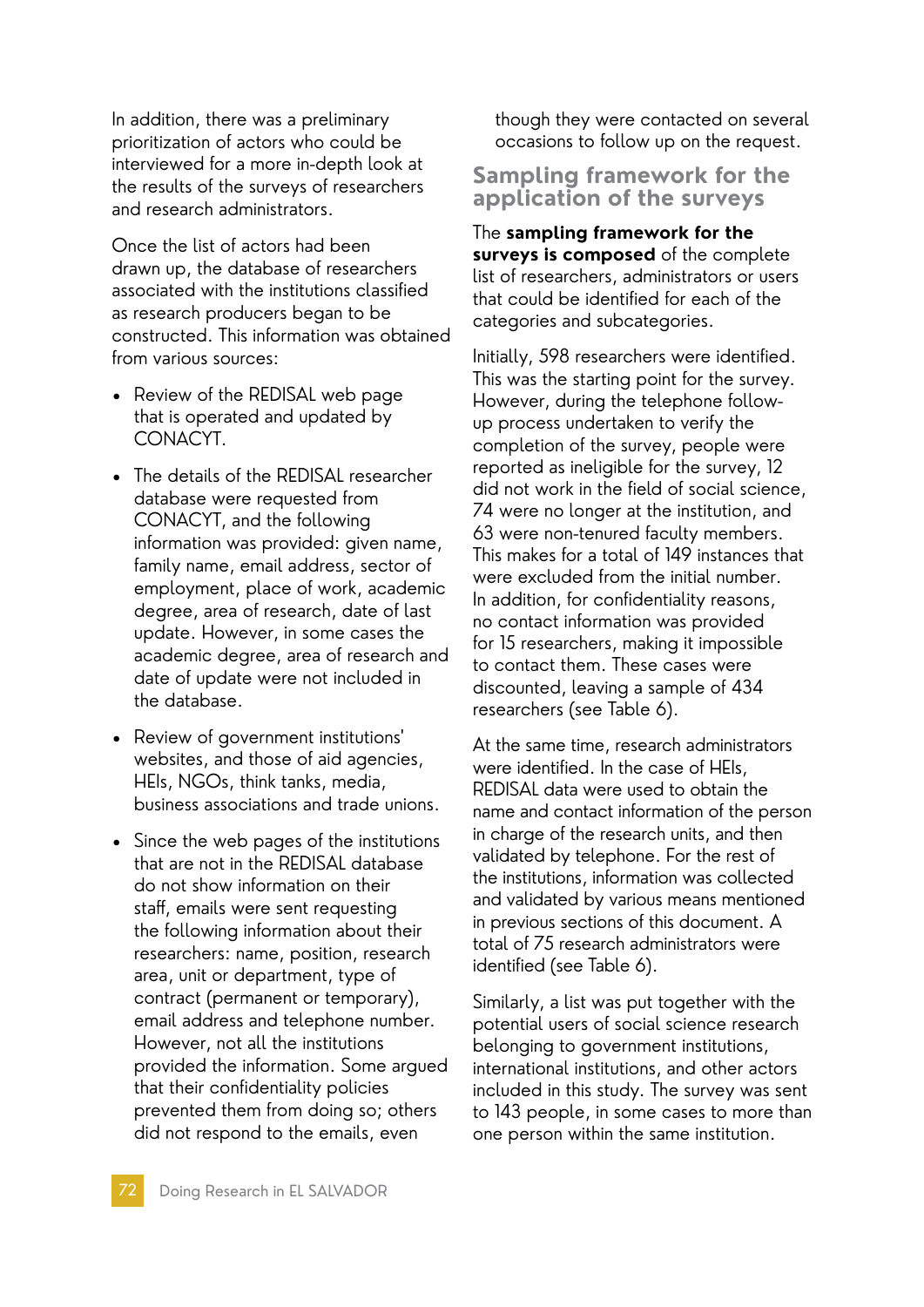| Category       |                                  |                                                | Produc-<br>$ers***$ | Coordi-<br>nators $1 - /$ | Researchers<br>identified | Researcher<br>contact<br>information |  |  |
|----------------|----------------------------------|------------------------------------------------|---------------------|---------------------------|---------------------------|--------------------------------------|--|--|
| C1             |                                  | <b>Government and funding agencies</b>         | 16                  | 14                        | 97                        | 82                                   |  |  |
|                | Cl.1                             | Government                                     | 10                  | 10                        | 68                        | 53                                   |  |  |
|                |                                  | C1.1.1<br>Central government                   | 6                   | $\overline{7}$            | 26                        | 26                                   |  |  |
|                |                                  | C1.1.2<br>Autonomous                           | 3                   | $\overline{2}$            | 37                        | 22                                   |  |  |
|                |                                  | C1.1.3<br>Decentralized                        | 1                   | 1                         | 5                         | 5                                    |  |  |
|                |                                  | Cl.I.4<br>Research councils                    | $\overline{0}$      | $\mathbf 0$               | $\mathbf{0}$              | $\theta$                             |  |  |
|                |                                  | C1.1.5<br>Other government<br><b>Bodies</b>    | $\Omega$            | $\theta$                  | $\theta$                  | $\theta$                             |  |  |
|                | CI.2                             | Funding agencies                               | 6                   | $\overline{4}$            | 29                        | 29                                   |  |  |
|                |                                  | Cl.2.1 Foreign donors                          | 6                   | $\overline{4}$            | 29                        | 29                                   |  |  |
|                |                                  | Cl.2.2 Private foreign donors                  | $\overline{0}$      | $\Omega$                  | $\mathbf{0}$              | $\mathbf{0}$                         |  |  |
|                |                                  | Cl.2.3 International organization              | $\overline{0}$      | $\theta$                  | $\theta$                  | $\overline{0}$                       |  |  |
| C <sub>2</sub> |                                  | <b>Higher education institutions</b>           | 34                  | 48                        | 322                       | 322                                  |  |  |
|                | C <sub>2.1</sub>                 | Public                                         | 5                   | 13                        | 76                        | 76                                   |  |  |
|                |                                  | C2.2 Private                                   | 29                  | 35                        | 246                       | 246                                  |  |  |
| C <sub>3</sub> |                                  | <b>Civil society</b>                           | 8                   | $\boldsymbol{6}$          | 25                        | 25                                   |  |  |
|                | C3.1                             | Local nongovernmental<br>organizations         | 3                   | 3                         | 3                         | 3                                    |  |  |
|                | C3.2                             | Nonprofit think tanks                          | 5                   | 3                         | 22                        | 22                                   |  |  |
|                | C3.3                             | Opinion leaders                                | $\theta$            | $\theta$                  | $\mathbf{0}$              | $\mathbf{0}$                         |  |  |
|                |                                  | C3.4 Media                                     | $\theta$            | $\mathbf{0}$              | $\mathbf{0}$              | $\theta$                             |  |  |
|                | C3.5                             | International nongovernmental<br>Organizations |                     | $\theta$                  | $\mathbf 0$               | $\theta$                             |  |  |
|                |                                  | C3.6 Associations                              | $\theta$            | $\mathbf 0$               | $\mathbf{0}$              | $\mathbf{0}$                         |  |  |
| C <sub>4</sub> | <b>Private sector (industry)</b> |                                                |                     | $\overline{7}$            | 5                         | 5                                    |  |  |
|                | C4.1                             | Private for profit research center             | 1                   | 1                         | 0                         | $\mathbf 0$                          |  |  |
|                | C4.2                             | Private sector organizations                   | 3                   | 3                         | 5                         | 5                                    |  |  |
|                | C4.3 Consultants                 |                                                |                     | 3                         | $\mathbf{0}$              | $\mathbf 0$                          |  |  |
|                |                                  | <b>TOTAL</b>                                   | 65                  | 75                        | 449                       | 434                                  |  |  |
|                |                                  | <b>TOTAL EXCLUDED</b>                          |                     |                           | 149                       |                                      |  |  |
|                |                                  | Not eligible to fill out survey                |                     | 12                        |                           |                                      |  |  |
|                |                                  | Not a part of the institution                  |                     | 74                        |                           |                                      |  |  |
|                |                                  | Non-tenured faculty member                     |                     | 63                        |                           |                                      |  |  |

Table 6. Classification of researchers and administrators that are part of the sample, by category and availability of contact information

Source: Prepared by the authors based on DRA methodology (GDN 2020) with information from mapping.

\*\*Includes only institutions confirmed to hire researchers.

1\_/ Includes administrators of public opinion or research centers that are part of universities. In the case of public universities, it included administrators of research units in the faculties included in the GDN definition of social sciences. When central government institutions reported having more than one research unit that does not operate in the same area, all administrators were included.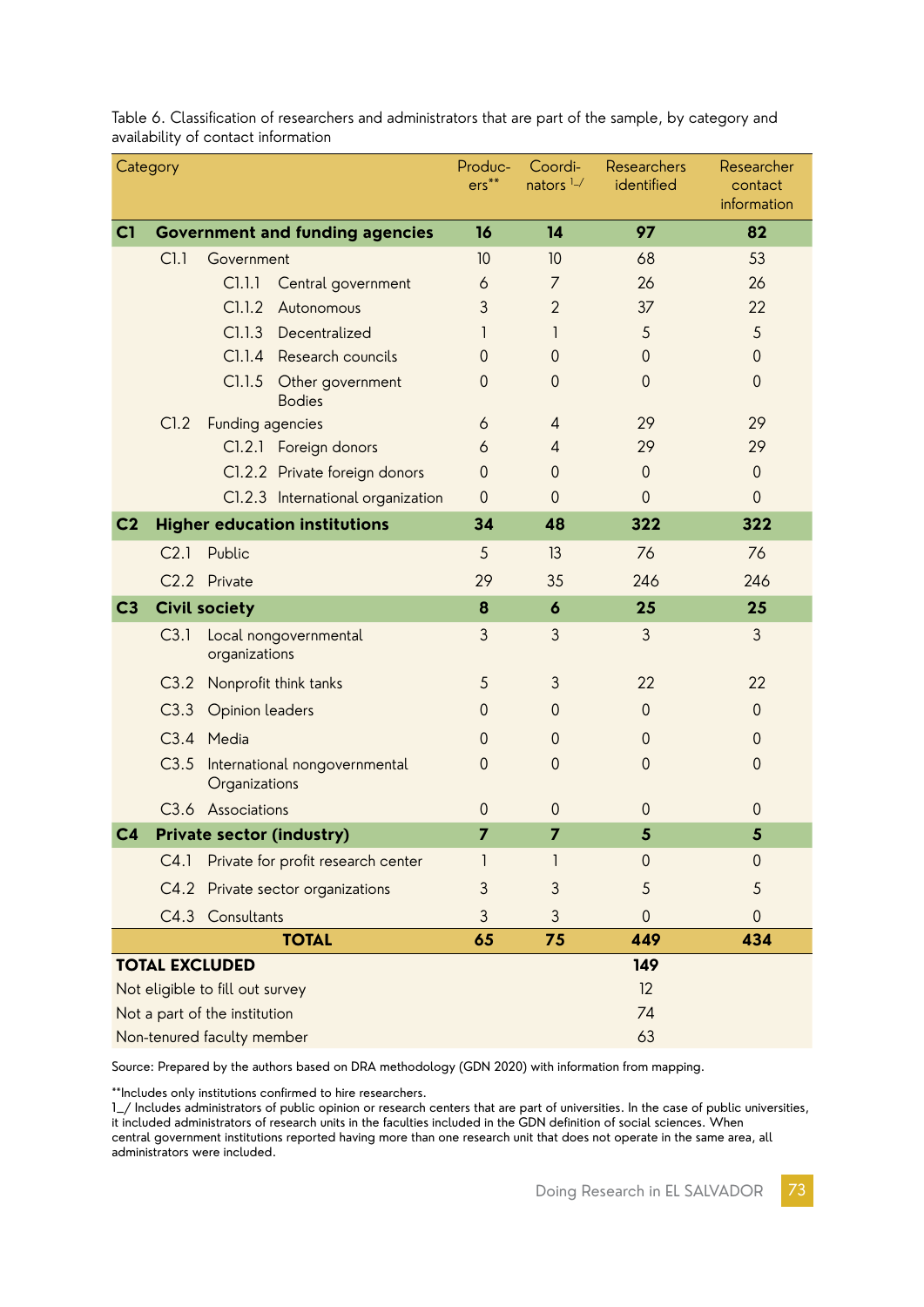### **Survey results**

The survey was administered online, and was sent to all the researchers, administrators, and policy makers whose contact information was available. The three survey questionnaires (for administrators, researchers, and the public policy community) were online for a period of approximately four weeks. In addition, the period for receiving responses was extended on three occasions in order to achieve a higher response rate. At the same time, reminder emails were sent to those who had not completed the survey and phone calls were also made to confirm that they had received the email, and to remind them to complete the survey.

Some 64 percent of the identified research administrators completed the survey. The majority of those who responded are from HEIs. A total of 10.7 percent of the administrators were classified as refusals, i.e. they chose not to participate in the survey. Of this group, three people said they did not have enough information to fill it out and the rest did not specify the reason. Finally, it was not possible to contact and send reminders to 25.3 percent of those who did not respond to the survey, or to ask them why they had not done so, despite

having sent several emails on different occasions and made phone calls on different days and at different times (see Table 7).

Approximately 45.2 percent of the identified researchers responded to the survey. As in the previous case, the majority of those who responded belonged to HEIs. A total of 5.1 percent of the sample said that they did not want to respond to the survey (refusals). Researchers from a government institution said that only the head of department could fill out the survey, and other researchers said they were not interested or gave no reason. A total of 49.8 percent of the sample did not respond to the survey and could not be contacted personally, so a personal reminder was sent by email, and it was not possible to ask them why they did not fill it out (see Table 7).

A total of 18.2 percent of public policy makers and other potential users responded to the survey. A total of 10.5 percent were refusals, i.e. they expressed no interest in completing the survey, and they did not specify a reason. The remaining 71.3 percent did not complete the survey and could not be contacted during the follow-up period (see Table 7).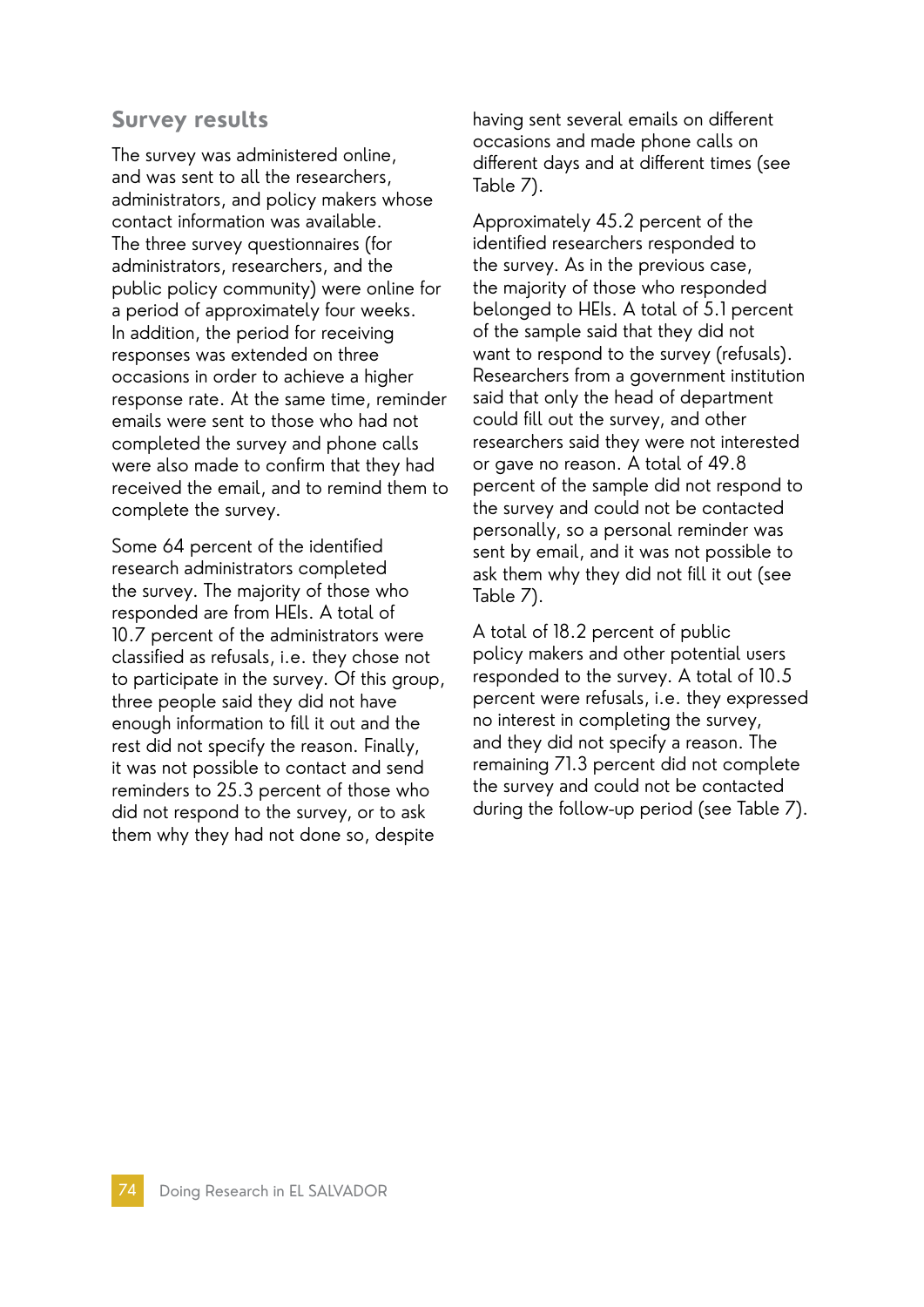#### Table 7. Results of the data collection

|                                              |                                                   | Researchers         |                |                         | Administrators          |                         |                              | Public policy<br>community     |                         |                     |
|----------------------------------------------|---------------------------------------------------|---------------------|----------------|-------------------------|-------------------------|-------------------------|------------------------------|--------------------------------|-------------------------|---------------------|
|                                              |                                                   | Completed Reject-   | ed             | No con-<br>tactl        | Completed               | Reject-<br>ed           | No con-<br>tact <sup>1</sup> | Complet- Reject- No con-<br>ed | ed                      | tact <sup>1</sup>   |
| <b>C1 Government and</b><br>funding agencies |                                                   | 23                  | 4              | 55                      | $\boldsymbol{6}$        | $\overline{2}$          | $5\phantom{.0}$              | 12                             | $5\phantom{.0}$         | 53                  |
| C1.1                                         | Government                                        | 19                  | $\mathbf{3}$   | 31                      | $\overline{\mathbf{4}}$ | $\overline{2}$          | 4                            | 9                              | $\overline{\mathbf{4}}$ | 45                  |
|                                              | Cl.1.1 Central<br>government                      | 5                   | $\overline{2}$ | 19                      | 1                       | 2                       | 4                            | $\overline{4}$                 | $\overline{2}$          | 22                  |
|                                              | Cl.1.2 Autonomous                                 | 10                  | $\mathbf{1}$   | $\mathbf{1}$            | $\overline{2}$          | $\overline{0}$          | $\mathbf{0}$                 | 3                              | $\overline{2}$          | $\overline{7}$      |
|                                              | Cl.1.3 Decentralized                              | 4                   | $\mathbf 0$    | $\mathbf{1}$            | $\mathbf{1}$            | 0                       | $\mathbf 0$                  | $\mathbf{0}$                   | $\mathsf{O}\xspace$     | 1                   |
|                                              | Cl.1.4 Research<br>councils                       |                     |                |                         |                         |                         |                              | $\mathbf{0}$                   | $\mathbf 0$             | 1                   |
|                                              | Cl.1.5 Other<br>government Bodies                 |                     |                |                         |                         |                         |                              | $\overline{2}$                 | $\mathbf 0$             | 14                  |
| C1.2                                         | <b>Funding agencies</b>                           | 4                   | 1              | 24                      | $\mathbf{2}$            | $\mathbf 0$             | ı                            | 3                              | $\mathbf{I}$            | 8                   |
|                                              | Cl.2.1 Foreign donors                             | 4                   | $\mathbf{1}$   | 24                      | $\overline{2}$          | $\mathbf{0}$            | $\mathbf{1}$                 | 3                              | $\mathbf{1}$            | 7                   |
|                                              | Cl.2.2 Private foreign<br>donors                  | $\mathbf{0}$        | $\overline{0}$ | $\overline{0}$          | $\mathbf{0}$            | 0                       | $\mathbf{0}$                 | $\mathbf{0}$                   | $\mathbf{0}$            | 1                   |
| <b>C2 Higher education</b><br>institutions   |                                                   | 154                 | 18             | 150                     | 34                      | $\overline{\mathbf{4}}$ | 10                           |                                |                         |                     |
| C <sub>2.1</sub>                             | Public                                            | 29                  | $\mathfrak{Z}$ | 44                      | 10                      | 1                       | $\overline{2}$               |                                |                         |                     |
| C <sub>2.2</sub>                             | Private                                           | 125                 | 15             | 106                     | 24                      | 3                       | 8                            |                                |                         |                     |
|                                              | <b>C3 Civil society</b>                           | 18                  | $\mathbf 0$    | $\overline{7}$          | 3                       | $\mathbf{I}$            | $\mathbf{2}$                 | 13                             | 10                      | 49                  |
| C3.1                                         | Nongovernmental<br>organizations                  | 3                   | $\theta$       | $\mathbf 0$             | $\overline{2}$          | 0                       | 1                            |                                | 1                       | 2                   |
| C3.2                                         | Nonprofit think tanks                             | 15                  | 0              | $\overline{7}$          | 1                       | $\mathbf{I}$            | $\mathbf{1}$                 | $\mathbf{1}$                   | $\mathbf{1}$            | $\mathbf{0}$        |
| C3.3                                         | Opinion leaders                                   |                     |                |                         |                         |                         |                              | 2                              | $\overline{2}$          | $\overline{2}$      |
| C3.4                                         | Media                                             |                     |                |                         |                         |                         |                              | 6                              | 6                       | 37                  |
| C3.5                                         | International<br>nongovernmental<br>organizations |                     |                |                         |                         |                         |                              | 3                              | $\mathbf 0$             | 6                   |
| C3.6                                         | Workers' unions                                   |                     |                |                         |                         |                         |                              | $\mathbf{1}$                   | $\mathbf 0$             | $\overline{2}$      |
| <b>C4 Private sector</b>                     |                                                   | ı                   | $\mathbf 0$    | $\overline{\mathbf{4}}$ | 5                       | ı                       | ı                            | ı                              | $\mathbf 0$             | $\mathbf 0$         |
| (industry)<br>C4.1<br>Private research       |                                                   | $\overline{0}$      | $\mathbf{0}$   | $\mathbf{0}$            | $\mathbf{I}$            | $\mathsf{O}\xspace$     | $\mathsf{O}\xspace$          |                                |                         |                     |
|                                              | center                                            |                     |                |                         |                         |                         |                              |                                |                         |                     |
| C4.2                                         | Private sector<br>organizations                   | $\mathbf{1}$        | $\theta$       | $\overline{4}$          | $\overline{2}$          | $\mathsf{O}\xspace$     | $\mathbf{I}$                 | $\mathbf{1}$                   | $\mathbf 0$             | $\mathsf{O}\xspace$ |
| C4.3                                         | Consultants                                       | $\mathsf{O}\xspace$ | $\mathbf{0}$   | $\mathbf{0}$            | $\overline{2}$          | $\mathbf{I}$            | $\mathsf{O}\xspace$          |                                |                         |                     |
| <b>General Total</b>                         |                                                   | 196                 | 22             | 216                     | 48                      | $\pmb{8}$               | 19                           | 26                             | 15                      | 102                 |

Source: Prepared by the authors based on DRA methodology (GDN 2020) with information from surveys administered as part of this project.

1\_/ Unable speak to these people because they work from home/are only contactable via email/were busy/could not take the call/we had the wrong telephone number/there was no answer/the call went to voicemail/ the phone number does not exist/no phone number was available.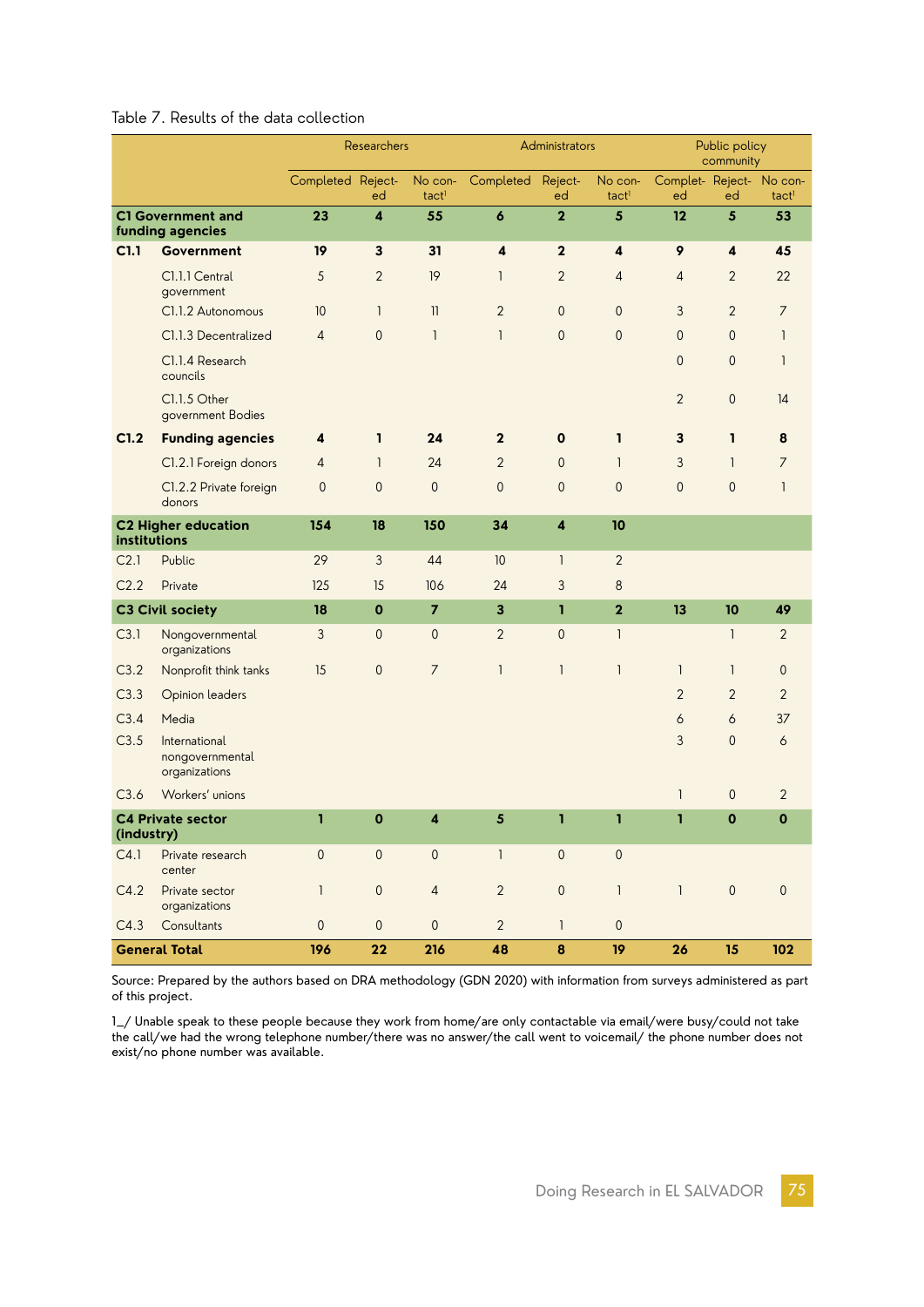# **3.5. Considerations from stakeholder mapping**

- Currently, the prevailing opinion is that there is a need for greater coordination and promotion of social science research efforts between academia, the state and other actors. Although an institution is considered necessary to take this role, it is not considered feasible for the government to promote this initiative. The only public institution with a similar role is CONACYT, and its work is focused on HEIs, and on the work of some public institutions. Those who were interviewed for this mapping and belong to other types of institutions think that there is an evident lack of coordination between all the actors that do research.
- The role of research director or coordinator is usually one of the researcher's functions. It was found that the "research administrator" role in the GDN methodology is not always performed by a single person, as administrative activities are taken on by one or more members of the research team, usually a senior researcher or the head of a research unit, who perform these activities alongside their research tasks.
- There is no unified register of people working as social science researchers in the country, and the little information that does exist is not easy to access. Although there are professional researcher networks, such as REDISAL or REDIBACEN, they have at least two limitations, namely that they are not kept up to date and they are not available to the public.
- The number of persons involved in social science research is

underreported, because there is no unified register of them, the information is not generated regularly, nor is it available; and affiliation to existing researcher networks is on a voluntary basis.

- The researcher networks that were available were not updated, and the number of researchers in the social sciences was overreported. For instance, the databases showed at least three professors and researchers from different universities who stated that they have not been involved in research for more than three years. There are also professors who are not full-time HEI staff (i.e. they are untenured) and therefore it is unclear whether they are involved in research.
- The sample also had to be reduced because there were instances of researchers who had initially been linked to one of the institutions but were no longer working there at the time of the survey.

# **3.6. Conclusions**

In El Salvador, there is an extensive group of actors (producers, users, and funders) involved in social science research, whose interactions with each other are not coordinated, systematic or permanent, and according to respondents, they do not function as a research system.

Even though CONACYT exists, which, according to its mission, could play a coordinating role among different actors in social science research. It focuses on HEI and some government entities. In addition, the researchers know very little about activities it may carry out in the social sciences. Therefore, the council needs to strengthen its strategies to communicate its social science activities,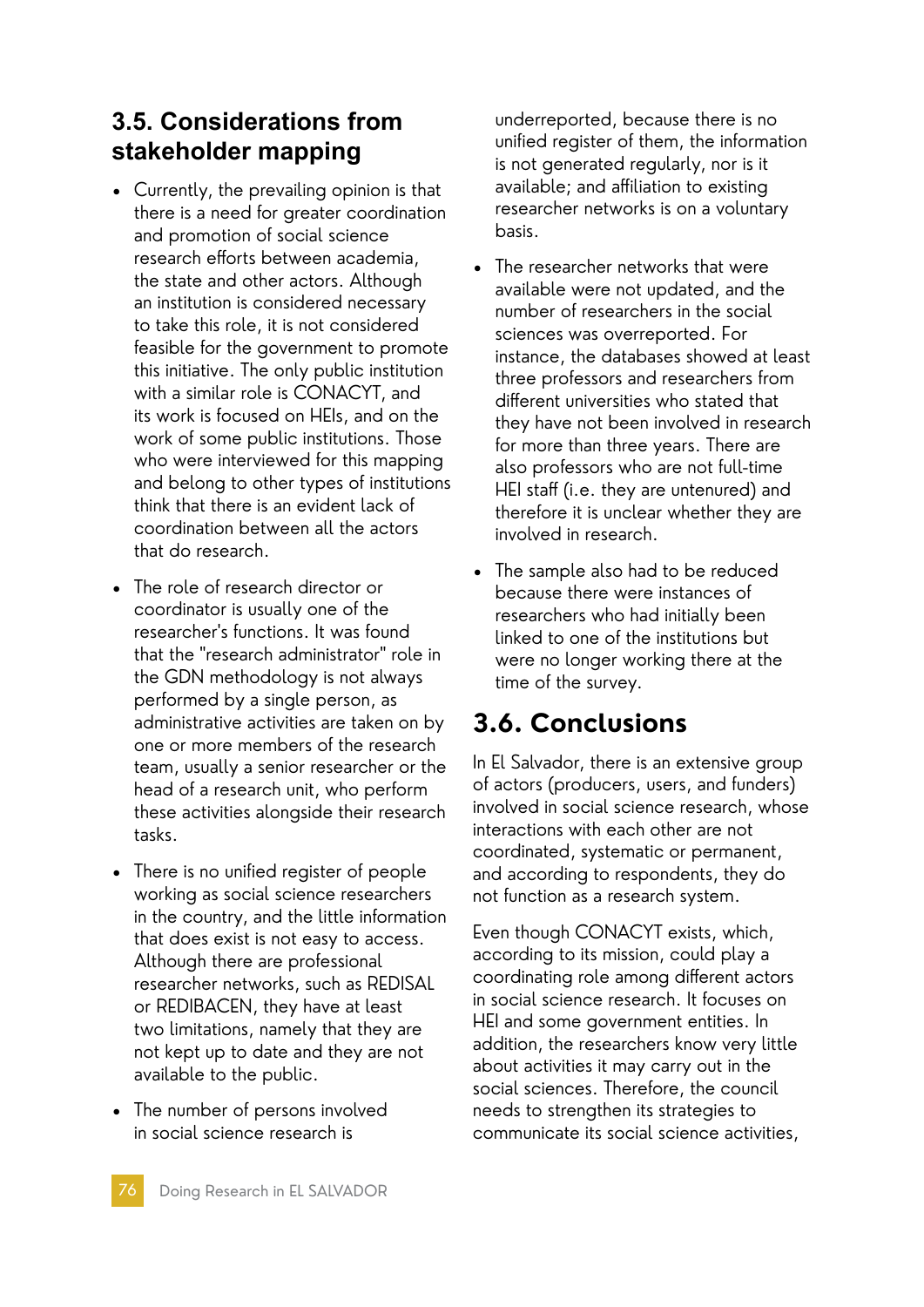and to disseminate information among actors who are less familiar with its work, like civil society and the private sector.

There is also no institution in charge of maintaining a registry of all researchers in the country, nor is it possible to create one with the available sources of information. There are some researcher networks, such as REDISAL, which is coordinated by CONACYT, but because membership is voluntary, there are no exhaustive records, and social science researchers know little about these networks.

Social science research faces several challenges. First, access to data and information is laborious. Given that social statistics are limited and take time to be updated, and few sources of reference or documents are digitized and accessible online, it is increasingly difficult to obtain public information, and public institutions and other actors appear to be reluctant to share information. Furthermore, researchers seem to lack certain skills, for example, conducting research, rigorously applying scientific methods and writing for scientific journals in English, among others inherent to those who practice this profession.

Two challenges that affect the degree to which research influences public policy are unfamiliarity with the usefulness of social sciences, and limited financial resources. The general lack of familiarity with the usefulness and importance of social sciences leads to their contributions being little appreciated, and, therefore,

there is little interest in using social science research for decision-making. This lack of interest in applying research results is observed in the state, and among other actors that could demand or contract research as well. In addition, this lack of interest has a bearing on the fact that no National Research Agenda has been defined with the participation of all stakeholders.

Financial resources for research are limited, and this affects various stages of the process, such as paying for access to online libraries, remuneration for researchers, and dissemination of results. The lack of sufficient resources puts producers in the position of having to search for funds, which has an impact on the research agenda since, to a large extent, they must adapt to the issues and areas where funding is available. International funders play an important role in terms of financing; however, the topics they want to finance do not always match the needs of the country. Although the state contracts some research on issues in which it is interested, it does not have competitive funds that other actors can access.

Regarding interest in research and power of influence, there is a broad perception that think tanks have a high interest, but at this time, little influence. On the other hand, HEIs perceive themselves as having low interest and low influence, as do other actors. Central government is considered to have significant influence, but low interest, while international funders have high interest and also high influence.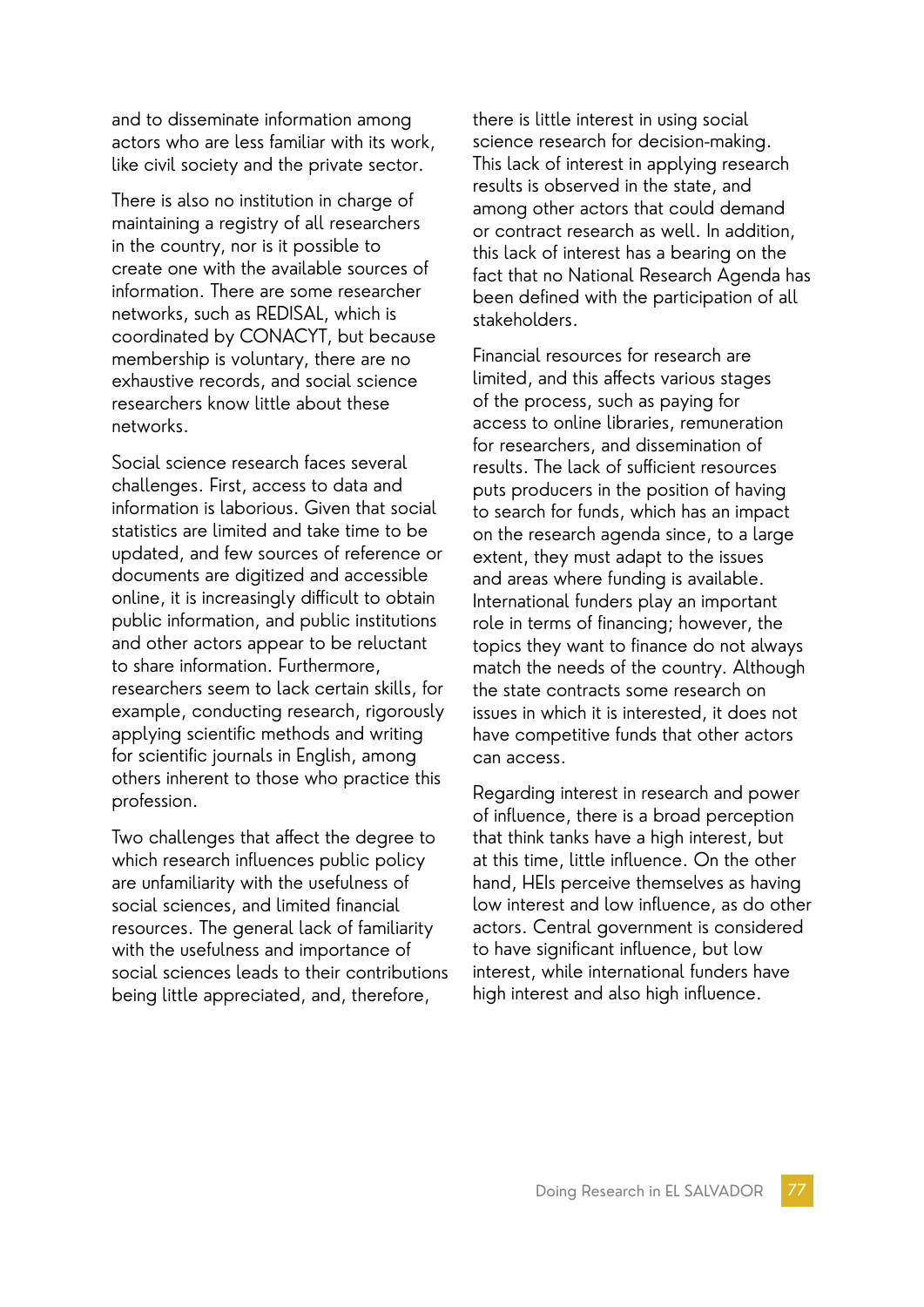# 4. DRA Framework

### **Highlights**

- A El Salvador has been relatively effective in developing basic skills for the production of social research. There is a sector dedicated to these activities, composed of diverse actors, but it is concentrated in the Metropolitan Area of San Salvador limited to a few institutions.
- Limitations for conducting research in the country include restrictions on access to information, limits on time available for research activities, deficient training, and low investment, as well as a weak culture of research.
- The skills and resources available make it easier to share knowledge among research professionals than with the general public. In order to create public awareness, political discourse and activism, results need to be communicated in simple language, and the communication channels that are used need to coincide with those consulted by the population.
- There are indications that some researchers work in collaboration with policy makers. However, the extent to which the results of the studies are used in public policy is not clear.

**4.1. Research production**

The process of producing social science research requires that institutions and researchers have diverse inputs and that they carry out both administrative and research activities. With this in mind, this section looks into how effective El Salvador is in the production of social research, and the main challenges and opportunities it has. This involves

exploring the different aspects that influence production and how robust it is.

### **Research inputs**

Economic and sociopolitical conditions have influenced the country's capacity for research over time, such that it has the basics mastered. Although there is no exact record of the resources available for producing social research, there is information available that makes it possible to characterize them.

First, the evidence consistently shows that the sector is relatively small. The mapping identified 434 social science researchers, equivalent to 140 per million economically active people. There is also a variety of types of research actor (see Chart 1). Three out of four social science researchers are in HEIs. The government comprises 12 percent, including central government, autonomous and decentralized institutions. Participation by funding agencies, civil society and the private sector is low; this mainly includes international donors, think tanks, NGOs, and private sector organizations.





Source: Prepared by the authors with data from the mapping done for this project.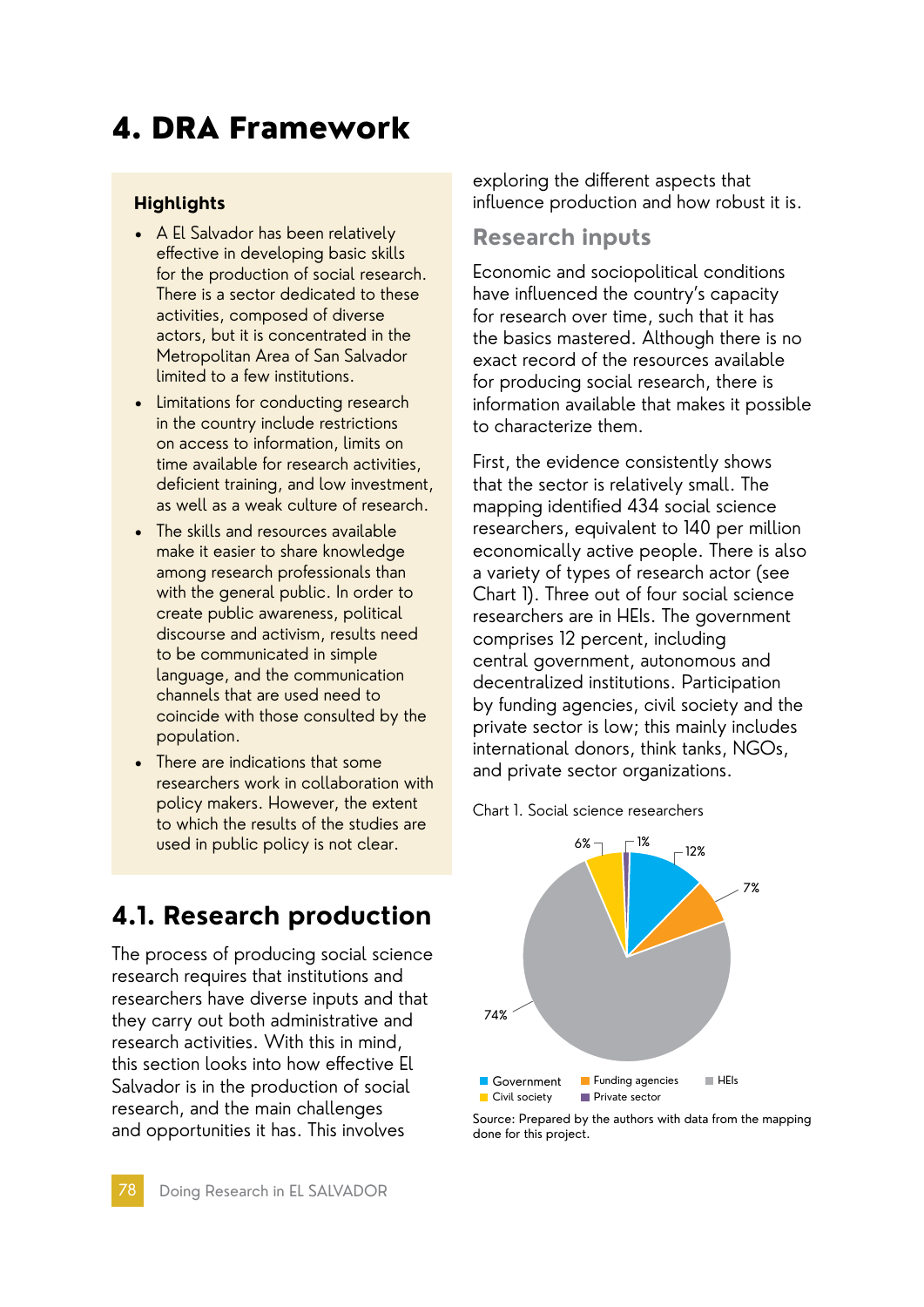As for the capacities of the human resources, there are limitations, notably, a lack of sufficient time for research activities and deficiencies in their training. On the one hand, time and workload limit the research activities that some actors can undertake, particularly those in government, funding agencies and HEIs (Chart 2). On average, researchers spend between 40 percent and 60 percent of their time on research, except for those in civil society who are in the 60 percent to 80 percent range and those in industry in the 20 percent to 40 percent range. Most of the latter two categories of actors think the time spent on research activities is sufficient; however, less than a third of government, funding agencies and HEI researchers consider it sufficient.





Source: Prepared by the authors with data from the survey conducted as part of this project.

Training seems to impede the adoption of the skills necessary for effective production of social science research. According to Chart 3, most of the researchers interviewed have a master's degree (49 percent) or an

undergraduate degree (29 percent). Experts interviewed pointed out that research skills are insufficiently developed during undergraduate studies and that at the graduate level there are gaps in the quantity and quality of study programs. In fact, the focus group participants reported deficiencies in the use of methodologies, research skills and the proficiency in diverse schools of thought. This could be attributed to the limitations of the academic options, with outdated content and the lack of research training. They also reported that there is little knowledge of research ethics, little culture of peer review and difficulties in communicating research results in a simple manner.





Source: Prepared by the authors with data from the survey conducted as part of this project.

Beyond human resources, infrastructure and institutional capacities facilitate the production of social science research, but there are also restrictions on the availability of and access to information. The researchers interviewed expressed slight satisfaction with the effectiveness of research infrastructure in terms of resources, institutions, and equipment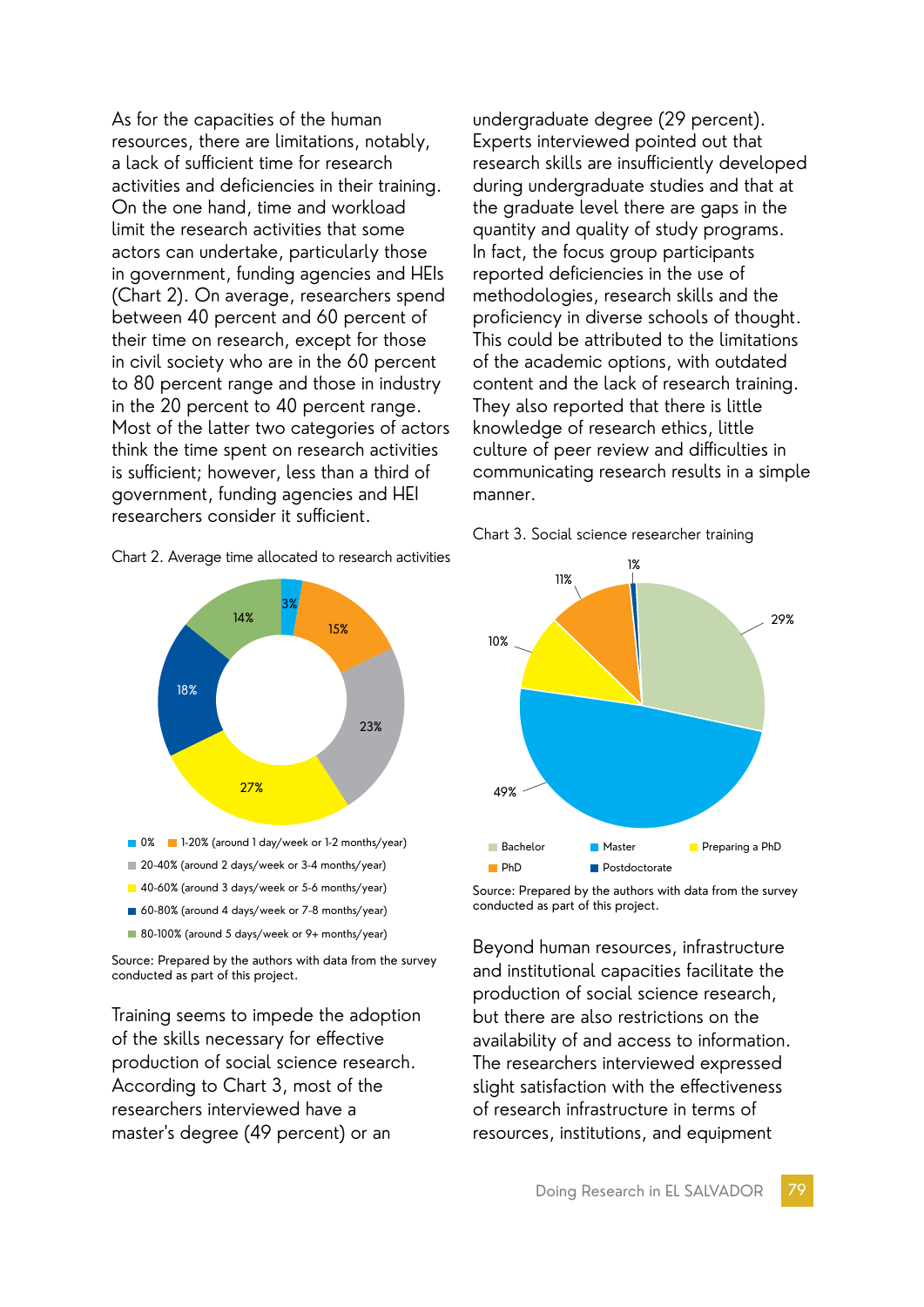(workspace, computers, technical support, statistical programs, antiplagiarism programs, internet access, etc.). Although they expressed the same level of satisfaction with the accessibility, diversity, and quantity of information, there are significant challenges in this regard. Problems with data and information include data that simply do not exist, and where they do exist, they are outdated; difficulty of access, particularly public information that is classified; delays in delivery; and lost historical research. These issues can affect knowledge production, debate on the issues, and the design of evidence-based public policies or programs. Respondents also note that production of social statistics is insufficient and sporadic, because the main provider does not generate information on all social issues or in the required form. Other issues include the limited digitalization of sources and the reluctance to share information. For instance, only half of research products available online are free of restrictions on access and use.

In terms of financing, in general, El Salvador invests very little in R&D. According to United Nations Educational, Scientific and Cultural Organization (UNESCO) data, the average gross expenditure on R&D as a percentage of GDP was 0.16 in El Salvador, while in Costa Rica it was 0.38. The amount of investment in social research is even lower; for instance, according to CONACYT data, in 2018, out of every \$100 USD invested in R&D, about \$40 USD were allocated to social sciences, both in HEIs and in government. UNESCO recorded an average gross expenditure of \$44,470 USD per researcher in social sciences. However, we do not have the information needed to make comparisons between countries and better understand the magnitude of this investment.

Certainly, the limited availability of funds influences research production, just as the priorities of the producer institution determine the resources allocated. In the focus groups, it was mentioned that, although HEIs express interest in research, in practice it is not necessarily a priority, since few financial resources are allocated, and little time scheduled to carry it out. Moreover, along with limited funding, there is no adequate system of economic incentives for the profession. Some researchers felt that this has an impact on the motivation to study and do research and, therefore, to some extent, decreases the supply and demand of social research.

### **Research culture and support services**

In El Salvador, there does not seem to be a strong culture of social research. Although the legal framework mentions a functioning system, it is not specific to social sciences or exclusive to research activities, and some researchers did not express that they were part of a formal system. Undoubtedly, this environment also directly affects the production of social science research and the acknowledgment of the importance of using it as a basis for defining public policies to promote development. In this regard, one focus group participant stated the following:

"There is a resistance, first to acknowledge the importance of the social disciplines and, second, to support efforts that allow these disciplines to make contributions to the understanding and functioning of society in general." HEI participant)

Although multiple actors are involved, they are not involved in any coordinated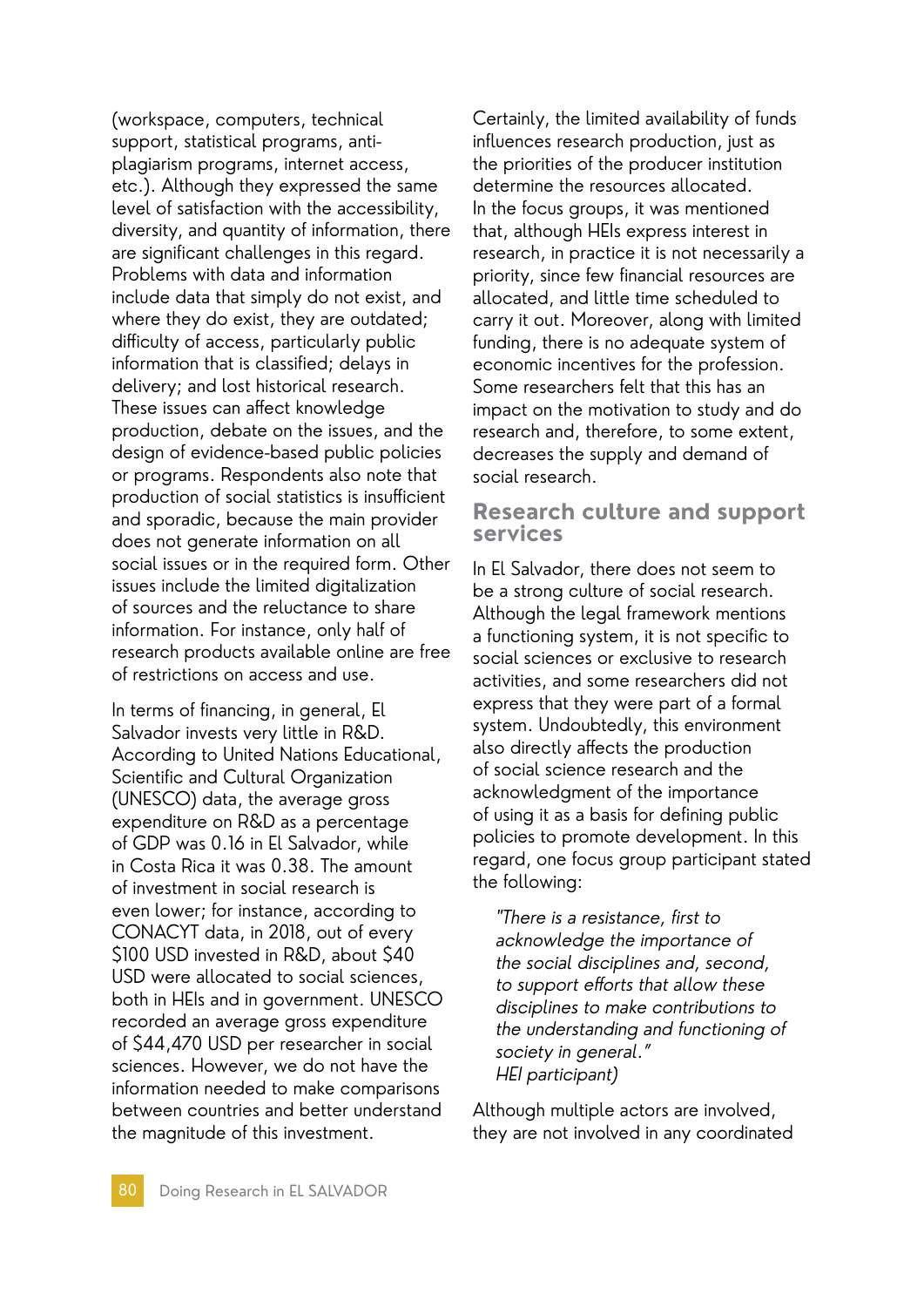or systematic manner. Furthermore, there seems to be no clarity regarding the existence and functioning of a social science research system, nor a solid institutional framework to support it. Most of the actors who produce research say there is no national agency directing social science research, some say they do not know, and others state that there is one. In fact, half of the researchers and research administrators stated that there was no such agency. Those who acknowledged its existence believe it is slightly effective in providing norms and standards, guidance, tools, forums, ethical reviews, and policies. Although it is not known which institution these actors consider to be the coordinating body for social science research, the only body with a similar role is CONACYT. However, its work in the last 30 years has focused only on HEIs and some government entities. Therefore, it does not monitor the participation of all the actors considered in this analysis. In addition, it has achieved few results and is weak in terms of activities related to social science research, coordinating between actors, and developing research quality standards. Similarly, 58 percent of researchers and research administrators stated that there are no policies related to social science research. However, there are some who say that a policy does exist but rated it only slightly effective in communicating the strategy and purpose, aligning it with priorities, promoting social research, getting financing, defining processes, supervising, and organizing ethical reviews.

Not recognizing an institutional framework in charge of social research, and the lack of clarity in this regard, could have an effect on the scope of the research efforts of the different actors and may limit their work. Certainly, it is timely to discuss the

need for a framework, or a partnership of institutions to develop a vision, mission, strategy, and research agenda, as well as the type of policies and protocols that would work for a social science research system. Given this environment, it is not surprising that the level of interest in research, and power to influence public policy, differs among producing institutions and varies according to their respective perceptions. In fact, this could limit opportunities to invest according to priorities in a social research agenda, develop programs that provide reliable and periodic information, and foster the necessary conditions for knowledge exchange and informed decision-making. In this regard, some stakeholders find it difficult to find this strategic vision in the country's current political context, where there are issues around transparency, access to information, freedoms, and other aspects. Respect for rights and freedoms, such as freedom of expression, assembly, and academic freedom, are fundamental conditions for the production of research.

On the other hand, the soundness of the research output is influenced by the country's research culture, including factors like insufficient interest in strong peer review, and the lack of training support services. Peer review helps to reduce bias and ensure technical rigor in research. However, most of the researchers surveyed noted that papers are not peer reviewed before they are published. Despite this, 61 percent have had access to mentors for their research, and, on average, they said they were satisfied with the guidance, constructive feedback, and learning provided, as well as their personal growth. Training sharpen skills and creates new ones. The researchers interviewed stated they were slightly satisfied. In the last three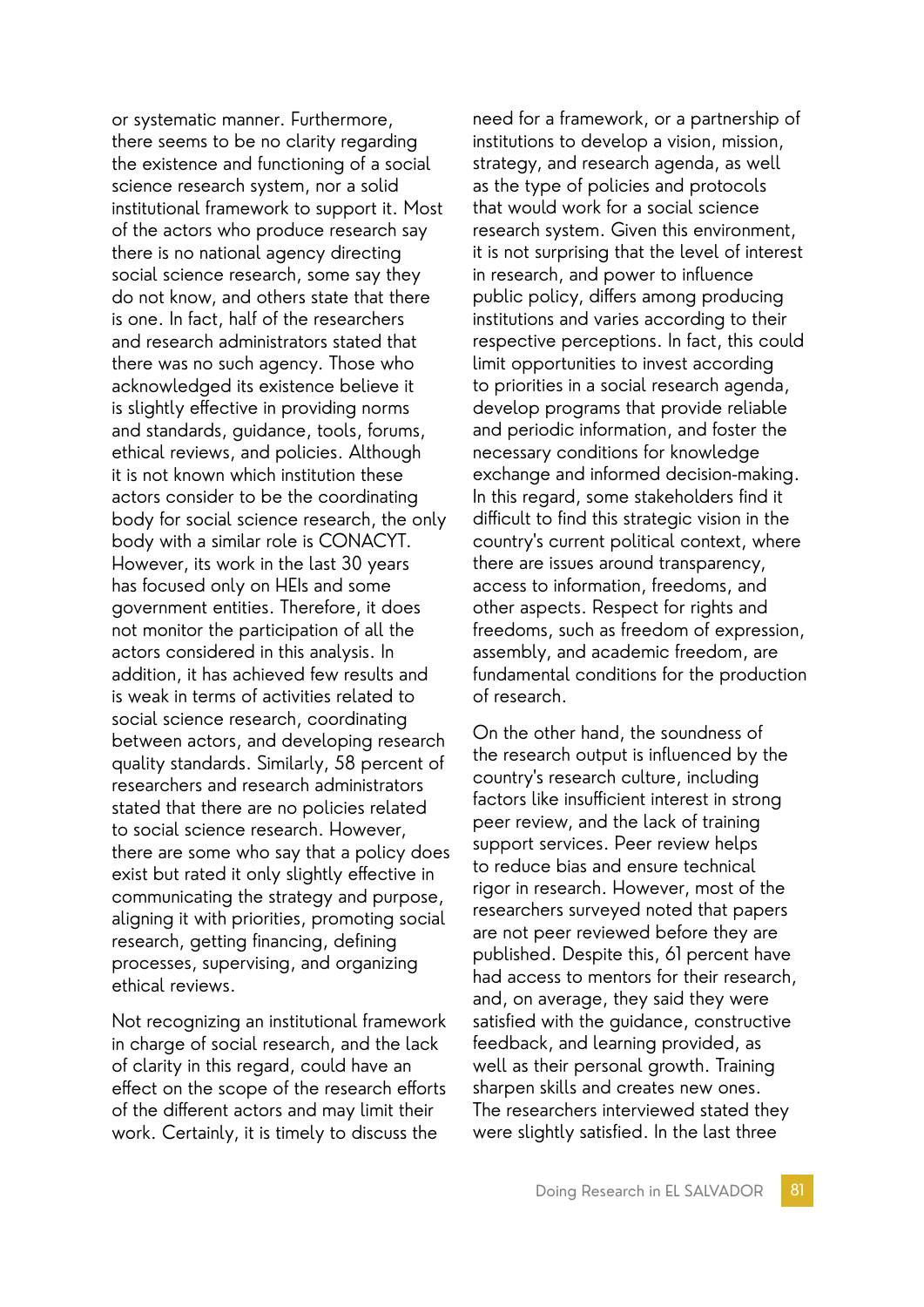years, they have received seven weeks of training in research design, management, methodologies, and tools. On average, research administrators estimated that \$390 USD per social science researcher has been spent on capacity building. Support services help with planning and implementing research, developing proposals, and recruiting. Overall, researchers and research administrators are mildly satisfied with this.

### **Research and training results**

The social sciences have become more relevant over time and, as a result, scientific production has increased; however, it remains low. At least half of the researchers interviewed had not published articles, working papers, books, research, or policy briefs in the last three years. According to an international report, El Salvador produced 76 papers between 2018 and 2020, which comes to 0.18 per social science researcher. According to CONACYT data, social research is mainly conducted by HEIs in the form of technical reports and articles in journals and newsletters. In this regard, the low production could be linked to different types of resources being unavailable, lack of clarity about a functioning system, and a limited research culture. Each institution's interests and priorities also affect research production, as do the limitations on time and training.

In addition, the effectiveness of university researcher training is limited, and this could also affect the supply of and demand for social research output. On the one hand, according to the premise that the higher the percentage of university personnel with doctorates, the higher the quality of their training, universities in El Salvador would not be considered to be effective enough in training research professionals. On average, 13 percent of

university personnel working in the social sciences have doctorates. However, although almost half of the students enrolled in higher education are working toward a social science degree, there is no guarantee that quality research skills are being developed in these programs. Finally, of those young people between the ages of 18 and 25 who have earned a higher education degree, only 1.23 percent were in the social sciences. This percentage is the result of multiple aspects, such as the quality of training and a lack of capacity to attract and retain students, as well as challenges inherent to the Salvadoran socioeconomic context, where some need to abandon their studies due to economic reasons.

### **Opportunities and sustainability**

Social research production is also strongly affected by the low value attributed to research and its professionalization, and by the fact that its relevance and contribution is not sufficiently recognized. Three out of four researchers surveyed do not believe that there are attractive opportunities for researchers, and some in the focus groups warned that the incentive system is inadequate. Overall, researchers are slightly dissatisfied with the research career incentives, such as financial incentives, social recognition, and job security. At the same time, they are slightly satisfied with other benefits, such as professional growth, competitiveness, and social benefits. To some extent, it is detrimental to the functioning of the research market that there is dissatisfaction with a career in research in terms of opportunities, financial incentives, job security, professional growth, and low social recognition. Evidence of this is that researchers in certain areas find it more difficult to gain employment and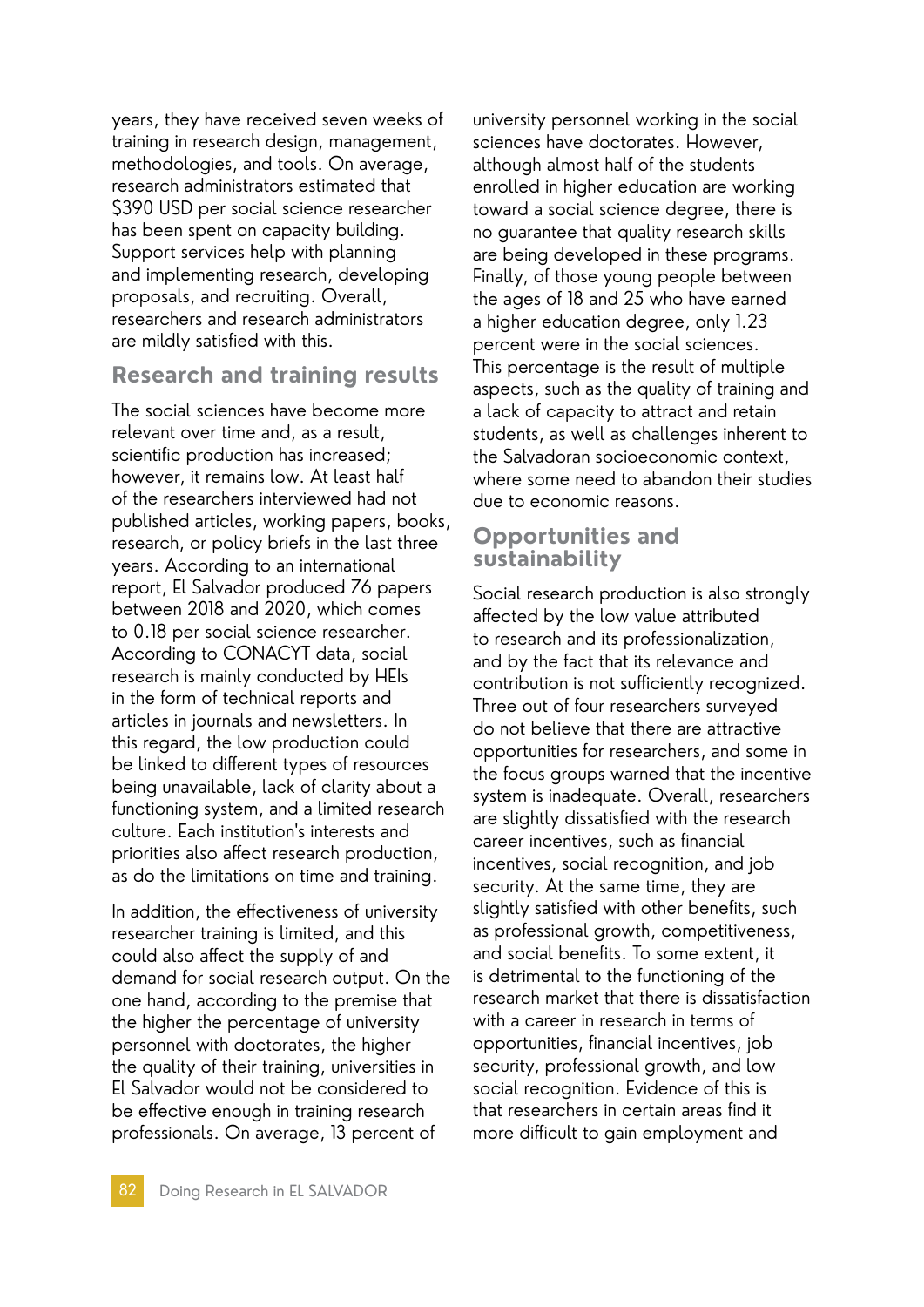remuneration, and they need to carry out additional activities to supplement their income. In fact, many have had to accept unpaid work because of the relevance of the research or in the interest of gaining professional experience and recognition.

Of course, the lack of clarity about the way the research system functions, and the lack of importance given to research in different spheres (from civil society to government), hinders the creation of opportunities that could be sustainable for researchers. Without this, there is no context to foster interest in producing research products, to build research skills, to allocate financial, institutional and human resources for topics of interest, and to coordinate research efforts based on country and institutional priorities. Without counting HEIs, who are required to produce research by legal mandate, there are only 36 researchers per one million economically active people.

Finally, it is important to recognize that information is very limited, making it difficult to know with absolute certainty the country's capacity to produce sound social science research, quantify it, measure its quality and compare it. Firstly, for several reasons, the statistics available for analysis are inaccurate. There are no records, so it is not possible to quantify all the people who work as social science researchers. Although there are networks of research professionals, not all the actors are in them, and the records are not kept up to date, nor are they all made available. The stakeholder mapping was unable to account for the total number of researchers working in the social sciences, but it did identify 68 percent of those working in the producer institutions. In the framework of this project, the social sciences include some areas of the humanities (philosophy,

history, linguistics), so for the purposes of this analysis, CONACYT and UNESCO indicators may be underreported. Secondly, there are several unknowns, such as the way belonging to national and international networks helps to fill gaps in research, what the turnover for social science researchers is, or how many researchers leave the country and how many of them support Salvadoran research from abroad.

This notwithstanding, the evidence gathered makes it possible to characterize and analyze social science research in El Salvador, and to have parameters that could be useful for comparative analysis with other countries. In short, the country has built capacity for the production of social research. Several institutions with human, institutional (infrastructure, equipment, information) and financial resources participate in social research. However, the quantity and quality of knowledge products is influenced by factors like the supply, demand and quality of training, insufficient time allocated for research work, access to reliable and updated information, limited availability and allocation of funds, lack of clarity about the way the system functions, and the lack of a research culture. Therefore, it is important that the actors acknowledge what the best practices are, and the areas for improvement, in order to optimize the production of social science research in a timely and sustainable manner.

## **4.2. Dissemination of research**

The DRA project (GDN 2020) understands research dissemination to mean the communication of research results and products. This includes public policy makers, academia, civil society, and the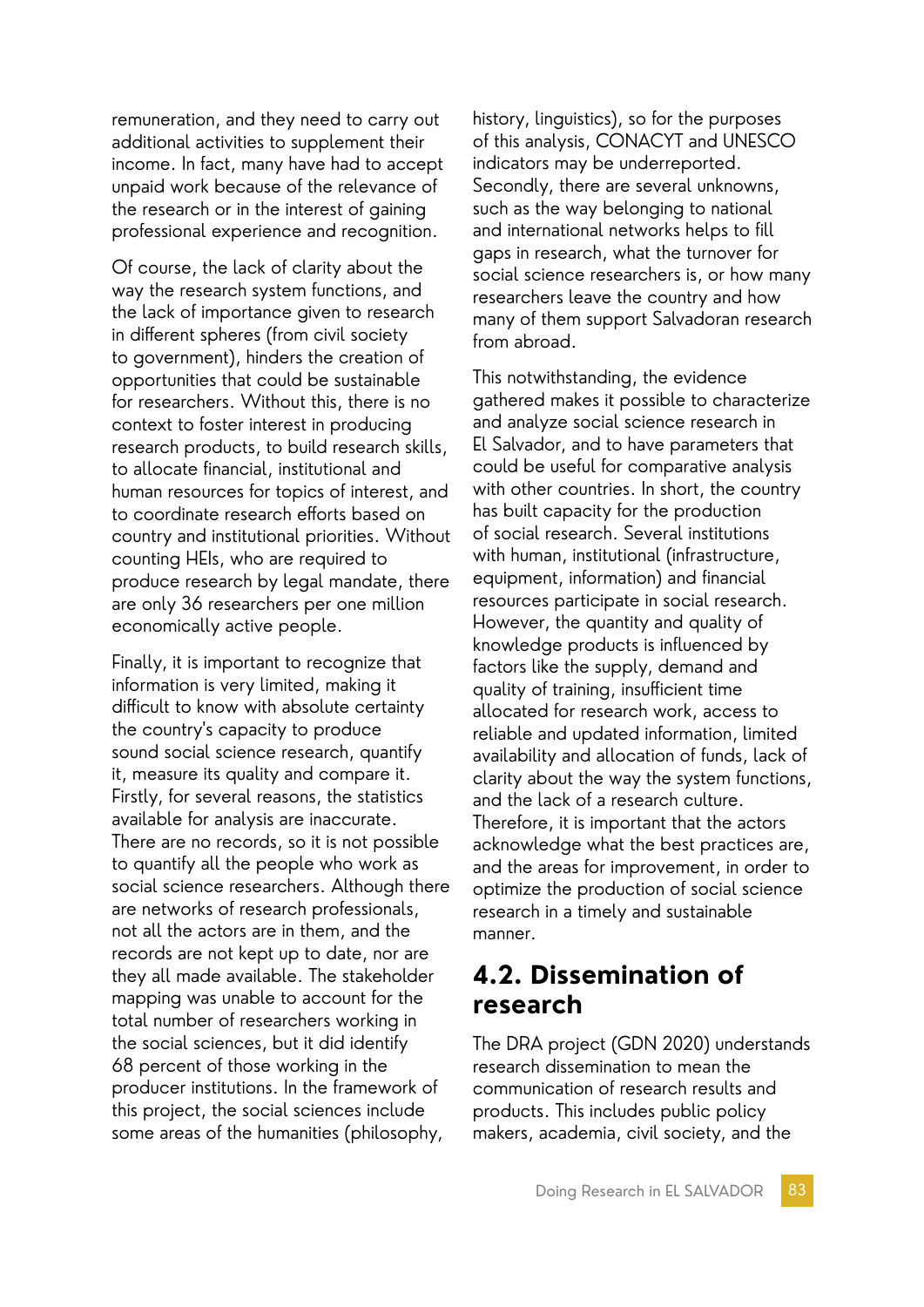private sector discussing and sharing their findings, or taking on work commitments associated with research. It involves generating interest, forming attitudes, and changing behaviors, in order to strengthen the commitment to producing knowledge through research.

Understanding how widely disseminated research is in El Salvador requires finding out how effective research communication is in creating public awareness, discourse, and civic activism. This involves looking into the different actors working in social science research and how effectively they collaborate and interact with each other; how well researchers are able to communicate and disseminate their products nationally and internationally; how effective communication and socialization events are; and the extent to which social science issues are covered in the media. Using the results of the research conducted during the DRA project, the following sections attempt to respond to these issues.

### **Actors and networks**

As described in the "Historical perspective" section, actors other than universities began to play a more important role in social science research in El Salvador during the 1980s. In 2021, the stakeholder mapping identified 212 actors involved in this activity, including state institutions, funding agencies, HEIs, civil society organizations and the private sector. Chart 4 shows that the civil society sector accounted for the largest number of actors, followed by the government and HEIs. However, 41 percent of researchers are concentrated in only five institutions, one of them being the Central Reserve Bank, and the other four HEIs, namely UES, UCA, the Technological University of El Salvador and the Catholic University of El Salvador. In short, although the variety of actors participating in social science research has increased in the last century, the researchers are concentrated in HEIs.

Chart 4. Number of actors in the social research environment in El Salvador



Source: Prepared by the authors with data from the mapping done for this project.

Furthermore, 78.3 percent of the actors associated with social science research are concentrated in the Metropolitan Area of San Salvador. Accordingly, 47.2 percent of researchers in this field of work do so in institutions located in San Salvador. This situation could be due to the financial, productive, institutional, and cultural concentration in the Metropolitan Area of San Salvador, as evidence has shown that there are better economic and social conditions there than in other regions in the country (FUSADES 2019a). Thus, in addition to the preponderance of HEIs, social science research activities are also concentrated in the Salvadoran capital.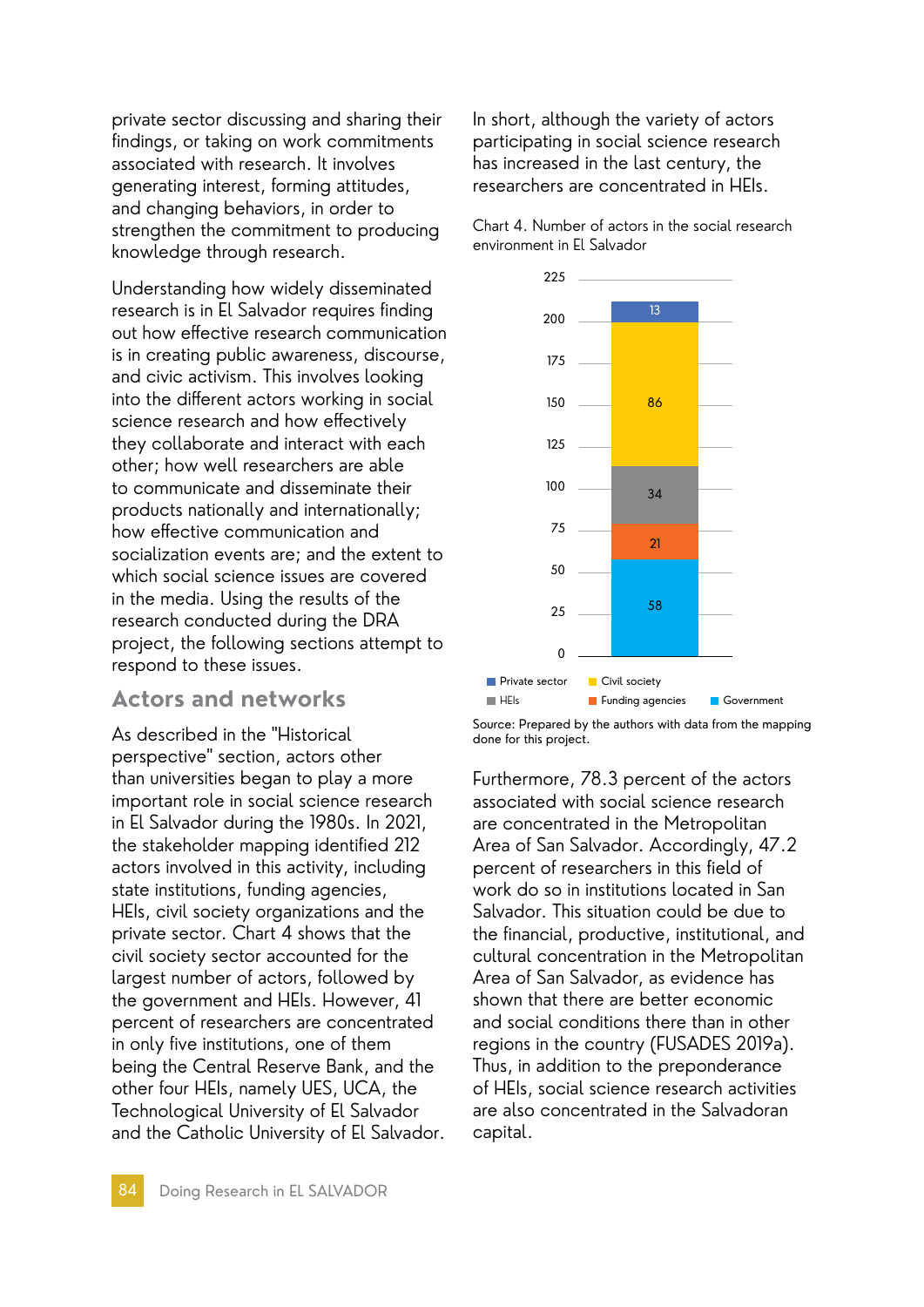As for the relationship between the actors, this was classified as "circumstantial" by some of those interviewed during the mapping. Despite being geographically centralized, there is a perceived disconnection in the activities carried out by different institutions, and, in general, they are not functioning as a system. To illustrate, out of 194 researchers interviewed for the DRA project, 74 percent state that they sporadically, or even worse, never collaborate with other people outside the institution where they work. In addition, they mention that there is no "culture" of discussing research among different sectors in El Salvador, and that present conditions do not promote this. In this sense, the respondents believe that CONACYT should play a more active role in promoting coordination among actors, and by means of mechanisms like a registry, catalyze relationships and collaborative work among researchers.

### **Communication of research**

There are elements that can help Salvadoran researchers disseminate their products nationally and internationally. The context analysis noted that despite limitations in digital infrastructure and connectivity difficulties, most institutions involved in social science research in El Salvador have access to the internet and instruments to disseminate their results. In addition, there are 14 journals published in El Salvador that specifically focus on the social sciences and are registered in Latindex.36 Universities and think tanks are either members of international research networks or maintain working relationships with them, as described in the "International context" section. This

36 Available from https://www.latindex.org/latindex/ inicio.

link with foreign entities contributes to the fact that 74.2 percent of social science research in the last three years has been produced in collaboration with an entity from another country (SCImago 2021). In this sense, it is possible to see a marked contrast between the disconnection between actors within the country, as described in the previous section, and the high degree of synergy with institutions abroad.

At the same time, links that may exist between institutions do not appear to be there in the case of researchers. Of the total of those interviewed for the DRA project, only two out in five belonged to a professional network or association, whether national or international. This limits the rest in their ability to disseminate the results of their work in those areas.

Another challenge identified by respondents is the scarcity of funds to carry out research dissemination activities. For instance, there is a need for financial resources for strengthening

Chart 5. Number of communication training sessions respondents participated in in the last three years



Source: Prepared by the authors with data from the survey conducted as part of this project on 2021.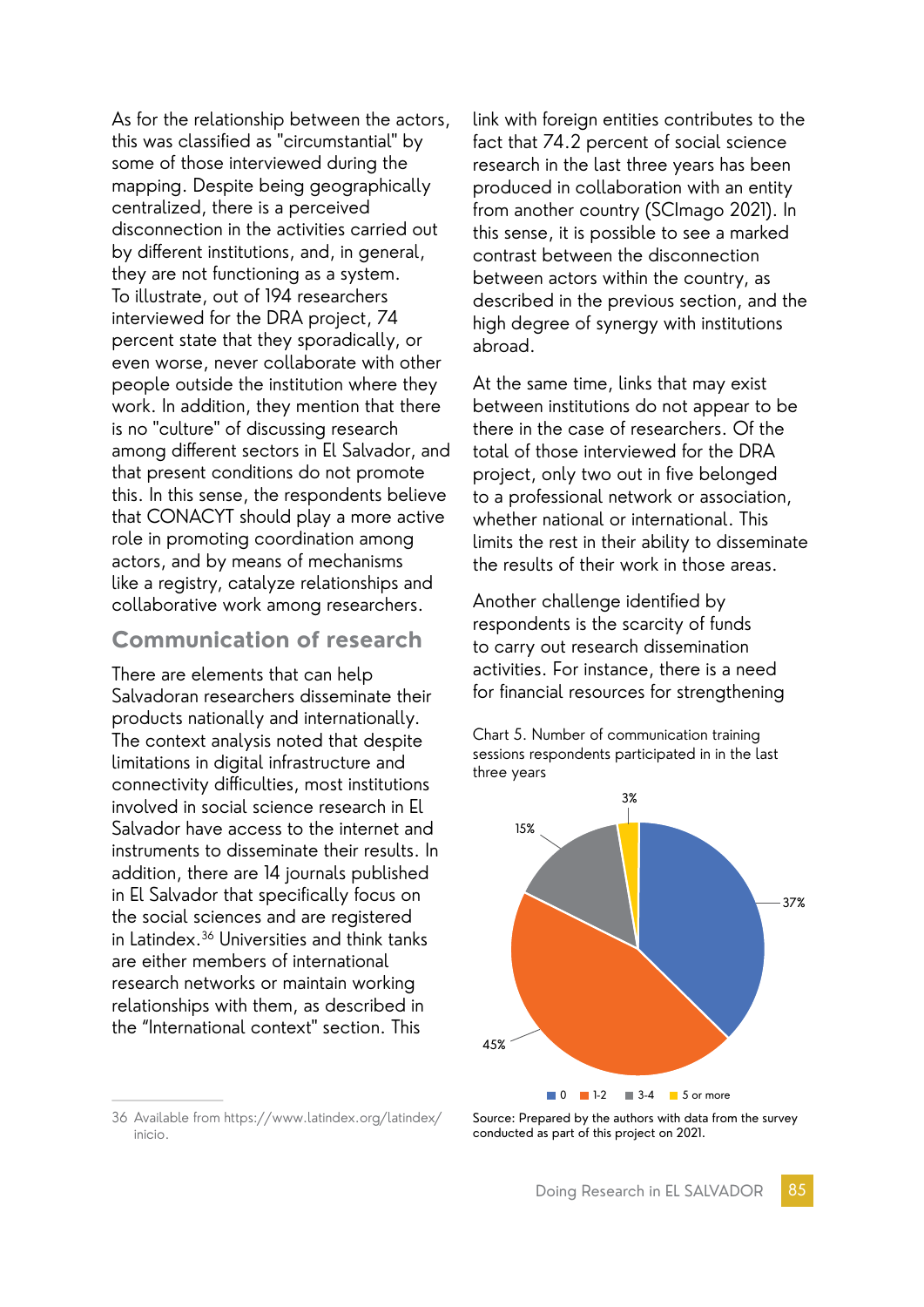communication skills. However, two in five researchers interviewed had not received any training of this type in the last three years (see Chart 5). Those who did benefit from such training were "moderately" satisfied but acknowledged that more needs to be done to improve these skills. Mapping respondents noted that there is a pressing need for training in how to communicate research results in simple language that "the common citizen" can understand. Likewise, the "International context" section revealed that Salvadorans have a low command of the English language, which is a challenge for publishing articles in international journals. Regarding the need for funds for dissemination activities and to strengthen communication skills, the participants of the focus groups stated the following:

"What I think is that sometimes there are very good studies, but there are never enough funds to publicize them. So, there is research, but people don't find out about it." Mixed group participant

"Ways need to be found to strengthen the way research results are shared with the population, with target populations that are not necessarily in the scientific academic environment, reaching these other types of populations with more appropriate language." HEI participant

#### **Research communication products**

Organizing events can be a mechanism for social science research institutions to disseminate the results of their work. The survey conducted as part of the DRA project revealed that, in the last three years, on average, these institutions have mainly organized conferences for a national academic audience. However,

the information gathered does not measure the effectiveness of these events, as we do not know exactly, for instance, the number of people that attended them, or other actions that are brought about by holding these types of activities. These are aspects that would be worth looking into in future research.

There did appear to be consistency between the results of the survey and what was expressed by the stakeholder mapping respondents. While the survey revealed that most of the events targeted academic audiences, the mapping process pointed out the need to explore strategies for disseminating results effectively among the audiences outside the academic community. At the same time, it was emphasized that these messages need to be transmitted in a language that is suitable for this other type of non-scientific audience.

Media outlets are also platforms for disseminating social science research. Nevertheless, more than half of the researchers interviewed stated that they had not published anything in the media





Source: Prepared by the authors with data from the survey conducted as part of this project on 2021.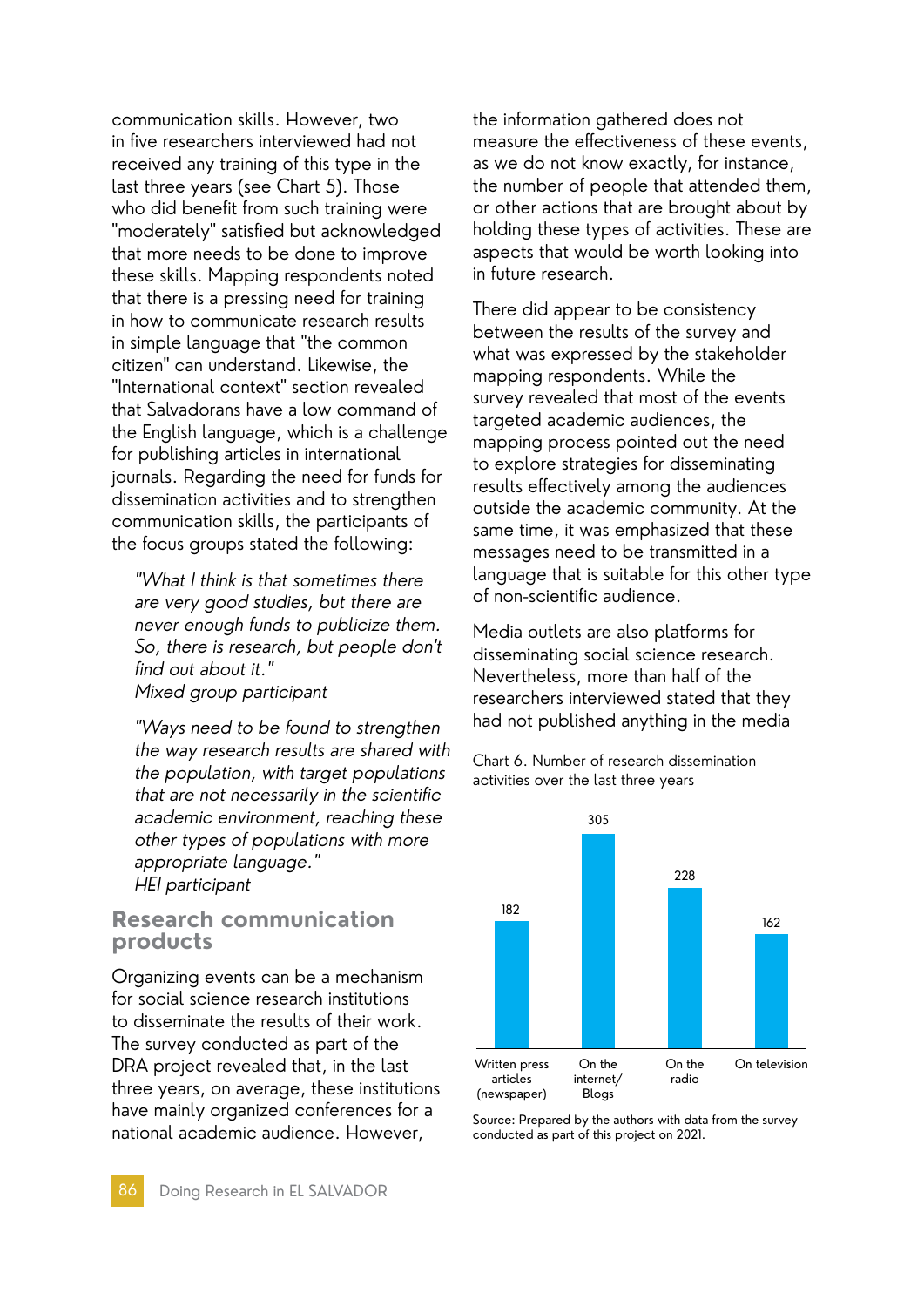in the last three years. Considering only those who had, most of them had been published in blogs or internet publications, while television was the least used channel (see Chart 6). In the section on "Cultural aspects", it was mentioned that television and the internet are the main sources Salvadorans turn to for information about scientific work. Therefore, the media used by researchers to communicate the results of their work do not completely coincide with those that people turn to for information. In addition, significant efforts need to be made so that more than a minority of researchers publish their work through the media.

## **Popularizing science**

The DRA project considers that the popularizing science is achieved when the public values research-based evidence and actively seeks out diverse scientific products (GDN 2020). In order to get a sense of the state of this aspect of a country, the relationship between the media and social science research needs to be evaluated, as well as social science research coverage in the media. However, in the Salvadoran case, the results seem to indicate that there is a disconnection between these elements.

Generally, researchers interviewed stated that they are rarely contacted by journalists or the media when their research is published. At the same time, both researchers and research administrators expressed moderate satisfaction with media coverage of social science research. The surveys and focus groups conducted within the framework of the DRA project reveal that there is a perceived lack of coincidence between the work done by the national scientific community and the agenda/ interests of the media, since the latter are guided more by current affairs. In

this sense, it would be relevant for future research to explore the perspective of journalists, their perception of the social sciences, the frequency with which topics associated with social science research are covered, and their take on what is needed to increase the relevance of these types of efforts.

The section on "Governance and regulatory framework for social science research" noted that there has been a National Policy for the Popularization of Science and Technology in the country since 2017. In addition, a semiannual survey measures the effectiveness of the activities carried out by the Vice Ministry of Science and Technology in the context of the policy. The most recent results available to the DRA project were from the survey carried out in 2018. These revealed that only 1 in 10 Salvadorans had stated that they knew of a national institution dedicated to scientific and technological research (CONACYT 2018). In this regard, it would also be interesting for future studies to look into the way these findings inform efforts to improve public initiatives aimed at popularizing science.

Overall, over the last 30 years, there has been an increase in the variety of actors involved in social science research in El Salvador. However, although they are concentrated in the capital, and enjoy geographical proximity, they do not interact with each other on a regular basis. At the same time, there are conditions and resources that can facilitate the dissemination of research results, but limitations remain in terms of researchers' abilities to do so. This limits their ability to effectively share their findings with people outside the scientific community, for instance, through the mass media. Consequently, the popularization of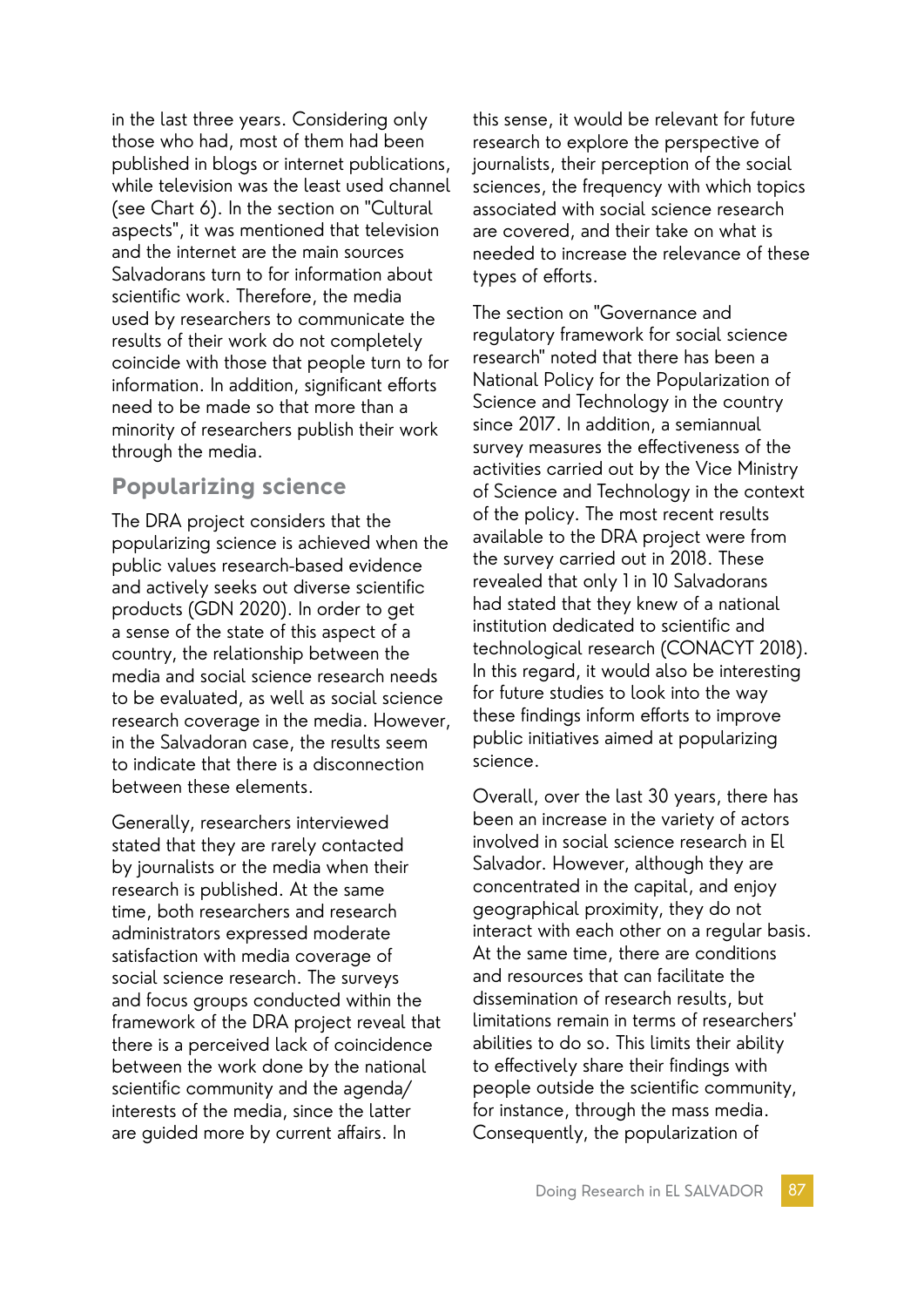the social sciences is affected, and the population remains disconnected from the output of this branch of knowledge. Therefore, in the Salvadoran context, there are still barriers to overcome for research to be able to create public awareness, discourse, and civic activism.

# **4.3. Use of research in public policy**

The methodology that is the basis for this analysis considers the acceptance of research and its use in public policy as an integral part of the research system (GDN 2020). In order to understand where the country stands in terms of this aspect, the following section identifies the way policy makers perceive the value of social research, whether it corresponds to their needs and interests, and whether there

is a demand for independent, robust and transparent research. Before evidence is incorporated into public policy, the interaction of policy makers and researchers also needs to be explored, asking whether researchers are directly involved, or if they are approached for advice, and whether researchers generate material that conveys their results.

## **Politically friendly research**

Researchers and research administrators have different views on academic freedom. The responses to question 1 in Table 8 show that academics perceive policy makers as having little influence on the independence with which research is carried out in El Salvador. In contrast, administrators (responses to questions 2 to 5 in Table 8) point out that only occasionally do the political conditions

Table 8. Perception of researchers and administrators of the influence of policy makers on research independence

| Question about research<br>independence                                                                                       | Never | Rarely | Occasionally | Sometimes | Often | Always |
|-------------------------------------------------------------------------------------------------------------------------------|-------|--------|--------------|-----------|-------|--------|
| How frequently do you think<br>that policy makers influence<br>researchers in terms of the<br>independence of their research? | 19%   | 23%    | 27%          | 23%       | 8%    | 0      |
| Research results that affect<br>public policy can be openly<br>discussed among researchers<br>and policy makers.              | 7%    | 29%    | 33%          | 18%       | 13%   | 0      |
| Researchers are able to<br>produce independent research<br>without undue influence from<br>public policy makers.              | 4%    | 9%     | 16%          | 47%       | 29%   | 0      |
| Policy makers provide the<br>necessary space for social<br>science researchers to obtain<br>the necessary data.               | 11%   | 24%    | 36%          | 22%       | 9%    | 0      |
| The current political<br>environment fosters the<br>production of independent<br>research results.                            | 13%   | 29%    | 29%          | 20%       | 11%   | 0      |

Source: Prepared by the authors with data from the survey conducted as part of this project.

Note: The first question corresponds to the opinion of the researchers; the others are responses by the research administrators.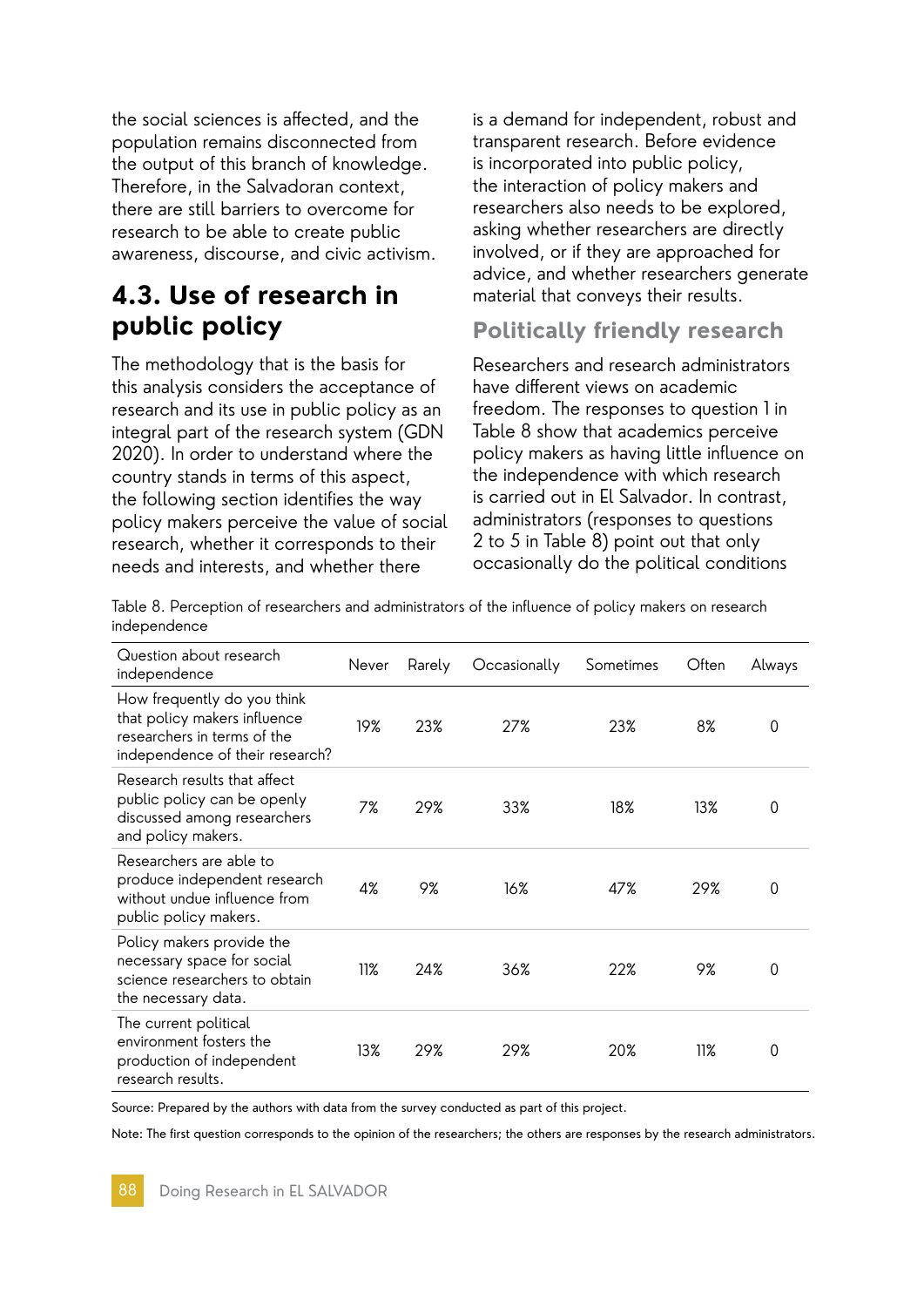and space to collect information allow for the production of independent results and, once this evidence is obtained, discussion between academics and policy makers is rare or sporadic. Therefore, it is not certain that research production is robust and independent in the Salvadoran context.

In this scenario where there is only partial freedom, and access to information is difficult, there appears to be only moderate demand for research to inform public policy making. Among the members of the public policy community interviewed, 44 percent said they had hired researchers, almost exclusively nationals. However, because the response rate among this subset of actors was 18 percent, the actual demand for social science evidence may differ, and may even be lower. As for researchers, just over one-third also have a role as administrators, and 16 percent of other researchers indicated that they had done research at the request of policy makers (see Chart 7). Of these, only 5 percent of the researchers and 18 percent of the administrators reported having received funds to carry out the requested research. The academics who reported having been hired to work on these projects were mainly working for government institutions or funding agencies and had

more national experience and training in quantitative methods. Also, the priorities in the projects financed were the areas of education, economics, and sustainable development, with less investment in more qualitative disciplines. Given the differences between the apparent demand for research and researchers who meet this demand, it is worth considering whether the responses obtained from the public policy community are applicable in general, whether a few researchers are receiving the most requests, or whether they are unaware of the provenance of the institutional research they are undertaking.

Responses by members of the public policy community interviewed suggest that they benefit from the output of research, but academics admit that they generate almost no such material. In the last three years, only 26 percent of researchers produced any such documents, with an average output of less than two reports and one policy brief over the entire period. With respect to this low production of material for policy makers, it is noteworthy that some academics are at the opposite end, with up to 30 reports and 24 policy briefs generated in the three years. These discrepancies in the production of research material could explain why few researchers actually have an influence



Chart 7. Percentage of researchers who have done work at the request of policy makers

Source: Prepared by the authors with data from the survey conducted as part of this project.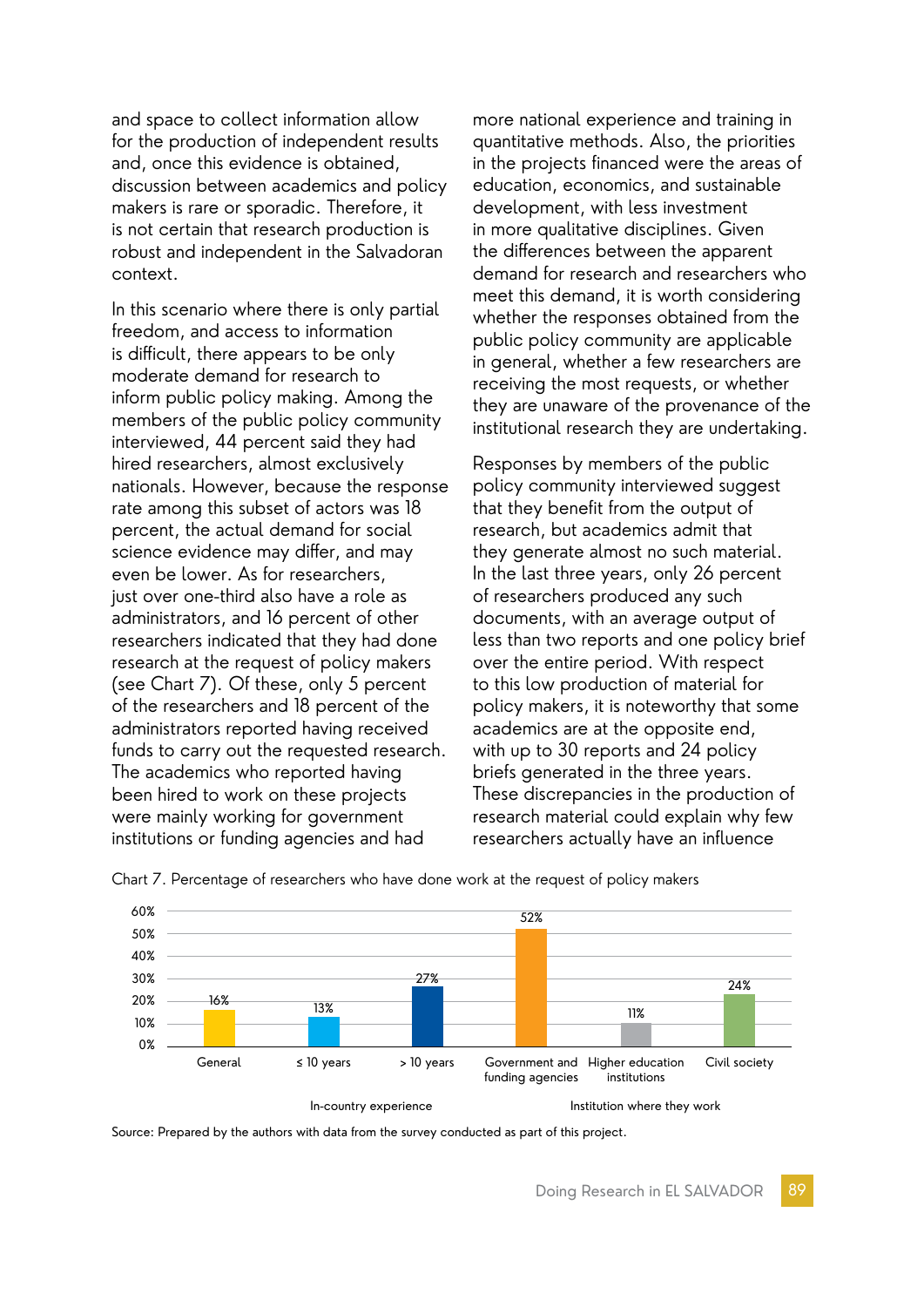Chart 8. Average number of materials produced per researcher according to the institution where they work



Source: Prepared by the authors with data from the survey conducted as part of this project.

on decision-making, and this could be a mechanism to be considered by the rest of the academics in the improvement of public policies. Furthermore, in preparing these documents, there are significant differences according to the institution where the researcher works. In the case of policy briefs, the national experience they have also has an influence (see Chart 8 and Chart 9).

In addition, 45 percent of the public policy community interviewed for this study said they had produced or co-produced policy material with a researcher, using social science findings. Such disparate results between academia and policy makers increase the possibility of work being concentrated in the hands of a few individual researchers. However, concerns remain as to whether policy makers and users as a whole believe that they benefit from research outputs and whether co-production with researchers is consistent.

After publishing a paper or report, the frequency of interaction with politicians is considered null by 78 percent of researchers. Some academics do state that it is frequent, but these are isolated Chart 9. Average number of policy briefs produced per researcher according to their national and international experience



Source: Prepared by the authors with data from the survey conducted as part of this project.

cases. Intercommunication is higher among those with more experience and formal education, as well as among those working at civil society institutions or for the government or funding agencies.

In addition, a low percentage of researchers have played or currently play the role of policy maker (only 1.6 percent of them, both in central and local government). The DRA analysis methodology (2020) considers this indicator to be a proxy for the fluidity with which exchanges are carried out between both sectors in the system, mainly because it is a direct means of disseminating research findings. Therefore, the fact that it is so low has a direct impact on the possibility that policy makers will be aware of these results, and since they do not have experience in the public sphere, researchers themselves may not be aware of the most effective mechanisms for communicating with them. Furthermore, it could mean that they are unaware of the real dynamics of policy making, the language used to prioritize criteria, the criteria that are taken into account to evaluate them, the time frame in which options are analyzed, the type of information decision-makers seek,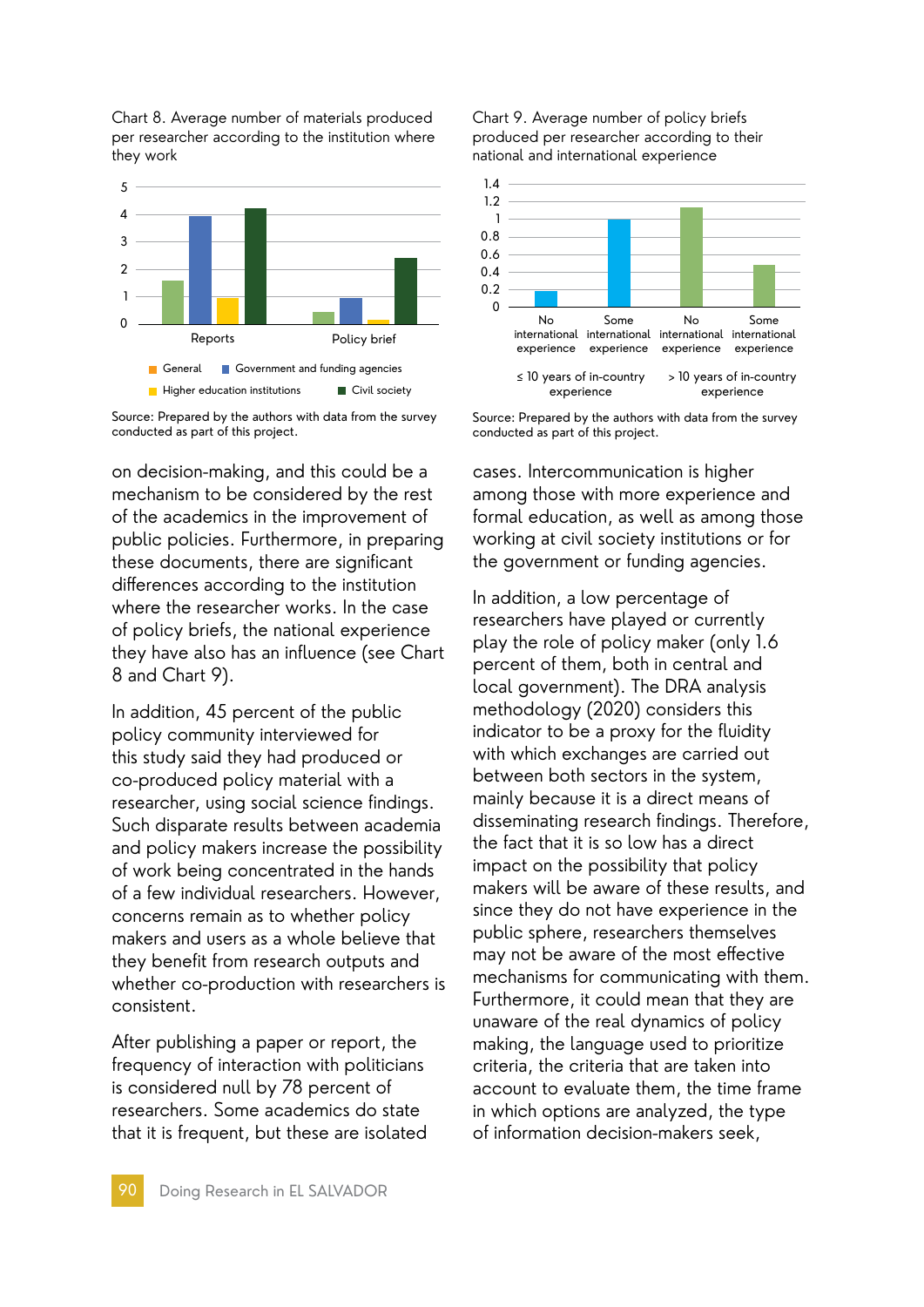whether they are willing or open to being informed, or who the main driving forces are, and, as a consequence, they may not know how to correctly focus their advocacy and interaction efforts.

### **Evidence-based policy making**

Formal and informal interaction between policy makers and researchers is low. There are few researchers on policy advisory bodies in both central government (8.2 percent) and local government (4.6 percent). The academics that are more involved at both levels are those who work in governmental institutions and funding agencies, or those with international experience. Among local governments, having greater national research experience is also a significant differentiator. In addition, 48 percent of academics say that they never interact with policy makers and 28 percent feel that the frequency of these interactions is low (see Chart 10). These responses contrast with those of the administrators, since 56 percent of them indicate the existence of formal relations and almost 50 percent of them are informal collaborations between their institution and policy makers. The disparity in these results suggests that

these relationships occur mainly with the research administrators, while participating researchers remain out of the loop, and the signs of a concentration of work in few hands persist.

The perceptions of the influence of research on public policy vary among academics, and they participate very little in policy design. Researchers have the impression that the institution to which they belong is able to have an impact, but 26 percent of administrators declare the opposite. Academics rate this influence as slightly effective, and members of the public policy community suggest that it is frequent. Only 11 percent of researchers have participated in public policy design in the last three years, while 33 percent of respondents in the public policy community indicate that they have collaborated with researchers on policy design. The areas of these joint work efforts are unknown, whether they coincide with the areas where research has been requested and funded, or whether they use the results of research already completed in other disciplines. However, the interaction with academics changes after they have published a paper or report.



Chart 10. Frequency with which researchers interact with public policy makers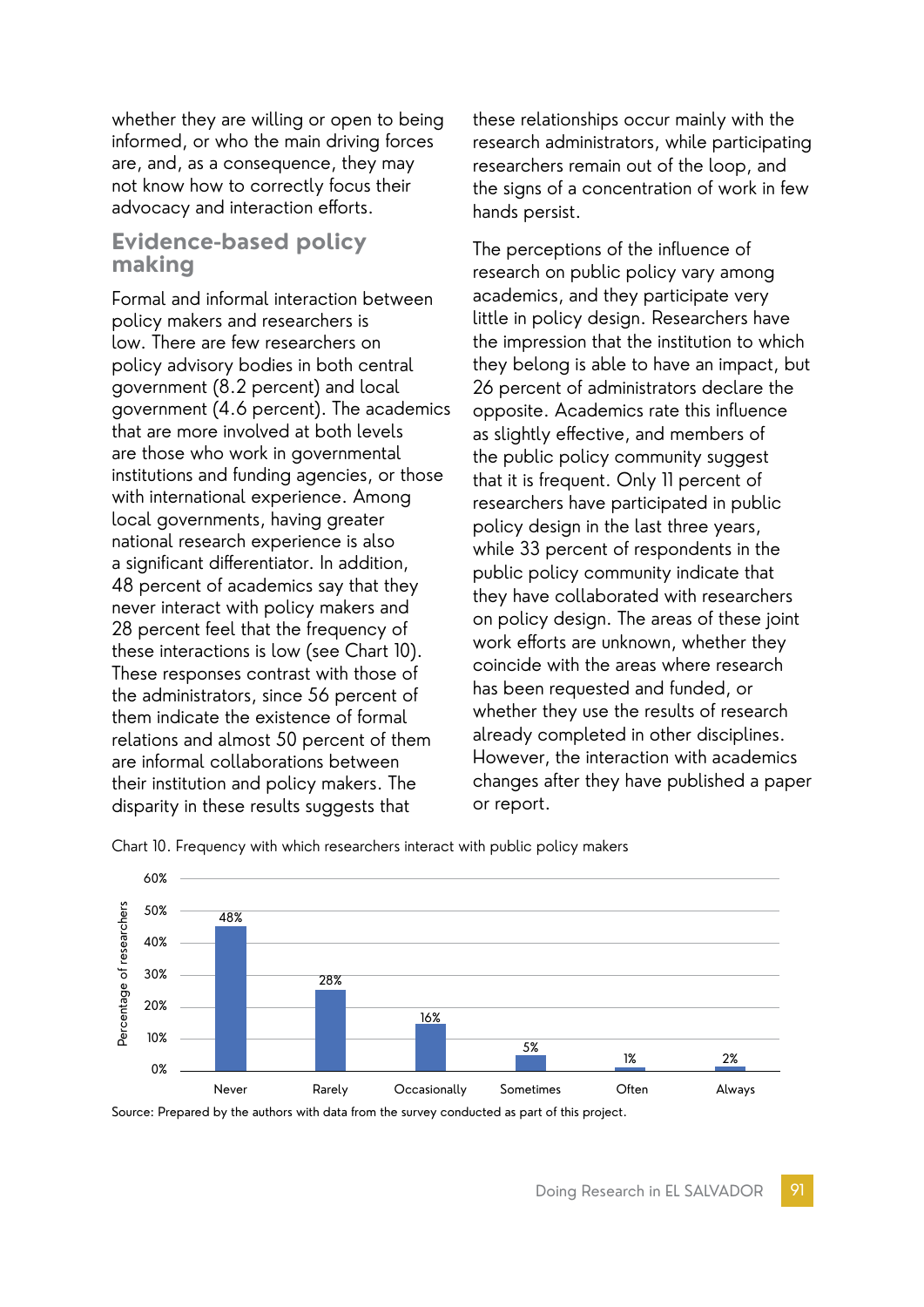



Source: Prepared by the authors with data from the survey conducted as part of this project. \*Includes other public or private funders or researchers.

Across the board, members of the social research system think that the overwhelming attitude is to ignore or deny the results of evidence-based research. Academics and those in administrative roles have a similar perception, with just over half of each group mentioning this attitude. In contrast, the information available from members of the public policy community suggests greater consensus, with 80 percent mentioning this attitude. In addition, about half of all respondents in this analysis consider these attitudes to be recent, and agree that they come mainly from the president, the ministries and the Legislative Assembly (see Chart 11).

## **Evidence-based policy products**

Researchers believe that their work is rarely used in policy documents and question when collaboration is requested for these documents, as well as the effectiveness of the support provided. Only 22 percent of academics feel that their work is recognized and sought by policy makers. However, the majority of researchers do not know the number of times their work has been cited in this

type of document. Only 4 percent said they did know, and the average number of citations was 4.4, but the responses are fewer. Nevertheless, the results of this study suggest that 67 percent of the members of the public policy community use evidence drawn from social science research in the deliberations and decisionmaking in the process of policy making. In addition, there is a perception that the pandemic affected access to social science research. The characteristics this is based on, and whether the finding actually reflects a significant use of science, are unknown. Regarding support for policy implementation, there are also conflicting views, as academics consider it to be slightly ineffective, but members of the policy community surveyed rate it as frequent.

## **Better policies through research**

The perceived usefulness of social science among members of the public policy community appears to be high. More than 80 percent of respondents assign evidence from social research at least moderate usefulness. This is consistent with the results obtained among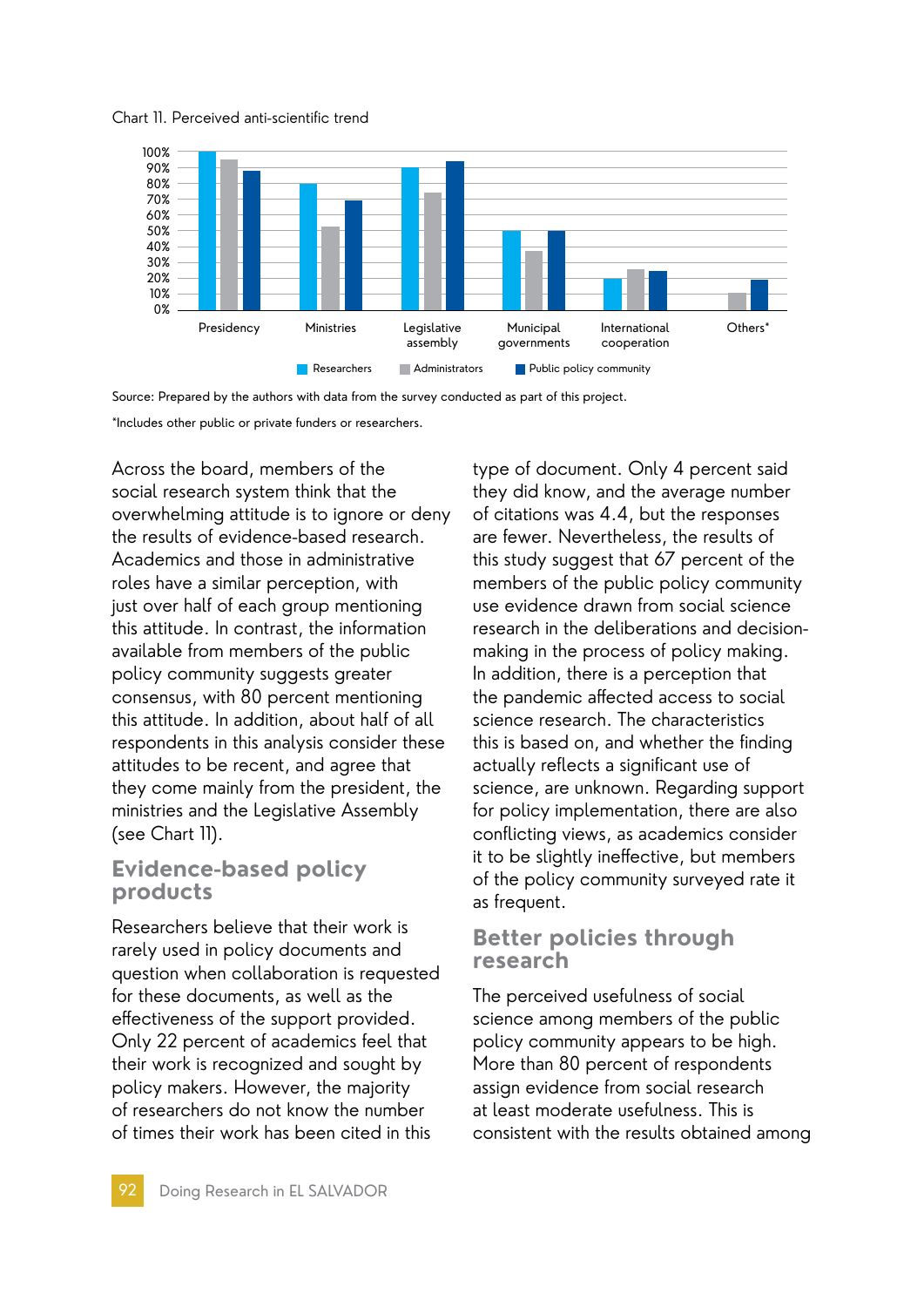Salvadorans, where 86 percent believed that the use of scientific and technical knowledge improves the capacity for decision-making (CONACYT 2018). However, it is not possible to assert with certainty that this is a representative opinion in the sector, so further research is still needed. In addition, academics who participated in focus groups noted that:

"[The government] has very little interest in subjecting its public policies to research. If it were really interested, there would be more research on various issues." Independent researcher

"Governments have not necessarily been making decisions on the basis of evidence, but on the basis of other, non-scientific considerations." Mixed group participant

Analysis in this section reveals that social research can be presumed to be undertaken with moderate independence, with data collection restricted by policy makers and by the current political context. In turn, although the results of the public policy community suggest that research output is in demand, this results in little investment, and there are indications that policy maker requests for research

and interactions are concentrated among a few researchers. In addition, the production of material to communicate scientific findings to policy makers is scarce, as is the interrelationship between academia and decision-makers. Together, these factors inhibit the use of evidence in policy making and present challenges that need to be overcome if the perception of usefulness is to lead to progress for society.

Much needs to be improved in order to ensure that the results of social research are used in formulating public policy. Firstly, for researchers, it is vital that the research agenda is defined independently, and that more materials be produced to communicate the results to policy makers. Both steps are essential to identify the possible applications of research, and to provide what is needed for policy design, implementation, and evaluation. Secondly, among policy makers, changes are required to ensure information can be accessed, and that local evidence can be included in national policies. This also requires improving the system as a whole, since the current structure does not ensure interaction between policy makers and researchers.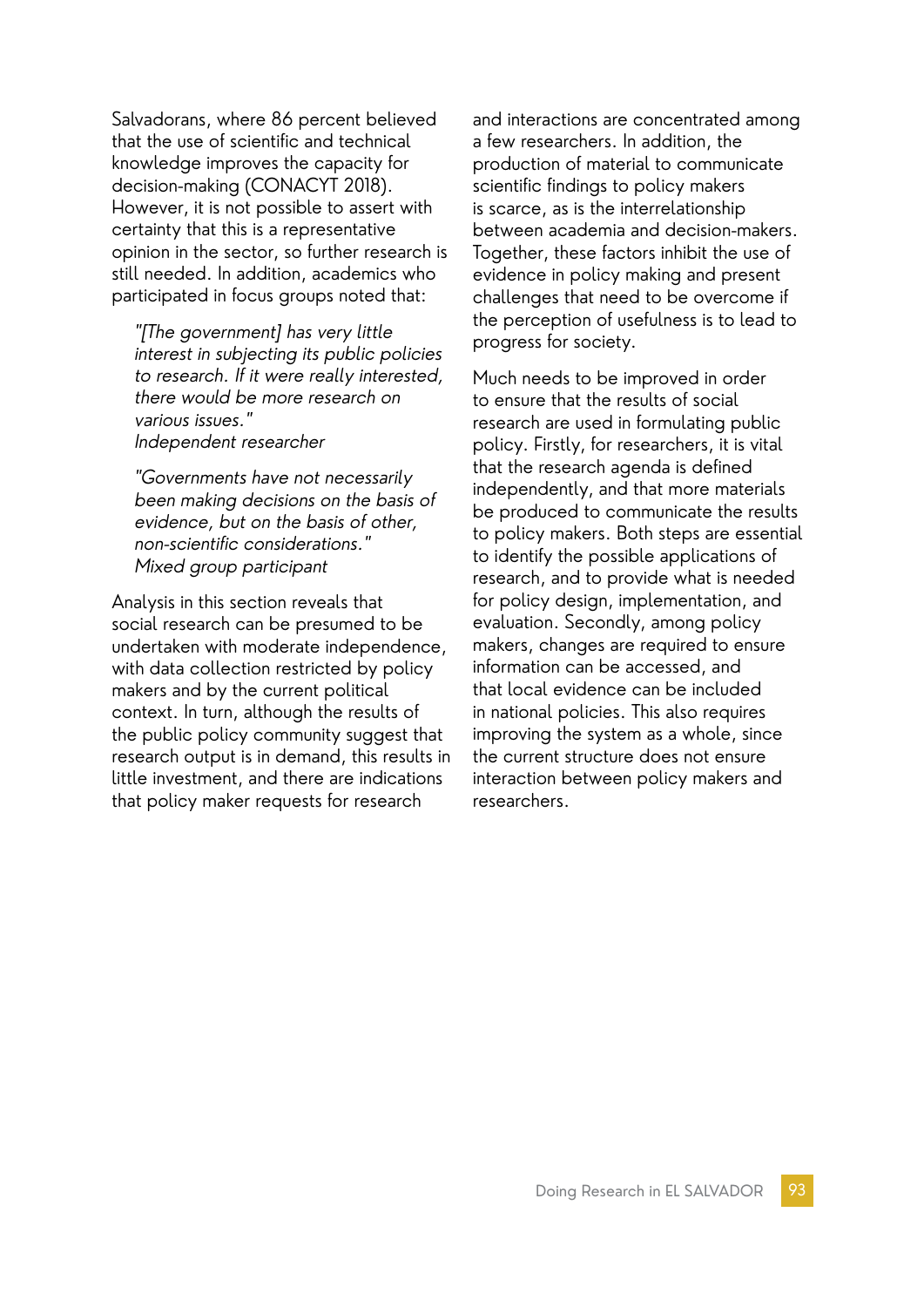# 5. Conclusions

#### **Highlights**

- The performance of the social science research system in El Salvador is relatively modest. Several factors affect the quality of research production, the extent to which it is disseminated, and the degree to which it is used in public debate and public policy.
- Among the main factors that negatively affect the level of performance are the low value assigned to social sciences, the dearth of institutional plans and resources for scientific capacity building, and limited connections to and exchange with international academic networks.
- There is a lack of leadership and little coordination among research system actors, resulting in a dispersion of resources and skills, affecting the quality of studies, the capacity to disseminate them, and their influence on democratic debate and sustainable development policies.
- The quantity and quality of knowledge products is constrained because not enough time and resources are devoted to research, there are restrictions on the availability of and access to information, and the culture of research is weak.
- The capacity for communicating and advocating for research has not been developed sufficiently to improve the connection between the scientific community and two key audiences, namely public policy decision-makers and the general public.
- Evidence suggests that there are few researchers working with policy makers, and the low demand for research and limited efforts in generating and disseminating the findings of research suggests that evidence is used little in policy making.

The evaluation of the social science research system in El Salvador shows that its level of performance is relatively modest and there are several areas for improvement. Although it is acknowledged that social research is an important area in the national scientific production, several factors affect the quality of production, the extent of its dissemination, and the degree to which it is used in debates and in the formulation of public policies for development.

The evolution and consolidation of the social science research system depend on the interaction between several sociopolitical, economic, and international determinants. The sociopolitical determinants that stand out are the low regard for the social sciences as a scientific discipline, the biased view of social sciences in the political environment that could restrict academic autonomy and limit access to information that is relevant for research, and the lack of understanding of the role social science research could play in the formulation and implementation of public policies for promoting the wellbeing of citizens. In economic terms, research system performance has mainly been limited by the lack of institutional plans and resources to develop scientific capacity, communication and adoption of research results. In addition, the labor market for researchers is small, and there is a lack of incentives for developing a career as a social scientist. As for the international environment, the research system's current capabilities keep it from leveraging the connections with international academic networks, the use of other languages to exchange knowledge (mainly English), and the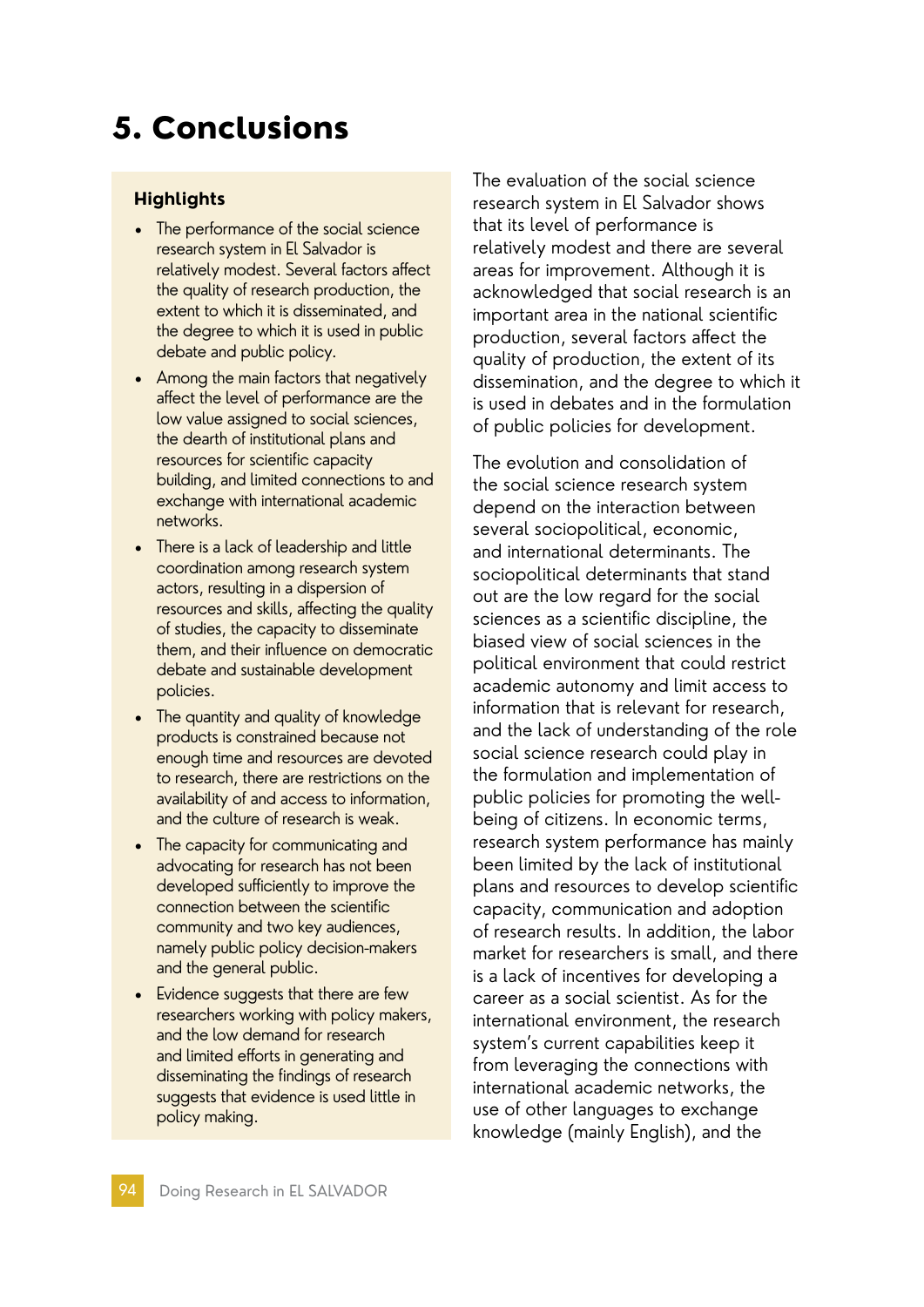grants and resources that are available for social research.

According to the perceptions of the social science research producers, users and funders, coordination among them is weak, and they lack incentives and leadership to carry out research, making it impossible for them to acknowledge that there is a functioning system in which they can take part. This situation leads to a dispersion of resources and skills, and an inability to produce relevant and quality studies in any systematic way. Furthermore, their capacity to influence the democratic debate on sustainable development and public policies is hindered because the relationships that prevail among them and with the public officials responsible for public policy making and implementation are informal and circumstantial. Furthermore, even though there is a National Council for Science and Technology (CONACYT), whose mission would allow it to promote social research, in practice this institution does not necessarily perform this function. The council focuses mainly on the hard sciences, it only follows up on scientific research carried out by HEIs and government agencies, and has few resources at its disposal. If there is relatively little interest in social science research at the governmental level, it is hard to see how strengthening CONACYT with resources could promote the development of social research as a first option. An alternative could be to foster the creation of a national social science research network driven by academia and private research centers to promote the exchange of knowledge, the formation of research groups on specific topics, the delivery of training in research methods, encourage peer review of scientific articles, and ensure research ethics are enforced. This network could eventually

become a social science research council.

The following is a summary of the way different aspects of the production, dissemination and use of research can also influence the configuration and outcomes of the social science research system. Likewise, there is a note on aspects that system regulators need to pay attention to, or that provide a starting point for planning investments in capacity building to enhance the production, dissemination, and use of research. There is also mention of the levers of change that could contribute to designing public policies in line with the local context, strengthening institutions involved in social science research and increasing their capacity to influence the formulation of public policies for development, and the generation of informed debates.

### **Effective social science research production.**

El Salvador has been relatively effective in developing basic skills for social science research production. Despite the influence of economic and sociopolitical conditions, evidence shows that there has been a sector consistently dedicated to this branch of science over time. Several actors that have human, institutional (infrastructure, equipment, and information) and financial resources are involved in social research. Nevertheless, the size of the sector and its output are compared with that of other countries, such as Costa Rica, much can still be improved to enhance the effectiveness of social science research production.

Multiple factors influence the quantity and quality of production. For one, resources are limited, such as insufficient time for research activities, insufficient training, constraints in the availability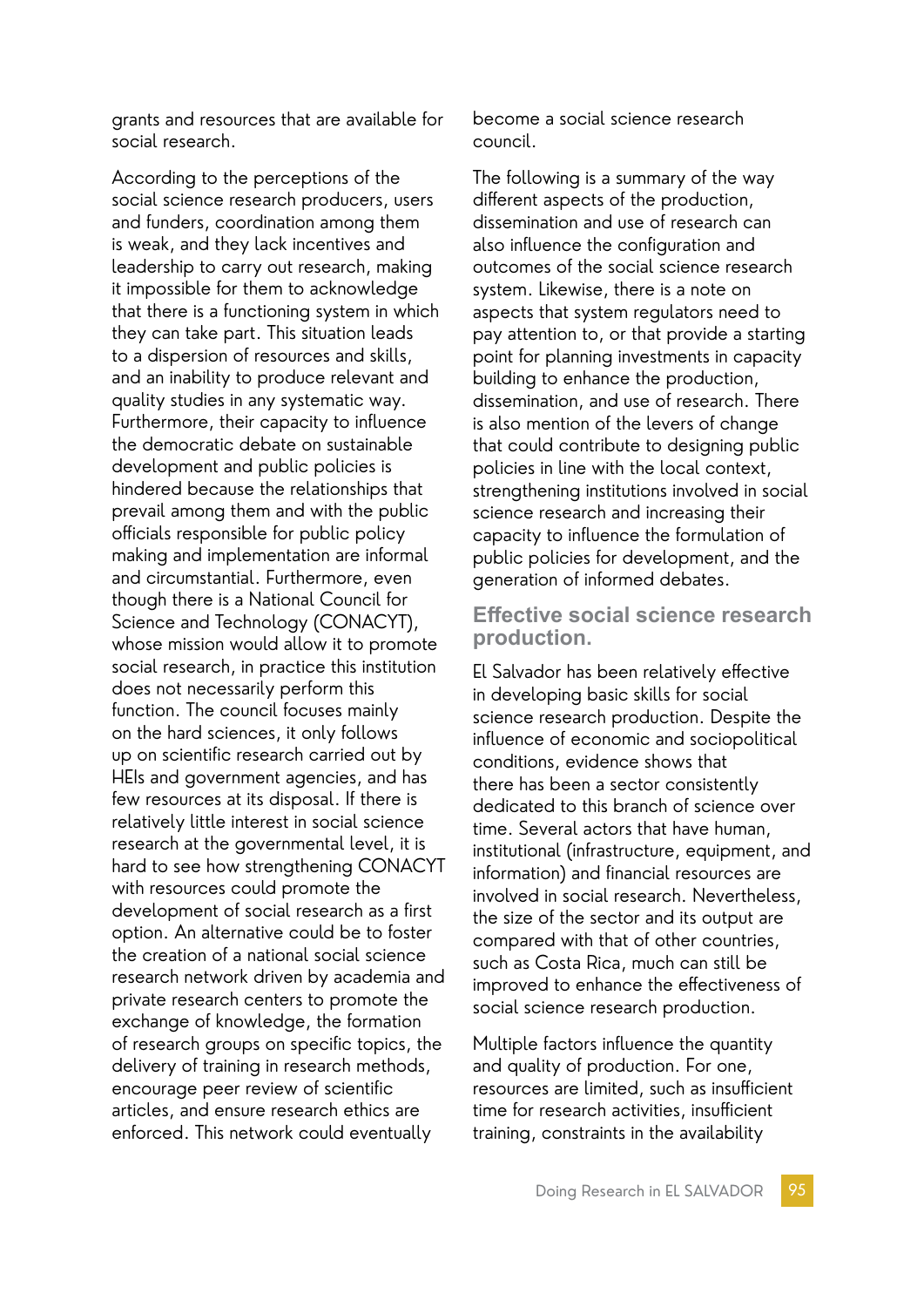of and access to information, and little investment in R&D. It is important to ensure that researchers are given the time and workload that assigns greater priority to social science research. In addition, a balance needs to struck between different research activities, including training in research methods on an ongoing basis, managing funds for research projects, proficiency in English to gain access to global scientific knowledge, and skill building to effectively communicate research findings and influence public opinion and decision-makers who make public development policies. In the medium to long term, the academic options for research training need to be improved, and English language learning needs to be promoted in the formal educational system, mainly at the secondary and higher education levels. Moreover, no doubt learning a second language, such as English, and developing intellectual curiosity and critical thinking, creativity and inquiry are skills that should be encouraged from the early grades.

As for addressing the issue of restrictions on information availability and access in the short term, working groups could be created to gather relevant information and undertake studies. For instance, in 2020, several HEIs pooled resources and joined efforts with a think tank to form the COVID-19 Observatory to monitor the pandemic, with an advisory board comprising academics from foreign universities. This initiative generated data and research on the evolution of the epidemic, and a knowledge bank with different studies was made widely available, helping the public understand the impact of the virus on the economic and social dynamics of the country. In general, the practice of creating national and international networks and working

groups with actors in the research system is a good option for generating and sharing knowledge, and optimizing and managing resources to expand the local capacity to produce research.

Another decisive challenge is the weak culture of social research, since it affects the production and recognition of the importance of designing evidence-based public policies. This is directly linked to three aspects. First, actors lack clarity regarding the existence and functioning of the social science research system and the solidity of the institutions that underpin it. This affects the scope of research efforts by the different actors and limits their work. Second, there is no strong research culture in the country, and according to the researchers interviewed, this means no peer review, little training in research, and insufficient support to undertake research. This undoubtedly affects the soundness of production. Third, the lack of importance given to research and its professionalization also influences the demand and supply of social research. Consequently, it is important for the actors to be see themselves as the driving force behind the research system. In addition to getting them to identify more with the system and have a greater sense of belonging to it, it is also essential that they recognize good practices and areas for improvement in order to enhance the production of social science research in a timely and sustainable manner. Another opportunity lies in recognizing that there is value in the use of information by the different actors, both users and producers, in the social science research system.

### **The capacity research has for communication and advocacy**

The effect of communicating social science research to promote public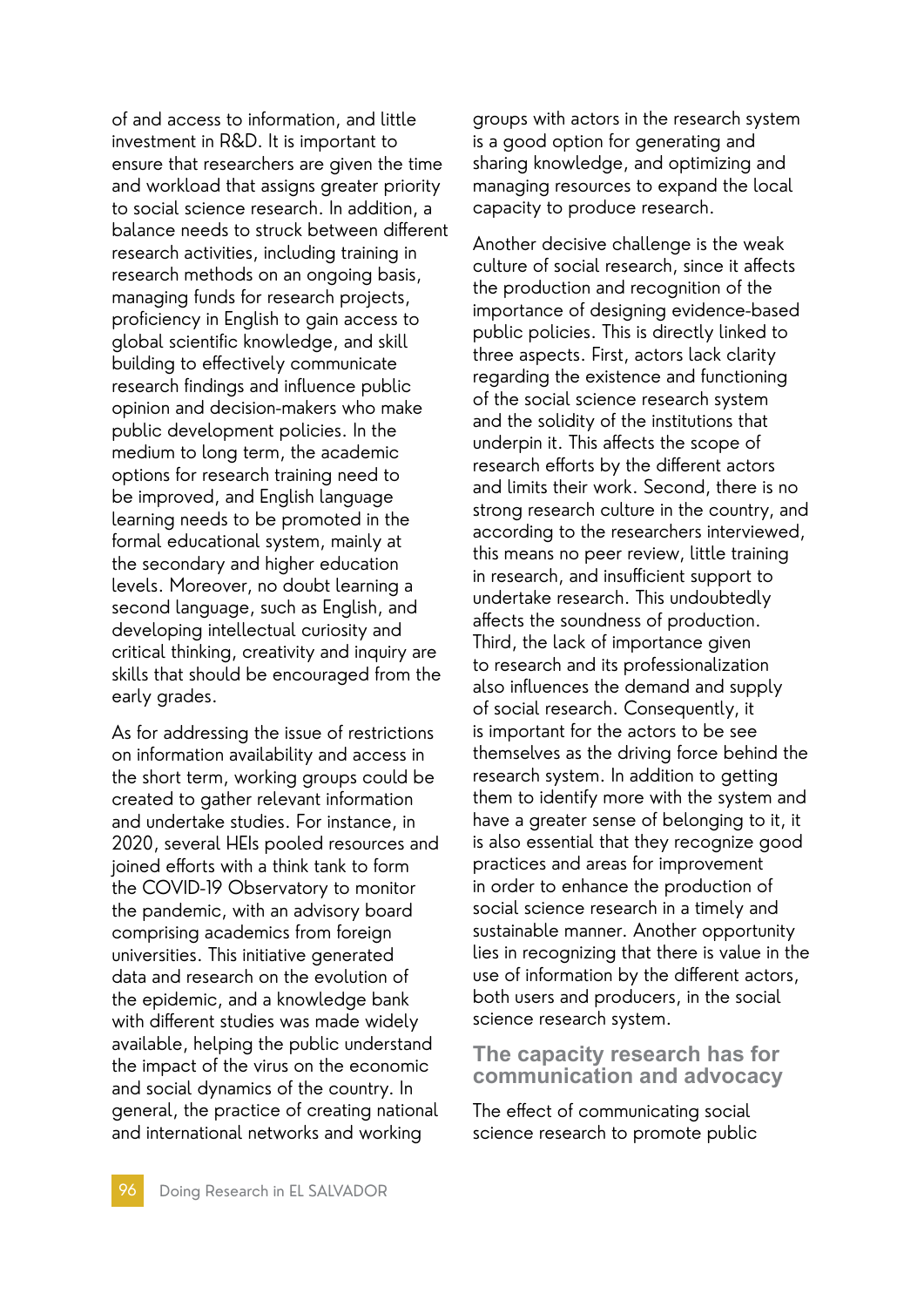awareness, discourse and civic activism is still limited. Although the conditions exist to facilitate the dissemination of knowledge among professionals involved in social science research, this is not the case when sharing these ideas with the general public, inside and outside the country.

Communicating social science research results to the general public faces challenges in terms of the language and the channels used for this purpose. Researchers recognize they lack the skills needed to express ideas in simple language and to make effective use of media. This leaves a gap between the scientific community and the Salvadoran population, which is not conducive to generating awareness of the importance of research or a culture around promoting its development.

Overcoming this limitation requires strengthening researchers' skills to effectively disseminate the results of their work to different audiences, for instance, social scientists, public policy decisionmakers, municipal officials, donors, and the general public. The communication skills they need to develop are the ability to express complex ideas clearly and simply, both verbally and in writing, and to learn about different means of dissemination and how to use them. As such, researchers should know about and learn how to use different formats to disseminate the findings of research, including traditional media (print publications, press, radio, and television), and non-traditional or digital media, such as social media on the internet, digital files, audio and electronic books, among others. However, developing communication skills requires investment by research institutions in this type of continuous training. In addition, it is

recommended that the design and implementation of strategies for the dissemination of research results becomes an essential part of their work plans.

Salvadoran social science researchers have the capacity to generate knowledge products whose content is useful for the national scientific community. However, the disconnection among its members stems the flow of information between the different actors in the community, and consequently, dissemination of research is limited in scope. Therefore, it is advisable for spaces to be established to facilitate regular and systematic communication among institutions dedicated to social science research. For instance, forums and roundtable discussions on specific topics with researchers and officials from public institutions, spaces that probably already exist, but whose usefulness is not widely understood or included as part of a communication and advocacy strategy.

For the dissemination of research to be effective in the international arena, it is essential to establish solid working relationships between national researchers and researchers from other countries, in languages other than the local language. Accordingly, strengthening social scientists' command of the English language would enable Salvadoran professionals to participate in academic or technical discussion spaces not only regionally but also globally. This would also allow them to publish in prestigious international media relevant to the social sciences. In this way, a virtuous circle of two-way communication would be generated in which the exchange of knowledge would contribute both to strengthening El Salvador's research capabilities and to positioning local social scientists in the international academic world.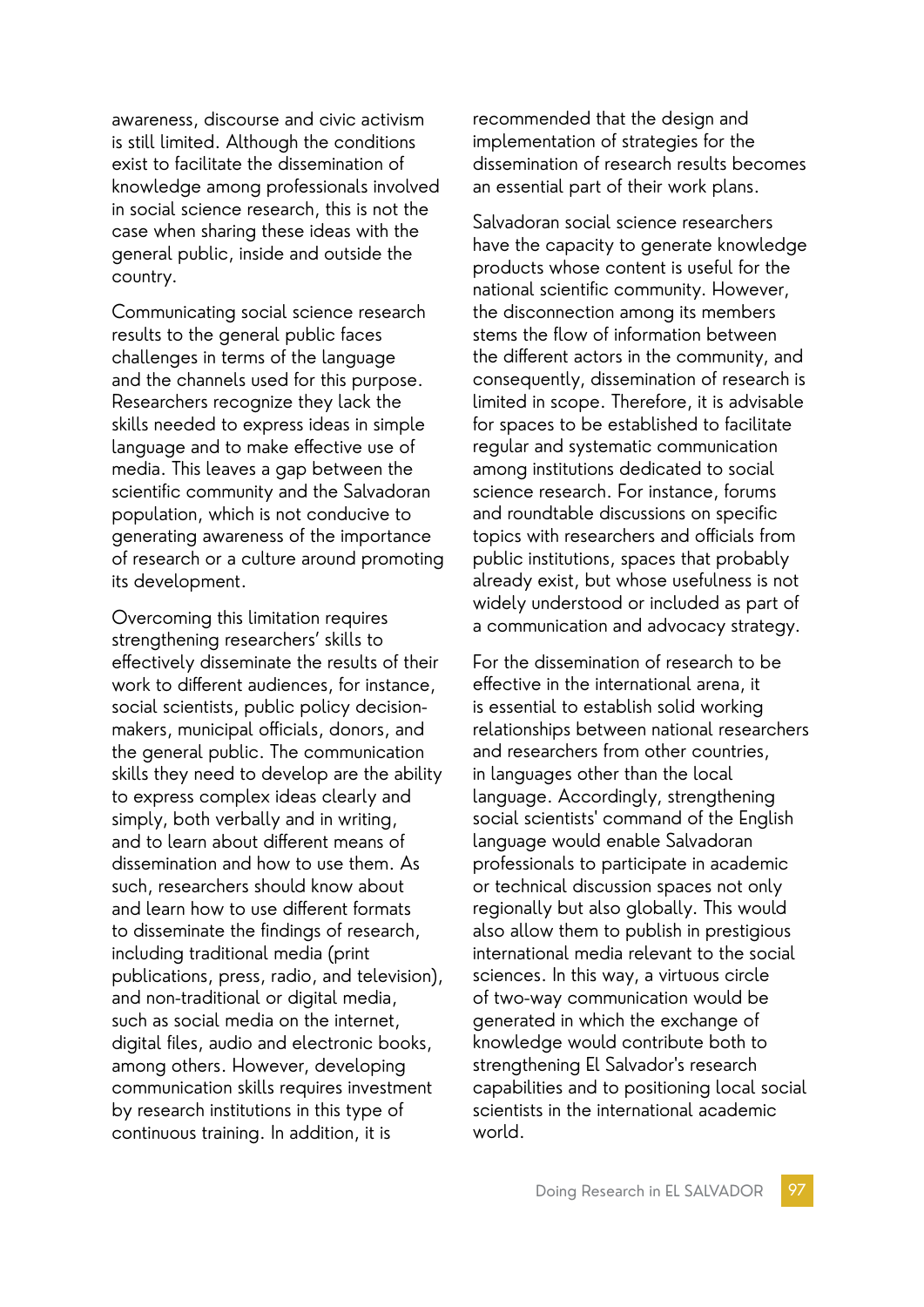### **Research used in public policies for sustainable development**

The available evidence is insufficient to unequivocally conclude the extent to which research results are used in formulating public policy. There was a low response rate to the survey among the public policy community and other potential users. Therefore, it is possible that there is selection bias and that the views recorded in this section are not consistent with those more broadly held in their wider group. In addition, policy makers and academics disagree on the extent to which the former requires particular research from the latter, how much material is produced or coproduced using research findings, and the level of participation of academia in policy design and implementation. These discrepancies, along with the lack of agreement among academics themselves, suggest that few researchers work in collaboration with policy makers and that little evidence is used in policy making. In this context, the reason research is not extensively used in the public policy arena is influenced by two sets of factors: low demand for evidence and limited efforts in the production of studies and dissemination of findings.

To promote the use of research in public policy, social science research institutions and professionals must respond to two challenges. The first challenge is the way findings are used and preparing the conditions for decision-makers to request more research. This study suggests that the social sciences and their advances are perceived as useful, but this does not lead to increased contact or involvement of academia in policy making or implementation, nor is there a rise in the number of requests for studies or their funding. On the contrary, there

is little critical thinking and research, little discussion of the available evidence among different sectors, the attitude among actors with decision-making power is to take no notice of or deny the results of research; and the population does not believe that research provides answers to their problems. Consequently, the relevance and pertinence of social research conducted in the country is questioned, as is the quality of the products currently developed by academia. In order to strengthen the relations between academics and the public policy community, it is vital to find mechanisms and incentives that help increase their interactions. Along these lines, researchers would benefit from understanding the process of public policy making, knowing who the decisionmakers and mediators are, and seeing the interaction between technical and political dimensions. This would give them a more complete vision of the scope of the research they generate, who could find it useful, and to what end. In this regard, it is particularly important for researchers to evaluate the topics they address in their studies, their effects on and repercussions for citizens, and the institutional and individual efforts to communicate the results of their research in an appropriate manner.

The second challenge that social scientists face is how to develop reliable research and communication material that ensures dissemination of results to different audiences. In the Salvadoran system, there is still a lot of room for improvement to achieve robust, independent, and transparent studies. The available evidence indicates that freedom of research is questionable, and this is associated with limited access to information, and the fact that the political environment is not always conducive to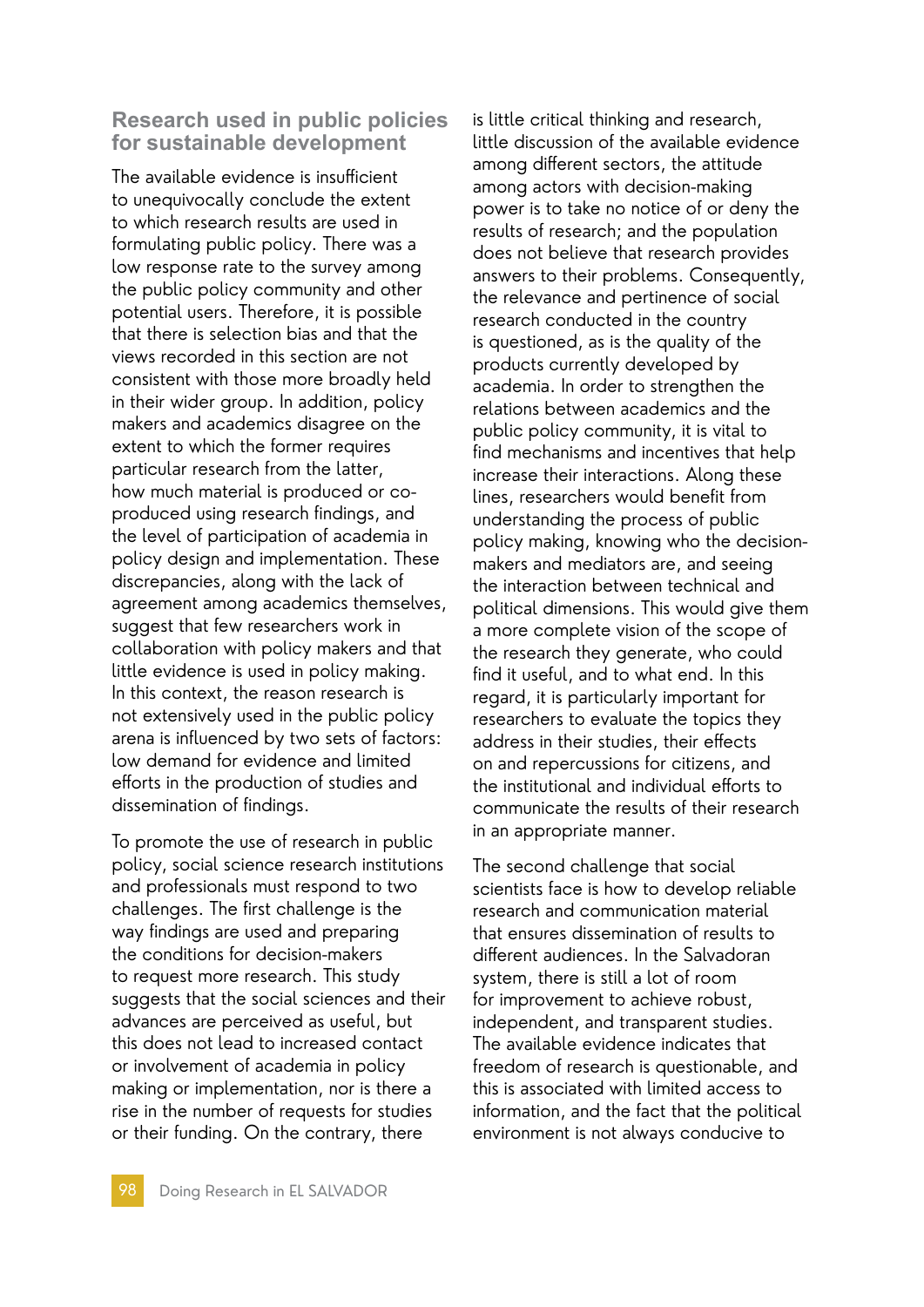the development of research. Likewise, deficiencies have been identified in the capacity academics possess for the production and execution of studies, which affects the credibility and reliability of the results. There are misgivings regarding whether topics selected are of public interest, and issues with documents failing to present their findings concisely, in understandable and clear language. Undoubtedly, improvements in

both researcher training and institutional advocacy are essential steps for relevant evidence-based policy making. In addition, academia must strengthen its capacities for research, communication, and advocacy, increasing its efforts to popularize science. This contributes to disseminating scientific knowledge and promoting the value of the social sciences and their contributions to improving the quality of life and well-being of citizens.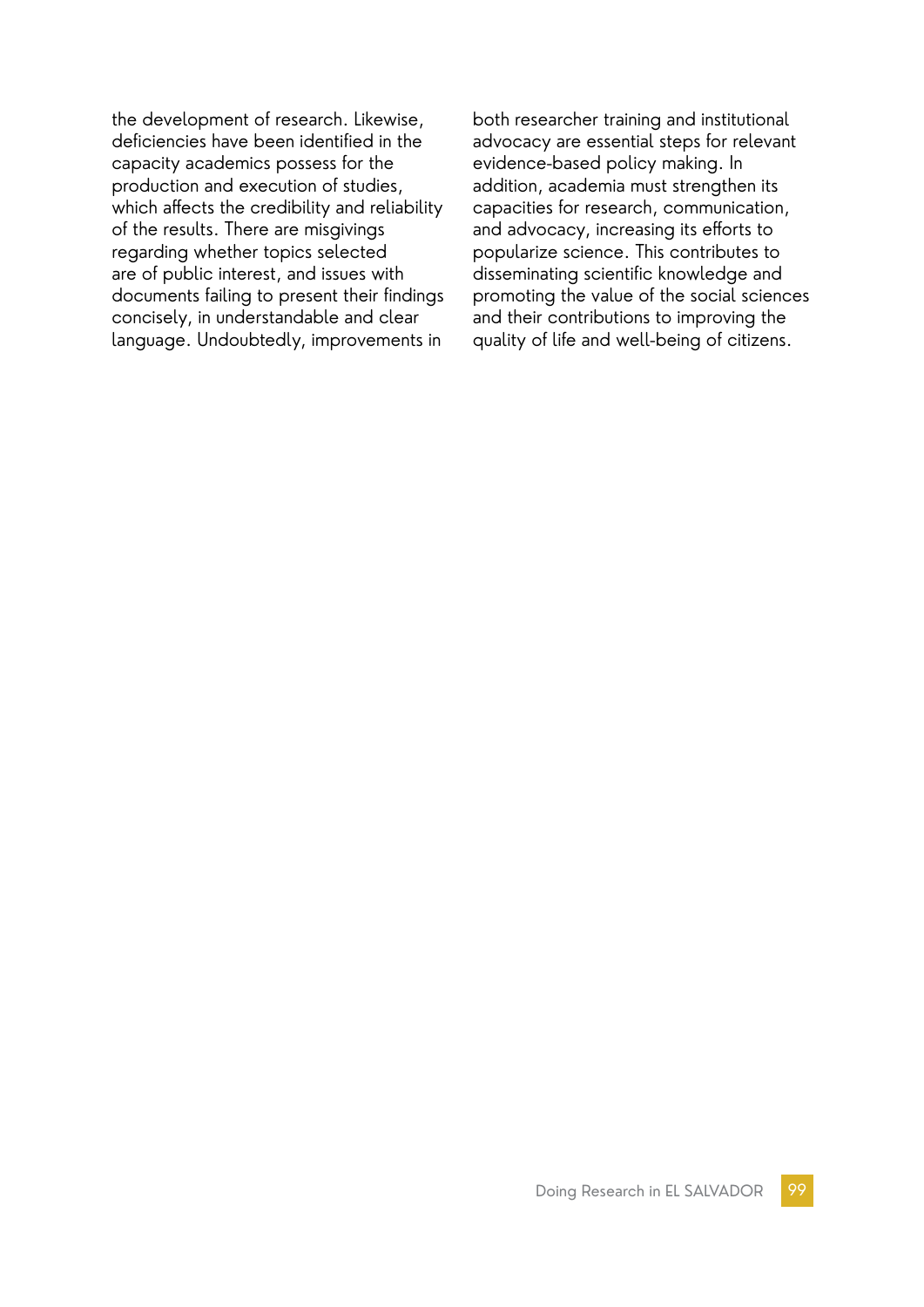# 6. Policy recommendations

Assessing the performance of the social science research system sheds light on its conditioning factors, challenges, and potential areas for improvement. The following are proposals to enhance the quality of research, broaden its dissemination and turn it into key inputs to nurture public debate and public policies for sustainable development.

This is a series of recommendations to strengthen four key aspects that can improve the quality of social science research and its contribution to sustainable development, namely the governance and culture of the research system, the quality of knowledge production, the effective dissemination of social science research, and the intensive use of research results in the design and implementation of public policies.

**Governance and culture of the social science research system**

• Look into the extent to which CONACYT could take on a more active role in the promotion and development of social sciences. Currently, the perception is that an institution is needed to promote and manage resources for social science, to carry out broad consultation and define research priorities based on the needs of the country, and also to promote research through competitive funds and establish dialogue with international funders to get them to provide funds. Given that, under current conditions, it is considered unlikely that the state will strengthen CONACYT so that it can carry out all these functions, it would be more realistic for it to concentrate only on some of them, and to support

other initiatives by other actors in the system. For instance, CONACYT could promote mechanisms for registering researchers that include their areas of research, in order to facilitate joint work. CONACYT could also encourage initiatives to bring researchers together and provide spaces for academic exchange, for instance, conferences to share work in progress and learn about the work being done by others.

- Support existing CONACYT initiatives that can contribute to the development of social science research and bring the institutions involved in this work closer to CONACYT. This would foster the creation of spaces for exchange and reflection on the performance of the research system and would also facilitate the practical creation of common objectives, cooperative ways of working and arrangements that strengthen the performance of the research system and use research in public policies to respond to strategic development issues in the country.
- Encourage nongovernmental institutions involved in social science research to create a national network, enabling them to increase their identity and sense of belonging to the research system. The research system emerges as the actors consciously interact in concrete activities, such as the exchange of knowledge and the development of capacities to produce and manage research that is relevant and useful for public policy decisionmaking. This network could become a social science research council that could work in coordination with CONACYT.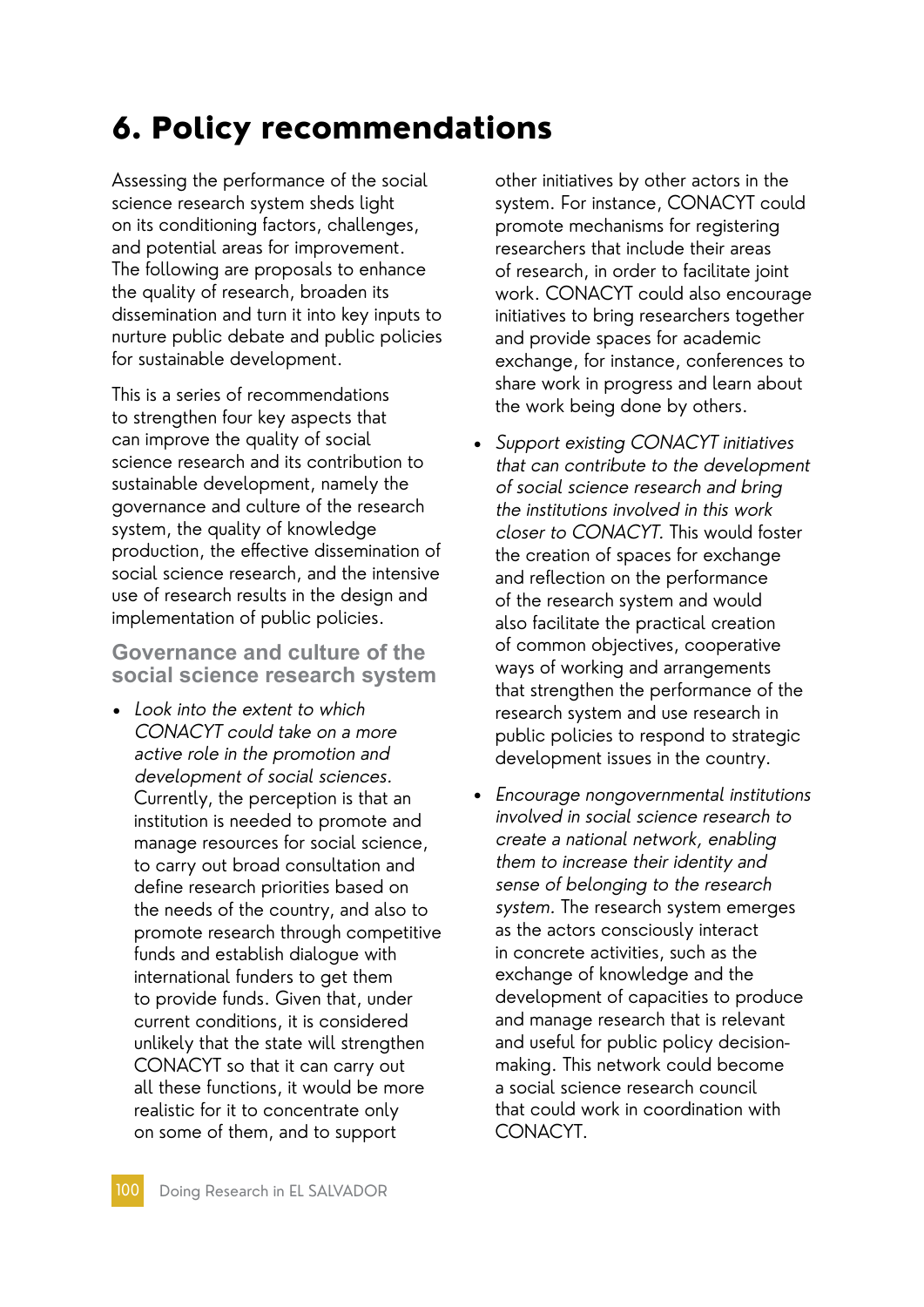• Foster a robust research culture. It is important that the actors of the system assume responsibility for strengthening the research culture. It would be advisable that they work together on a campaign to acknowledge the value of social research and its relevance in the development of the country. It is also important to encourage different institutions to commit to allocating funds, time, and effort to this campaign. There are still barriers that need to be overcome for research to be able to create public awareness, debate, and civic activism. This must begin by making the actors in the system themselves feel empowered and part of the social science research system. In other words, they need to see themselves as the driving force behind a solid research culture.

### **Quality of knowledge production**

- Strengthen information systems, ensure access to reliable and up-to-date information, and guarantee national and international exchange of knowledge. Access to data is important, therefore access to public information should continue to be promoted. Moreover, overcoming restrictions on access to data and public information can also be achieved by seeking partnerships with and participation in national and international networks that facilitate collaborative work, thereby increasing local capacity and resources to produce and exchange information that is of use to producers and users of research. Along these lines, creating local networks can help to generate and discuss knowledge, encouraging the exchange between producers and users of social science research, both within the country and with the international community.
- Generate the necessary conditions so that the social research system is integrated into the international context, consolidating national capacities for conducting research. In the short term, the institutions in the system need to strengthen their units in charge of cooperation and project management, and their plans to support the search for opportunities to strengthen research capacities and integrate themselves into the international scientific community. In the medium and long term, it is vital that all researchers gain a command of English, that more scholarships for training in the social sciences be made available, and that there are incentives for HEIs to generate world-class knowledge.
- Improve the availability, demand, and quality of training in order to enhance research skills. In the short term, there ought to be an increase in opportunities for continuous education and training in research methods. This involves setting up programs in the social sciences, institutions allocating funds to provide training opportunities for their academic and technical personnel, and researchers recognizing the importance of developing these skills. Strengthening research skills requires that training in research methods and ethics be strengthened. In addition, it is important for universities to identify students with research skills and design support programs to strengthen them. Internship programs in research centers would help strengthen research skills and create synergies between centers. In the long term, awareness of the importance of social science research needs to be raised, research training needs to be included at the secondary and higher education levels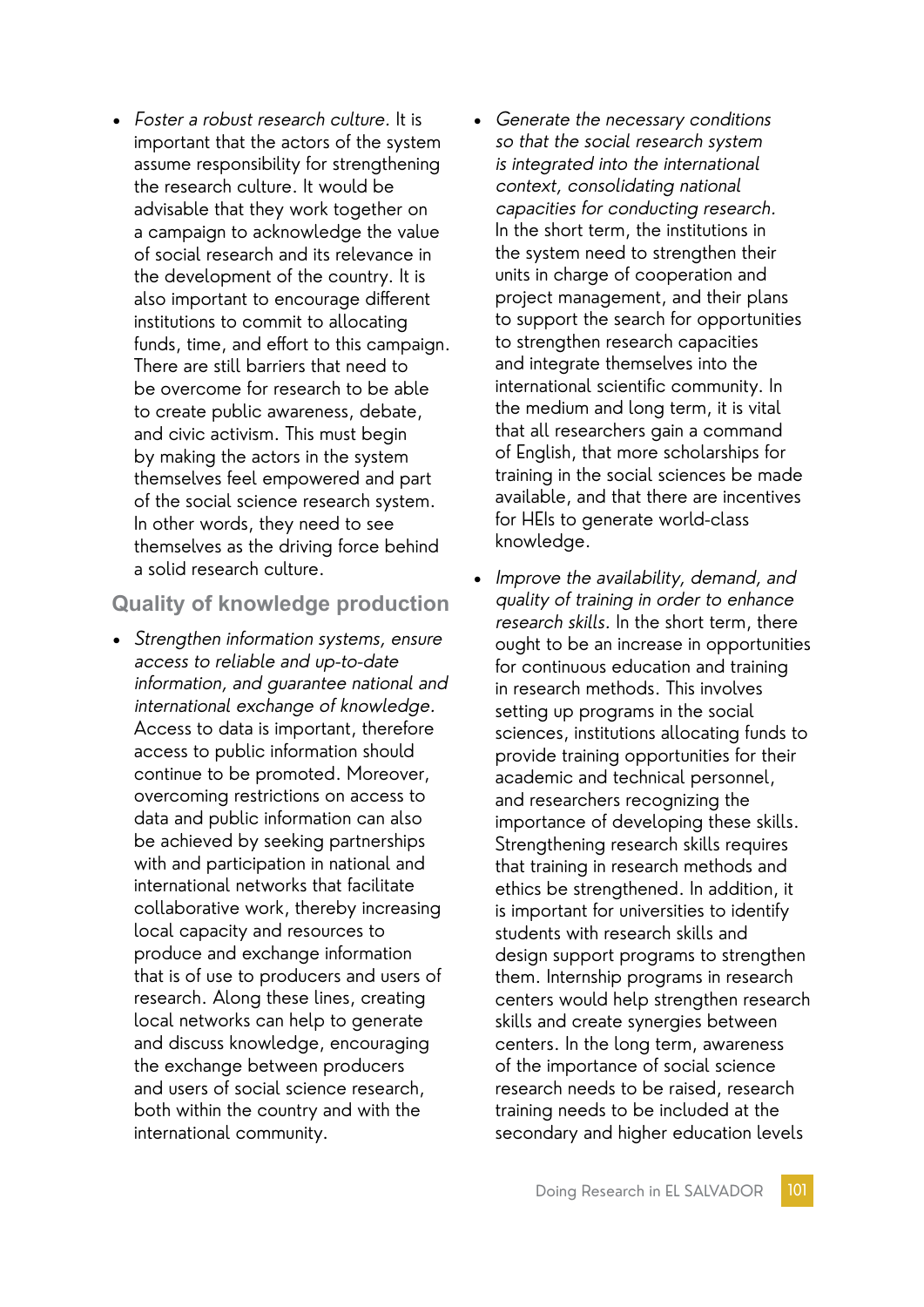(undergraduate and graduate), and the development of research skills and English language skills needs to be promoted, starting in the early grades.

• Encourage greater investment in and more efficient use of R&D, particularly in the social sciences. Investment in research should contribute to improving the performance of researchers, research administrators and institutions, increase the amount of social research done individually and in a coordinated manner, improve the quality of production, inform the efforts of others, and create comparable metrics to provide accountability in social science research and measure its performance. Progress along these lines begins with taking stock of the best practices and areas that need improvement and using this to define plans and strategies to maximize the quantity and quality of social science research production in a timely and sustainable manner. Likewise, when knowledge production for policy and program design is funded by international development assistance agencies, they should include funds for strengthening local research skills. They could step up their efforts to contribute to fostering a more effective dialogue between decisionmakers and researchers on social issues of national interest.

### **Effective dissemination of social research**

• Make changes to formal education to improve social science researcher communication skills. Changes can start at levels prior to higher education, in subjects such as language, strengthening written communication skills, and teaching them the use of traditional and non-traditional means of communication. University programs

ought to increase the importance given to subjects that teach the dissemination of knowledge in a clear and simple manner in the social sciences. Responsibility for these actions would be shared between the Ministry of Education and formal education institutions.

- Ensure the delivery of nonformal continuous education to strengthen the oral and written communication skills of professionals who are already engaged in social science research. Continuous education can also increase knowledge about various communication tools and their different uses in disseminating research results. This would be the shared responsibility of the Salvadoran Institute of Professional Training (INSAFORP) and the institutions implementing training services.
- Acknowledging the importance of popularizing social science research, allocate resources for capacity building and dissemination activities. This involves the public sector funding efforts like curricular changes, educational entities, and events to popularize social sciences. The private sector also has a part to play in supporting continuous training for researchers with economic resources or time allocated to this activity, as well as tools and means that promote the socialization of research results. FUSADES, for instance, invests in a Communications Department that is in charge of supporting the development of communication skills, managing researcher relations with the media, as well as advising researchers on their own management of public relations and supporting them with the production of knowledge products in audiovisual formats.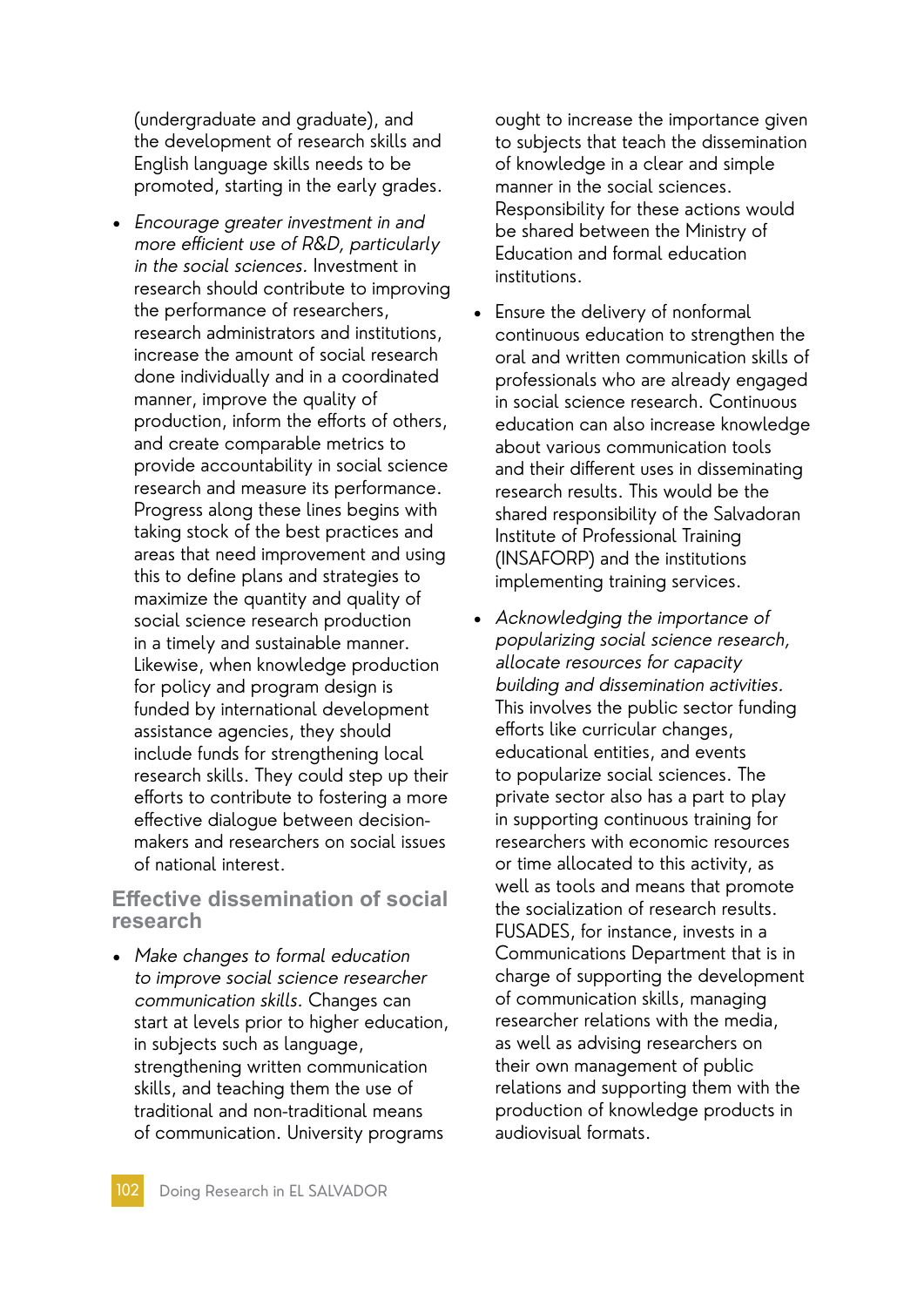- Leverage available communication tools such as the internet, multimedia content, digitization of documents and media space to disseminate research results. It is important for communication to focus on providing recommendations that are operational and translating research results in language that is understandable, in order to reach diverse populations beyond academic circles and those currently interested in the research.
- Broaden the scope of the meeting spaces beyond those already established by social science research institutions in an isolated and independent manner. Involving more actors and establishing synergies with new entities would lead to the formal establishment of a system. Given that the initiative would be led by its members, they would identify with it. In this process, it would be valuable to have the support of CONACYT, as a public organization associated with scientific research, with an impact on the generation of policies that strengthen and benefit the development of these types of activities in the country.
- Leverage the working relationships between national and international institutions, in order to communicate research results and for the local level to gain access to capacity building. Actions in this framework can include exchanging experiences, adapting successful practices, and acquiring new knowledge and work tools, among others. Likewise, international partnerships can help to establish more connections in this field, and in this way, Salvadoran social sciences can enhance their presence outside national borders.

**Intensive use of social research in public policy for development**

- Evaluate research relevance, pertinence, and linkage to public policies. Academia should proactively shed light on the way its work connects with public policies, the way they improve current processes, and the implications of implementing its findings; and it should conduct research on issues that are relevant for these purposes. Researchers should focus their efforts on filling knowledge gaps in areas that have the potential to impact the population and the social development of the country.
- Build academics' capacity to conduct rigorous research and produce material that communicates its findings in such a way that it is effective, streamlined, and concise from a public policy perspective. There is a potential for academia to influence policies by creating content that communicates the results of its studies and the implications to both the population and policy makers. Leveraging this opportunity requires identifying the ideal medium and language to convey the main messages of their work. This calls for training researchers in basic communication skills, and continuous updating of techniques and methodologies, enabling them to carry out research even in areas with little aggregate information. This effort has to be made by the individuals themselves and the institutions to which they belong and requires coordination between actors.
- Establish mechanisms to support research and increase not only the credibility of its results but also its capacity to influence public policies. There is the potential to improve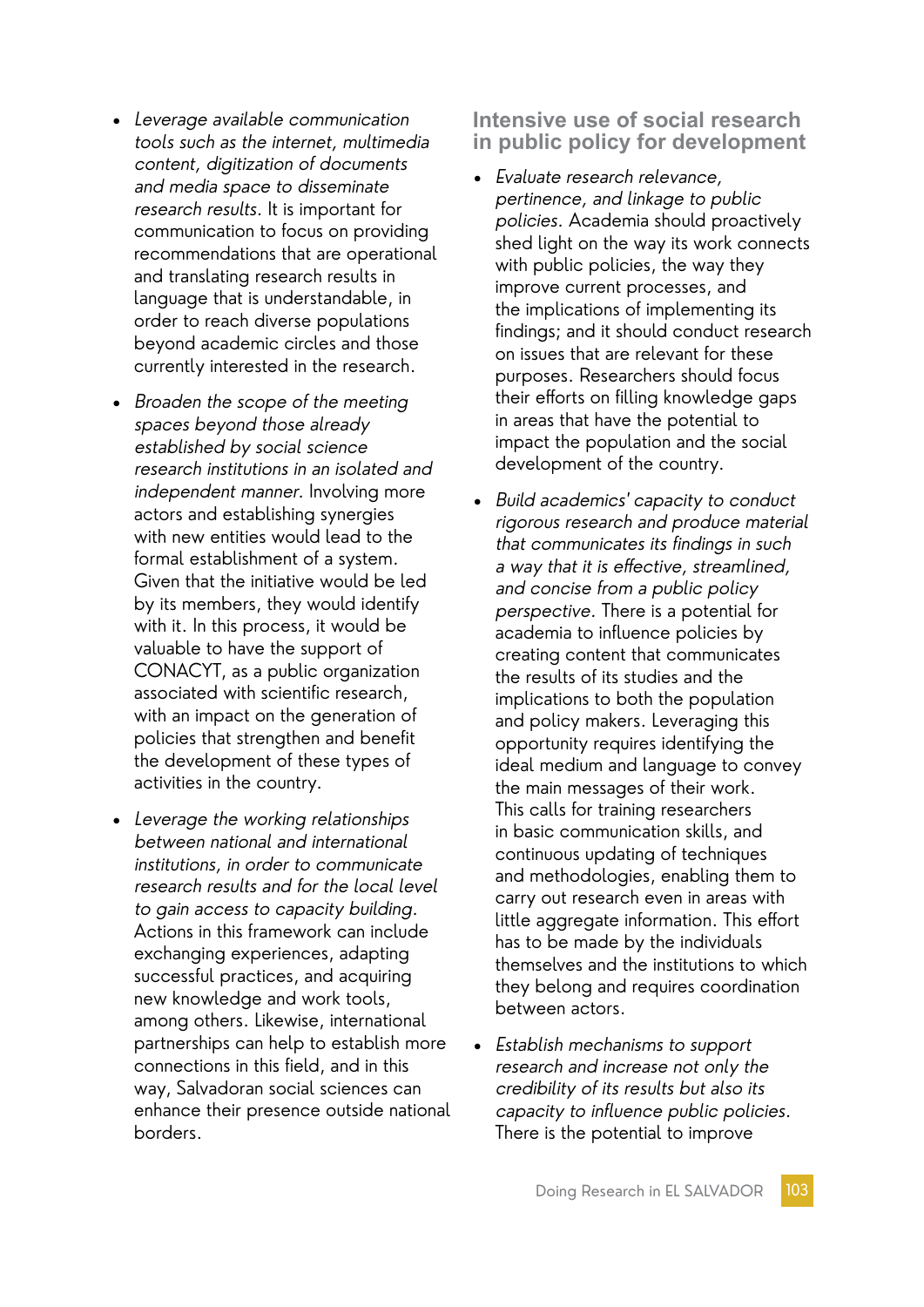the credibility of the results of collaborative work among various related institutions, including agencies or private organizations that can make direct use of the findings. Similarly, another way that academics can shore up their studies is membership of international networks related to their fields of work. This opens the up the possibility of conducting research with others who are national and international specialists in the areas of study. In both cases, involving more actors in the development of research projects expands the potential impact, scope, and coverage of the study, as well as the impact, dissemination, and support of the conclusions when there is an exchange of positions among the parties, and this reduces the costs associated with the study and its dissemination.

• Build research institutions' and researchers' capacity for advocacy. This implies that, once diverse products are created, their dissemination should be enhanced with materials that specifically target the population and decision-makers. The task of dissemination starts with researchers knowing how to express their ideas clearly, an effort that is not limited to academics, but should be accompanied by institutional work in line with publicizing findings, recommendations, and repercussions. In other words, institutions should include a line of work in their institutional communication strategy that contributes to linking research with public policies. At the same time, the use of less traditional means of academic communication, such as social networks, should be evaluated,

in order to reach out to different audiences, especially decision-makers and the population in general.

In conclusion, it is worth reiterating that the recommendations in this report arise from the analysis of its findings. Nevertheless, this exercise of inquiry into the performance of the social science research system should be seen as a starting point, identifying aspects that ought to be studied in greater depth.

Future research could further investigate the strengths of CONACYT and the challenges it faces in promoting the development of both hard and social sciences. It would also be interesting to examine the way the results of the survey on the popularization of science and technology are used to identify effective strategies to improve public and private initiatives that seek to disseminate scientific knowledge and make research results more relevant to everyday life. Along these lines, it would be valuable to do an in-depth study on the degree to which dissemination strategies implemented by research institutions are effective in influencing public opinion and decision-makers. Future analysis could help to understand more precisely the way members of the public policy community use research results, and how their interaction with researchers could be encouraged and strengthened. Finally, it would be interesting to explore the media's perspective on social science. Such a study could look into the media's perception of social science, and the frequency with which social issues are covered and scientific knowledge is used as evidence, as well as their views on what is required to increase the relevance of social research.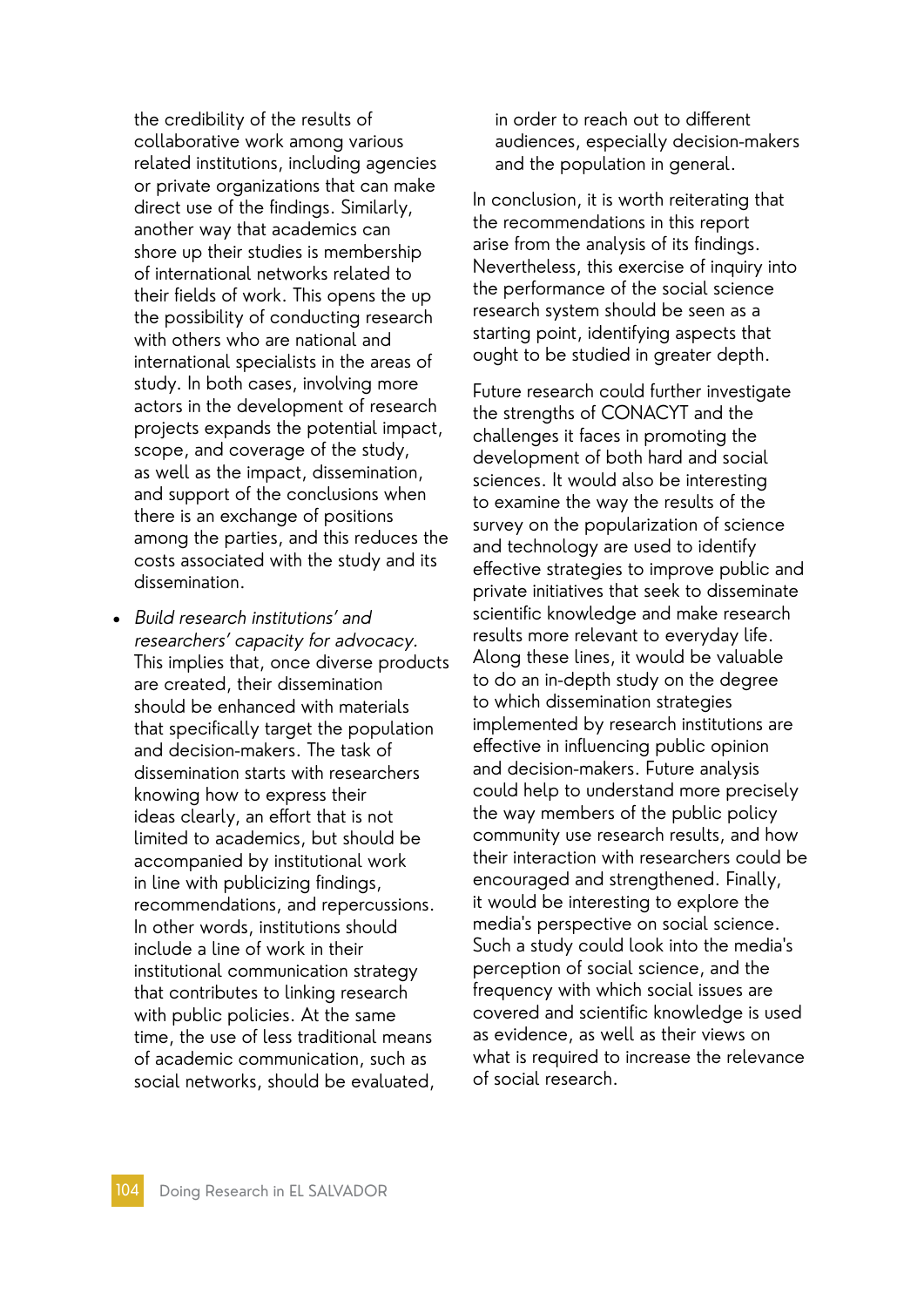# 7. References

Acción Ciudadana; Asociación Nacional de la Empresa Privada; Centro de Estudios Jurídicos; Cristosal; Fundación Democracia, Transparencia y Justicia; Fundación Nacional para el Desarrollo, chapter of Transparencia Internacional; Fundación Salvadoreña para el Desarrollo Económico y Social; Fundación para el Desarrollo de las Ciencias Sociales; Fundación de Estudios para la Aplicación del Derecho; Instituto Centroamericano de Derechos Fiscales; Instituto Iberoamericano de Derecho Constitucional, El Salvador Section; José Simeón Cañas Central American University, and Viva El Salvador (2021). Instamos a la comunidad internacional a monitorear de cerca las acciones realizadas por el estado contra las organizaciones de la sociedad civil y el periodismo en El Salvador. Open letter to the international community, September 18, 2021. https://accion-ciudadana.org/ comunicado-de-prensa-instamos-a-lacomunidad-internacional-a-monitorearde-cerca-las-acciones-realizadas-porel-estado-contra-las-organizaciones-dela-sociedad-civil-y-el-periodismo-en-elsalvador/.

Alas, S. (2021). Escrutinio final: estos serán los 84 diputados y sus marcas. El Mundo, March 15, 2021. https://diario. elmundo.sv/escrutinio-final-estos-seranlos-84-diputados-y-sus-marcas/.

Arévalo, L.M. (2010). Diseño de Metodologías para gestionar financiamiento que fortalezcan las finanzas de las organizaciones no gubernamentales ONGs del Departamento de San Salvador (Caso ilustrativo). Research project submitted in partial fulfilment of the requirements for the award of a bachelor's degree in Business Administration, University of El Salvador, San Salvador. http://ri.ues. edu.sv/id/eprint/9037/1/T-658%20 A678di.pdf.

AUPRIDES (n.d.). Actividades y Eventos. Accessed on April 27, 2022. https:// auprides.org/.

Avelar, M., Chévez, C., Ramírez, A. and González, L.R. (2019). El reto de plantearse la transformación de la investigación educativa en El Salvador. Reflexiones de un proceso. In Tendencias y desafíos de la investigación educativa: aproximaciones teóricas y metodológicas, edited by C.I. Chévez Reinoza and J.A. Melenge-Escudero, 133–162. San Salvador: INFOD.

Calles, C. (2013). Participación científica de las mujeres en El Salvador. Primera aproximación. Colección Investigaciones. San Salvador: Universidad Tecnológica de El Salvador.

Camejo, H. (2014). Las ciencias sociales en América Latina: un análisis desde el enfoque de Walter Mignolo. Sociológica (México) 29 (81): 283–292. http://www.scielo.org.mx/scielo. php?script=sci\_arttext&pid=S0187- 01732014000100009&lng=es&tlng=es.

- CENICSH (2011). Revista de Humanidades <sup>y</sup>Ciencias Sociales I (I).
- Central Reserve Bank of El Salvador (n.d.). Functions. Accessed on April 28, 2022. https://www.bcr.gob.sv/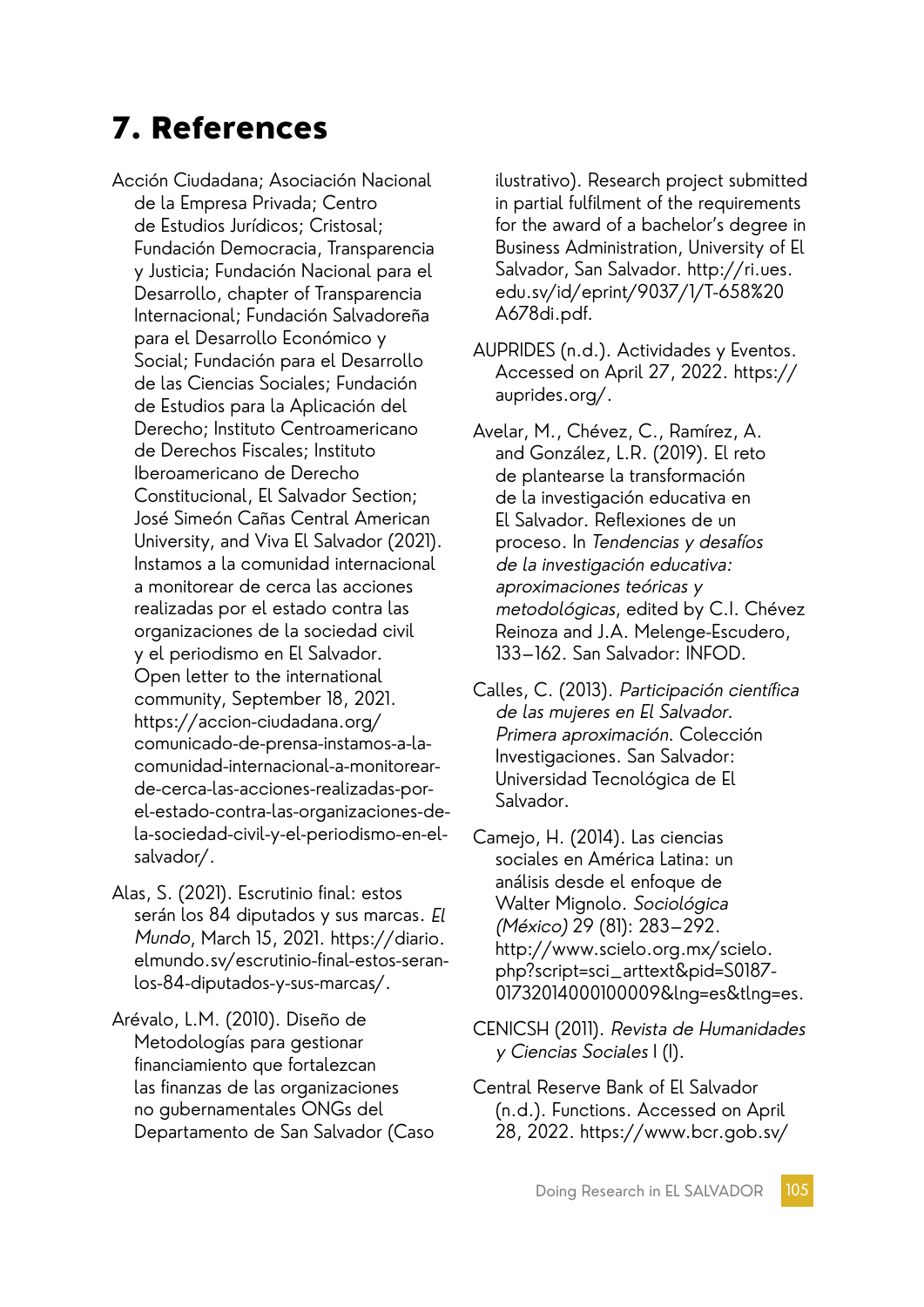esp/index.php?option=com\_content&view=article&id=90&Itemid=229.

- CONACYT (2016). Evolución de la investigación y producción científica del sector de educación superior en El Salvador 2008-2015. San Salvador: CONACYT.
- CONACYT (2017). Política Nacional de Popularización de la Ciencia y Tecnología: Su Integración con la Política Nacional de ICT y la Política Educativa. San Salvador: CONACYT.
- CONACYT (2018). Percepción social de la ciencia y tecnología en El Salvador. Observatorio Nacional de Ciencia y Tecnología. El Salvador.
- CONACYT (2019a). Estadísticas sobre actividades científicas y tecnológicas e investigación y desarrollo sector educación superior y gobierno 2018 El Salvador. Observatorio Nacional de Ciencia y Tecnología, November 2019.
- CONACYT (2019b). Capacidades de Investigación de las Instituciones de Educación Superior y Gobierno 2019. San Salvador: CONACYT.
- Cooper, F. and Packard, R., eds. (1997). International Development and the Social Sciences: Essays on the History and Politics of Knowledge. Berkeley: University of California Press.
- Cuba, L.P., Laserna, R., Ribera, S., and Gomez, M. (2020). Doing research in Bolivia: Country report. GDN CERES, http://gdn.int/DRA\_Bolivia2020.
- Cuéllar-Marchelli, H. (2019). La política social es clave para la sostenibilidad de la sociedad y la democracia. FUSADES (blog), December 10, 2019.
- Cuéllar-Marchelli, H., Flores, A., Góchez, G. and López, A.M. (2020).

Protección social y COVID-19: la respuesta del Estado salvadoreño a la emergencia. Research Series. FUSADES, June 2020.

- DIGESTYC (2009). VI Population and Housing Census 2007. Volume I Population: General Characteristics. Ministry of Economy, October 2009.
- DIGESTYC (2019). Multipurpose Household Survey 2018. Ministry of Economy.
- DIGESTYC (2021). Multipurpose Household Survey 2020. Ministry of Economy.
- Education First (2020). EF English Proficiency Index. Education First.
- Egbetokun, A., Olofinyehun, A., Ayo-Lawal. A., Oluwatope, O., Sanni, M., and Yusuff, U. (2020). Doing research in Nigeria: Country report. GDN NACETEM, http://gdn.int/DRA\_ Nigeria2020.
- El Salvador, Legislative Assembly (1983). Constitution of the Republic of El Salvador of December 16, 1983, Official Gazette No. 234, Volume No. 281. https://www.asamblea.gob. sv/sites/default/files/documents/ decretos/171117\_072857074\_archivo\_ documento\_legislativo.pdf.
- El Salvador, Legislative Assembly (1996). Law on nonprofit associations and foundations of December 17, 1996, Official Gazette No. 238, Volume No. 333. https://www.asamblea.gob. sv/sites/default/files/documents/ decretos/0F68583C-C9BA-4034- 9869-313E31898248.pdf.
- El Salvador, Legislative Assembly (2000). Law on monetary integration of December 22, 2000, Official Gazette No. 241, Volume No. 349.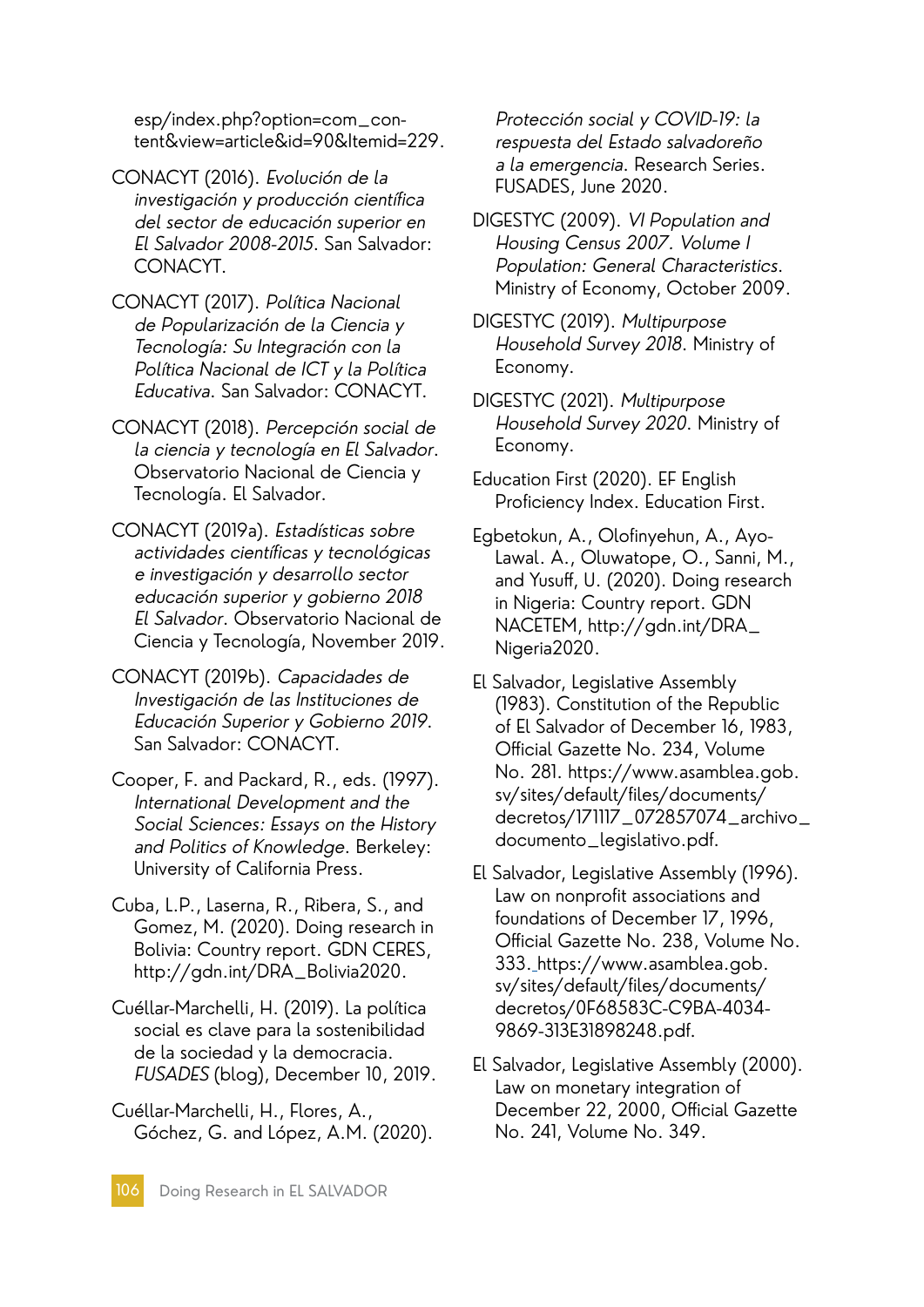- El Salvador, Legislative Assembly (2004). Law on higher education of November 19, 2004, Official Gazette No. 216, Volume No. 365. https://www. mined.gob.sv/educacionsuperior/ documentos/Ley%20de%20 Educaci%C3%B3n%20Superior%20 Asamblea.pdf.
- El Salvador, Legislative Assembly (2009). General regulation on the law on higher education.
- El Salvador, Legislative Assembly (2011). Law on access to public information of April 8, 2011, Official Gazette No. 70, Volume No. 391. https://www.asamblea.gob.sv/ sites/default/files/documents/ decretos/171117\_073009410\_archivo\_ documento\_legislativo.pdf.
- El Salvador, Legislative Assembly (2012). Law on scientific and technological development of December 14, 2012, Official Gazette No 34, Volume No. 398.
- El Salvador, Legislative Assembly (2013). Agreement No. 15-0432-A of April 5, 2013 [Executive Body in the Education Branch]. Creation of the National Council for Science and Technology, Official Gazette No. 61, Volume No. 399. https://www.diariooficial.gob.sv/ diarios/do-2013/04-abril/05-04-2013. pdf.
- El Salvador, Legislative Assembly (2018). National Science, Technology and Innovation Policy.
- Embassy of France (2009). Relaciones Bilaterales. Embassy of France in El Salvador. Last updated on March 26, 2009. https://sv.ambafrance.org/ Organismos-internacionales-en-El.

Freedom House (2021). Freedom in the

World 2021: El Salvador. https:// freedomhouse.org/country/elsalvador/freedom-world/2021.

- FUSADES (2018). Cohesión social, crecimiento e institucionalidad para la sostenibilidad. Aportes para construir un país próspero y seguro. Research Series 1-2018. Antiguo Cuscatlán, El Salvador: Department of Social Studies.
- FUSADES (2019a). Informe de coyuntura social 2018-2019. Antiguo Cuscatlán, El Salvador: Department of Social Studies.
- FUSADES (2019b). Progresando en el nuevo milenio, elementos para un plan de desarrollo.
- FUSADES (2020a). Informe de coyuntura social 2019-2020. Antiguo Cuscatlán, El Salvador: Department of Social **Studies**
- FUSADES (2020b). Informe de coyuntura económica, mayo 2020. Antiguo Cuscatlán, El Salvador: Department of Social Studies.
- FUSADES (2020c). El Salvador, Año Político 1: junio de 2019-mayo de 2020. Antiguo Cuscatlán, El Salvador: Department of Political Studies.
- FUSADES (2021a). Informe de coyuntura social 2020-2021. Antiguo Cuscatlán, El Salvador: Department of Social Studies.
- FUSADES (2021b). Informe de coyuntura legal e institucional, segundo semestre 2020. Antiguo Cuscatlán, El Salvador: Department of Legal Studies.
- FUSADES (2021c). El Salvador. Año Político: junio de 2020-mayo de 2021. Antiguo Cuscatlán, El Salvador: Department of Political Studies.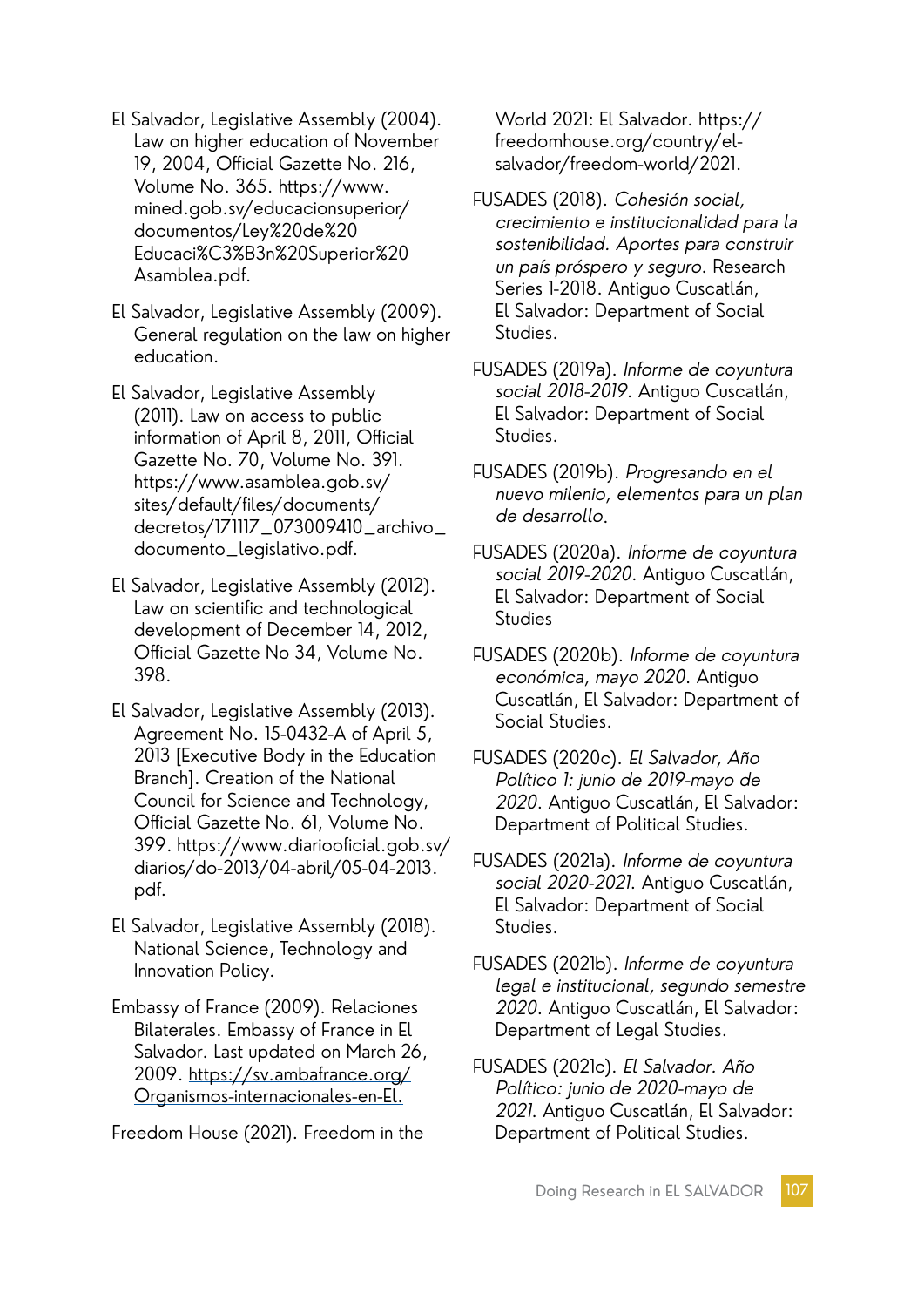GDN (2017). Global Development Network Program Document. Doing Research Assessments: Understanding Research Systems in Developing Countries. New Delhi: GDN.

GDN (2019). Doing Research Assessment: Guide for Implementation.

GDN (2020). Doing Research Assessment. Strengthen research and research systems. Extended toolkit.

Glutting, J. R., Oo, Z., Anders Lee, Z. X., Htet, N. L., Lin, N., Win, N. C., Aung, N. C., and Oo, T. Z. (2020). Doing research in Myanmar: Country report. GDN CESD, http://gdn.int/ DRA\_Myanmar2020.

Godin, B. and Gingras, Y. (2000). The Place of Universities in the System of Knowledge Production. Research Policy 29 (2): 273–278. https://doi. org/10.1016/S0048-7333(99)00065-7

IDB (2019). Members of the Latin America and the Caribbean Research Network. Washington, D.C.: International Development Bank. https://www.iadb. org/sites/default/files/2019-10/RED\_ Miembros\_OCT2019\_WEB.pdf.

INFOD (n.d.). Marco histórico. Accessed on April 28, 2022. https://infod.edu. sv/marco-historico/.

InfoSegura (n.d.). La seguridad ciudadana en El Salvador. Accessed on April 28, 2022. https://infosegura.org/perfiles/ el-salvador/.

Inter American Press Association (2020). El Salvador: la nueva escalada autoritaria. Índice de Chapultepec de Libertad de Expresión y Prensa. Período de medición mayo 2019 – abril 2020.

Inter American Press Association (2021).

Uruguay y Chile en las antípodas de Cuba, Nicaragua y Venezuela, en el barómetro de libertad de prensa "Índice Chapultepec" 2021, October 21, 2021. https://www.sipiapa.org/ notas/1214821-uruguay-y-chile-lasantipodas-cuba-nicaragua-y-venezuelael-barometro-libertad-prensa-indicechapultepec-2021.

Kinzelbach, K., Saliba, I., Spannagel, J. and Quinn, R. (2021). Free Universities: Putting the Academic Freedom Index into Action. Berlin: Global Public Policy Institute. https://www.gppi. net/media/KinzelbachEtAl\_2021\_ Free\_Universities\_AFi-2020.pdf.

Latinobarómetro Corporation (2020). Online Analysis. https://www. latinobarometro.org/latOnline.jsp.

Laudel, G. (2006). The Art of Getting Funded: How Scientists Adapt to their Funding Conditions. Science and Public Policy 33 (7): 489–504. http://dx.doi. org/10.3152/147154306781778777.

Lauria-Santiago, A. (1995). Historical Research and Sources on El Salvador. Latin American Research Review 30 (2): 151–176.

Li, X. and Liu, X. (2005). Foreign Direct Investment and Economic Growth: An Increasingly Endogenous Relationship. World Development 33 (3): 393– 407. https://doi.org/10.1016/j. worlddev.2004.11.001.

Lima, L. (2021). Nayib Bukele: qué supone que el presidente de El Salvador tenga "poder absoluto" con el control de la Asamblea Legislativa, March 1, 2021. BBC Mundo. https://www. bbc.com/mundo/noticias-americalatina-56237616.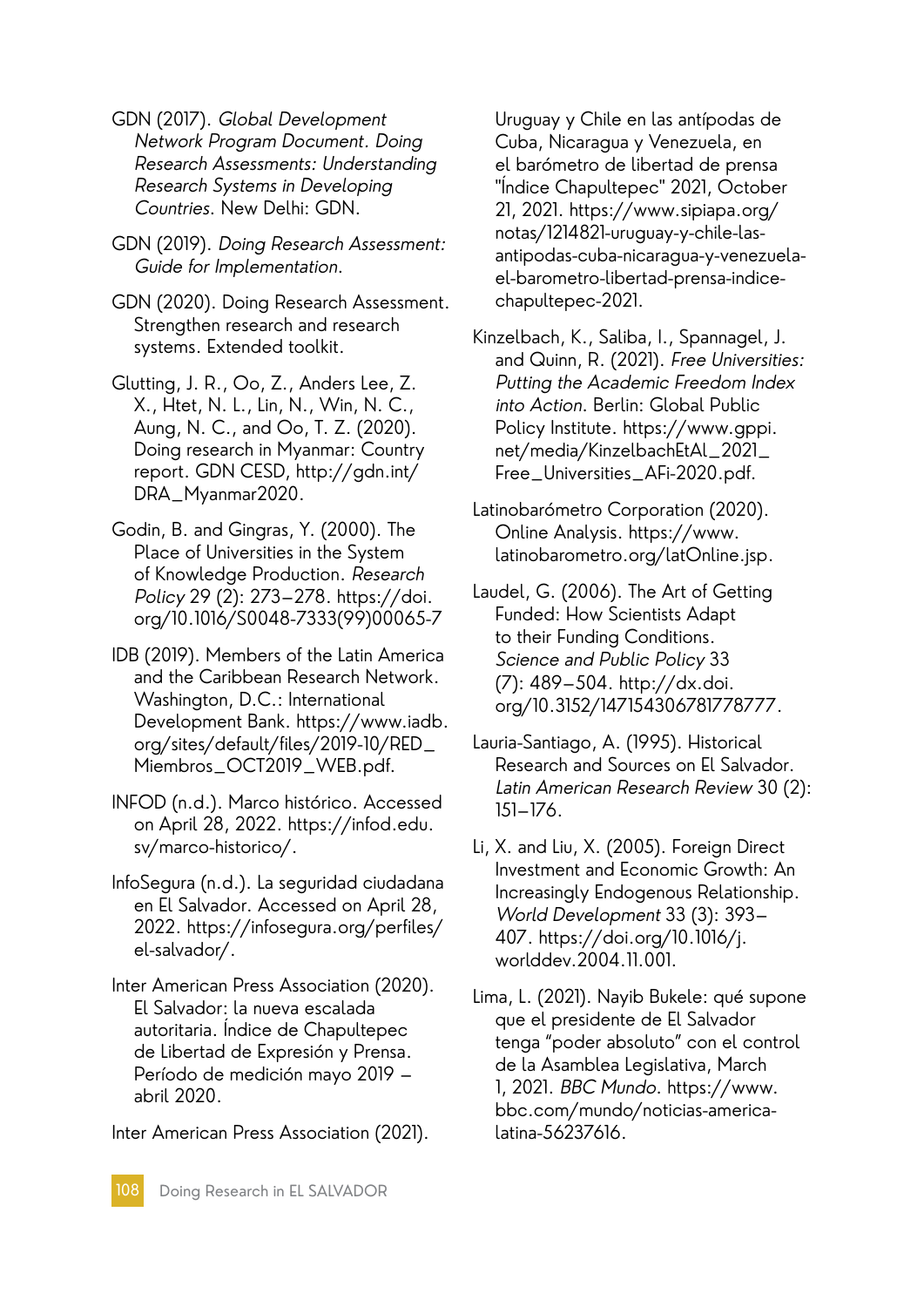Loya, N. (2011). Los Derechos Humanos en El Salvador: Una lectura desde las encuestas de opinión. Temas de Actualidad No. 10. San Salvador: FUNDAUNGO.

Lugo, M. (1986). El desarrollo de las ciencias sociales en El Salvador y su aporte al conocimiento de la realidad del país. Ciencias Sociales 33: 49–55.

McGann, J.G. (2021). 2020 Global Go To Think Tank Index Report. Pennsylvania: University of Pennsylvania. https:// repository.upenn.edu/think\_tanks/18/.

Mejía, E. (2021). Se deteriora la libertad de prensa en El Salvador, October 22, 2021. La Prensa Gráfica. https:// www.laprensagrafica.com/elsalvador/ Se-deteriora-libertad-de-prensa-en-El-Salvador-20211021-0117.html.

MINED (2009). Historia de El Salvador. Tomo II. Ministry of Education.

MINED (2010). Plan Nacional de Desarrollo Científico y Tecnológico: Marco de ejecución de la Agenda Nacional de Investigación. Vice Ministry of Science and Technology.

MINED (2011). Actualización de la: normativa para el funcionamiento del fondo de investigación para la educación superior "FIES". Ministry of Education.

MINED (2013). Acuerdo de Creación del Consejo Nacional de Ciencia y Tecnología. Acuerdo No. 15-0432-A. Ministry of Education.

Ministry of Foreign Affairs (n.d.). Listado de información de glosario. Sistema de Información sobre Cooperación para el Desarrollo de El Salvador. Accessed on April 28, 2022. http://cooperacion. rree.gob.sv/glosario.

Ministry of Foreign Affairs (2018). Información sobre solicitud de acceso a información 121-2018. https://www. transparencia.gob.sv/institutions/ rree/documents/298894/download.

Ministry of Foreign Affairs (2021). Resolución de respuesta SAI-040- 2021 (1).

Moreno, A.I., Rey-Rocha, J., Burgess, S., López-Navarro, I. and Sachdev, I. (2012). Spanish Researchers' Perceived Difficulty Writing Research Articles for English-medium Journals: The Impact of Proficiency in English Versus Publication Experience. Revista de la Asociación Europea de Lenguas para

National Directorate of Higher Education (2019). Resultados de la Información Estadística de Instituciones de Educación Superior 2018. San Salvador: Ministry of Education. http://hdl.handle.net/11715/2477.

Fines Específicos 24: 157–183.

Pozzebon, S. (2021) Análisis: Lo que hay que saber sobre el drama político que hace temer por la democracia en El Salvador, May 5, 2021. CNN en español. https://cnnespanol. cnn.com/2021/05/05/saber-dramapolitico-temer-democracia-elsalvador-trax/.

Rakhmani, I., Sakhiyya, Z., Ramadhan, A. S., and Agahari, W. (2020). Doing research in Indonesia: Country report. GDN CIPG, http://gdn.int/DRA\_ Indonesia2020.

Ramírez, A. (2013). Las ciencias sociales en El Salvador: Tecnificación y "desarrollo" contra el estudio crítico de la realidad. Buenos Aires: Consejo Latinoamericano de Ciencias Sociales.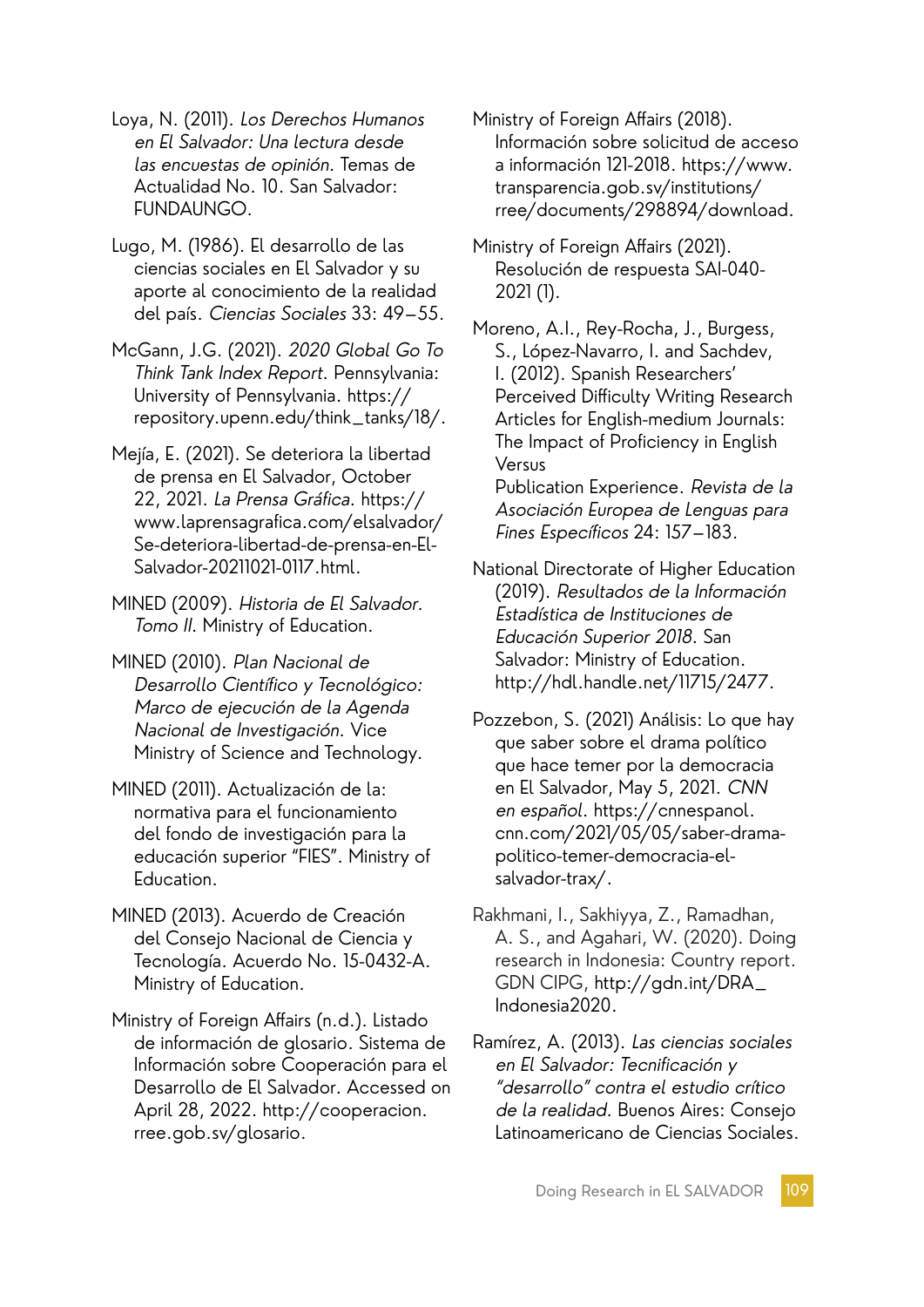Rivas, R. (2015). Cultura: factor determinante del desarrollo humano. Entorno 58: 16–24. https://doi. org/10.5377/entorno.v0i58.6236.

- Rivera de Parada, E.A. (2020). Scientific Research in El Salvador: A Challenge for Higher Education Institutions. Crea Ciencia Revista Científica (2) 4. https://doi.org/10.5377/creaciencia. v0i2.9245.
- Rodríguez, C. (2019). Letter [INFOD/ CE. 2019.971] to Helga Cuéllar-Marchelli, October 14, 2019. Personal communication.
- Ruiz-Arranz, M., Barrios, J.J., Escobar, J. and Moreno, C. (2019). BIDeconomics El Salvador: Impulsando el crecimiento inclusivo y sostenible. Inter-American Development Bank. https://doi. org/10.18235/0001617.
- Salinas, D.R., Quintanilla, M.I. and Montoya, S. (2017). Indicadores de recursos humanos en ciencia y tecnología. El Salvador: 2004-2015. San Salvador: CONACYT.
- Saunders, R., Rivas, F., Rabossi, M., Ruiz, A.M., Avanzini, D. and Helwig, J. (2012). El Salvador: Evaluación de la educación superior y recomendaciones. San Salvador: USAID. https://docplayer. es/36985354-El-salvador-evaluacionde-la-educacion-superior-yrecomendaciones.html.
- Schwab, K., ed. (2018). The Global Competitiveness Report 2018. Geneva: World Economic Forum.
- Schwab, K., ed. (2019). The Global Competitiveness Report 2019. Geneva: World Economic Forum.

SCImago (2020). SCImago Journal and

Country Rank. https://www.scimagojr. com/journalrank.php?category=3301.

- SCImago (2021). SCImago Journal and Country Rank. https://www.scimagojr. com/countryrank.php?area=3300.
- Sloan, S. and Arrison, T. (2011). Examining Core Elements of International Research Collaboration: Summary of a Workshop. Washington, DC: National Academies Press.
- Superintendent of Competition (n.d.). Qué hacemos. Accessed on April 28, 2022. https://www.sc.gob.sv/index. php/que-hacemos/.
- UCA (n.d.). Historia: Fundación. José Simeón Cañas Central American University. Accessed on April 28, 2022. https://uca.edu.sv/historia/.
- UES (n.d.). Historia. University of El Salvador. Accessed on April 28, 2022. https://web.ues.edu.sv/historia/.
- UNDP (2013). Informe sobre Desarrollo Humano El Salvador 2013: Imaginar un nuevo país. Hacerlo posible. Diagnóstico y propuesta. San Salvador: UNDP.
- UNDP (2019). Human Development Report 2019, Beyond Income, Beyond Averages, Beyond Today: Inequalities in Human Development in the 21st Century. New York: UNDP.
- UNDP (2020a). Human Development Reports. UNDP. http://hdr.undp.org/ en/composite/trends.
- UNDP (2020b). Human Development Report 2020. The Next Frontier: Human Development and the Anthropocene. New York: UNDP.
- United Nations (1993). From Madness to Hope: The 12-Year War in El Salvador: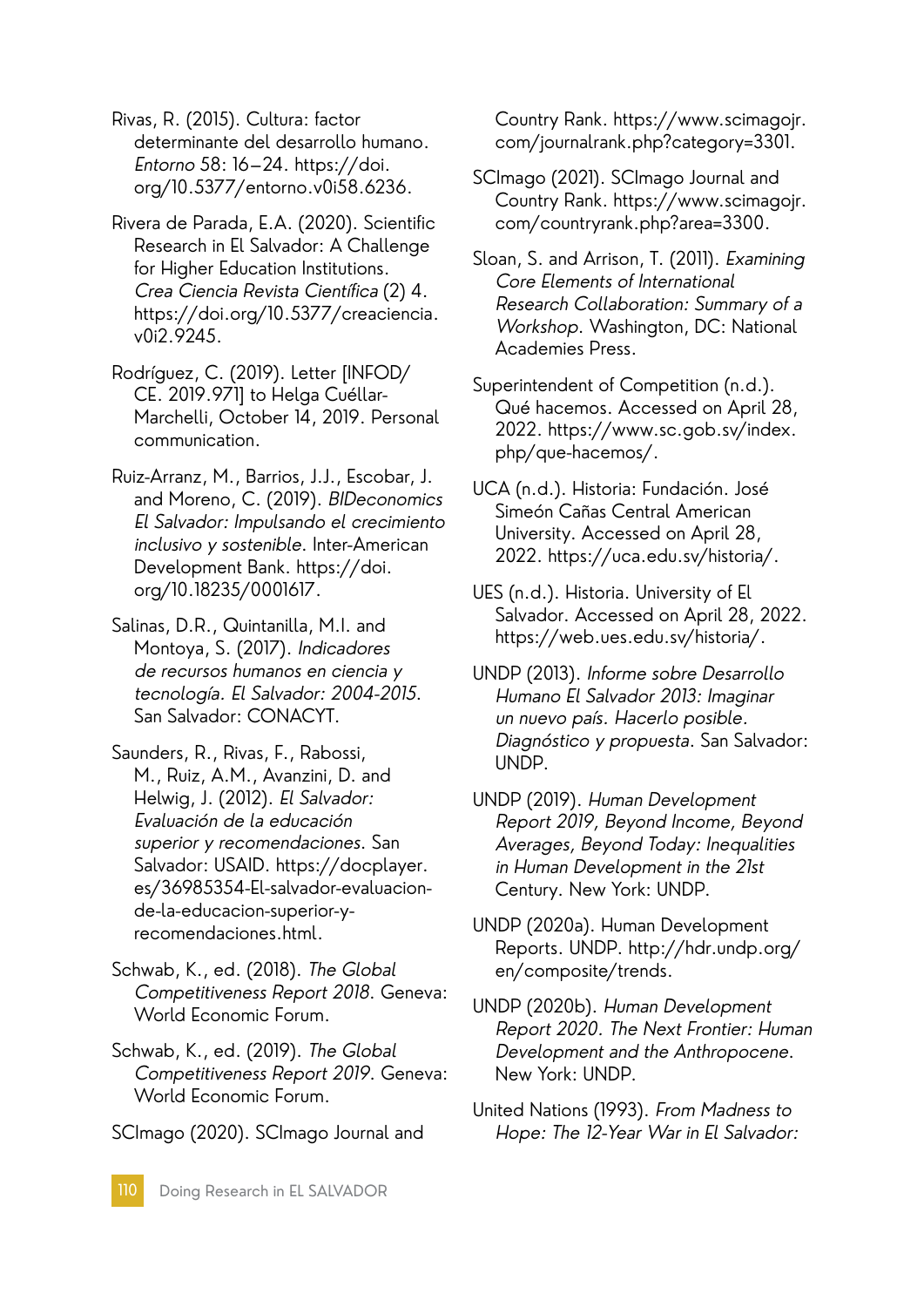The Report of the Commission on the Truth for El Salvador. New York: United Nations.

- United Nations (2020). Organismos de la ONU en El Salvador [UN Entities in El Salvador]. https://elsalvador.un.org/ es/about/un-entities-in-country.
- World Bank (2019a). Individuals using the Internet (% of population) – El Salvador. World Development Indicators (database). https://data. worldbank.org/indicator/IT.NET.USER. ZS?locations=SV.
- World Bank (2019b). Worldwide Governance Indicators. https:// databank.worldbank.org/Governance-Indicators/id/2abb48da#.
- World Bank (2020). World Bank Open Data (database). https://data. worldbank.org/.
- World Bank (2022). The World Bank in El Salvador. Accessed on April 27, 2022. https://www.worldbank.org/en/ country/elsalvador/overview.
- World Economic Forum (2017). The Global Human Capital Report 2017. Preparing people for the future of work. Geneva: World Economic Forum.
- World Economic Forum (2018). The Global Competitiveness Report 2018. Geneva: World Economic Forum.
- World Economic Forum (2019). The Global Competitiveness Report 2019. Geneva: World Economic Forum.